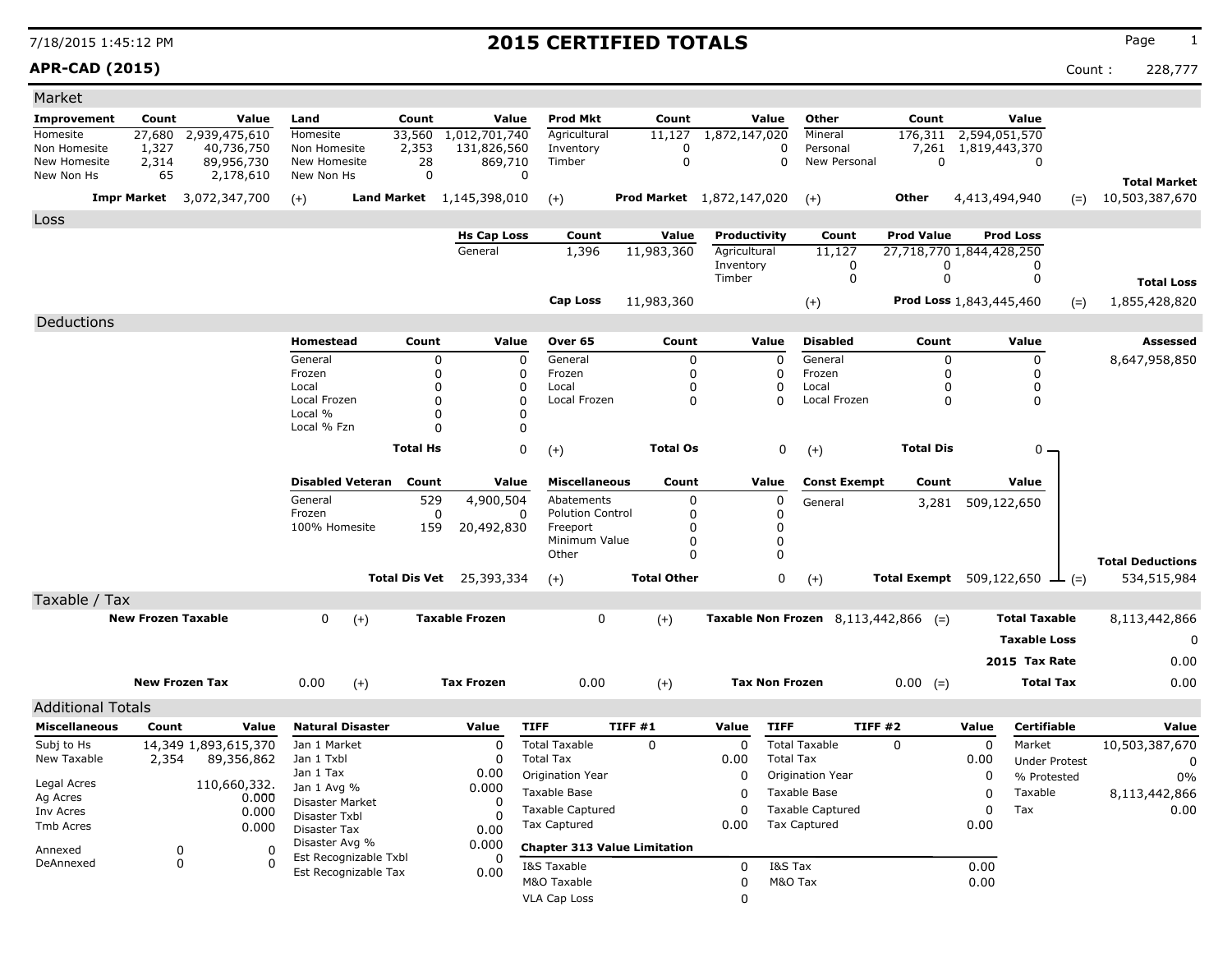**CAL-CITY OF ALVORD (2015)** Count : 1,048

| Market                     |                           |              |                            |                         |                      |                       |                                     |         |                      |                           |                       |                         |                     |            |                      |        |                         |
|----------------------------|---------------------------|--------------|----------------------------|-------------------------|----------------------|-----------------------|-------------------------------------|---------|----------------------|---------------------------|-----------------------|-------------------------|---------------------|------------|----------------------|--------|-------------------------|
| <b>Improvement</b>         | Count                     | Value        | Land                       |                         | Count                | Value                 | <b>Prod Mkt</b>                     |         | Count                |                           | Value                 | Other                   | Count               |            | Value                |        |                         |
| Homesite                   | 572                       | 48,594,690   | Homesite                   |                         | 638                  | 7,842,400             | Agricultural                        |         | $\overline{15}$      |                           | 539,670               | Mineral                 | 257                 |            | 1,025,120            |        |                         |
| Non Homesite               | 10                        | 462,490      | Non Homesite               |                         | 24                   | 920,710               | Inventory                           |         | $\mathbf 0$          |                           | 0                     | Personal                | 107                 |            | 6,972,190            |        |                         |
| New Homesite<br>New Non Hs | 37<br>0                   | 535,580<br>0 | New Homesite<br>New Non Hs |                         | 1<br>0               | 26,560<br>0           | Timber                              |         | 0                    |                           | 0                     | New Personal            | 0                   |            | 0                    |        |                         |
|                            |                           |              |                            |                         |                      |                       |                                     |         |                      |                           |                       |                         |                     |            |                      |        | <b>Total Market</b>     |
| <b>Impr Market</b>         |                           | 49,592,760   | $(+)$                      | <b>Land Market</b>      |                      | 8,789,670             | $(+)$                               |         | <b>Prod Market</b>   |                           | 539,670               | $(+)$                   | Other               |            | 7,997,310            | $(=)$  | 66,919,410              |
| Loss                       |                           |              |                            |                         |                      |                       |                                     |         |                      |                           |                       |                         |                     |            |                      |        |                         |
|                            |                           |              |                            |                         |                      | <b>Hs Cap Loss</b>    | Count                               |         | Value                | Productivity              |                       | Count                   | <b>Prod Value</b>   |            | <b>Prod Loss</b>     |        |                         |
|                            |                           |              |                            |                         |                      | General               | 6                                   |         | 86,000               | Agricultural              |                       | 15                      | 6,390               |            | 533,280              |        |                         |
|                            |                           |              |                            |                         |                      |                       |                                     |         |                      | Inventory<br>Timber       |                       | 0<br>0                  | 0<br>0              |            | 0<br>0               |        |                         |
|                            |                           |              |                            |                         |                      |                       |                                     |         |                      |                           |                       |                         |                     |            |                      |        | <b>Total Loss</b>       |
|                            |                           |              |                            |                         |                      |                       | Cap Loss                            |         | 86,000               |                           |                       | $(+)$                   | <b>Prod Loss</b>    |            | 533,280              | $(=)$  | 619,280                 |
| Deductions                 |                           |              |                            |                         |                      |                       |                                     |         |                      |                           |                       |                         |                     |            |                      |        |                         |
|                            |                           |              | Homestead                  |                         | Count                | Value                 | Over 65                             |         | Count                |                           | Value                 | <b>Disabled</b>         | Count               |            | Value                |        | Assessed                |
|                            |                           |              | General                    |                         | 0                    | 0                     | General                             |         | 0                    |                           | 0                     | General                 | 0                   |            | 0                    |        | 66,300,130              |
|                            |                           |              | Frozen                     |                         | 0                    | 0                     | Frozen                              |         | $\Omega$             |                           | 0                     | Frozen                  | 0                   |            | 0                    |        |                         |
|                            |                           |              | Local<br>Local Frozen      |                         | 0<br>0               | 0<br>$\Omega$         | Local<br>Local Frozen               |         | $\Omega$<br>$\Omega$ |                           | 0<br>$\Omega$         | Local<br>Local Frozen   | 0<br>0              |            | 0<br>0               |        |                         |
|                            |                           |              | Local %                    |                         | 0                    | $\Omega$              |                                     |         |                      |                           |                       |                         |                     |            |                      |        |                         |
|                            |                           |              | Local % Fzn                |                         | 0                    | $\Omega$              |                                     |         |                      |                           |                       |                         |                     |            |                      |        |                         |
|                            |                           |              |                            |                         | <b>Total Hs</b>      | 0                     | $(+)$                               |         | <b>Total Os</b>      |                           | 0                     | $(+)$                   | <b>Total Dis</b>    |            | 0 -                  |        |                         |
|                            |                           |              |                            |                         |                      |                       |                                     |         |                      |                           |                       |                         |                     |            |                      |        |                         |
|                            |                           |              |                            | <b>Disabled Veteran</b> | Count                | Value                 | <b>Miscellaneous</b>                |         | Count                |                           | Value                 | <b>Const Exempt</b>     | Count               |            | Value                |        |                         |
|                            |                           |              | General                    |                         | 5                    | 40,040                | Abatements                          |         | 0                    |                           | 0                     | General                 | 46                  |            | 5,646,300            |        |                         |
|                            |                           |              | Frozen                     |                         | 2                    | 24,000                | <b>Polution Control</b>             |         | 0                    |                           | 0                     |                         |                     |            |                      |        |                         |
|                            |                           |              | 100% Homesite              |                         | 5                    | 488,300               | Freeport<br>Minimum Value           |         | 0<br>195             | 18,580                    | 0                     |                         |                     |            |                      |        |                         |
|                            |                           |              |                            |                         |                      |                       | Other                               |         | 0                    |                           | $\Omega$              |                         |                     |            |                      |        |                         |
|                            |                           |              |                            |                         |                      |                       |                                     |         |                      |                           |                       |                         |                     |            |                      |        | <b>Total Deductions</b> |
|                            |                           |              |                            |                         | <b>Total Dis Vet</b> | 552,340               | $(+)$                               |         | <b>Total Other</b>   |                           | 18,580                | $(+)$                   | <b>Total Exempt</b> |            | 5,646,300            | $ (=)$ | 6,217,220               |
| Taxable / Tax              |                           |              |                            |                         |                      |                       |                                     |         |                      |                           |                       |                         |                     |            |                      |        |                         |
|                            | <b>New Frozen Taxable</b> |              | 38,460                     | $(+)$                   |                      | <b>Taxable Frozen</b> | 7,306,920                           |         | $(+)$                | <b>Taxable Non Frozen</b> |                       |                         | $52,737,530$ (=)    |            | <b>Total Taxable</b> |        | 60,082,910              |
|                            |                           |              |                            |                         |                      |                       |                                     |         |                      |                           |                       |                         |                     |            | <b>Taxable Loss</b>  |        | 977,122                 |
|                            |                           |              |                            |                         |                      |                       |                                     |         |                      |                           |                       |                         |                     |            | 2015 Tax Rate        |        | 0.0060523               |
|                            | <b>New Frozen Tax</b>     |              | 232.77                     | $(+)$                   |                      | <b>Tax Frozen</b>     | 38,309.96                           |         | $(+)$                |                           | <b>Tax Non Frozen</b> |                         | $319,183.23$ (=)    |            | <b>Total Tax</b>     |        | 357,725.96              |
|                            |                           |              |                            |                         |                      |                       |                                     |         |                      |                           |                       |                         |                     |            |                      |        |                         |
| <b>Additional Totals</b>   |                           |              |                            |                         |                      |                       |                                     |         |                      |                           |                       |                         |                     |            |                      |        |                         |
| <b>Miscellaneous</b>       | Count                     | Value        | <b>Natural Disaster</b>    |                         |                      | Value                 | <b>TIFF</b>                         | TIFF #1 |                      | Value                     | <b>TIFF</b>           | TIFF#2                  |                     | Value      | <b>Certifiable</b>   |        | Value                   |
| Subj to Hs                 | 272                       | 27,172,240   | Jan 1 Market               |                         |                      | 0                     | <b>Total Taxable</b>                |         | 0                    | 0                         |                       | <b>Total Taxable</b>    | 0                   | 0          | Market               |        | 66,919,410              |
| New Taxable                | 37                        | 561,140      | Jan 1 Txbl<br>Jan 1 Tax    |                         |                      | 0<br>0.00             | <b>Total Tax</b>                    |         |                      | 0.00                      | <b>Total Tax</b>      |                         |                     | 0.00       | <b>Under Protest</b> |        | 0                       |
| Legal Acres                |                           | 20,513.288   | Jan 1 Avg %                |                         |                      | 0.000                 | Origination Year                    |         |                      | 0                         |                       | Origination Year        |                     | 0          | % Protested          |        | $0\%$                   |
| Ag Acres                   |                           | 0.000        | Disaster Market            |                         |                      | 0                     | Taxable Base                        |         |                      | 0                         |                       | Taxable Base            |                     | 0          | Taxable              |        | 60,082,910              |
| Inv Acres                  |                           | 0.000        | Disaster Txbl              |                         |                      | <sup>0</sup>          | <b>Taxable Captured</b>             |         |                      | 0                         |                       | <b>Taxable Captured</b> |                     | 0          | Tax                  |        | 357,725.96              |
| Tmb Acres                  |                           | 0.000        | Disaster Tax               |                         |                      | 0.00                  | Tax Captured                        |         |                      | 0.00                      |                       | <b>Tax Captured</b>     |                     | 0.00       |                      |        |                         |
| Annexed                    | 0                         | 0            | Disaster Avg %             | Est Recognizable Txbl   |                      | 0.000                 | <b>Chapter 313 Value Limitation</b> |         |                      |                           |                       |                         |                     |            |                      |        |                         |
| DeAnnexed                  | 0                         | $\Omega$     |                            | Est Recognizable Tax    |                      | 0<br>0.00             | I&S Taxable                         |         |                      | 59,105,780                | I&S Tax               |                         |                     | 76,837.52  |                      |        |                         |
|                            |                           |              |                            |                         |                      |                       | M&O Taxable                         |         |                      | 59,105,780                | M&O Tax               |                         |                     | 280,888.32 |                      |        |                         |
|                            |                           |              |                            |                         |                      |                       | <b>VLA Cap Loss</b>                 |         |                      | 0                         |                       |                         |                     |            |                      |        |                         |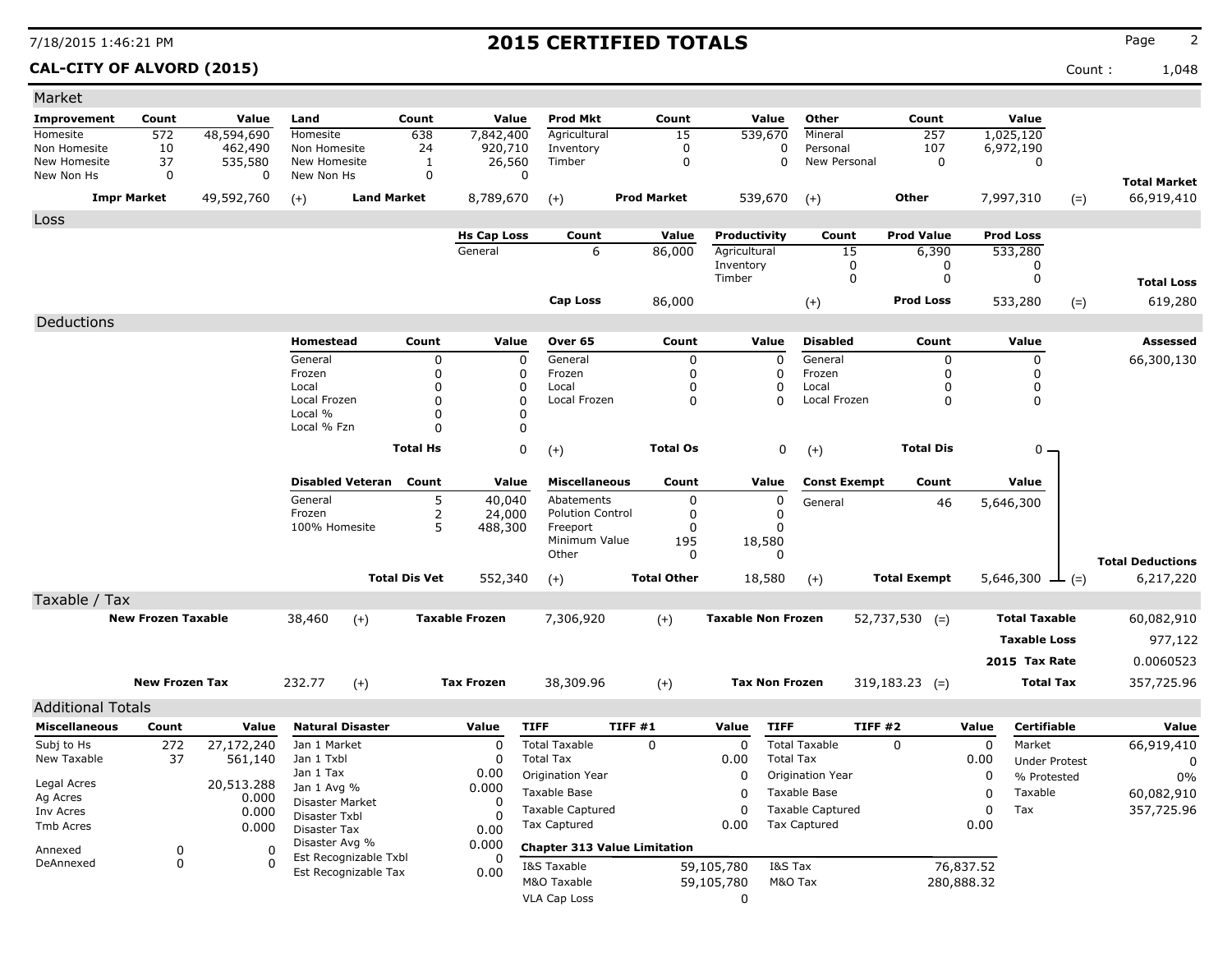**CAU-CITY OF AURORA (2015)** Count : 2,879

| Market                       |                           |                      |                                |                         |                      |                       |                                         |        |                    |                           |                       |                                                |                     |            |                      |        |                           |
|------------------------------|---------------------------|----------------------|--------------------------------|-------------------------|----------------------|-----------------------|-----------------------------------------|--------|--------------------|---------------------------|-----------------------|------------------------------------------------|---------------------|------------|----------------------|--------|---------------------------|
| <b>Improvement</b>           | Count                     | Value                | Land                           |                         | Count                | Value                 | <b>Prod Mkt</b>                         |        | Count              |                           | Value                 | Other                                          | Count               |            | Value                |        |                           |
| Homesite                     | 477                       | 62,076,820           | <b>Homesite</b>                |                         | 550                  | 17,813,360            | Agricultural                            |        | 91                 | 8,492,710                 |                       | Mineral                                        | 2,108               |            | 5,997,810            |        |                           |
| Non Homesite<br>New Homesite | 15<br>52                  | 282,150<br>1,818,340 | Non Homesite<br>New Homesite   |                         | 41<br>1              | 1,967,490<br>3,730    | Inventory<br>Timber                     |        | $\mathbf 0$<br>0   |                           | 0<br>$\mathbf 0$      | Personal<br>New Personal                       | 75<br>$\mathbf 0$   |            | 14,171,630<br>0      |        |                           |
| New Non Hs                   | 0                         | 0                    | New Non Hs                     |                         | 0                    | 0                     |                                         |        |                    |                           |                       |                                                |                     |            |                      |        | <b>Total Market</b>       |
| <b>Impr Market</b>           |                           | 64,177,310           | $(+)$                          | <b>Land Market</b>      |                      | 19,784,580            | $(+)$                                   |        | <b>Prod Market</b> | 8,492,710                 |                       | $(+)$                                          | Other               |            | 20,169,440           | $(=)$  | 112,624,040               |
| Loss                         |                           |                      |                                |                         |                      |                       |                                         |        |                    |                           |                       |                                                |                     |            |                      |        |                           |
|                              |                           |                      |                                |                         |                      | <b>Hs Cap Loss</b>    | Count                                   |        | Value              | Productivity              |                       | Count                                          | <b>Prod Value</b>   |            | <b>Prod Loss</b>     |        |                           |
|                              |                           |                      |                                |                         |                      | General               | 43                                      |        | 358,300            | Agricultural              |                       | 91                                             | 81,670              |            | 8,411,040            |        |                           |
|                              |                           |                      |                                |                         |                      |                       |                                         |        |                    | Inventory<br>Timber       |                       | 0<br>0                                         | 0<br>0              |            | 0<br>0               |        |                           |
|                              |                           |                      |                                |                         |                      |                       |                                         |        |                    |                           |                       |                                                |                     |            |                      |        | <b>Total Loss</b>         |
|                              |                           |                      |                                |                         |                      |                       | Cap Loss                                |        | 358,300            |                           |                       | $(+)$                                          | <b>Prod Loss</b>    |            | 8,411,040            | $(=)$  | 8,769,340                 |
| Deductions                   |                           |                      |                                |                         |                      |                       |                                         |        |                    |                           |                       |                                                |                     |            |                      |        |                           |
|                              |                           |                      | Homestead                      |                         | Count                | Value                 | Over 65                                 |        | Count              |                           | Value                 | <b>Disabled</b>                                | Count               |            | Value                |        | <b>Assessed</b>           |
|                              |                           |                      | General<br>Frozen              |                         | 0<br>0               | 0<br>0                | General<br>Frozen                       |        | 0<br>0             |                           | 0<br>0                | General<br>Frozen                              | 0<br>0              |            | 0<br>0               |        | 103,854,700               |
|                              |                           |                      | Local                          |                         | 0                    | 0                     | Local                                   |        | 3                  |                           | 18,000                | Local                                          | 0                   |            | 0                    |        |                           |
|                              |                           |                      | Local Frozen                   |                         | $\Omega$             | $\Omega$              | Local Frozen                            |        | 91                 | 514,500                   |                       | Local Frozen                                   | 9                   |            | 42,000               |        |                           |
|                              |                           |                      | Local %                        |                         | 0                    |                       |                                         |        |                    |                           |                       |                                                |                     |            |                      |        |                           |
|                              |                           |                      | Local % Fzn                    |                         | $\Omega$             | $\Omega$              |                                         |        |                    |                           |                       |                                                |                     |            |                      |        |                           |
|                              |                           |                      |                                |                         | <b>Total Hs</b>      | 0                     | $(+)$                                   |        | <b>Total Os</b>    |                           | 532,500               | $(+)$                                          | <b>Total Dis</b>    |            | $42,000 -$           |        |                           |
|                              |                           |                      |                                | <b>Disabled Veteran</b> | Count                | Value                 | <b>Miscellaneous</b>                    |        | Count              |                           | Value                 | <b>Const Exempt</b>                            | Count               |            | Value                |        |                           |
|                              |                           |                      | General                        |                         | 5                    | 32,000                | Abatements                              |        | 0                  |                           | 0                     | General                                        | 35                  |            | 1,885,708            |        |                           |
|                              |                           |                      | Frozen<br>100% Homesite        |                         | 5<br>3               | 39,000                | <b>Polution Control</b><br>Freeport     |        | 0<br>0             |                           | 0<br>0                |                                                |                     |            |                      |        |                           |
|                              |                           |                      |                                |                         |                      | 944,433               | Minimum Value                           |        | 424                |                           | 25,600                |                                                |                     |            |                      |        |                           |
|                              |                           |                      |                                |                         |                      |                       | Other                                   |        | 0                  |                           | 0                     |                                                |                     |            |                      |        | <b>Total Deductions</b>   |
|                              |                           |                      |                                |                         | <b>Total Dis Vet</b> | 1,015,433             | $(+)$                                   |        | <b>Total Other</b> |                           | 25,600                | $(+)$                                          | <b>Total Exempt</b> |            | 1,885,708            | $ (=)$ | 3,501,241                 |
| Taxable / Tax                |                           |                      |                                |                         |                      |                       |                                         |        |                    |                           |                       |                                                |                     |            |                      |        |                           |
|                              | <b>New Frozen Taxable</b> |                      | 5,130                          | $(+)$                   |                      | <b>Taxable Frozen</b> | 13,002,570                              |        | $(+)$              | <b>Taxable Non Frozen</b> |                       |                                                | $87,345,759$ (=)    |            | <b>Total Taxable</b> |        | 100,353,459               |
|                              |                           |                      |                                |                         |                      |                       |                                         |        |                    |                           |                       |                                                |                     |            | <b>Taxable Loss</b>  |        | 2,525,638                 |
|                              |                           |                      |                                |                         |                      |                       |                                         |        |                    |                           |                       |                                                |                     |            | 2015 Tax Rate        |        | 0.002868                  |
|                              | <b>New Frozen Tax</b>     |                      | 14.71                          |                         |                      | <b>Tax Frozen</b>     | 30,048.16                               |        |                    |                           | <b>Tax Non Frozen</b> |                                                | $250,507.32$ (=)    |            | <b>Total Tax</b>     |        | 280,570.19                |
|                              |                           |                      |                                | $(+)$                   |                      |                       |                                         |        | $(+)$              |                           |                       |                                                |                     |            |                      |        |                           |
| <b>Additional Totals</b>     |                           |                      |                                |                         |                      |                       |                                         |        |                    |                           |                       |                                                |                     |            |                      |        |                           |
| <b>Miscellaneous</b>         | Count                     | Value                |                                | <b>Natural Disaster</b> |                      | Value                 | <b>TIFF</b>                             | TIFF#1 |                    | Value                     | <b>TIFF</b>           | TIFF#2                                         |                     | Value      | Certifiable          |        | Value                     |
| Subj to Hs                   | 310                       | 57,738,490           | Jan 1 Market                   |                         |                      | 0                     | <b>Total Taxable</b>                    |        | 0                  | 0                         | <b>Total Tax</b>      | <b>Total Taxable</b>                           | $\Omega$            | 0          | Market               |        | 112,624,040               |
| New Taxable                  | 53                        | 1,822,070            | Jan 1 Txbl<br>Jan 1 Tax        |                         |                      | 0<br>0.00             | <b>Total Tax</b><br>Origination Year    |        |                    | 0.00<br>0                 |                       | Origination Year                               |                     | 0.00       | <b>Under Protest</b> |        | 0                         |
| Legal Acres                  |                           | 858,049.598          | Jan 1 Avg %                    |                         |                      | 0.000                 |                                         |        |                    |                           |                       |                                                |                     | 0          | % Protested          |        | $0\%$                     |
| Ag Acres                     |                           | 0.000                | Disaster Market                |                         |                      | 0                     | Taxable Base                            |        |                    | 0<br>0                    |                       | Taxable Base                                   |                     | 0          | Taxable              |        | 100,353,459<br>280,570.19 |
| Inv Acres<br>Tmb Acres       |                           | 0.000<br>0.000       | Disaster Txbl                  |                         |                      |                       | <b>Taxable Captured</b><br>Tax Captured |        |                    | 0.00                      |                       | <b>Taxable Captured</b><br><b>Tax Captured</b> |                     | 0<br>0.00  | Tax                  |        |                           |
|                              |                           |                      | Disaster Tax<br>Disaster Avg % |                         |                      | 0.00<br>0.000         |                                         |        |                    |                           |                       |                                                |                     |            |                      |        |                           |
| Annexed<br>DeAnnexed         | 0                         | 0<br>$\Omega$        |                                | Est Recognizable Txbl   |                      | 0                     | <b>Chapter 313 Value Limitation</b>     |        |                    |                           |                       |                                                |                     |            |                      |        |                           |
|                              | 0                         |                      |                                | Est Recognizable Tax    |                      | 0.00                  | I&S Taxable                             |        |                    | 97,827,773                | I&S Tax               |                                                |                     | 0.00       |                      |        |                           |
|                              |                           |                      |                                |                         |                      |                       | M&O Taxable<br><b>VLA Cap Loss</b>      |        |                    | 97,827,773                | M&O Tax               |                                                |                     | 280,570.19 |                      |        |                           |
|                              |                           |                      |                                |                         |                      |                       |                                         |        |                    | 0                         |                       |                                                |                     |            |                      |        |                           |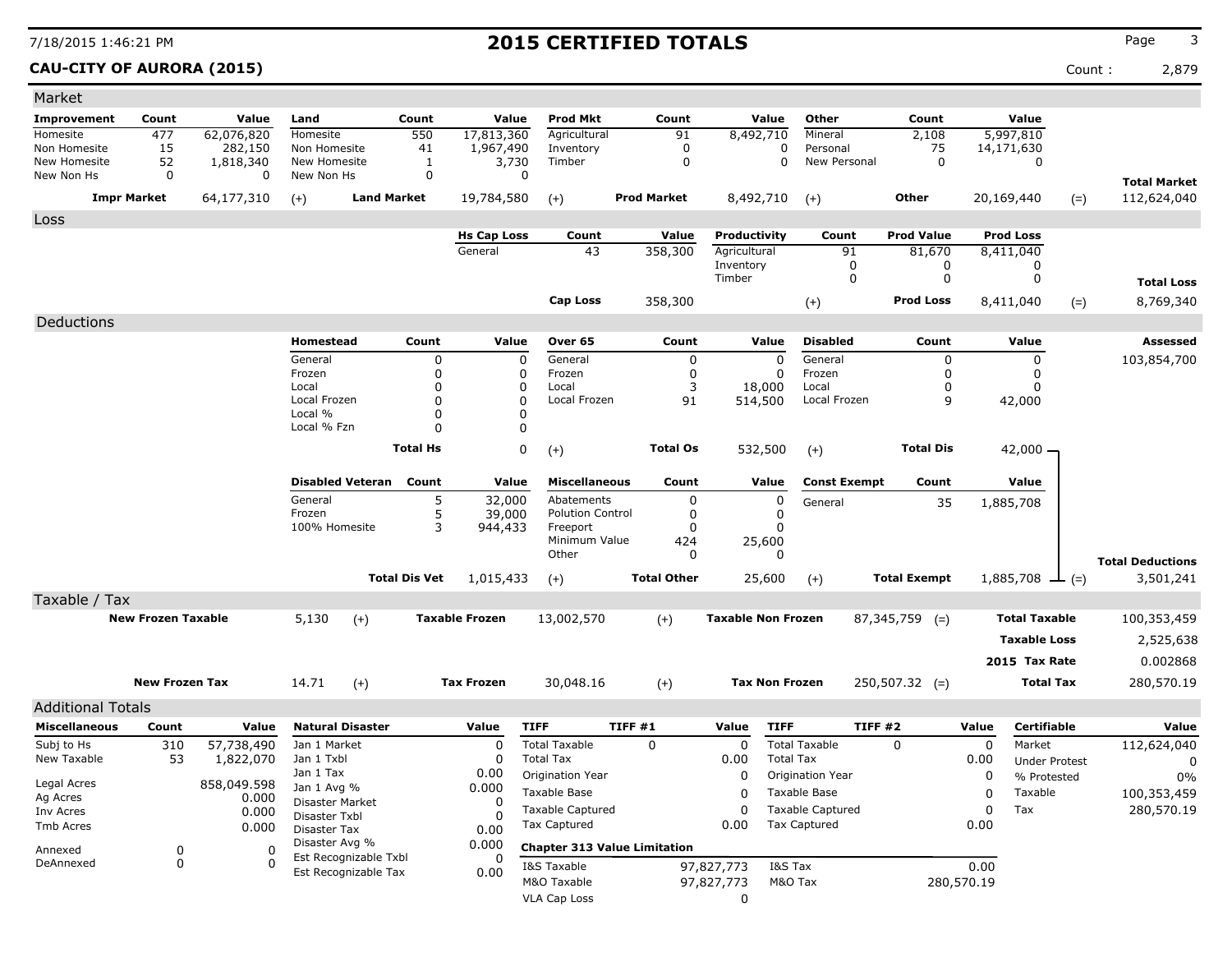**CBO-CITY OF BOYD (2015)** Count : 10,795

| Market                     |                           |                    |                                |                         |                      |                       |                                                |         |                       |                           |                  |                                         |                     |            |                        |       |                         |
|----------------------------|---------------------------|--------------------|--------------------------------|-------------------------|----------------------|-----------------------|------------------------------------------------|---------|-----------------------|---------------------------|------------------|-----------------------------------------|---------------------|------------|------------------------|-------|-------------------------|
| <b>Improvement</b>         | Count                     | Value              | Land                           |                         | Count                | Value                 | <b>Prod Mkt</b>                                |         | Count                 |                           | Value            | Other                                   | Count               |            | Value                  |       |                         |
| Homesite                   | 597                       | 61,991,480         | Homesite                       |                         | 702                  | 16,133,320            | Agricultural                                   |         | 58                    | 10,109,710                |                  | Mineral                                 | 9,776               |            | 41,212,870             |       |                         |
| Non Homesite               | 11                        | 352,080            | Non Homesite                   |                         | 33                   | 2,422,310             | Inventory                                      |         | 0                     |                           | 0                | Personal                                | 178                 |            | 21,001,230             |       |                         |
| New Homesite<br>New Non Hs | 53<br>-1                  | 3,922,380<br>1,240 | New Homesite<br>New Non Hs     |                         | $\mathbf{1}$<br>0    | 21,000<br>0           | Timber                                         |         | 0                     |                           | 0                | New Personal                            | 0                   |            | 0                      |       |                         |
|                            |                           |                    |                                |                         |                      |                       |                                                |         |                       |                           |                  |                                         |                     |            |                        |       | <b>Total Market</b>     |
|                            | <b>Impr Market</b>        | 66,267,180         | $(+)$                          | <b>Land Market</b>      |                      | 18,576,630            | $(+)$                                          |         | <b>Prod Market</b>    | 10,109,710                |                  | $(+)$                                   | Other               |            | 62,214,100             | $(=)$ | 157,167,620             |
| Loss                       |                           |                    |                                |                         |                      |                       |                                                |         |                       |                           |                  |                                         |                     |            |                        |       |                         |
|                            |                           |                    |                                |                         |                      | <b>Hs Cap Loss</b>    | Count                                          |         | Value                 | Productivity              |                  | Count                                   | <b>Prod Value</b>   |            | <b>Prod Loss</b>       |       |                         |
|                            |                           |                    |                                |                         |                      | General               | 20                                             |         | 231,530               | Agricultural<br>Inventory |                  | 58<br>0                                 | 140,420<br>0        |            | 9,969,290<br>0         |       |                         |
|                            |                           |                    |                                |                         |                      |                       |                                                |         |                       | Timber                    |                  | 0                                       | 0                   |            | 0                      |       | <b>Total Loss</b>       |
|                            |                           |                    |                                |                         |                      |                       | <b>Cap Loss</b>                                |         |                       |                           |                  |                                         | <b>Prod Loss</b>    |            |                        |       |                         |
|                            |                           |                    |                                |                         |                      |                       |                                                |         | 231,530               |                           |                  | $(+)$                                   |                     |            | 9,969,290              | $(=)$ | 10,200,820              |
| Deductions                 |                           |                    |                                |                         |                      |                       |                                                |         |                       |                           |                  |                                         |                     |            |                        |       |                         |
|                            |                           |                    | Homestead                      |                         | Count                | Value                 | Over 65                                        |         | Count                 |                           | Value            | <b>Disabled</b>                         | Count               |            | Value                  |       | Assessed                |
|                            |                           |                    | General<br>Frozen              |                         | 0<br>0               | $\mathbf 0$<br>0      | General                                        |         | $\pmb{0}$<br>$\Omega$ |                           | $\mathbf 0$      | General<br>Frozen                       | 0<br>$\Omega$       |            | 0<br>0                 |       | 146,966,800             |
|                            |                           |                    | Local                          |                         | 0                    | 0                     | Frozen<br>Local                                |         | $\Omega$              |                           | C<br>0           | Local                                   | 0                   |            | 0                      |       |                         |
|                            |                           |                    | Local Frozen                   |                         | 0                    | 0                     | Local Frozen                                   |         | 0                     |                           | 0                | Local Frozen                            | 0                   |            | 0                      |       |                         |
|                            |                           |                    | Local %                        |                         | 0                    | O                     |                                                |         |                       |                           |                  |                                         |                     |            |                        |       |                         |
|                            |                           |                    | Local % Fzn                    |                         | $\Omega$             | 0                     |                                                |         |                       |                           |                  |                                         |                     |            |                        |       |                         |
|                            |                           |                    |                                |                         | <b>Total Hs</b>      | 0                     | $(+)$                                          |         | <b>Total Os</b>       |                           | 0                | $(+)$                                   | <b>Total Dis</b>    |            | 0                      |       |                         |
|                            |                           |                    |                                | <b>Disabled Veteran</b> | Count                | Value                 | <b>Miscellaneous</b>                           |         | Count                 |                           | Value            | <b>Const Exempt</b>                     | Count               |            | Value                  |       |                         |
|                            |                           |                    | General                        |                         | 5                    | 39,000                | Abatements                                     |         | 0                     |                           | $\mathbf 0$      | General                                 | 77                  |            | 11,765,010             |       |                         |
|                            |                           |                    | Frozen                         |                         | 4                    | 48,000                | <b>Polution Control</b>                        |         | 0                     |                           | 0                |                                         |                     |            |                        |       |                         |
|                            |                           |                    | 100% Homesite                  |                         | 3                    | 539,960               | Freeport                                       |         | 0                     |                           | 0                |                                         |                     |            |                        |       |                         |
|                            |                           |                    |                                |                         |                      |                       | Minimum Value<br>Other                         |         | 1,632<br>0            | 72,380                    | 0                |                                         |                     |            |                        |       |                         |
|                            |                           |                    |                                |                         |                      |                       |                                                |         |                       |                           |                  |                                         |                     |            |                        |       | <b>Total Deductions</b> |
|                            |                           |                    |                                |                         | <b>Total Dis Vet</b> | 626,960               | $(+)$                                          |         | <b>Total Other</b>    | 72,380                    |                  | $(+)$                                   | <b>Total Exempt</b> |            | 11,765,010 $\perp$ (=) |       | 12,464,350              |
| Taxable / Tax              |                           |                    |                                |                         |                      |                       |                                                |         |                       |                           |                  |                                         |                     |            |                        |       |                         |
|                            | <b>New Frozen Taxable</b> |                    | 35,040                         | $(+)$                   |                      | <b>Taxable Frozen</b> | 9,166,190                                      |         | $(+)$                 | <b>Taxable Non Frozen</b> |                  |                                         | $125,301,220$ (=)   |            | <b>Total Taxable</b>   |       | 134,502,450             |
|                            |                           |                    |                                |                         |                      |                       |                                                |         |                       |                           |                  |                                         |                     |            | <b>Taxable Loss</b>    |       | 2,218,075               |
|                            |                           |                    |                                |                         |                      |                       |                                                |         |                       |                           |                  |                                         |                     |            | 2015 Tax Rate          |       | 0.0051                  |
|                            | <b>New Frozen Tax</b>     |                    | 178.71                         | $(+)$                   |                      | <b>Tax Frozen</b>     | 36,358.51                                      |         | $(+)$                 | <b>Tax Non Frozen</b>     |                  |                                         | $638,113.09$ (=)    |            | <b>Total Tax</b>       |       | 674,650.31              |
|                            |                           |                    |                                |                         |                      |                       |                                                |         |                       |                           |                  |                                         |                     |            |                        |       |                         |
| <b>Additional Totals</b>   |                           |                    |                                |                         |                      |                       |                                                |         |                       |                           |                  |                                         |                     |            |                        |       |                         |
| <b>Miscellaneous</b>       | Count                     | Value              |                                | <b>Natural Disaster</b> |                      | Value                 | <b>TIFF</b>                                    | TIFF #1 |                       | Value                     | <b>TIFF</b>      | <b>TIFF #2</b>                          |                     | Value      | <b>Certifiable</b>     |       | Value                   |
| Subj to Hs                 | 259                       | 30,625,420         | Jan 1 Market                   |                         |                      | 0                     | <b>Total Taxable</b>                           |         | 0                     | 0                         |                  | <b>Total Taxable</b>                    | 0                   | 0          | Market                 |       | 157,167,620             |
| New Taxable                | 52                        | 3,591,160          | Jan 1 Txbl<br>Jan 1 Tax        |                         |                      | O<br>0.00             | <b>Total Tax</b><br>Origination Year           |         |                       | 0.00<br>0                 | <b>Total Tax</b> |                                         |                     | 0.00       | <b>Under Protest</b>   |       | 0                       |
| Legal Acres                |                           | 4,174,333.236      | Jan 1 Avg %                    |                         |                      | 0.000                 |                                                |         |                       |                           |                  | Origination Year                        |                     | 0          | % Protested            |       | 0%                      |
| Ag Acres                   |                           | 0.000              | Disaster Market                |                         |                      | 0                     | Taxable Base                                   |         |                       | 0                         |                  | Taxable Base<br><b>Taxable Captured</b> |                     | 0          | Taxable                |       | 134,502,450             |
| Inv Acres<br>Tmb Acres     |                           | 0.000              | Disaster Txbl                  |                         |                      |                       | <b>Taxable Captured</b><br><b>Tax Captured</b> |         |                       | 0<br>0.00                 |                  | <b>Tax Captured</b>                     |                     | 0<br>0.00  | Tax                    |       | 674,650.31              |
|                            |                           | 0.000              | Disaster Tax<br>Disaster Avg % |                         |                      | 0.00                  |                                                |         |                       |                           |                  |                                         |                     |            |                        |       |                         |
| Annexed                    | 0                         | 0                  |                                | Est Recognizable Txbl   |                      | 0.000                 | <b>Chapter 313 Value Limitation</b>            |         |                       |                           |                  |                                         |                     |            |                        |       |                         |
| DeAnnexed                  | 0                         | $\Omega$           |                                | Est Recognizable Tax    |                      | 0.00                  | I&S Taxable                                    |         |                       | 132,284,534               | I&S Tax          |                                         |                     | 204,245.30 |                        |       |                         |
|                            |                           |                    |                                |                         |                      |                       | M&O Taxable                                    |         |                       | 132,284,534               | M&O Tax          |                                         |                     | 470,404.46 |                        |       |                         |
|                            |                           |                    |                                |                         |                      |                       | <b>VLA Cap Loss</b>                            |         |                       | 0                         |                  |                                         |                     |            |                        |       |                         |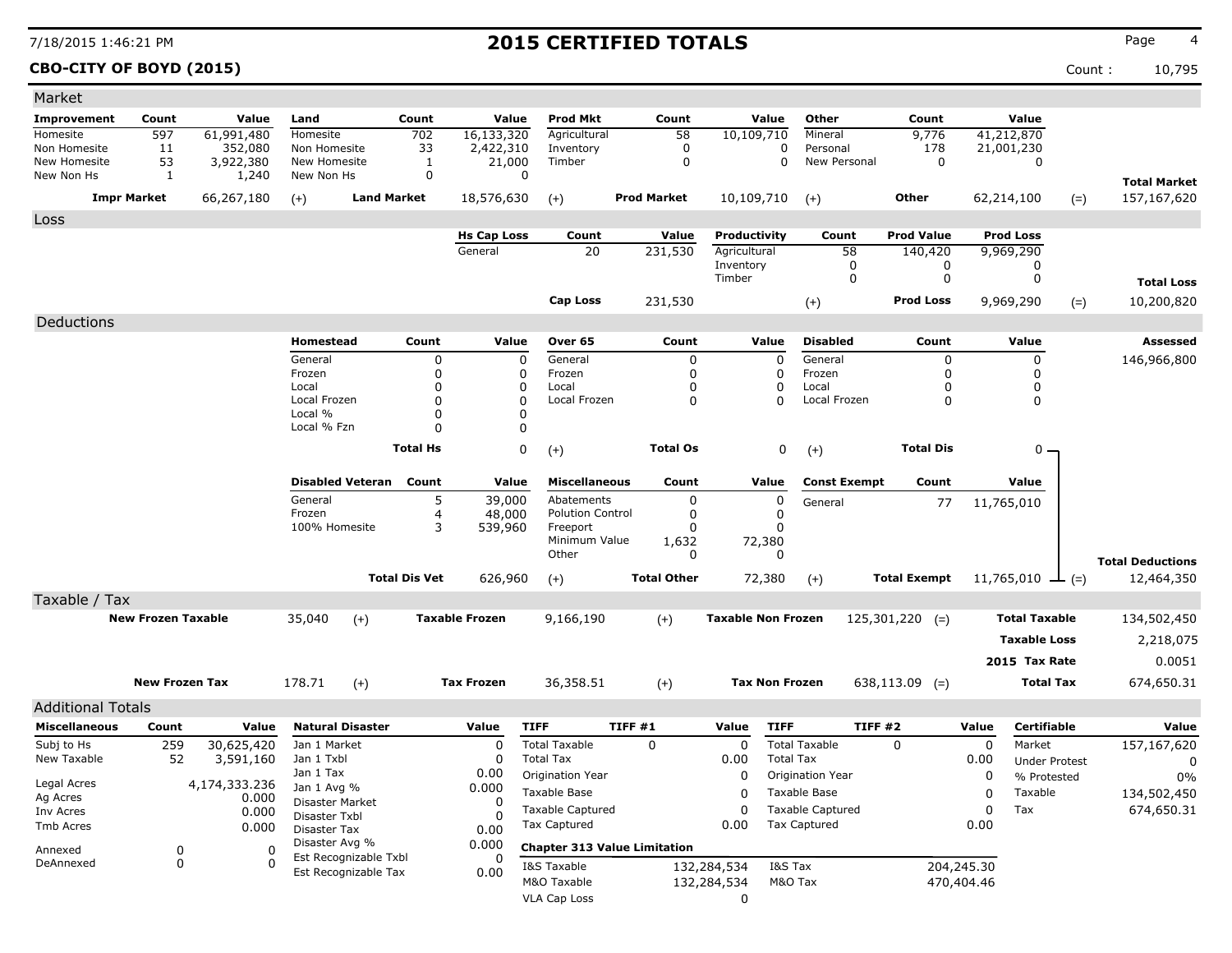**CBR-CITY OF BRIDGEPORT (2015)** Count : 4,635

| Market                     |                           |                      |                                  |                      |                       |                                     |                    |                 |                           |                         |                     |              |                      |                                       |
|----------------------------|---------------------------|----------------------|----------------------------------|----------------------|-----------------------|-------------------------------------|--------------------|-----------------|---------------------------|-------------------------|---------------------|--------------|----------------------|---------------------------------------|
| Improvement                | Count                     | Value                | Land                             | Count                | Value                 | Prod Mkt                            |                    | Count           | Value                     | Other                   | Count               |              | Value                |                                       |
| Homesite                   | 1,957                     | 247,816,000          | Homesite                         | 2,223                | 68,255,370            | Agricultural                        |                    | 30              | 6,877,270                 | Mineral                 | 1,698               |              | 2,409,410            |                                       |
| Non Homesite               | 12                        | 220,560              | Non Homesite                     | 33                   | 7,774,610             | Inventory                           |                    | 0<br>0          | 0<br>0                    | Personal                | 503<br>$\mathbf 0$  |              | 121,007,720          |                                       |
| New Homesite<br>New Non Hs | 53<br>$\mathbf 0$         | 3,365,040<br>0       | New Homesite<br>New Non Hs       | 0<br>0               | 0<br>0                | Timber                              |                    |                 |                           | New Personal            |                     |              | 0                    |                                       |
|                            | <b>Impr Market</b>        | 251,401,600          |                                  | <b>Land Market</b>   | 76,029,980            |                                     | <b>Prod Market</b> |                 | 6,877,270                 |                         | <b>Other</b>        |              | 123,417,130          | <b>Total Market</b><br>457,725,980    |
|                            |                           |                      | $(+)$                            |                      |                       | $(+)$                               |                    |                 |                           | $(+)$                   |                     |              | $(=)$                |                                       |
| Loss                       |                           |                      |                                  |                      | <b>Hs Cap Loss</b>    | Count                               |                    | Value           | Productivity              | Count                   | <b>Prod Value</b>   |              | <b>Prod Loss</b>     |                                       |
|                            |                           |                      |                                  |                      | General               | 50                                  |                    | 360,610         | Agricultural              | 30                      | 63,370              |              | 6,813,900            |                                       |
|                            |                           |                      |                                  |                      |                       |                                     |                    |                 | Inventory                 | 0                       | 0                   |              | 0                    |                                       |
|                            |                           |                      |                                  |                      |                       |                                     |                    |                 | Timber                    | 0                       | 0                   |              | 0                    | <b>Total Loss</b>                     |
|                            |                           |                      |                                  |                      |                       | <b>Cap Loss</b>                     |                    | 360,610         |                           | $(+)$                   | <b>Prod Loss</b>    |              | 5,905,020<br>$(=)$   | 6,265,630                             |
| Deductions                 |                           |                      |                                  |                      |                       |                                     |                    |                 |                           |                         |                     |              |                      |                                       |
|                            |                           |                      | Homestead                        | Count                | Value                 | Over 65                             |                    | Count           | Value                     | <b>Disabled</b>         | Count               |              | Value                | Assessed                              |
|                            |                           |                      | General                          | 0                    | 0                     | General                             |                    | 0               | $\mathbf 0$               | General                 |                     | 0            | 0                    | 451,460,350                           |
|                            |                           |                      | Frozen                           | $\mathbf 0$          | 0                     | Frozen                              |                    | 0               | n                         | Frozen                  |                     | 0            |                      |                                       |
|                            |                           |                      | Local                            | 0                    | 0                     | Local                               |                    | 272             | 5,245,020                 | Local                   | 22                  |              | 420,000              |                                       |
|                            |                           |                      | Local Frozen<br>Local %          | 0<br>0               | 0<br>O                | Local Frozen                        |                    | 0               | $\Omega$                  | Local Frozen            |                     | 0            | $\Omega$             |                                       |
|                            |                           |                      | Local % Fzn                      | $\Omega$             | $\Omega$              |                                     |                    |                 |                           |                         |                     |              |                      |                                       |
|                            |                           |                      |                                  | <b>Total Hs</b>      | 0                     | $(+)$                               |                    | <b>Total Os</b> | 5,245,020                 | $(+)$                   | <b>Total Dis</b>    |              | $420,000 -$          |                                       |
|                            |                           |                      |                                  |                      |                       |                                     |                    |                 |                           |                         |                     |              |                      |                                       |
|                            |                           |                      | <b>Disabled Veteran</b>          | Count                | Value                 | <b>Miscellaneous</b>                |                    | Count           | Value                     | <b>Const Exempt</b>     | Count               |              | Value                |                                       |
|                            |                           |                      | General                          | 25                   | 256,021               | Abatements                          |                    | 0               | $\mathbf 0$               | General                 | 177                 |              | 58,463,659           |                                       |
|                            |                           |                      | Frozen                           | 0                    | 0                     | <b>Polution Control</b>             |                    | 2               | 137,504                   |                         |                     |              |                      |                                       |
|                            |                           |                      | 100% Homesite                    | 7                    | 566,940               | Freeport<br>Minimum Value           |                    | 2<br>641        | 246,204<br>47,950         |                         |                     |              |                      |                                       |
|                            |                           |                      |                                  |                      |                       | Other                               |                    | 0               | 0                         |                         |                     |              |                      |                                       |
|                            |                           |                      |                                  | <b>Total Dis Vet</b> | 822,961               |                                     | <b>Total Other</b> |                 | 431,658                   |                         | <b>Total Exempt</b> |              | $58,463,659$ — (=)   | <b>Total Deductions</b><br>65,383,298 |
|                            |                           |                      |                                  |                      |                       | $(+)$                               |                    |                 |                           | $(+)$                   |                     |              |                      |                                       |
| Taxable / Tax              |                           |                      |                                  |                      |                       |                                     |                    |                 |                           |                         |                     |              |                      |                                       |
|                            | <b>New Frozen Taxable</b> |                      | 0<br>$(+)$                       |                      | <b>Taxable Frozen</b> | 0                                   | $(+)$              |                 | <b>Taxable Non Frozen</b> |                         | $386,077,052$ (=)   |              | <b>Total Taxable</b> | 386,077,052                           |
|                            |                           |                      |                                  |                      |                       |                                     |                    |                 |                           |                         |                     |              | <b>Taxable Loss</b>  | 7                                     |
|                            |                           |                      |                                  |                      |                       |                                     |                    |                 |                           |                         |                     |              | 2015 Tax Rate        | 0.005875                              |
|                            | <b>New Frozen Tax</b>     |                      | 0.00<br>$(+)$                    |                      | <b>Tax Frozen</b>     | 0.00                                | $(+)$              |                 | <b>Tax Non Frozen</b>     |                         | $2,268,202.64$ (=)  |              | <b>Total Tax</b>     | 2,268,202.64                          |
| <b>Additional Totals</b>   |                           |                      |                                  |                      |                       |                                     |                    |                 |                           |                         |                     |              |                      |                                       |
| <b>Miscellaneous</b>       | Count                     | Value                | <b>Natural Disaster</b>          |                      | Value                 | <b>TIFF</b>                         | TIFF#1             |                 | Value<br><b>TIFF</b>      |                         | <b>TIFF #2</b>      | Value        | <b>Certifiable</b>   | Value                                 |
| Subj to Hs                 | 871                       | 92,133,340           | Jan 1 Market                     |                      | 0                     | <b>Total Taxable</b>                | 1                  |                 | 50,359,169                | <b>Total Taxable</b>    | 2                   | 3,441,050    | Market               | 457,725,980                           |
| New Taxable                | 52                        | 3,359,150            | Jan 1 Txbl                       |                      | 0                     | <b>Total Tax</b>                    |                    |                 | 295,860.08                | <b>Total Tax</b>        |                     | 20,216.17    | <b>Under Protest</b> | 0                                     |
|                            |                           |                      | Jan 1 Tax                        |                      | 0.00                  | Origination Year                    |                    |                 | 2007                      | Origination Year        |                     | 2010         | % Protested          | 0%                                    |
| Legal Acres<br>Ag Acres    |                           | 464,160.025<br>0.000 | Jan 1 Avg %                      |                      | 0.000                 | Taxable Base                        |                    |                 | 31,442,920                | Taxable Base            |                     | 2,642,360    | Taxable              | 386,077,052                           |
| Inv Acres                  |                           | 0.000                | Disaster Market<br>Disaster Txbl |                      | 0                     | <b>Taxable Captured</b>             |                    |                 | 18,916,249                | <b>Taxable Captured</b> |                     | 798,690      | Tax                  | 2,268,202.64                          |
| Tmb Acres                  |                           | 0.000                | Disaster Tax                     |                      | 0.00                  | Tax Captured                        |                    |                 | 111,132.96                | <b>Tax Captured</b>     |                     | 4,692.30     |                      |                                       |
| Annexed                    | 0                         | 0                    | Disaster Avg %                   |                      | 0.000                 | <b>Chapter 313 Value Limitation</b> |                    |                 |                           |                         |                     |              |                      |                                       |
| DeAnnexed                  | 0                         | $\Omega$             | Est Recognizable Txbl            |                      |                       | I&S Taxable                         |                    |                 | I&S Tax<br>386,077,018    |                         |                     | 1,108,813.75 |                      |                                       |
|                            |                           |                      | Est Recognizable Tax             |                      | 0.00                  | M&O Taxable                         |                    |                 | 386,077,018               | M&O Tax                 |                     | 1,159,389.17 |                      |                                       |
|                            |                           |                      |                                  |                      |                       | <b>VLA Cap Loss</b>                 |                    |                 | 0                         |                         |                     |              |                      |                                       |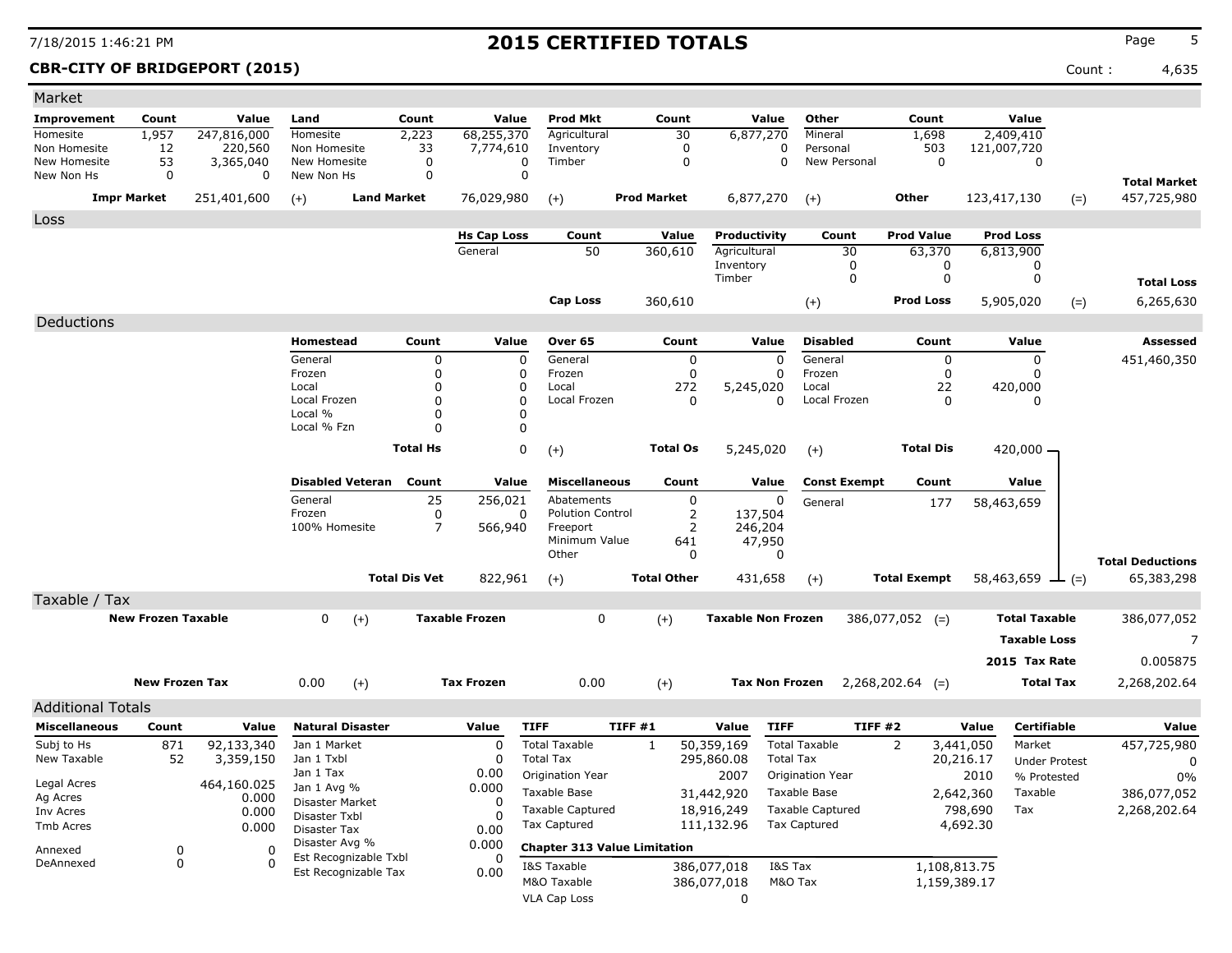**CCH-CITY OF CHICO (2015)** Count : 877

| Market                     |                           |                |                                |                      |                       |                         |                                     |               |                           |                       |                     |            |                       |       |                                   |
|----------------------------|---------------------------|----------------|--------------------------------|----------------------|-----------------------|-------------------------|-------------------------------------|---------------|---------------------------|-----------------------|---------------------|------------|-----------------------|-------|-----------------------------------|
| Improvement                | Count                     | Value          | Land                           | Count                | Value                 | <b>Prod Mkt</b>         | Count                               |               | Value                     | Other                 | Count               |            | Value                 |       |                                   |
| Homesite                   | 454                       | 31,318,140     | Homesite                       | 512                  | 5,325,490             | Agricultural            | 18                                  |               | 498,530                   | Mineral               | 206                 |            | 77,230                |       |                                   |
| Non Homesite               | 3                         | 138,120        | Non Homesite                   | 13                   | 510,350               | Inventory               | 0                                   |               | 0                         | Personal              | 101                 |            | 14,188,850            |       |                                   |
| New Homesite<br>New Non Hs | 34<br>0                   | 743,410<br>0   | New Homesite<br>New Non Hs     | 0<br>0               | 0<br>0                | Timber                  | $\mathbf 0$                         |               | $\Omega$                  | New Personal          | $\mathbf 0$         |            | 0                     |       |                                   |
|                            | <b>Impr Market</b>        | 32,199,670     | <b>Land Market</b><br>$(+)$    |                      | 5,835,840             | $(+)$                   | <b>Prod Market</b>                  |               | 498,530                   | $(+)$                 | Other               |            | 14,266,080            | $(=)$ | <b>Total Market</b><br>52,800,120 |
| Loss                       |                           |                |                                |                      |                       |                         |                                     |               |                           |                       |                     |            |                       |       |                                   |
|                            |                           |                |                                |                      | <b>Hs Cap Loss</b>    | Count                   | Value                               |               | Productivity              | Count                 | <b>Prod Value</b>   |            | <b>Prod Loss</b>      |       |                                   |
|                            |                           |                |                                |                      | General               | $\overline{2}$          | 9,710                               |               | Agricultural              | 18                    | 8,730               |            | 489,800               |       |                                   |
|                            |                           |                |                                |                      |                       |                         |                                     | Inventory     |                           | 0                     | 0                   |            | 0                     |       |                                   |
|                            |                           |                |                                |                      |                       |                         |                                     | Timber        |                           | 0                     | 0                   |            | 0                     |       | <b>Total Loss</b>                 |
|                            |                           |                |                                |                      |                       | Cap Loss                | 9,710                               |               |                           | $(+)$                 | <b>Prod Loss</b>    |            | 489,800               | $(=)$ | 499,510                           |
| Deductions                 |                           |                |                                |                      |                       |                         |                                     |               |                           |                       |                     |            |                       |       |                                   |
|                            |                           |                | Homestead                      | Count                | Value                 | Over 65                 | Count                               |               | Value                     | <b>Disabled</b>       | Count               |            | Value                 |       | Assessed                          |
|                            |                           |                | General                        | 0                    | $\mathbf 0$           | General                 |                                     | 0             | $\mathbf 0$               | General               | 0                   |            | $\mathbf 0$           |       | 52,300,610                        |
|                            |                           |                | Frozen                         | 0                    | 0                     | Frozen                  |                                     | 0             | 0                         | Frozen                | 0                   |            | 0                     |       |                                   |
|                            |                           |                | Local<br>Local Frozen          | 0<br>0               | 0<br>$\Omega$         | Local<br>Local Frozen   |                                     | $\Omega$<br>0 | 0<br>0                    | Local<br>Local Frozen | 0<br>0              |            | 0<br>0                |       |                                   |
|                            |                           |                | Local %                        | 0                    | 0                     |                         |                                     |               |                           |                       |                     |            |                       |       |                                   |
|                            |                           |                | Local % Fzn                    | 0                    | $\mathbf{0}$          |                         |                                     |               |                           |                       |                     |            |                       |       |                                   |
|                            |                           |                |                                | <b>Total Hs</b>      | 0                     | $(+)$                   | <b>Total Os</b>                     |               | 0                         | $(+)$                 | <b>Total Dis</b>    |            | $0 -$                 |       |                                   |
|                            |                           |                |                                |                      |                       |                         |                                     |               |                           |                       |                     |            |                       |       |                                   |
|                            |                           |                | <b>Disabled Veteran</b>        | Count                | Value                 | <b>Miscellaneous</b>    | Count                               |               | Value                     | <b>Const Exempt</b>   | Count               |            | Value                 |       |                                   |
|                            |                           |                | General                        | 3                    | 36,000                | Abatements              |                                     | 0             | 0                         | General               | 37                  |            | 4,247,690             |       |                                   |
|                            |                           |                | Frozen                         | 0                    | 0                     | <b>Polution Control</b> |                                     | 0             | 0                         |                       |                     |            |                       |       |                                   |
|                            |                           |                | 100% Homesite                  | 2                    | 172,310               | Freeport                |                                     | $\Omega$      | $\Omega$                  |                       |                     |            |                       |       |                                   |
|                            |                           |                |                                |                      |                       | Minimum Value<br>Other  | 203                                 | $\Omega$      | 16,680<br>$\Omega$        |                       |                     |            |                       |       |                                   |
|                            |                           |                |                                | <b>Total Dis Vet</b> |                       |                         |                                     |               |                           |                       |                     |            |                       |       | <b>Total Deductions</b>           |
|                            |                           |                |                                |                      | 208,310               | $(+)$                   | <b>Total Other</b>                  |               | 16,680                    | $(+)$                 | <b>Total Exempt</b> |            | 4,247,690 $\perp$ (=) |       | 4,472,680                         |
| Taxable / Tax              |                           |                |                                |                      |                       |                         |                                     |               |                           |                       |                     |            |                       |       |                                   |
|                            | <b>New Frozen Taxable</b> |                | 0<br>$(+)$                     |                      | <b>Taxable Frozen</b> | 0                       | $(+)$                               |               | <b>Taxable Non Frozen</b> |                       | $47,827,930$ (=)    |            | <b>Total Taxable</b>  |       | 47,827,930                        |
|                            |                           |                |                                |                      |                       |                         |                                     |               |                           |                       |                     |            | <b>Taxable Loss</b>   |       | 42                                |
|                            |                           |                |                                |                      |                       |                         |                                     |               |                           |                       |                     |            | 2015 Tax Rate         |       | 0.0048                            |
|                            | <b>New Frozen Tax</b>     |                | 0.00<br>$(+)$                  |                      | <b>Tax Frozen</b>     | 0.00                    | $(+)$                               |               | <b>Tax Non Frozen</b>     |                       | $229,573.86$ (=)    |            | <b>Total Tax</b>      |       | 229,573.86                        |
| <b>Additional Totals</b>   |                           |                |                                |                      |                       |                         |                                     |               |                           |                       |                     |            |                       |       |                                   |
| <b>Miscellaneous</b>       | Count                     | Value          | <b>Natural Disaster</b>        |                      | Value                 | <b>TIFF</b>             | TIFF #1                             | Value         | <b>TIFF</b>               |                       | <b>TIFF #2</b>      | Value      | <b>Certifiable</b>    |       | Value                             |
| Subj to Hs                 | 192                       | 14,016,060     | Jan 1 Market                   |                      | 0                     | <b>Total Taxable</b>    | 0                                   |               | 0                         | <b>Total Taxable</b>  | $\Omega$            | 0          | Market                |       | 52,800,120                        |
| New Taxable                | 33                        | 740,920        | Jan 1 Txbl                     |                      | O                     | <b>Total Tax</b>        |                                     | 0.00          | <b>Total Tax</b>          |                       |                     | 0.00       | <b>Under Protest</b>  |       | 0                                 |
|                            |                           |                | Jan 1 Tax                      |                      | 0.00                  | Origination Year        |                                     |               | 0                         | Origination Year      |                     | 0          | % Protested           |       | 0%                                |
| Legal Acres                |                           | 657.171        | Jan 1 Avg %                    |                      | 0.000                 | Taxable Base            |                                     |               | 0                         | Taxable Base          |                     | 0          | Taxable               |       | 47,827,930                        |
| Ag Acres<br>Inv Acres      |                           | 0.000<br>0.000 | Disaster Market                |                      | $\Omega$              | <b>Taxable Captured</b> |                                     |               | $\Omega$                  | Taxable Captured      |                     | $\Omega$   | Tax                   |       | 229,573.86                        |
| Tmb Acres                  |                           | 0.000          | Disaster Txbl                  |                      |                       | <b>Tax Captured</b>     |                                     | 0.00          |                           | <b>Tax Captured</b>   |                     | 0.00       |                       |       |                                   |
|                            |                           |                | Disaster Tax<br>Disaster Avg % |                      | 0.00<br>0.000         |                         |                                     |               |                           |                       |                     |            |                       |       |                                   |
| Annexed<br>DeAnnexed       | 0                         | 0<br>$\Omega$  | Est Recognizable Txbl          |                      | 0                     |                         | <b>Chapter 313 Value Limitation</b> |               |                           |                       |                     |            |                       |       |                                   |
|                            | $\pmb{0}$                 |                | Est Recognizable Tax           |                      | 0.00                  | I&S Taxable             |                                     | 47,827,893    | I&S Tax                   |                       |                     | 55,002.12  |                       |       |                                   |
|                            |                           |                |                                |                      |                       | M&O Taxable             |                                     | 47,827,893    | M&O Tax                   |                       |                     | 174,571.90 |                       |       |                                   |
|                            |                           |                |                                |                      |                       | <b>VLA Cap Loss</b>     |                                     |               | 0                         |                       |                     |            |                       |       |                                   |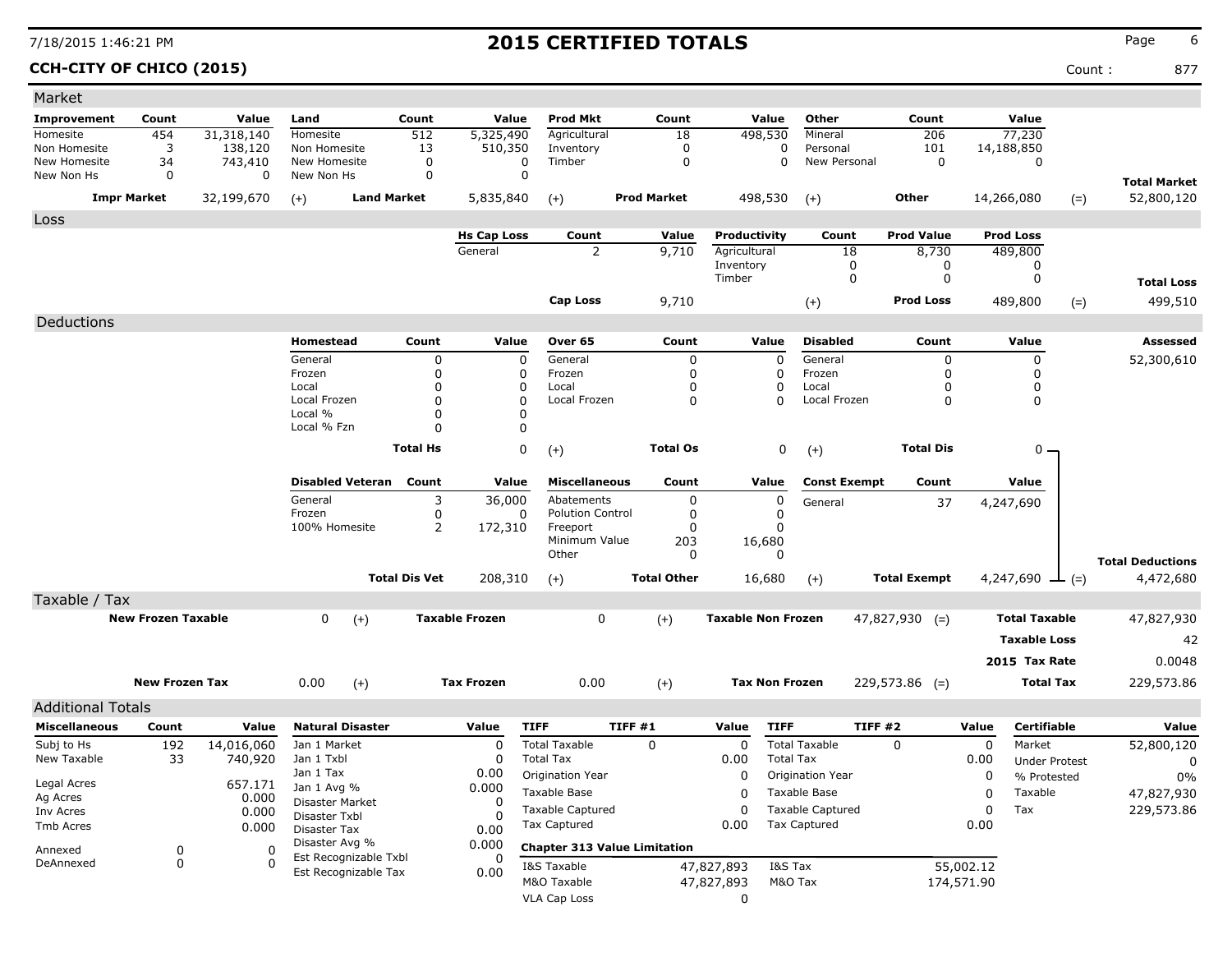### **CDE-CITY OF DECATUR (2015)** Count : 5,389

| Market                     |                           |                          |                                |                         |                      |                       |                                          |         |                    |                           |                         |                         |                                               |           |                        |       |                         |
|----------------------------|---------------------------|--------------------------|--------------------------------|-------------------------|----------------------|-----------------------|------------------------------------------|---------|--------------------|---------------------------|-------------------------|-------------------------|-----------------------------------------------|-----------|------------------------|-------|-------------------------|
| <b>Improvement</b>         | Count                     | Value                    | Land                           | Count                   |                      | Value                 | <b>Prod Mkt</b>                          |         | Count              |                           | Value                   | Other                   | Count                                         |           | Value                  |       |                         |
| Homesite                   | 2,397                     | 418,265,978              | Homesite                       | 2,797                   |                      | 150,847,298           | Agricultural                             |         | 101                |                           | 23,279,520              | Mineral                 | 1,631                                         |           | 25,241,090             |       |                         |
| Non Homesite               | 10                        | 348,290                  | Non Homesite                   |                         | 33                   | 4,605,560             | Inventory                                |         | 0<br>0             |                           | 0<br>0                  | Personal                | 784<br>$\mathbf 0$                            |           | 142,359,320            |       |                         |
| New Homesite<br>New Non Hs | 80<br>0                   | 9,398,840<br>0           | New Homesite<br>New Non Hs     |                         | 0<br>0               | 0<br>0                | Timber                                   |         |                    |                           |                         | New Personal            |                                               |           | 0                      |       |                         |
|                            |                           |                          |                                |                         |                      |                       |                                          |         |                    |                           |                         |                         |                                               |           |                        |       | <b>Total Market</b>     |
|                            | <b>Impr Market</b>        | 428,013,108              | $(+)$                          | <b>Land Market</b>      |                      | 155,452,858           | $(+)$                                    |         | <b>Prod Market</b> | 23,279,520                |                         | $(+)$                   | Other                                         |           | 167,600,410            | $(=)$ | 774,345,896             |
| Loss                       |                           |                          |                                |                         |                      |                       |                                          |         |                    |                           |                         |                         |                                               |           |                        |       |                         |
|                            |                           |                          |                                |                         |                      | <b>Hs Cap Loss</b>    | Count                                    |         | Value              | Productivity              |                         | Count                   | <b>Prod Value</b>                             |           | <b>Prod Loss</b>       |       |                         |
|                            |                           |                          |                                |                         |                      | General               | 125                                      |         | 862,400            | Agricultural<br>Inventory |                         | 101<br>0                | 102,920<br>0                                  |           | 23,176,600<br>0        |       |                         |
|                            |                           |                          |                                |                         |                      |                       |                                          |         |                    | Timber                    |                         | 0                       | 0                                             |           | 0                      |       | <b>Total Loss</b>       |
|                            |                           |                          |                                |                         |                      |                       | <b>Cap Loss</b>                          |         | 862,400            |                           |                         | $(+)$                   | <b>Prod Loss</b>                              |           | 23,176,600             |       | 24,039,000              |
|                            |                           |                          |                                |                         |                      |                       |                                          |         |                    |                           |                         |                         |                                               |           |                        | $(=)$ |                         |
| Deductions                 |                           |                          |                                |                         |                      |                       |                                          |         |                    |                           |                         |                         |                                               |           |                        |       |                         |
|                            |                           |                          | Homestead                      |                         | Count                | Value                 | Over 65                                  |         | Count              |                           | Value                   | <b>Disabled</b>         | Count                                         |           | Value                  |       | Assessed                |
|                            |                           |                          | General<br>Frozen              |                         | 0<br>0               | 0<br>0                | General<br>Frozen                        |         | $\mathbf 0$<br>0   |                           | $\mathbf 0$<br>$\Omega$ | General<br>Frozen       | 0<br>O                                        |           | 0<br>0                 |       | 750,306,896             |
|                            |                           |                          | Local                          |                         | 0                    | 0                     | Local                                    |         | 446                | 2,609,640                 |                         | Local                   | 0                                             |           | 0                      |       |                         |
|                            |                           |                          | Local Frozen                   |                         | $\Omega$             | 0                     | Local Frozen                             |         | 0                  |                           | $\Omega$                | Local Frozen            | 0                                             |           | 0                      |       |                         |
|                            |                           |                          | Local %<br>Local % Fzn         |                         | $\Omega$<br>$\Omega$ | 0<br>0                |                                          |         |                    |                           |                         |                         |                                               |           |                        |       |                         |
|                            |                           |                          |                                |                         |                      |                       |                                          |         |                    |                           |                         |                         |                                               |           |                        |       |                         |
|                            |                           |                          |                                | <b>Total Hs</b>         |                      | 0                     | $(+)$                                    |         | <b>Total Os</b>    |                           | 2,609,640               | $(+)$                   | <b>Total Dis</b>                              |           | $0 -$                  |       |                         |
|                            |                           |                          |                                | <b>Disabled Veteran</b> | Count                | Value                 | <b>Miscellaneous</b>                     |         | Count              |                           | Value                   | <b>Const Exempt</b>     | Count                                         |           | Value                  |       |                         |
|                            |                           |                          | General                        |                         | 32                   | 350,000               | Abatements                               |         | 0                  |                           | 0                       | General                 | 220                                           |           | 103,362,591            |       |                         |
|                            |                           |                          | Frozen                         |                         | 0                    | 0                     | <b>Polution Control</b>                  |         | $\mathbf{1}$       |                           | 554,540                 |                         |                                               |           |                        |       |                         |
|                            |                           |                          | 100% Homesite                  |                         | $\overline{7}$       | 908,000               | Freeport                                 |         | $\overline{2}$     | 26,987,153                |                         |                         |                                               |           |                        |       |                         |
|                            |                           |                          |                                |                         |                      |                       | Minimum Value<br>Other                   |         | 494<br>1           |                           | 40,270<br>176,310       |                         |                                               |           |                        |       |                         |
|                            |                           |                          |                                |                         |                      |                       |                                          |         |                    |                           |                         |                         |                                               |           |                        |       | <b>Total Deductions</b> |
|                            |                           |                          |                                | <b>Total Dis Vet</b>    |                      | 1,258,000             | $(+)$                                    |         | <b>Total Other</b> | 27,758,273                |                         | $(+)$                   | <b>Total Exempt</b> $103,362,591$ $\perp$ (=) |           |                        |       | 134,988,504             |
| Taxable / Tax              |                           |                          |                                |                         |                      |                       |                                          |         |                    |                           |                         |                         |                                               |           |                        |       |                         |
|                            | <b>New Frozen Taxable</b> |                          | 0                              | $(+)$                   |                      | <b>Taxable Frozen</b> | 0                                        |         | $(+)$              | <b>Taxable Non Frozen</b> |                         |                         | $615,318,392$ (=)                             |           | <b>Total Taxable</b>   |       | 615,318,392             |
|                            |                           |                          |                                |                         |                      |                       |                                          |         |                    |                           |                         |                         |                                               |           | <b>Taxable Loss</b>    |       | 90                      |
|                            |                           |                          |                                |                         |                      |                       |                                          |         |                    |                           |                         |                         |                                               |           | 2015 Tax Rate          |       | 0.00703                 |
|                            | <b>New Frozen Tax</b>     |                          | 0.00                           | $(+)$                   |                      | <b>Tax Frozen</b>     | 0.00                                     |         | $(+)$              |                           | <b>Tax Non Frozen</b>   |                         | $4,325,687.66$ (=)                            |           | <b>Total Tax</b>       |       | 4,325,687.66            |
|                            |                           |                          |                                |                         |                      |                       |                                          |         |                    |                           |                         |                         |                                               |           |                        |       |                         |
| <b>Additional Totals</b>   |                           |                          |                                |                         |                      |                       |                                          |         |                    |                           |                         |                         |                                               |           |                        |       |                         |
| <b>Miscellaneous</b>       | Count                     | Value                    | <b>Natural Disaster</b>        |                         |                      | Value                 | <b>TIFF</b>                              | TIFF #1 |                    | Value                     | <b>TIFF</b>             | TIFF#2                  |                                               | Value     | Certifiable            |       | Value                   |
| Subj to Hs<br>New Taxable  | 1,106<br>78               | 142,480,460<br>7,370,920 | Jan 1 Market<br>Jan 1 Txbl     |                         |                      | 0<br>0                | <b>Total Taxable</b><br><b>Total Tax</b> |         | 0                  | 0<br>0.00                 | <b>Total Tax</b>        | <b>Total Taxable</b>    | 0                                             | 0<br>0.00 | Market                 |       | 774,345,896             |
|                            |                           |                          | Jan 1 Tax                      |                         |                      | 0.00                  | Origination Year                         |         |                    | 0                         |                         | Origination Year        |                                               | 0         | <b>Under Protest</b>   |       | 0                       |
| Legal Acres                |                           | 339,318.063              | Jan 1 Avg %                    |                         |                      | 0.000                 | Taxable Base                             |         |                    | 0                         |                         | Taxable Base            |                                               | 0         | % Protested<br>Taxable |       | 0%<br>615,318,392       |
| Ag Acres                   |                           | 0.000                    | Disaster Market                |                         |                      | 0                     | <b>Taxable Captured</b>                  |         |                    | 0                         |                         | <b>Taxable Captured</b> |                                               | 0         | Tax                    |       | 4,325,687.66            |
| Inv Acres<br>Tmb Acres     |                           | 0.000<br>0.000           | Disaster Txbl                  |                         |                      |                       | <b>Tax Captured</b>                      |         |                    | 0.00                      |                         | <b>Tax Captured</b>     |                                               | 0.00      |                        |       |                         |
|                            |                           |                          | Disaster Tax<br>Disaster Avg % |                         |                      | 0.00<br>0.000         |                                          |         |                    |                           |                         |                         |                                               |           |                        |       |                         |
| Annexed<br>DeAnnexed       | 0<br>0                    | 0<br>$\mathbf{0}$        |                                | Est Recognizable Txbl   |                      |                       | <b>Chapter 313 Value Limitation</b>      |         |                    |                           |                         |                         |                                               |           |                        |       |                         |
|                            |                           |                          |                                | Est Recognizable Tax    |                      | 0.00                  | I&S Taxable<br>M&O Taxable               |         |                    | 615,318,314               | I&S Tax<br>M&O Tax      |                         | 1,303,859.12                                  |           |                        |       |                         |
|                            |                           |                          |                                |                         |                      |                       | VLA Cap Loss                             |         |                    | 615,318,314<br>0          |                         |                         | 3,021,827.93                                  |           |                        |       |                         |
|                            |                           |                          |                                |                         |                      |                       |                                          |         |                    |                           |                         |                         |                                               |           |                        |       |                         |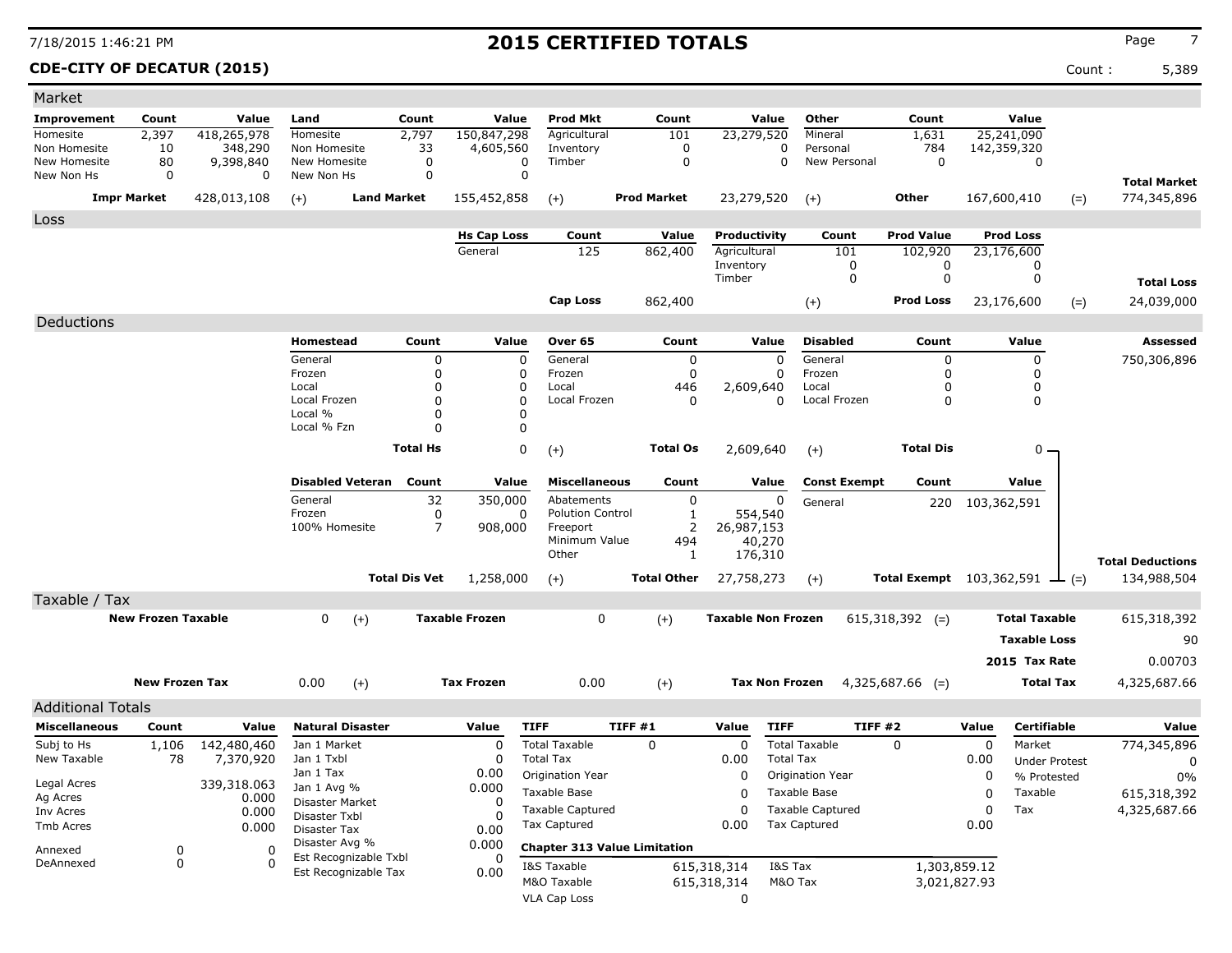**CFW-CITY OF FT WORTH (2015)** Count : 79

| Market                       |                           |              |                                         |                      |                       |                         |                                     |                           |                       |                          |                     |             |                            |       |                                  |
|------------------------------|---------------------------|--------------|-----------------------------------------|----------------------|-----------------------|-------------------------|-------------------------------------|---------------------------|-----------------------|--------------------------|---------------------|-------------|----------------------------|-------|----------------------------------|
| Improvement                  | Count                     | Value        | Land                                    | Count                | Value                 | <b>Prod Mkt</b>         | Count                               |                           | Value                 | Other                    | Count               |             | Value                      |       |                                  |
| Homesite                     | 0                         | 0            | Homesite                                | 0                    | $\mathbf 0$           | Agricultural            | 0                                   |                           | 0                     | Mineral                  | 66                  |             | 1,911,010                  |       |                                  |
| Non Homesite<br>New Homesite | 0<br>0                    | 0<br>0       | Non Homesite<br>New Homesite            | 2<br>0               | 1,869,260<br>0        | Inventory<br>Timber     | 0<br>0                              |                           | 0<br>$\Omega$         | Personal<br>New Personal | 11<br>$\mathbf 0$   |             | 711,370<br>0               |       |                                  |
| New Non Hs                   | 0                         | 0            | New Non Hs                              | 0                    | $\Omega$              |                         |                                     |                           |                       |                          |                     |             |                            |       |                                  |
| <b>Impr Market</b>           |                           | 0            | <b>Land Market</b><br>$(+)$             |                      | 1,869,260             | $(+)$                   | <b>Prod Market</b>                  |                           | 0                     | $(+)$                    | Other               |             | 2,622,380                  | $(=)$ | <b>Total Market</b><br>4,491,640 |
| Loss                         |                           |              |                                         |                      |                       |                         |                                     |                           |                       |                          |                     |             |                            |       |                                  |
|                              |                           |              |                                         |                      | <b>Hs Cap Loss</b>    | Count                   | Value                               | Productivity              |                       | Count                    | <b>Prod Value</b>   |             | <b>Prod Loss</b>           |       |                                  |
|                              |                           |              |                                         |                      | General               | $\mathbf 0$             | $\mathbf{0}$                        | Agricultural<br>Inventory |                       | 0<br>0                   | 0<br>0              |             | 0<br>0                     |       |                                  |
|                              |                           |              |                                         |                      |                       |                         |                                     | Timber                    |                       | 0                        | $\mathbf{0}$        |             | 0                          |       | <b>Total Loss</b>                |
|                              |                           |              |                                         |                      |                       | <b>Cap Loss</b>         | 0                                   |                           |                       | $(+)$                    | <b>Prod Loss</b>    |             | 0                          | $(=)$ | 0                                |
|                              |                           |              |                                         |                      |                       |                         |                                     |                           |                       |                          |                     |             |                            |       |                                  |
| Deductions                   |                           |              |                                         |                      |                       |                         |                                     |                           |                       |                          |                     |             |                            |       |                                  |
|                              |                           |              | Homestead                               | Count                | Value                 | Over 65                 | Count                               |                           | Value                 | <b>Disabled</b>          | Count               |             | Value                      |       | Assessed                         |
|                              |                           |              | General<br>Frozen                       | 0<br>$\Omega$        | $\mathbf 0$<br>0      | General<br>Frozen       | 0<br>0                              |                           | 0<br>0                | General<br>Frozen        | 0<br>0              |             | $\mathbf 0$<br>$\mathbf 0$ |       | 4,491,640                        |
|                              |                           |              | Local                                   | 0                    | 0                     | Local                   | 0                                   |                           | 0                     | Local                    | $\Omega$            |             | 0                          |       |                                  |
|                              |                           |              | Local Frozen                            | $\Omega$             | O                     | Local Frozen            | 0                                   |                           | 0                     | Local Frozen             | 0                   |             | 0                          |       |                                  |
|                              |                           |              | Local %                                 | <sup>0</sup>         | 0                     |                         |                                     |                           |                       |                          |                     |             |                            |       |                                  |
|                              |                           |              | Local % Fzn                             |                      | $\Omega$              |                         |                                     |                           |                       |                          |                     |             |                            |       |                                  |
|                              |                           |              |                                         | <b>Total Hs</b>      | 0                     | $(+)$                   | <b>Total Os</b>                     |                           | 0                     | $(+)$                    | <b>Total Dis</b>    |             | $0 -$                      |       |                                  |
|                              |                           |              | <b>Disabled Veteran</b>                 | Count                | Value                 | <b>Miscellaneous</b>    | Count                               |                           | Value                 | <b>Const Exempt</b>      | Count               |             | Value                      |       |                                  |
|                              |                           |              | General                                 | 0                    | 0                     | Abatements              | 0                                   |                           | 0                     | General                  | 0                   |             | 0                          |       |                                  |
|                              |                           |              | Frozen                                  | 0                    | 0                     | <b>Polution Control</b> | 0                                   |                           | 0                     |                          |                     |             |                            |       |                                  |
|                              |                           |              | 100% Homesite                           | 0                    | $\Omega$              | Freeport                | 0                                   |                           | 0                     |                          |                     |             |                            |       |                                  |
|                              |                           |              |                                         |                      |                       | Minimum Value<br>Other  | 3<br>0                              |                           | 270<br>0              |                          |                     |             |                            |       |                                  |
|                              |                           |              |                                         |                      |                       |                         |                                     |                           |                       |                          |                     |             |                            |       | <b>Total Deductions</b>          |
|                              |                           |              |                                         | <b>Total Dis Vet</b> | 0                     | $(+)$                   | <b>Total Other</b>                  |                           | 270                   | $(+)$                    | <b>Total Exempt</b> |             | $0 \perp (=)$              |       | 270                              |
| Taxable / Tax                |                           |              |                                         |                      |                       |                         |                                     |                           |                       |                          |                     |             |                            |       |                                  |
|                              | <b>New Frozen Taxable</b> |              | 0<br>$(+)$                              |                      | <b>Taxable Frozen</b> | 0                       | $(+)$                               | <b>Taxable Non Frozen</b> |                       |                          | $4,491,370$ (=)     |             | <b>Total Taxable</b>       |       | 4,491,370                        |
|                              |                           |              |                                         |                      |                       |                         |                                     |                           |                       |                          |                     |             | <b>Taxable Loss</b>        |       | 3                                |
|                              |                           |              |                                         |                      |                       |                         |                                     |                           |                       |                          |                     |             | 2015 Tax Rate              |       | 0.00855                          |
|                              | <b>New Frozen Tax</b>     |              | 0.00<br>$(+)$                           |                      | <b>Tax Frozen</b>     | 0.00                    | $(+)$                               |                           | <b>Tax Non Frozen</b> |                          | $38,401.19$ (=)     |             | <b>Total Tax</b>           |       | 38,401.19                        |
| <b>Additional Totals</b>     |                           |              |                                         |                      |                       |                         |                                     |                           |                       |                          |                     |             |                            |       |                                  |
| <b>Miscellaneous</b>         | Count                     | Value        | <b>Natural Disaster</b>                 |                      | <b>TIFF</b><br>Value  |                         | TIFF #1                             | Value                     | <b>TIFF</b>           | TIFF#2                   |                     | Value       | Certifiable                |       | Value                            |
| Subj to Hs                   | 0                         | 0            | Jan 1 Market                            |                      | $\overline{0}$        | <b>Total Taxable</b>    | $\Omega$                            | 0                         |                       | <b>Total Taxable</b>     | $\Omega$            | $\mathbf 0$ | Market                     |       | 4,491,640                        |
| New Taxable                  | 0                         | 0            | Jan 1 Txbl                              |                      | 0                     | <b>Total Tax</b>        |                                     | 0.00                      | <b>Total Tax</b>      |                          |                     | 0.00        | <b>Under Protest</b>       |       | 0                                |
|                              |                           |              | Jan 1 Tax                               |                      | 0.00                  | Origination Year        |                                     | 0                         |                       | Origination Year         |                     | 0           | % Protested                |       | 0%                               |
| Legal Acres                  |                           | 3,830.071    | Jan 1 Avg %                             |                      | 0.000                 | Taxable Base            |                                     | 0                         |                       | Taxable Base             |                     | 0           | Taxable                    |       | 4,491,370                        |
| Ag Acres                     |                           | 0.000        | Disaster Market                         |                      | 0                     | <b>Taxable Captured</b> |                                     |                           |                       | <b>Taxable Captured</b>  |                     | 0           |                            |       |                                  |
| Inv Acres                    |                           | 0.000        | Disaster Txbl                           |                      | -C                    | Tax Captured            |                                     | 0                         |                       | Tax Captured             |                     |             | Tax                        |       | 38,401.19                        |
| Tmb Acres                    |                           | 0.000        | Disaster Tax                            |                      | 0.00                  |                         |                                     | 0.00                      |                       |                          |                     | 0.00        |                            |       |                                  |
| Annexed                      | 0                         | 0            | Disaster Avg %<br>Est Recognizable Txbl |                      | 0.000<br>0            |                         | <b>Chapter 313 Value Limitation</b> |                           |                       |                          |                     |             |                            |       |                                  |
| DeAnnexed                    | 0                         | $\mathbf{0}$ | Est Recognizable Tax                    |                      | 0.00                  | I&S Taxable             |                                     | 4,491,368                 | I&S Tax               |                          |                     | 8,043.99    |                            |       |                                  |
|                              |                           |              |                                         |                      |                       | M&O Taxable             |                                     | 4,491,368                 | M&O Tax               |                          |                     | 30,357.22   |                            |       |                                  |
|                              |                           |              |                                         |                      |                       | VLA Cap Loss            |                                     | 0                         |                       |                          |                     |             |                            |       |                                  |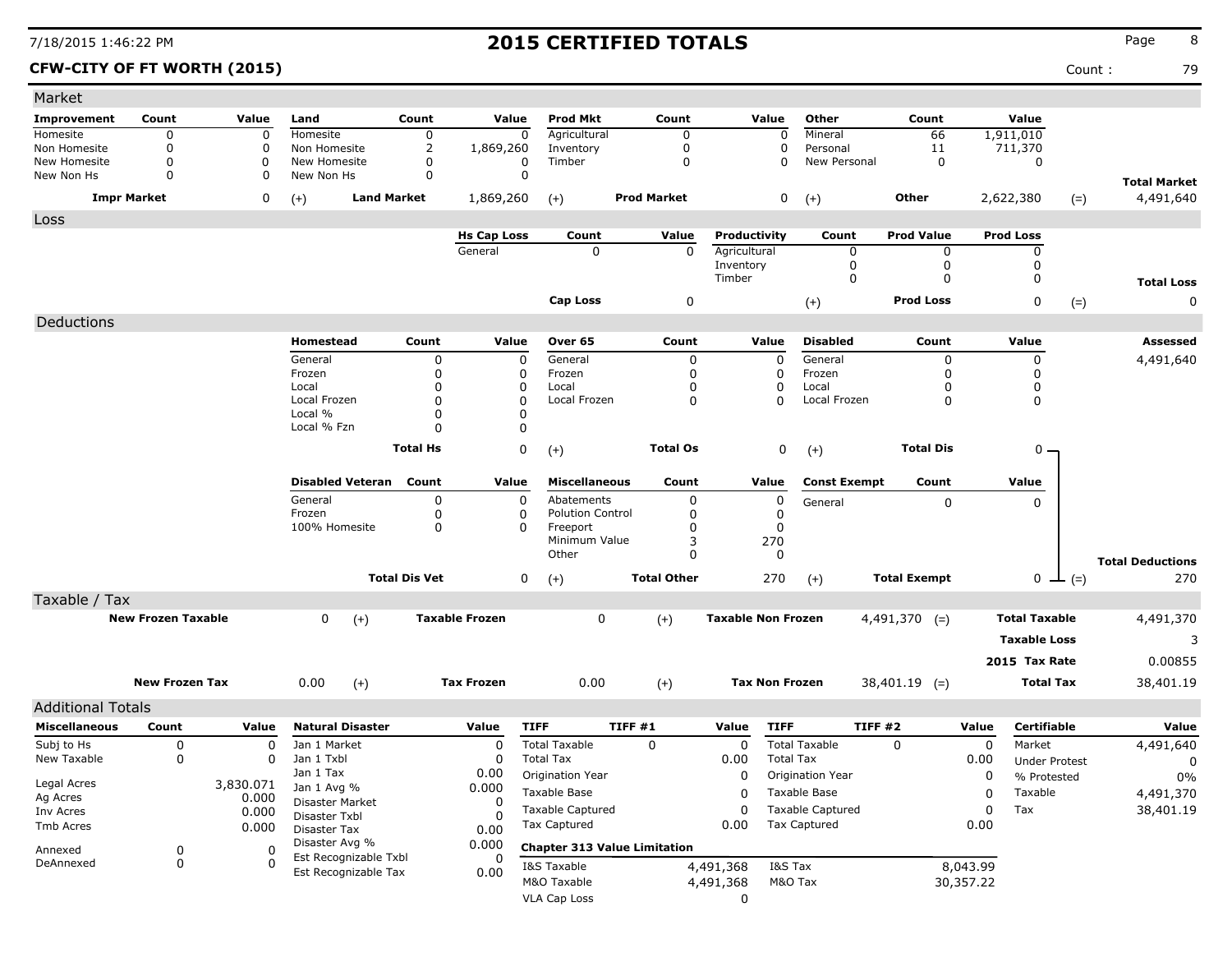**CNE-CITY OF NEWARK (2015)** Count : 979

| Market                     |                           |              |                                         |                      |                       |                                          |                                     |                           |                                                |                     |            |                      |                         |
|----------------------------|---------------------------|--------------|-----------------------------------------|----------------------|-----------------------|------------------------------------------|-------------------------------------|---------------------------|------------------------------------------------|---------------------|------------|----------------------|-------------------------|
| <b>Improvement</b>         | Count                     | Value        | Land                                    | Count                | Value                 | <b>Prod Mkt</b>                          | Count                               | Value                     | Other                                          | Count               |            | Value                |                         |
| Homesite                   | 396                       | 29,730,060   | Homesite                                | 490                  | 8,698,240             | Agricultural                             | 7                                   | 277,950                   | Mineral                                        | 346                 |            | 417,440              |                         |
| Non Homesite               | 11                        | 139,190      | Non Homesite                            | 7                    | 191,320               | Inventory                                | 0                                   | 0                         | Personal                                       | 71                  |            | 3,383,490            |                         |
| New Homesite<br>New Non Hs | 35<br>0                   | 151,970<br>0 | New Homesite<br>New Non Hs              | 0<br>0               | 0<br>$\mathbf 0$      | Timber                                   | $\mathbf 0$                         | $\Omega$                  | New Personal                                   | $\mathbf 0$         |            | 0                    |                         |
|                            |                           |              |                                         |                      |                       |                                          |                                     |                           |                                                |                     |            |                      | <b>Total Market</b>     |
|                            | <b>Impr Market</b>        | 30,021,220   | $(+)$                                   | <b>Land Market</b>   | 8,889,560             | $(+)$                                    | <b>Prod Market</b>                  | 277,950                   | $(+)$                                          | Other               |            | 3,800,930<br>$(=)$   | 42,989,660              |
| Loss                       |                           |              |                                         |                      |                       |                                          |                                     |                           |                                                |                     |            |                      |                         |
|                            |                           |              |                                         |                      | <b>Hs Cap Loss</b>    | Count                                    | Value                               | Productivity              | Count                                          | <b>Prod Value</b>   |            | <b>Prod Loss</b>     |                         |
|                            |                           |              |                                         |                      | General               | 45                                       | 227,640                             | Agricultural              | 7                                              | 2,380               |            | 275,570              |                         |
|                            |                           |              |                                         |                      |                       |                                          |                                     | Inventory<br>Timber       | 0<br>0                                         | 0<br>0              |            | 0<br>0               |                         |
|                            |                           |              |                                         |                      |                       |                                          |                                     |                           |                                                |                     |            |                      | <b>Total Loss</b>       |
|                            |                           |              |                                         |                      |                       | Cap Loss                                 | 227,640                             |                           | $(+)$                                          | <b>Prod Loss</b>    |            | 275,570<br>$(=)$     | 503,210                 |
| Deductions                 |                           |              |                                         |                      |                       |                                          |                                     |                           |                                                |                     |            |                      |                         |
|                            |                           |              | Homestead                               | Count                | Value                 | Over 65                                  | Count                               | Value                     | <b>Disabled</b>                                | Count               |            | Value                | Assessed                |
|                            |                           |              | General                                 | 0                    | $\mathbf 0$           | General                                  | $\mathbf 0$                         | $\mathbf 0$               | General                                        | 0                   |            | $\mathbf 0$          | 42,486,450              |
|                            |                           |              | Frozen                                  | 0                    | 0                     | Frozen                                   | $\mathbf 0$                         | 0                         | Frozen                                         | $\Omega$            |            | 0                    |                         |
|                            |                           |              | Local                                   | 0                    | 0                     | Local                                    | $\mathbf 0$                         | 0<br>$\Omega$             | Local                                          | 0                   |            | 0                    |                         |
|                            |                           |              | Local Frozen<br>Local %                 | 0<br>0               | 0<br>0                | Local Frozen                             | 0                                   |                           | Local Frozen                                   | 0                   |            | 0                    |                         |
|                            |                           |              | Local % Fzn                             | 0                    | O                     |                                          |                                     |                           |                                                |                     |            |                      |                         |
|                            |                           |              |                                         | <b>Total Hs</b>      | 0                     | $(+)$                                    | <b>Total Os</b>                     | 0                         |                                                | <b>Total Dis</b>    |            | ο.                   |                         |
|                            |                           |              |                                         |                      |                       |                                          |                                     |                           | $(+)$                                          |                     |            |                      |                         |
|                            |                           |              | <b>Disabled Veteran</b>                 | Count                | Value                 | <b>Miscellaneous</b>                     | Count                               | Value                     | <b>Const Exempt</b>                            | Count               |            | Value                |                         |
|                            |                           |              | General                                 | 7                    | 46,500                | Abatements                               | 0                                   | 0                         | General                                        | 19                  |            | 1,340,440            |                         |
|                            |                           |              | Frozen                                  | 0                    | 0                     | <b>Polution Control</b>                  | $\mathbf 0$                         | 0                         |                                                |                     |            |                      |                         |
|                            |                           |              | 100% Homesite                           | $\mathbf{1}$         | 24,980                | Freeport<br>Minimum Value                | $\mathbf 0$                         | 0                         |                                                |                     |            |                      |                         |
|                            |                           |              |                                         |                      |                       | Other                                    | 72<br>0                             | 7,510<br>0                |                                                |                     |            |                      |                         |
|                            |                           |              |                                         |                      |                       |                                          |                                     |                           |                                                |                     |            |                      | <b>Total Deductions</b> |
|                            |                           |              |                                         | <b>Total Dis Vet</b> | 71,480                | $(+)$                                    | <b>Total Other</b>                  | 7,510                     | $(+)$                                          | <b>Total Exempt</b> |            | 1,340,440<br>$-(-)$  | 1,419,430               |
| Taxable / Tax              |                           |              |                                         |                      |                       |                                          |                                     |                           |                                                |                     |            |                      |                         |
|                            | <b>New Frozen Taxable</b> |              | 0<br>$(+)$                              |                      | <b>Taxable Frozen</b> | 0                                        | $(+)$                               | <b>Taxable Non Frozen</b> |                                                | $41,067,020$ (=)    |            | <b>Total Taxable</b> | 41,067,020              |
|                            |                           |              |                                         |                      |                       |                                          |                                     |                           |                                                |                     |            | <b>Taxable Loss</b>  | -8                      |
|                            |                           |              |                                         |                      |                       |                                          |                                     |                           |                                                |                     |            | 2015 Tax Rate        | 0.005723                |
|                            | <b>New Frozen Tax</b>     |              | 0.00<br>$(+)$                           |                      | <b>Tax Frozen</b>     | 0.00                                     | $(+)$                               | <b>Tax Non Frozen</b>     |                                                | $235,026.60$ (=)    |            | <b>Total Tax</b>     | 235,026.60              |
|                            |                           |              |                                         |                      |                       |                                          |                                     |                           |                                                |                     |            |                      |                         |
| <b>Additional Totals</b>   |                           |              |                                         |                      |                       |                                          |                                     |                           |                                                |                     |            |                      |                         |
| <b>Miscellaneous</b>       | Count                     | Value        | <b>Natural Disaster</b>                 |                      | Value                 | <b>TIFF</b>                              | TIFF #1                             | <b>TIFF</b><br>Value      |                                                | TIFF #2             | Value      | Certifiable          | Value                   |
| Subj to Hs<br>New Taxable  | 179                       | 22,184,250   | Jan 1 Market<br>Jan 1 Txbl              |                      | 0<br><sup>0</sup>     | <b>Total Taxable</b><br><b>Total Tax</b> | 0                                   | 0                         | <b>Total Taxable</b><br><b>Total Tax</b>       | 0                   | 0          | Market               | 42,989,660              |
|                            | 35                        | 151,970      | Jan 1 Tax                               |                      | 0.00                  | Origination Year                         |                                     | 0.00<br>$\mathbf 0$       | Origination Year                               |                     | 0.00       | <b>Under Protest</b> | 0                       |
| Legal Acres                |                           | 321,505.400  | Jan 1 Avg %                             |                      | 0.000                 |                                          |                                     |                           |                                                |                     | 0          | % Protested          | $0\%$                   |
| Ag Acres                   |                           | 0.000        | Disaster Market                         |                      | 0                     | Taxable Base                             |                                     | 0                         | Taxable Base                                   |                     | 0          | Taxable              | 41,067,020              |
| Inv Acres                  |                           | 0.000        | Disaster Txbl                           |                      |                       | <b>Taxable Captured</b>                  |                                     | 0                         | <b>Taxable Captured</b><br><b>Tax Captured</b> |                     | 0          | Tax                  | 235,026.60              |
| Tmb Acres                  |                           | 0.000        | Disaster Tax                            |                      | 0.00                  | <b>Tax Captured</b>                      |                                     | 0.00                      |                                                |                     | 0.00       |                      |                         |
| Annexed                    | 0                         | 0            | Disaster Avg %<br>Est Recognizable Txbl |                      | 0.000                 |                                          | <b>Chapter 313 Value Limitation</b> |                           |                                                |                     |            |                      |                         |
| DeAnnexed                  | 0                         | $\Omega$     | Est Recognizable Tax                    |                      | 0.00                  | I&S Taxable                              |                                     | 41,067,038                | I&S Tax                                        |                     | 29,691.50  |                      |                         |
|                            |                           |              |                                         |                      |                       | M&O Taxable                              |                                     | 41,067,038                | M&O Tax                                        |                     | 205,335.28 |                      |                         |
|                            |                           |              |                                         |                      |                       | <b>VLA Cap Loss</b>                      |                                     | 0                         |                                                |                     |            |                      |                         |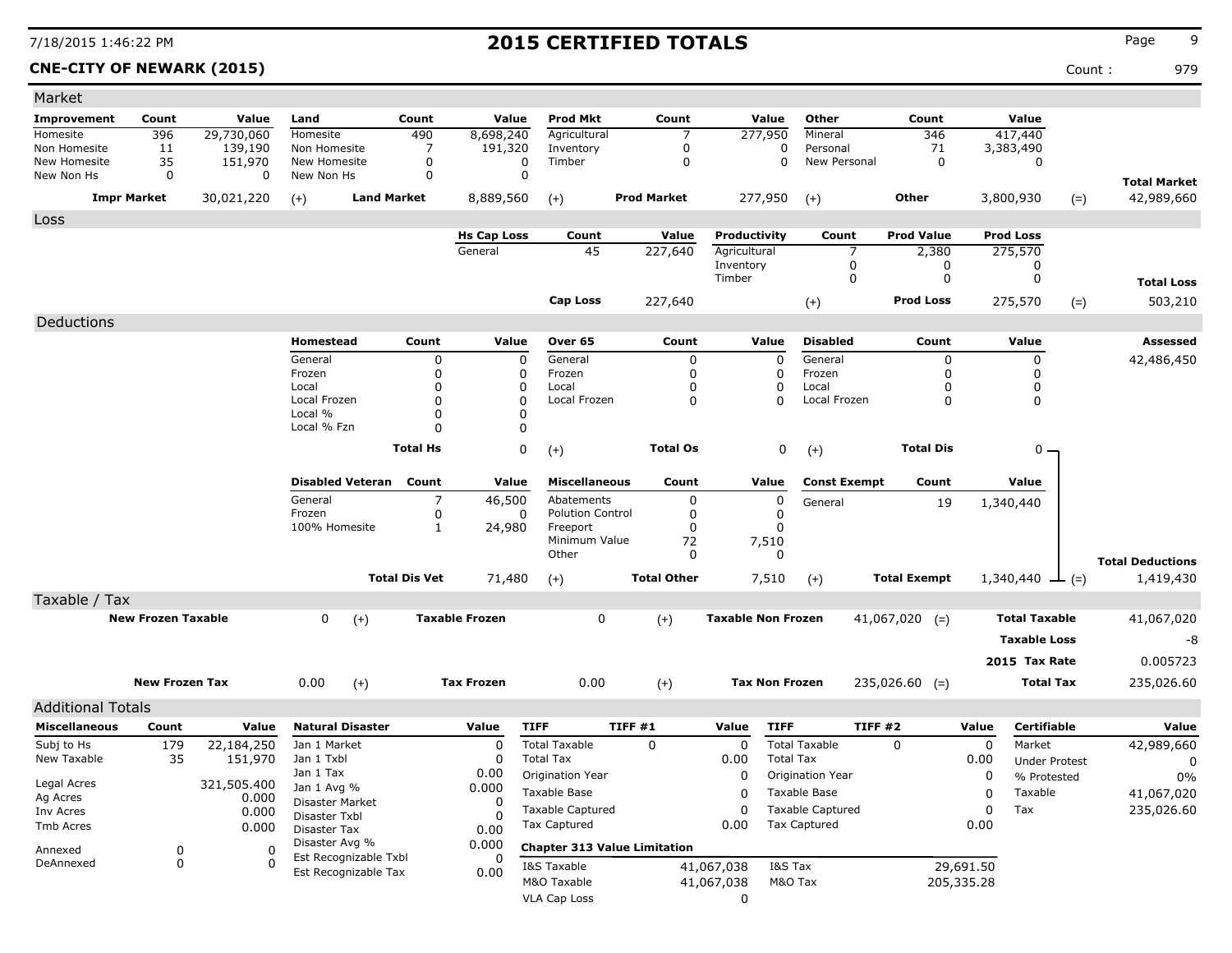**CNF-CITY NEW FAIRVIEW (2015)** Count : 6,111

| Market                                           |                           |                         |                            |                         |                      |                       |                                          |                                     |                           |                       |                                                |                     |           |                                     |       |                         |
|--------------------------------------------------|---------------------------|-------------------------|----------------------------|-------------------------|----------------------|-----------------------|------------------------------------------|-------------------------------------|---------------------------|-----------------------|------------------------------------------------|---------------------|-----------|-------------------------------------|-------|-------------------------|
| Improvement                                      | Count                     | Value                   | Land                       |                         | Count                | Value                 | <b>Prod Mkt</b>                          | Count                               |                           | Value                 | Other                                          | Count               |           | Value                               |       |                         |
| Homesite                                         | 401                       | 29,707,720              | Homesite                   |                         | 500                  | 14,586,040            | Agricultural                             | 102                                 | 34,312,020                |                       | Mineral                                        | 5,325               |           | 105,096,170                         |       |                         |
| Non Homesite                                     | 11                        | 224,000                 | Non Homesite               |                         | 24                   | 1,630,030             | Inventory                                | 0                                   |                           | 0                     | Personal                                       | 163                 |           | 18,700,900                          |       |                         |
| New Homesite<br>New Non Hs                       | 74<br>0                   | 3,139,690<br>0          | New Homesite<br>New Non Hs |                         | 1<br>0               | 27,490                | Timber<br>$\mathbf 0$                    | 0                                   |                           | 0                     | New Personal                                   | 0                   |           | 0                                   |       |                         |
|                                                  |                           |                         |                            |                         |                      |                       |                                          |                                     |                           |                       |                                                |                     |           |                                     |       | <b>Total Market</b>     |
|                                                  | <b>Impr Market</b>        | 33,071,410              | $(+)$                      | <b>Land Market</b>      |                      | 16,243,560            | $(+)$                                    | <b>Prod Market</b>                  | 34,312,020                |                       | $(+)$                                          | Other               |           | 123,797,070                         | $(=)$ | 207,424,060             |
| Loss                                             |                           |                         |                            |                         |                      |                       |                                          |                                     |                           |                       |                                                |                     |           |                                     |       |                         |
|                                                  |                           |                         |                            |                         |                      | <b>Hs Cap Loss</b>    | Count                                    | Value                               | Productivity              |                       | Count                                          | <b>Prod Value</b>   |           | <b>Prod Loss</b>                    |       |                         |
|                                                  |                           |                         |                            |                         |                      | General               | 22                                       | 132,460                             | Agricultural<br>Inventory |                       | 102<br>0                                       | 458,360<br>0        |           | 33,853,660<br>0                     |       |                         |
|                                                  |                           |                         |                            |                         |                      |                       |                                          |                                     | Timber                    |                       | 0                                              | 0                   |           | 0                                   |       | <b>Total Loss</b>       |
|                                                  |                           |                         |                            |                         |                      |                       | <b>Cap Loss</b>                          | 132,460                             |                           |                       |                                                | Prod Loss           |           | 33,853,660                          |       | 33,986,120              |
|                                                  |                           |                         |                            |                         |                      |                       |                                          |                                     |                           |                       | $(+)$                                          |                     |           |                                     | $(=)$ |                         |
| Deductions                                       |                           |                         |                            |                         |                      |                       |                                          |                                     |                           |                       |                                                |                     |           |                                     |       |                         |
|                                                  |                           |                         | Homestead                  |                         | Count                | Value                 | Over 65                                  | Count                               |                           | Value                 | <b>Disabled</b>                                | Count               |           | Value                               |       | Assessed                |
|                                                  |                           |                         | General<br>Frozen          |                         | 0<br>0               |                       | 0<br>General<br>0<br>Frozen              | 0<br>0                              |                           | $\Omega$<br>0         | General<br>Frozen                              | 0<br>0              |           | 0<br>0                              |       | 173,437,940             |
|                                                  |                           |                         | Local                      |                         | 0                    |                       | 0<br>Local                               | 0                                   |                           | 0                     | Local                                          | 0                   |           | 0                                   |       |                         |
|                                                  |                           |                         | Local Frozen               |                         | 0                    |                       | $\mathbf 0$<br>Local Frozen              | 0                                   |                           | O                     | Local Frozen                                   | $\mathbf 0$         |           | 0                                   |       |                         |
|                                                  |                           |                         | Local %                    |                         | 0                    |                       | 0                                        |                                     |                           |                       |                                                |                     |           |                                     |       |                         |
|                                                  |                           |                         | Local % Fzn                |                         | $\Omega$             |                       | $\Omega$                                 |                                     |                           |                       |                                                |                     |           |                                     |       |                         |
|                                                  |                           |                         |                            |                         | <b>Total Hs</b>      |                       | 0<br>$(+)$                               | <b>Total Os</b>                     |                           | 0                     | $(+)$                                          | <b>Total Dis</b>    |           | 0                                   |       |                         |
|                                                  |                           |                         |                            |                         |                      |                       |                                          |                                     |                           |                       |                                                |                     |           |                                     |       |                         |
|                                                  |                           |                         |                            | Disabled Veteran        | Count                | Value                 | <b>Miscellaneous</b>                     | Count                               |                           | Value                 | <b>Const Exempt</b>                            | Count               |           | Value                               |       |                         |
|                                                  |                           |                         | General                    |                         | 6                    | 48,500                | Abatements                               | 0                                   |                           | 0                     | General                                        | 20                  |           | 2,467,130                           |       |                         |
|                                                  |                           |                         | Frozen                     |                         | 0                    |                       | <b>Polution Control</b><br>0             | 0                                   |                           | $\Omega$              |                                                |                     |           |                                     |       |                         |
|                                                  |                           |                         | 100% Homesite              |                         | 2                    | 442,830               | Freeport<br>Minimum Value                | 1<br>495                            | 1,820,921                 | 25,160                |                                                |                     |           |                                     |       |                         |
|                                                  |                           |                         |                            |                         |                      |                       | Other                                    | 0                                   |                           | $\Omega$              |                                                |                     |           |                                     |       |                         |
|                                                  |                           |                         |                            |                         |                      |                       |                                          |                                     |                           |                       |                                                |                     |           |                                     |       | <b>Total Deductions</b> |
|                                                  |                           |                         |                            |                         | <b>Total Dis Vet</b> | 491,330               | $(+)$                                    | <b>Total Other</b>                  | 1,846,081                 |                       | $(+)$                                          | <b>Total Exempt</b> |           | 2,467,130 $\perp$ (=)               |       | 4,804,541               |
| Taxable / Tax                                    |                           |                         |                            |                         |                      |                       |                                          |                                     |                           |                       |                                                |                     |           |                                     |       |                         |
|                                                  | <b>New Frozen Taxable</b> |                         | 0                          | $(+)$                   |                      | <b>Taxable Frozen</b> | 0                                        | $(+)$                               | <b>Taxable Non Frozen</b> |                       |                                                | $168,633,399$ (=)   |           | <b>Total Taxable</b>                |       | 168,633,399             |
|                                                  |                           |                         |                            |                         |                      |                       |                                          |                                     |                           |                       |                                                |                     |           | <b>Taxable Loss</b>                 |       | 0                       |
|                                                  |                           |                         |                            |                         |                      |                       |                                          |                                     |                           |                       |                                                |                     |           | 2015 Tax Rate                       |       | 0.00                    |
|                                                  | <b>New Frozen Tax</b>     |                         | 0.00                       | $(+)$                   |                      | <b>Tax Frozen</b>     | 0.00                                     | $(+)$                               |                           | <b>Tax Non Frozen</b> |                                                | $0.00 (=)$          |           | <b>Total Tax</b>                    |       | 0.00                    |
|                                                  |                           |                         |                            |                         |                      |                       |                                          |                                     |                           |                       |                                                |                     |           |                                     |       |                         |
| <b>Additional Totals</b><br><b>Miscellaneous</b> | Count                     |                         |                            | <b>Natural Disaster</b> |                      |                       | <b>TIFF</b>                              | TIFF #1                             | Value                     | <b>TIFF</b>           | <b>TIFF #2</b>                                 |                     | Value     | <b>Certifiable</b>                  |       |                         |
|                                                  |                           | Value                   |                            |                         |                      | Value                 |                                          |                                     |                           |                       |                                                |                     |           |                                     |       | Value                   |
| Subj to Hs<br>New Taxable                        | 234<br>75                 | 23,228,330<br>3,167,180 | Jan 1 Market<br>Jan 1 Txbl |                         |                      | 0<br>$\Omega$         | <b>Total Taxable</b><br><b>Total Tax</b> | $\Omega$                            | 0<br>0.00                 | <b>Total Tax</b>      | <b>Total Taxable</b>                           | $\Omega$            | 0<br>0.00 | Market                              |       | 207,424,060             |
|                                                  |                           |                         | Jan 1 Tax                  |                         |                      | 0.00                  | Origination Year                         |                                     | 0                         |                       | <b>Origination Year</b>                        |                     | 0         | <b>Under Protest</b><br>% Protested |       | 0                       |
| Legal Acres                                      |                           | 8,421,740.640           | Jan 1 Avg %                |                         |                      | 0.000                 | Taxable Base                             |                                     |                           |                       | Taxable Base                                   |                     |           | Taxable                             |       | 0%                      |
| Ag Acres                                         |                           | 0.000                   | Disaster Market            |                         |                      | 0                     |                                          |                                     | 0                         |                       |                                                |                     | 0         |                                     |       | 168,633,399             |
| Inv Acres                                        |                           | 0.000                   | Disaster Txbl              |                         |                      | $\Omega$              | <b>Taxable Captured</b>                  |                                     | 0                         |                       | <b>Taxable Captured</b><br><b>Tax Captured</b> |                     | 0         | Tax                                 |       | 0.00                    |
| Tmb Acres                                        |                           | 0.000                   | Disaster Tax               |                         |                      | 0.00                  | Tax Captured                             |                                     | 0.00                      |                       |                                                |                     | 0.00      |                                     |       |                         |
| Annexed                                          | 0                         | 0                       | Disaster Avg %             | Est Recognizable Txbl   |                      | 0.000<br>0            |                                          | <b>Chapter 313 Value Limitation</b> |                           |                       |                                                |                     |           |                                     |       |                         |
| DeAnnexed                                        | 0                         |                         |                            | Est Recognizable Tax    |                      | 0.00                  | I&S Taxable                              |                                     | 0                         | I&S Tax               |                                                |                     | 0.00      |                                     |       |                         |
|                                                  |                           |                         |                            |                         |                      |                       | M&O Taxable                              |                                     | 0                         | M&O Tax               |                                                |                     | 0.00      |                                     |       |                         |
|                                                  |                           |                         |                            |                         |                      |                       | <b>VLA Cap Loss</b>                      |                                     | 0                         |                       |                                                |                     |           |                                     |       |                         |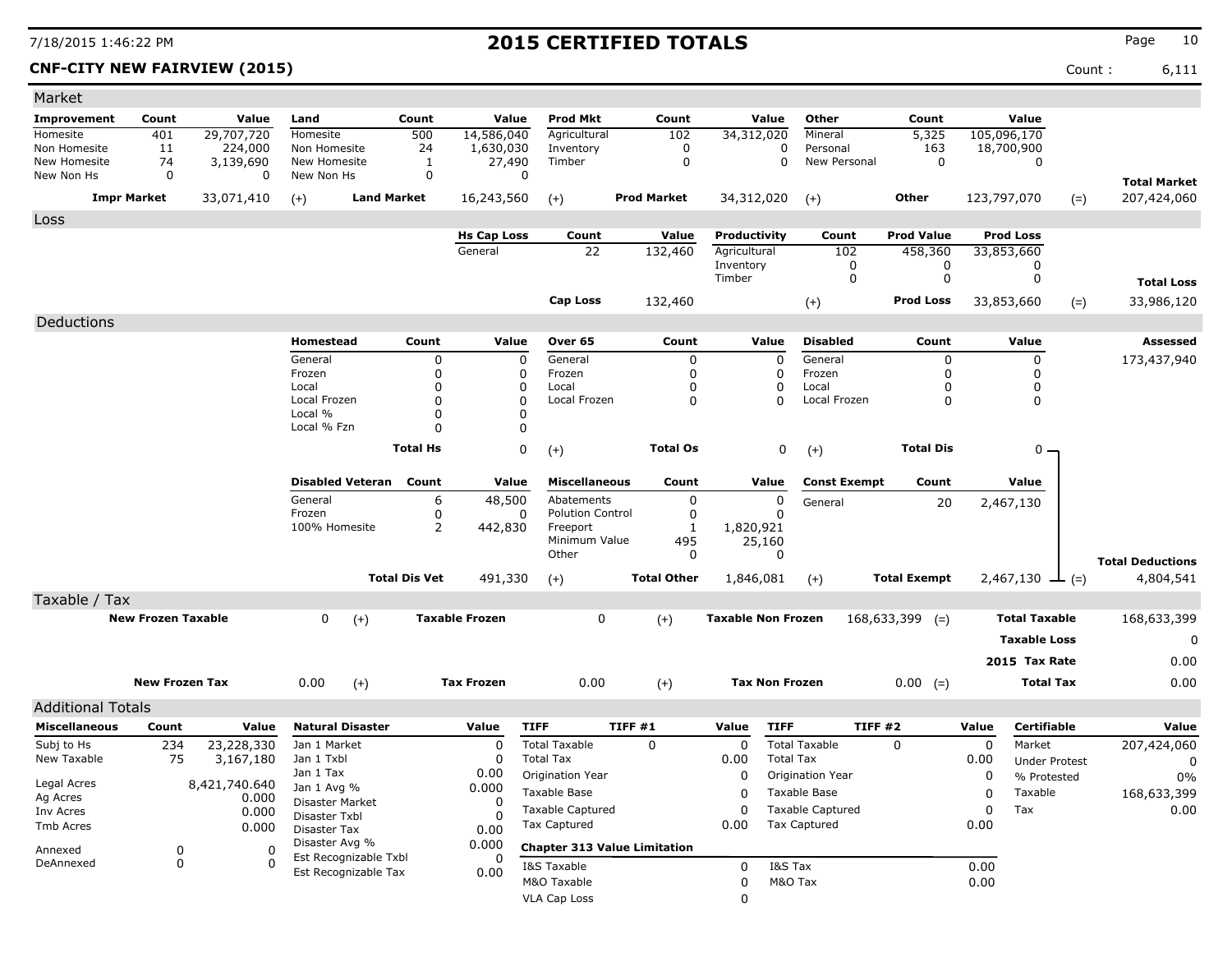### **COK-COOKE COUNTY (2015)** Count : 3

| Market                     |                            |          |                               |                      |                       |                                          |                    |                           |                                          |                         |                     |       |                      |       |                               |
|----------------------------|----------------------------|----------|-------------------------------|----------------------|-----------------------|------------------------------------------|--------------------|---------------------------|------------------------------------------|-------------------------|---------------------|-------|----------------------|-------|-------------------------------|
| Improvement                | Count                      | Value    | Land                          | Count                | Value                 | <b>Prod Mkt</b>                          | Count              |                           | Value                                    | Other                   | Count               |       | Value                |       |                               |
| Homesite                   | 0                          | 0        | Homesite                      | $\mathbf 0$          | $\mathbf 0$           | Agricultural                             | $\Omega$           |                           | 0                                        | Mineral                 | 3                   |       | 12,470               |       |                               |
| Non Homesite               | $\mathbf 0$                | 0<br>0   | Non Homesite                  | $\mathbf 0$          | 0<br>$\mathbf 0$      | Inventory                                | 0<br>$\Omega$      |                           | 0                                        | Personal                | 0                   |       | 0<br>$\mathbf 0$     |       |                               |
| New Homesite<br>New Non Hs | $\mathbf 0$<br>$\mathbf 0$ | 0        | New Homesite<br>New Non Hs    | 0<br>$\Omega$        | $\Omega$              | Timber                                   |                    |                           | 0                                        | New Personal            | 0                   |       |                      |       |                               |
| <b>Impr Market</b>         |                            | 0        | $(+)$                         | <b>Land Market</b>   | 0                     | $(+)$                                    | <b>Prod Market</b> |                           | 0                                        | $(+)$                   | <b>Other</b>        |       | 12,470               | $(=)$ | <b>Total Market</b><br>12,470 |
| Loss                       |                            |          |                               |                      |                       |                                          |                    |                           |                                          |                         |                     |       |                      |       |                               |
|                            |                            |          |                               |                      | <b>Hs Cap Loss</b>    | Count                                    | Value              | Productivity              |                                          | Count                   | <b>Prod Value</b>   |       | <b>Prod Loss</b>     |       |                               |
|                            |                            |          |                               |                      | General               | $\mathbf 0$                              | $\mathbf 0$        | Agricultural              |                                          | 0                       | 0                   |       | 0                    |       |                               |
|                            |                            |          |                               |                      |                       |                                          |                    | Inventory                 |                                          | 0                       | 0                   |       | 0                    |       |                               |
|                            |                            |          |                               |                      |                       |                                          |                    | Timber                    |                                          | 0                       | $\Omega$            |       | 0                    |       | <b>Total Loss</b>             |
|                            |                            |          |                               |                      |                       | Cap Loss                                 | 0                  |                           |                                          | $(+)$                   | <b>Prod Loss</b>    |       | 0                    | $(=)$ | 0                             |
| Deductions                 |                            |          |                               |                      |                       |                                          |                    |                           |                                          |                         |                     |       |                      |       |                               |
|                            |                            |          | <b>Homestead</b>              | Count                | Value                 | Over 65                                  | Count              | Value                     |                                          | <b>Disabled</b>         | Count               |       | Value                |       | <b>Assessed</b>               |
|                            |                            |          | General                       | 0                    | 0                     | General                                  | 0                  |                           | 0                                        | General                 | 0                   |       | 0                    |       | 12,470                        |
|                            |                            |          | Frozen                        | 0                    | 0                     | Frozen                                   | 0                  |                           | 0                                        | Frozen                  | 0                   |       | 0                    |       |                               |
|                            |                            |          | Local                         | 0                    | 0                     | Local                                    | <sup>0</sup>       |                           | 0                                        | Local                   | 0                   |       | 0                    |       |                               |
|                            |                            |          | Local Frozen<br>Local %       | 0<br>0               | 0<br>0                | Local Frozen                             | 0                  |                           | $\Omega$                                 | Local Frozen            | 0                   |       | 0                    |       |                               |
|                            |                            |          | Local % Fzn                   | $\Omega$             | 0                     |                                          |                    |                           |                                          |                         |                     |       |                      |       |                               |
|                            |                            |          |                               | <b>Total Hs</b>      | 0                     |                                          | <b>Total Os</b>    |                           | 0                                        |                         | <b>Total Dis</b>    |       | 0.                   |       |                               |
|                            |                            |          |                               |                      |                       | $(+)$                                    |                    |                           |                                          | $(+)$                   |                     |       |                      |       |                               |
|                            |                            |          | <b>Disabled Veteran</b> Count |                      | Value                 | <b>Miscellaneous</b>                     | Count              | Value                     |                                          | <b>Const Exempt</b>     | Count               |       | Value                |       |                               |
|                            |                            |          | General                       | 0                    | 0                     | Abatements                               | 0                  |                           | 0                                        | General                 | 0                   |       | 0                    |       |                               |
|                            |                            |          | Frozen<br>100% Homesite       | 0<br>0               | 0<br>0                | <b>Polution Control</b><br>Freeport      | 0<br>0             |                           | 0<br>0                                   |                         |                     |       |                      |       |                               |
|                            |                            |          |                               |                      |                       | Minimum Value                            | 0                  |                           | 0                                        |                         |                     |       |                      |       |                               |
|                            |                            |          |                               |                      |                       | Other                                    | 0                  |                           | 0                                        |                         |                     |       |                      |       |                               |
|                            |                            |          |                               | <b>Total Dis Vet</b> | 0                     | $(+)$                                    | <b>Total Other</b> |                           | 0                                        | $(+)$                   | <b>Total Exempt</b> |       | $0 \perp (=)$        |       | <b>Total Deductions</b><br>0  |
| Taxable / Tax              |                            |          |                               |                      |                       |                                          |                    |                           |                                          |                         |                     |       |                      |       |                               |
|                            | <b>New Frozen Taxable</b>  |          | 0<br>$(+)$                    |                      | <b>Taxable Frozen</b> | 0                                        | $(+)$              | <b>Taxable Non Frozen</b> |                                          |                         | $12,470$ (=)        |       | <b>Total Taxable</b> |       | 12,470                        |
|                            |                            |          |                               |                      |                       |                                          |                    |                           |                                          |                         |                     |       | <b>Taxable Loss</b>  |       | $-130$                        |
|                            |                            |          |                               |                      |                       |                                          |                    |                           |                                          |                         |                     |       | 2015 Tax Rate        |       | 0.0001                        |
|                            |                            |          |                               |                      |                       |                                          |                    |                           |                                          |                         |                     |       |                      |       |                               |
|                            | <b>New Frozen Tax</b>      |          | 0.00<br>$(+)$                 |                      | <b>Tax Frozen</b>     | 0.00                                     | $(+)$              | <b>Tax Non Frozen</b>     |                                          |                         | 1.26 $(=)$          |       | <b>Total Tax</b>     |       | 1.26                          |
| <b>Additional Totals</b>   |                            |          |                               |                      |                       |                                          |                    |                           |                                          | <b>TIFF #2</b>          |                     |       |                      |       |                               |
| <b>Miscellaneous</b>       | Count                      | Value    | <b>Natural Disaster</b>       |                      | Value                 | <b>TIFF</b>                              | <b>TIFF #1</b>     | Value                     | <b>TIFF</b>                              |                         |                     | Value | Certifiable          |       | Value                         |
| Subj to Hs<br>New Taxable  | 0                          | 0<br>0   | Jan 1 Market<br>Jan 1 Txbl    |                      | 0<br>0                | <b>Total Taxable</b><br><b>Total Tax</b> | 0                  | 0                         | <b>Total Taxable</b><br><b>Total Tax</b> |                         | $\Omega$            | 0     | Market               |       | 12,470                        |
|                            | 0                          |          | Jan 1 Tax                     |                      | 0.00                  | Origination Year                         |                    | 0.00                      |                                          |                         |                     | 0.00  | <b>Under Protest</b> |       | 0                             |
| Legal Acres                |                            | 305.040  | Jan 1 Avg %                   |                      | 0.000                 |                                          |                    | 0                         |                                          | Origination Year        |                     | 0     | % Protested          |       | 0%                            |
| Ag Acres                   |                            | 0.000    | Disaster Market               |                      | 0                     | Taxable Base                             |                    | 0                         | Taxable Base                             |                         |                     | 0     | Taxable              |       | 12,470                        |
| Inv Acres                  |                            | 0.000    | Disaster Txbl                 |                      | <sup>0</sup>          | <b>Taxable Captured</b>                  |                    | 0                         |                                          | <b>Taxable Captured</b> |                     | 0     | Tax                  |       | 1.26                          |
| Tmb Acres                  |                            | 0.000    | Disaster Tax                  |                      | 0.00                  | Tax Captured                             |                    | 0.00                      | <b>Tax Captured</b>                      |                         |                     | 0.00  |                      |       |                               |
| Annexed                    | 0                          | 0        | Disaster Avg %                |                      | 0.000                 | <b>Chapter 313 Value Limitation</b>      |                    |                           |                                          |                         |                     |       |                      |       |                               |
|                            |                            | $\Omega$ | Est Recognizable Txbl         |                      | 0                     | I&S Taxable                              |                    | 12,600                    | I&S Tax                                  |                         |                     | 0.00  |                      |       |                               |
| DeAnnexed                  | 0                          |          |                               |                      |                       |                                          |                    |                           |                                          |                         |                     |       |                      |       |                               |
|                            |                            |          | Est Recognizable Tax          |                      | 0.00                  | M&O Taxable                              |                    | 12,600                    | M&O Tax                                  |                         |                     | 0.00  |                      |       |                               |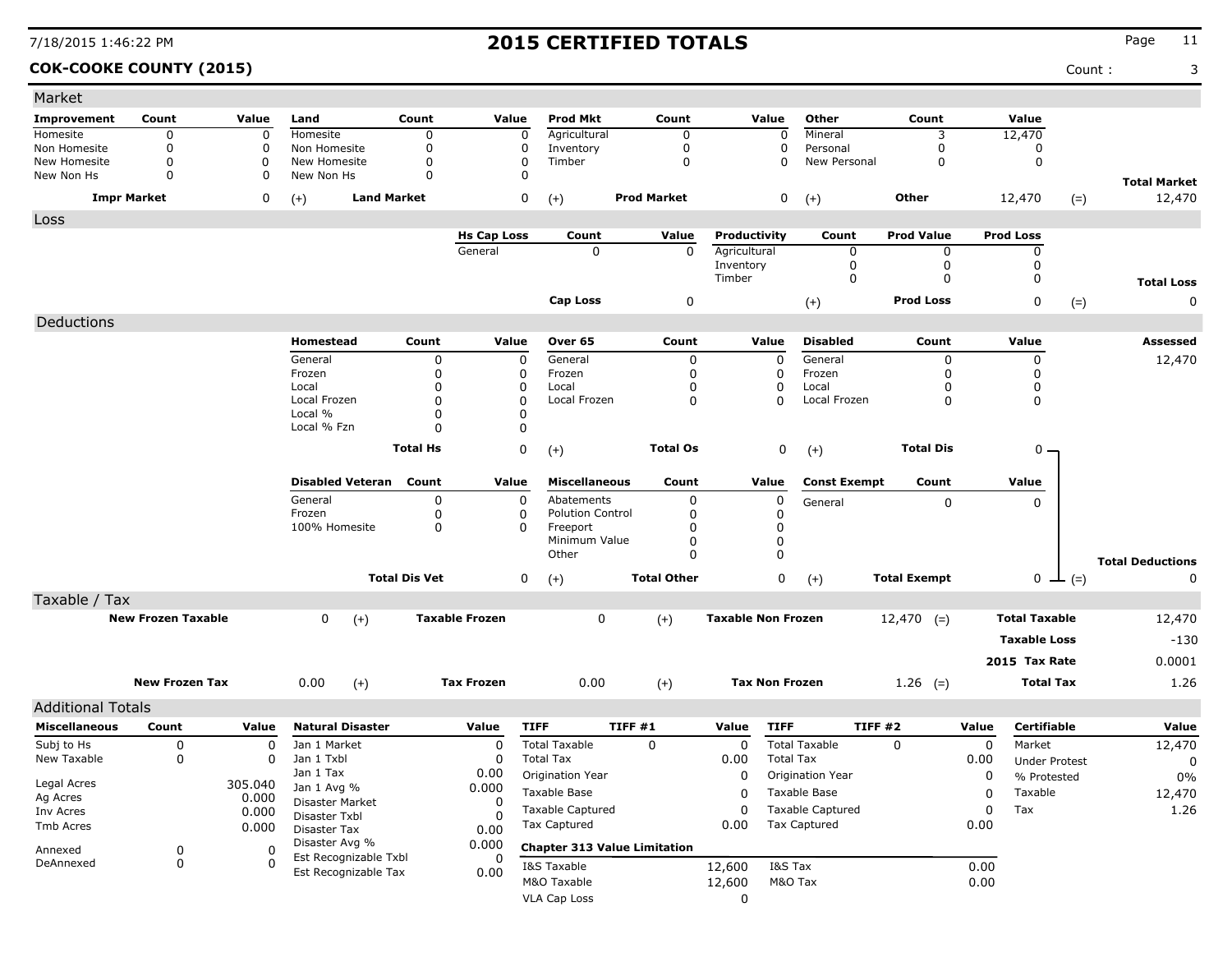**CPA-CITY OF PARADISE (2015)** Count : 1,216

| Market                     |                           |                |                                               |                      |                               |                           |                                     |                              |                       |                         |                             |             |                               |       |                         |
|----------------------------|---------------------------|----------------|-----------------------------------------------|----------------------|-------------------------------|---------------------------|-------------------------------------|------------------------------|-----------------------|-------------------------|-----------------------------|-------------|-------------------------------|-------|-------------------------|
| Improvement                | Count                     | Value          | Land                                          | Count                | Value                         | <b>Prod Mkt</b>           | Count                               |                              | Value                 | Other                   | Count                       |             | Value                         |       |                         |
| Homesite                   | 240                       | 34,019,480     | <b>Homesite</b>                               | 281                  | 5,085,440                     | Agricultural              | 39                                  |                              | 3,535,690             | Mineral                 | 811                         |             | 3,656,590                     |       |                         |
| Non Homesite               | 2                         | 58,390         | Non Homesite                                  | 23<br>$\mathbf 0$    | 1,019,730                     | Inventory<br>Timber       | 0<br>$\mathbf 0$                    |                              | 0<br>0                | Personal                | 61<br>$\mathbf 0$           |             | 3,798,460<br>$\mathbf 0$      |       |                         |
| New Homesite<br>New Non Hs | 17<br>0                   | 1,537,180<br>0 | New Homesite<br>New Non Hs                    | 0                    | 0<br>0                        |                           |                                     |                              |                       | New Personal            |                             |             |                               |       |                         |
|                            |                           |                |                                               | <b>Land Market</b>   |                               |                           | <b>Prod Market</b>                  |                              |                       |                         | <b>Other</b>                |             |                               |       | <b>Total Market</b>     |
| <b>Impr Market</b>         |                           | 35,615,050     | $(+)$                                         |                      | 6,105,170                     | $(+)$                     |                                     |                              | 3,535,690             | $(+)$                   |                             |             | 7,455,050                     | $(=)$ | 52,710,960              |
| Loss                       |                           |                |                                               |                      |                               |                           |                                     |                              |                       |                         |                             |             |                               |       |                         |
|                            |                           |                |                                               |                      | <b>Hs Cap Loss</b><br>General | Count<br>6                | Value<br>35,370                     | Productivity<br>Agricultural |                       | Count<br>39             | <b>Prod Value</b><br>43,280 |             | <b>Prod Loss</b><br>3,492,410 |       |                         |
|                            |                           |                |                                               |                      |                               |                           |                                     | Inventory                    |                       | 0                       | 0                           |             | 0                             |       |                         |
|                            |                           |                |                                               |                      |                               |                           |                                     | Timber                       |                       | 0                       | 0                           |             | 0                             |       | <b>Total Loss</b>       |
|                            |                           |                |                                               |                      |                               | <b>Cap Loss</b>           | 35,370                              |                              |                       | $(+)$                   | <b>Prod Loss</b>            |             | 3,492,410                     | $(=)$ | 3,527,780               |
| Deductions                 |                           |                |                                               |                      |                               |                           |                                     |                              |                       |                         |                             |             |                               |       |                         |
|                            |                           |                | Homestead                                     | Count                | Value                         | Over 65                   | Count                               |                              | Value                 | <b>Disabled</b>         | Count                       |             | Value                         |       | <b>Assessed</b>         |
|                            |                           |                | General                                       | 0                    | $\mathbf 0$                   | General                   |                                     | $\pmb{0}$                    | $\mathbf 0$           | General                 | $\mathbf 0$                 |             | 0                             |       | 49,183,180              |
|                            |                           |                | Frozen                                        | 0                    | $\mathbf 0$                   | Frozen                    | $\mathbf 0$                         |                              | $\mathbf 0$           | Frozen                  | $\Omega$                    |             | 0                             |       |                         |
|                            |                           |                | Local                                         | 0                    | $\Omega$                      | Local                     | $\mathbf 0$                         |                              | 0                     | Local                   | 0                           |             | 0                             |       |                         |
|                            |                           |                | Local Frozen<br>Local %                       | $\Omega$<br>0        | $\mathbf 0$<br>$\Omega$       | Local Frozen              | $\Omega$                            |                              | $\Omega$              | Local Frozen            | 0                           |             | 0                             |       |                         |
|                            |                           |                | Local % Fzn                                   | $\Omega$             | 0                             |                           |                                     |                              |                       |                         |                             |             |                               |       |                         |
|                            |                           |                |                                               | <b>Total Hs</b>      | $\mathbf 0$                   | $(+)$                     | <b>Total Os</b>                     |                              | 0                     | $(+)$                   | <b>Total Dis</b>            |             | 0                             |       |                         |
|                            |                           |                |                                               |                      |                               |                           |                                     |                              |                       |                         |                             |             |                               |       |                         |
|                            |                           |                | <b>Disabled Veteran</b>                       | Count                | Value                         | <b>Miscellaneous</b>      | Count                               |                              | Value                 | <b>Const Exempt</b>     | Count                       |             | Value                         |       |                         |
|                            |                           |                | General                                       | $\mathbf{1}$         | 7,500                         | Abatements                | $\mathbf 0$                         |                              | $\pmb{0}$             | General                 | 37                          |             | 21,620,230                    |       |                         |
|                            |                           |                | Frozen                                        | 3                    | 36,000                        | <b>Polution Control</b>   | 0                                   |                              | $\mathbf 0$           |                         |                             |             |                               |       |                         |
|                            |                           |                | 100% Homesite                                 | $\overline{2}$       | 250,320                       | Freeport<br>Minimum Value | $\mathbf 0$<br>391                  |                              | $\Omega$<br>30,060    |                         |                             |             |                               |       |                         |
|                            |                           |                |                                               |                      |                               | Other                     | $\mathbf 0$                         |                              | $\Omega$              |                         |                             |             |                               |       | <b>Total Deductions</b> |
|                            |                           |                |                                               | <b>Total Dis Vet</b> | 293,820                       | $(+)$                     | <b>Total Other</b>                  |                              | 30,060                | $(+)$                   | <b>Total Exempt</b>         |             | $21,620,230 \rightarrow$ (=)  |       | 21,944,110              |
| Taxable / Tax              |                           |                |                                               |                      |                               |                           |                                     |                              |                       |                         |                             |             |                               |       |                         |
|                            | <b>New Frozen Taxable</b> |                | 1,290<br>$(+)$                                |                      | <b>Taxable Frozen</b>         | 4,340,600                 |                                     | <b>Taxable Non Frozen</b>    |                       |                         | $22,897,180$ (=)            |             | <b>Total Taxable</b>          |       | 27,239,070              |
|                            |                           |                |                                               |                      |                               |                           | $(+)$                               |                              |                       |                         |                             |             |                               |       |                         |
|                            |                           |                |                                               |                      |                               |                           |                                     |                              |                       |                         |                             |             | <b>Taxable Loss</b>           |       | 1,307,315               |
|                            |                           |                |                                               |                      |                               |                           |                                     |                              |                       |                         |                             |             | 2015 Tax Rate                 |       | 0.00339                 |
|                            | <b>New Frozen Tax</b>     |                | 4.38<br>$(+)$                                 |                      | <b>Tax Frozen</b>             | 10,282.90                 | $(+)$                               |                              | <b>Tax Non Frozen</b> |                         | $77,621.37$ (=)             |             | <b>Total Tax</b>              |       | 87,908.65               |
| <b>Additional Totals</b>   |                           |                |                                               |                      |                               |                           |                                     |                              |                       |                         |                             |             |                               |       |                         |
| <b>Miscellaneous</b>       | Count                     | Value          | <b>Natural Disaster</b>                       |                      | Value                         | <b>TIFF</b>               | TIFF#1                              | Value                        | <b>TIFF</b>           | <b>TIFF #2</b>          |                             | Value       | <b>Certifiable</b>            |       | Value                   |
| Subj to Hs                 | 105                       | 9,143,650      | Jan 1 Market                                  |                      | $\Omega$                      | <b>Total Taxable</b>      | $\mathbf 0$                         | $\Omega$                     |                       | <b>Total Taxable</b>    | $\Omega$                    | $\mathbf 0$ | Market                        |       | 52,710,960              |
| New Taxable                | 16                        | 463,860        | Jan 1 Txbl                                    |                      | $\mathbf 0$                   | <b>Total Tax</b>          |                                     | 0.00                         | <b>Total Tax</b>      |                         |                             | 0.00        | <b>Under Protest</b>          |       | 0                       |
| Legal Acres                |                           | 668,274.379    | Jan 1 Tax                                     |                      | 0.00                          | Origination Year          |                                     | $\mathbf 0$                  |                       | Origination Year        |                             | 0           | % Protested                   |       | 0%                      |
| Ag Acres                   |                           | 0.000          | Jan 1 Avg %<br>Disaster Market                |                      | 0.000<br>0                    | <b>Taxable Base</b>       |                                     | $\Omega$                     |                       | Taxable Base            |                             | 0           | Taxable                       |       | 27,239,070              |
| Inv Acres                  |                           | 0.000          | Disaster Txbl                                 |                      | n                             | <b>Taxable Captured</b>   |                                     | 0                            |                       | <b>Taxable Captured</b> |                             | 0           | Tax                           |       | 87,908.65               |
| Tmb Acres                  |                           | 0.000          | Disaster Tax                                  |                      | 0.00                          | <b>Tax Captured</b>       |                                     | 0.00                         |                       | <b>Tax Captured</b>     |                             | 0.00        |                               |       |                         |
| Annexed                    | 0                         | 0              | Disaster Avg %                                |                      | 0.000                         |                           | <b>Chapter 313 Value Limitation</b> |                              |                       |                         |                             |             |                               |       |                         |
| DeAnnexed                  | $\mathbf 0$               | $\Omega$       | Est Recognizable Txbl<br>Est Recognizable Tax |                      | $\Omega$<br>0.00              | I&S Taxable               |                                     | 25,931,761                   | I&S Tax               |                         |                             | 0.00        |                               |       |                         |
|                            |                           |                |                                               |                      |                               | M&O Taxable               |                                     | 25,931,761                   | M&O Tax               |                         |                             | 87,908.65   |                               |       |                         |
|                            |                           |                |                                               |                      |                               | <b>VLA Cap Loss</b>       |                                     | $\Omega$                     |                       |                         |                             |             |                               |       |                         |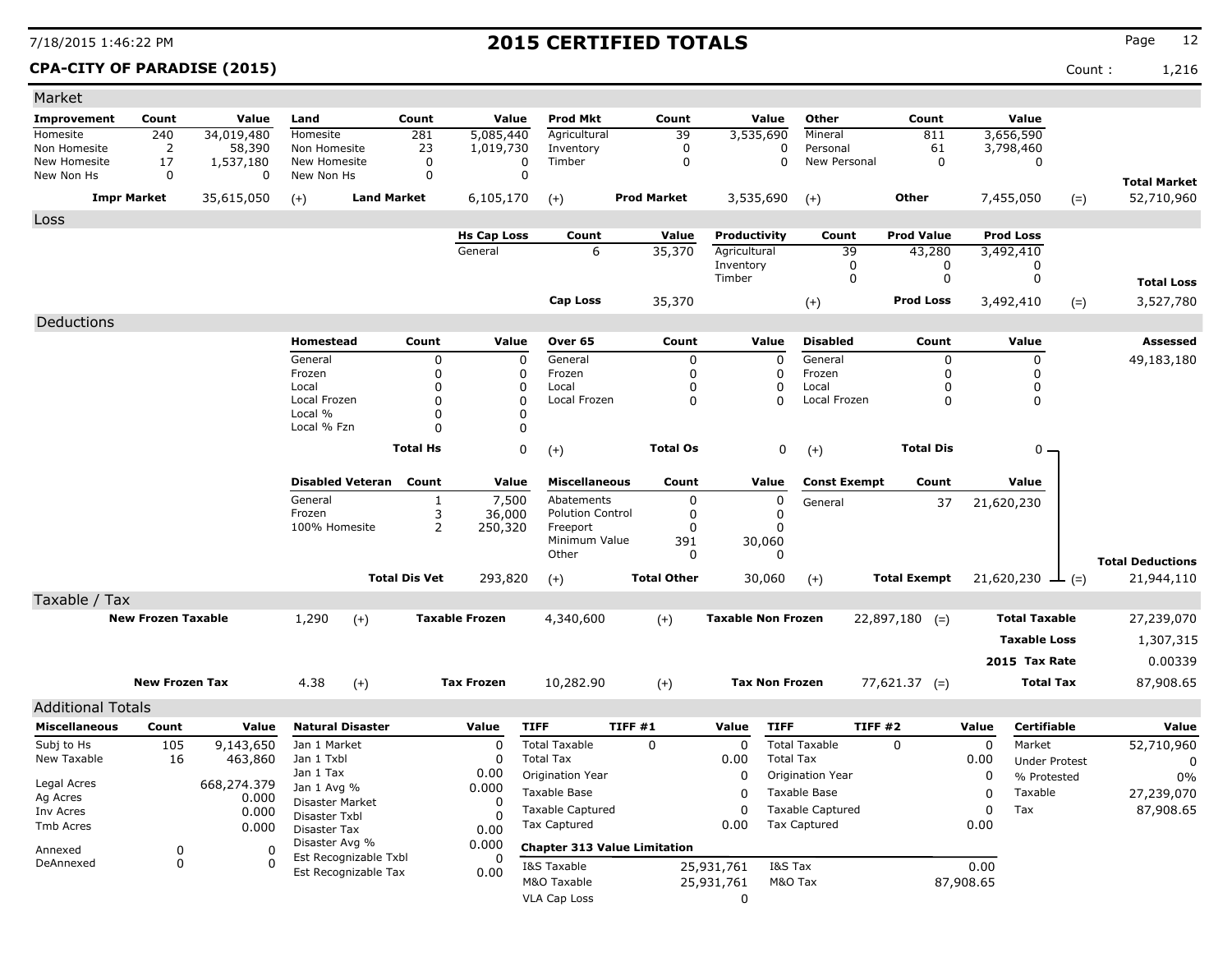**CRH-CITY OF RHOME (2015)** Count : 11,983

| Market                     |                           |                     |                                               |                      |                            |                           |                                     |                           |                             |                     |             |                      |                                       |
|----------------------------|---------------------------|---------------------|-----------------------------------------------|----------------------|----------------------------|---------------------------|-------------------------------------|---------------------------|-----------------------------|---------------------|-------------|----------------------|---------------------------------------|
| Improvement                | Count                     | Value               | Land                                          | Count                | Value                      | <b>Prod Mkt</b>           | Count                               | Value                     | Other                       | Count               |             | Value                |                                       |
| Homesite                   | 596                       | 65,527,850          | Homesite                                      | 723                  | 19,232,290                 | Agricultural              | 101                                 | 6,035,070                 | Mineral                     | 11,023              |             | 37,713,840           |                                       |
| Non Homesite               | 7                         | 384,230             | Non Homesite                                  | 7                    | 1,822,190                  | Inventory                 | 0                                   |                           | 0<br>Personal               | 128                 |             | 17,588,670           |                                       |
| New Homesite<br>New Non Hs | 20<br>$\Omega$            | 567,530<br>$\Omega$ | New Homesite<br>New Non Hs                    | 0<br>0               | 0<br>$\mathbf 0$           | Timber                    | 0                                   |                           | $\mathbf 0$<br>New Personal | $\mathbf 0$         |             | 0                    |                                       |
|                            | <b>Impr Market</b>        | 66,479,610          | <b>Land Market</b>                            |                      | 21,054,480                 |                           | <b>Prod Market</b>                  | 6,035,070                 |                             | Other               |             | 55,302,510           | <b>Total Market</b><br>148,871,670    |
|                            |                           |                     | $(+)$                                         |                      |                            | $(+)$                     |                                     |                           | $(+)$                       |                     |             | $(=)$                |                                       |
| Loss                       |                           |                     |                                               |                      | <b>Hs Cap Loss</b>         | Count                     | Value                               | Productivity              | Count                       | <b>Prod Value</b>   |             | <b>Prod Loss</b>     |                                       |
|                            |                           |                     |                                               |                      | General                    | 49                        | 285,900                             | Agricultural              | 101                         | 67,120              |             | 5,967,950            |                                       |
|                            |                           |                     |                                               |                      |                            |                           |                                     | Inventory                 | 0                           | 0                   |             | 0                    |                                       |
|                            |                           |                     |                                               |                      |                            |                           |                                     | Timber                    | 0                           | 0                   |             | 0                    | <b>Total Loss</b>                     |
|                            |                           |                     |                                               |                      |                            | Cap Loss                  | 285,900                             |                           | $(+)$                       | <b>Prod Loss</b>    |             | 5,967,950<br>$(=)$   | 6,253,850                             |
| Deductions                 |                           |                     |                                               |                      |                            |                           |                                     |                           |                             |                     |             |                      |                                       |
|                            |                           |                     | Homestead                                     | Count                | Value                      | Over 65                   | Count                               | Value                     | <b>Disabled</b>             | Count               |             | Value                | Assessed                              |
|                            |                           |                     | General                                       | 0                    | 0                          | General                   | 0                                   | $\mathbf 0$               | General                     | 0                   |             | 0                    | 142,617,820                           |
|                            |                           |                     | Frozen                                        | 0                    | $\mathbf 0$                | Frozen                    | 0                                   | 0                         | Frozen                      | 0                   |             | 0                    |                                       |
|                            |                           |                     | Local                                         | 0                    | 0                          | Local                     | 85                                  | 3,316,180                 | Local                       | 11                  |             | 440,000              |                                       |
|                            |                           |                     | Local Frozen<br>Local %                       | $\Omega$<br>$\Omega$ | $\mathbf 0$<br>$\mathbf 0$ | Local Frozen              | 0                                   | 0                         | Local Frozen                | 0                   |             | 0                    |                                       |
|                            |                           |                     | Local % Fzn                                   | $\Omega$             | 0                          |                           |                                     |                           |                             |                     |             |                      |                                       |
|                            |                           |                     |                                               | <b>Total Hs</b>      | 0                          | $(+)$                     | <b>Total Os</b>                     | 3,316,180                 | $(+)$                       | <b>Total Dis</b>    |             | $440,000 -$          |                                       |
|                            |                           |                     |                                               |                      |                            |                           |                                     |                           |                             |                     |             |                      |                                       |
|                            |                           |                     | <b>Disabled Veteran</b>                       | Count                | Value                      | <b>Miscellaneous</b>      | Count                               | Value                     | <b>Const Exempt</b>         | Count               |             | Value                |                                       |
|                            |                           |                     | General                                       | 19                   | 150,000                    | Abatements                | 0                                   | 0                         | General                     | 49                  |             | 5,029,600            |                                       |
|                            |                           |                     | Frozen                                        | 0                    | 0                          | <b>Polution Control</b>   | 1                                   | 137,715                   |                             |                     |             |                      |                                       |
|                            |                           |                     | 100% Homesite                                 | 4                    | 354,600                    | Freeport<br>Minimum Value | $\overline{2}$<br>375               | 5,634,127<br>16,310       |                             |                     |             |                      |                                       |
|                            |                           |                     |                                               |                      |                            | Other                     | 0                                   | 0                         |                             |                     |             |                      |                                       |
|                            |                           |                     |                                               | <b>Total Dis Vet</b> | 504,600                    | $(+)$                     | <b>Total Other</b>                  | 5,788,152                 | $(+)$                       | <b>Total Exempt</b> |             | 5,029,600<br>$ (=)$  | <b>Total Deductions</b><br>15,078,532 |
| Taxable / Tax              |                           |                     |                                               |                      |                            |                           |                                     |                           |                             |                     |             |                      |                                       |
|                            | <b>New Frozen Taxable</b> |                     | 0                                             |                      | <b>Taxable Frozen</b>      | 0                         | $(+)$                               | <b>Taxable Non Frozen</b> |                             | $127,539,288$ (=)   |             | <b>Total Taxable</b> | 127,539,288                           |
|                            |                           |                     | $(+)$                                         |                      |                            |                           |                                     |                           |                             |                     |             |                      |                                       |
|                            |                           |                     |                                               |                      |                            |                           |                                     |                           |                             |                     |             | <b>Taxable Loss</b>  | 437                                   |
|                            |                           |                     |                                               |                      |                            |                           |                                     |                           |                             |                     |             | 2015 Tax Rate        | 0.005833                              |
|                            | <b>New Frozen Tax</b>     |                     | 0.00<br>$(+)$                                 |                      | <b>Tax Frozen</b>          | 0.00                      | $(+)$                               | <b>Tax Non Frozen</b>     |                             | $743,934.12$ (=)    |             | <b>Total Tax</b>     | 743,934.12                            |
| <b>Additional Totals</b>   |                           |                     |                                               |                      |                            |                           |                                     |                           |                             |                     |             |                      |                                       |
| <b>Miscellaneous</b>       | Count                     | Value               | <b>Natural Disaster</b>                       |                      | Value                      | <b>TIFF</b>               | TIFF #1                             | Value<br><b>TIFF</b>      |                             | TIFF #2             | Value       | <b>Certifiable</b>   | Value                                 |
| Subj to Hs                 | 351                       | 41,841,080          | Jan 1 Market                                  |                      | 0                          | <b>Total Taxable</b>      | 0                                   | 0                         | <b>Total Taxable</b>        | $\Omega$            | $\mathbf 0$ | Market               | 148,871,670                           |
| New Taxable                | 20                        | 567,530             | Jan 1 Txbl                                    |                      | 0                          | <b>Total Tax</b>          |                                     | 0.00                      | <b>Total Tax</b>            |                     | 0.00        | <b>Under Protest</b> | 0                                     |
| Legal Acres                |                           | 11,393,410.         | Jan 1 Tax                                     |                      | 0.00                       | Origination Year          |                                     | $\mathbf 0$               | Origination Year            |                     | 0           | % Protested          | 0%                                    |
| Ag Acres                   |                           | 0.000               | Jan 1 Avg %                                   |                      | 0.000<br>0                 | Taxable Base              |                                     | 0                         | Taxable Base                |                     | 0           | Taxable              | 127,539,288                           |
| Inv Acres                  |                           | 0.000               | Disaster Market<br>Disaster Txbl              |                      | $\Omega$                   | <b>Taxable Captured</b>   |                                     | 0                         | <b>Taxable Captured</b>     |                     | 0           | Tax                  | 743,934.12                            |
| Tmb Acres                  |                           | 0.000               | Disaster Tax                                  |                      | 0.00                       | <b>Tax Captured</b>       |                                     | 0.00                      | <b>Tax Captured</b>         |                     | 0.00        |                      |                                       |
| Annexed                    | 0                         | 0                   | Disaster Avg %                                |                      | 0.000                      |                           | <b>Chapter 313 Value Limitation</b> |                           |                             |                     |             |                      |                                       |
| DeAnnexed                  | 0                         | $\Omega$            | Est Recognizable Txbl<br>Est Recognizable Tax |                      | 0                          | I&S Taxable               |                                     | 127,538,444               | I&S Tax                     |                     | 520,738.94  |                      |                                       |
|                            |                           |                     |                                               |                      | 0.00                       | M&O Taxable               |                                     | 127,538,444               | M&O Tax                     |                     | 223,198.77  |                      |                                       |
|                            |                           |                     |                                               |                      |                            | <b>VLA Cap Loss</b>       |                                     | 0                         |                             |                     |             |                      |                                       |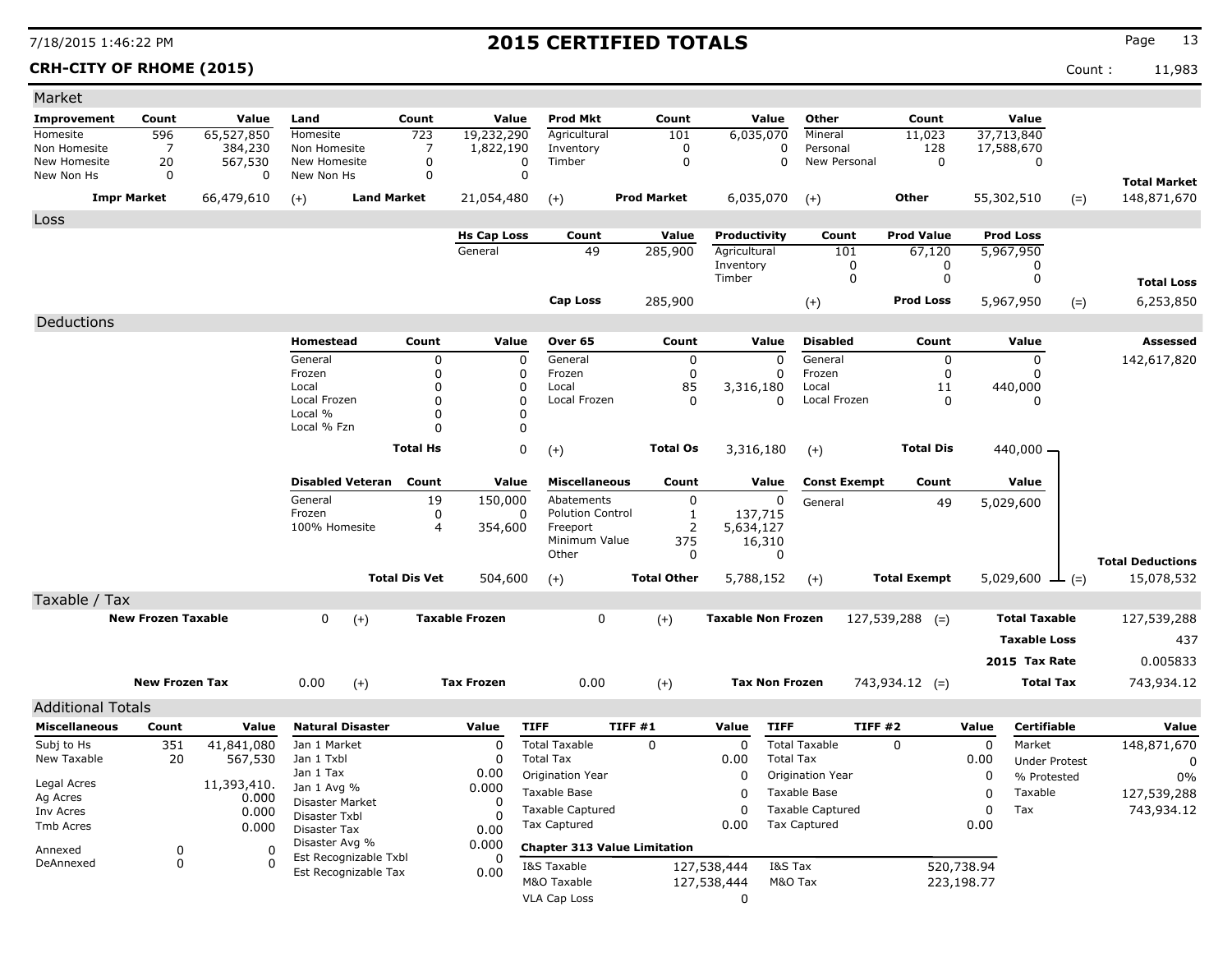**CRU-CITY OF RUNAWAY BAY (2015)** Count : 2,444

| Market                     |                           |                |                                |                      |                       |                                                |                    |                           |                                                |                     |            |                       |                                    |
|----------------------------|---------------------------|----------------|--------------------------------|----------------------|-----------------------|------------------------------------------------|--------------------|---------------------------|------------------------------------------------|---------------------|------------|-----------------------|------------------------------------|
| Improvement                | Count                     | Value          | Land                           | Count                | Value                 | <b>Prod Mkt</b>                                | Count              | Value                     | Other                                          | Count               |            | Value                 |                                    |
| Homesite                   | 730                       | 91,890,570     | Homesite                       | 2,232                | 22,925,830            | Agricultural                                   | 0                  |                           | $\boldsymbol{0}$<br>Mineral                    | 143                 |            | 1,502,850             |                                    |
| Non Homesite               | $\overline{2}$            | 125,210        | Non Homesite                   | 0                    |                       | Inventory<br>0                                 | 0                  |                           | 0<br>Personal                                  | 69                  |            | 2,477,100             |                                    |
| New Homesite<br>New Non Hs | 26<br>0                   | 1,047,990<br>0 | New Homesite<br>New Non Hs     | 0<br>$\Omega$        |                       | 0<br>Timber<br>$\Omega$                        | 0                  |                           | 0<br>New Personal                              | 0                   |            | 0                     |                                    |
|                            | <b>Impr Market</b>        | 93,063,770     | $(+)$                          | <b>Land Market</b>   | 22,925,830            | $(+)$                                          | <b>Prod Market</b> |                           | 0<br>$(+)$                                     | Other               |            | 3,979,950<br>$(=)$    | <b>Total Market</b><br>119,969,550 |
| Loss                       |                           |                |                                |                      |                       |                                                |                    |                           |                                                |                     |            |                       |                                    |
|                            |                           |                |                                |                      | <b>Hs Cap Loss</b>    | Count                                          | Value              | Productivity              | Count                                          | <b>Prod Value</b>   |            | <b>Prod Loss</b>      |                                    |
|                            |                           |                |                                |                      | General               | 8                                              | 55,380             | Agricultural              | 0                                              | 0                   |            | 0                     |                                    |
|                            |                           |                |                                |                      |                       |                                                |                    | Inventory                 | 0                                              | 0                   |            | 0                     |                                    |
|                            |                           |                |                                |                      |                       |                                                |                    | Timber                    | 0                                              | 0                   |            | 0                     | <b>Total Loss</b>                  |
|                            |                           |                |                                |                      |                       | <b>Cap Loss</b>                                | 55,380             |                           | $(+)$                                          | <b>Prod Loss</b>    |            | 0<br>$(=)$            | 55,380                             |
| Deductions                 |                           |                |                                |                      |                       |                                                |                    |                           |                                                |                     |            |                       |                                    |
|                            |                           |                | Homestead                      | Count                | Value                 | Over 65                                        | Count              | Value                     | <b>Disabled</b>                                | Count               |            | Value                 | Assessed                           |
|                            |                           |                | General                        | 0                    |                       | 0<br>General                                   | 0                  | 0                         | General                                        | 0                   |            | 0                     | 119,914,170                        |
|                            |                           |                | Frozen                         | $\mathbf 0$          |                       | Frozen<br>0                                    | 0                  | 0                         | Frozen                                         | 0                   |            | 0                     |                                    |
|                            |                           |                | Local<br>Local Frozen          | 227<br>197           | 1,120,000<br>980,000  | Local<br>Local Frozen                          | 0<br>0             | 0<br>$\Omega$             | Local<br>Local Frozen                          | 0<br>0              |            | 0<br>0                |                                    |
|                            |                           |                | Local %                        | 0                    |                       | 0                                              |                    |                           |                                                |                     |            |                       |                                    |
|                            |                           |                | Local % Fzn                    | 0                    |                       | 0                                              |                    |                           |                                                |                     |            |                       |                                    |
|                            |                           |                |                                | <b>Total Hs</b>      | 2,100,000             | $(+)$                                          | <b>Total Os</b>    |                           | 0<br>$(+)$                                     | <b>Total Dis</b>    |            | $0 -$                 |                                    |
|                            |                           |                |                                |                      |                       |                                                |                    |                           |                                                |                     |            |                       |                                    |
|                            |                           |                | <b>Disabled Veteran</b>        | Count                | Value                 | <b>Miscellaneous</b>                           | Count              | Value                     | <b>Const Exempt</b>                            | Count               |            | Value                 |                                    |
|                            |                           |                | General<br>Frozen              | 3<br>11              | 22,500<br>132,000     | Abatements<br><b>Polution Control</b>          | 0<br>0             | 0<br>0                    | General                                        | 84                  |            | 1,876,045             |                                    |
|                            |                           |                | 100% Homesite                  | 5                    | 575,740               | Freeport                                       | 0                  | 0                         |                                                |                     |            |                       |                                    |
|                            |                           |                |                                |                      |                       | Minimum Value                                  | 28                 | 4,190                     |                                                |                     |            |                       |                                    |
|                            |                           |                |                                |                      |                       | Other                                          | 0                  | $\Omega$                  |                                                |                     |            |                       | <b>Total Deductions</b>            |
|                            |                           |                |                                | <b>Total Dis Vet</b> | 730,240               | $(+)$                                          | <b>Total Other</b> | 4,190                     | $(+)$                                          | <b>Total Exempt</b> |            | 1,876,045 $\perp$ (=) | 4,710,475                          |
| Taxable / Tax              |                           |                |                                |                      |                       |                                                |                    |                           |                                                |                     |            |                       |                                    |
|                            | <b>New Frozen Taxable</b> |                | 11,500                         | $(+)$                | <b>Taxable Frozen</b> | 29,304,660                                     | $(+)$              | <b>Taxable Non Frozen</b> |                                                | $85,887,535$ (=)    |            | <b>Total Taxable</b>  | 115,203,695                        |
|                            |                           |                |                                |                      |                       |                                                |                    |                           |                                                |                     |            | <b>Taxable Loss</b>   | 3,652,134                          |
|                            |                           |                |                                |                      |                       |                                                |                    |                           |                                                |                     |            | 2015 Tax Rate         | 0.006157                           |
|                            | <b>New Frozen Tax</b>     |                | 70.82                          | $(+)$                | <b>Tax Frozen</b>     | 157,944.43                                     | $(+)$              | <b>Tax Non Frozen</b>     |                                                | $528,807.71$ (=)    |            | <b>Total Tax</b>      | 686,822.96                         |
|                            |                           |                |                                |                      |                       |                                                |                    |                           |                                                |                     |            |                       |                                    |
| <b>Additional Totals</b>   |                           |                |                                |                      |                       |                                                |                    |                           |                                                |                     |            |                       |                                    |
| <b>Miscellaneous</b>       | Count                     | Value          | <b>Natural Disaster</b>        |                      | Value                 | <b>TIFF</b>                                    | TIFF #1            | <b>TIFF</b><br>Value      |                                                | TIFF#2              | Value      | Certifiable           | Value                              |
| Subj to Hs                 | 425                       | 66,952,310     | Jan 1 Market                   |                      | 0                     | <b>Total Taxable</b>                           | 0                  | 0                         | <b>Total Taxable</b>                           | $\Omega$            | 0          | Market                | 119,969,550                        |
| New Taxable                | 26                        | 1,047,990      | Jan 1 Txbl<br>Jan 1 Tax        |                      | 0<br>0.00             | <b>Total Tax</b><br>Origination Year           |                    | 0.00<br>0                 | <b>Total Tax</b><br>Origination Year           |                     | 0.00<br>0  | <b>Under Protest</b>  | 0                                  |
| Legal Acres                |                           | 85,056.160     | Jan 1 Avg %                    |                      | 0.000                 |                                                |                    |                           |                                                |                     |            | % Protested           | 0%                                 |
| Ag Acres                   |                           | 0.000          | Disaster Market                |                      | 0                     | Taxable Base                                   |                    | 0<br>0                    | Taxable Base                                   |                     | 0          | Taxable               | 115,203,695                        |
| Inv Acres<br>Tmb Acres     |                           | 0.000          | Disaster Txbl                  |                      | O                     | <b>Taxable Captured</b><br><b>Tax Captured</b> |                    | 0.00                      | <b>Taxable Captured</b><br><b>Tax Captured</b> |                     | 0<br>0.00  | Tax                   | 686,822.96                         |
|                            |                           | 0.000          | Disaster Tax<br>Disaster Avg % |                      | 0.00<br>0.000         |                                                |                    |                           |                                                |                     |            |                       |                                    |
| Annexed<br>DeAnnexed       | 0<br>0                    | 0<br>$\Omega$  | Est Recognizable Txbl          |                      | 0                     | <b>Chapter 313 Value Limitation</b>            |                    |                           |                                                |                     |            |                       |                                    |
|                            |                           |                | Est Recognizable Tax           |                      | 0.00                  | I&S Taxable                                    |                    | 111,551,308               | I&S Tax                                        |                     | 202,688.62 |                       |                                    |
|                            |                           |                |                                |                      |                       | M&O Taxable<br>VLA Cap Loss                    |                    | 111,551,308<br>0          | M&O Tax                                        |                     | 484,134.17 |                       |                                    |
|                            |                           |                |                                |                      |                       |                                                |                    |                           |                                                |                     |            |                       |                                    |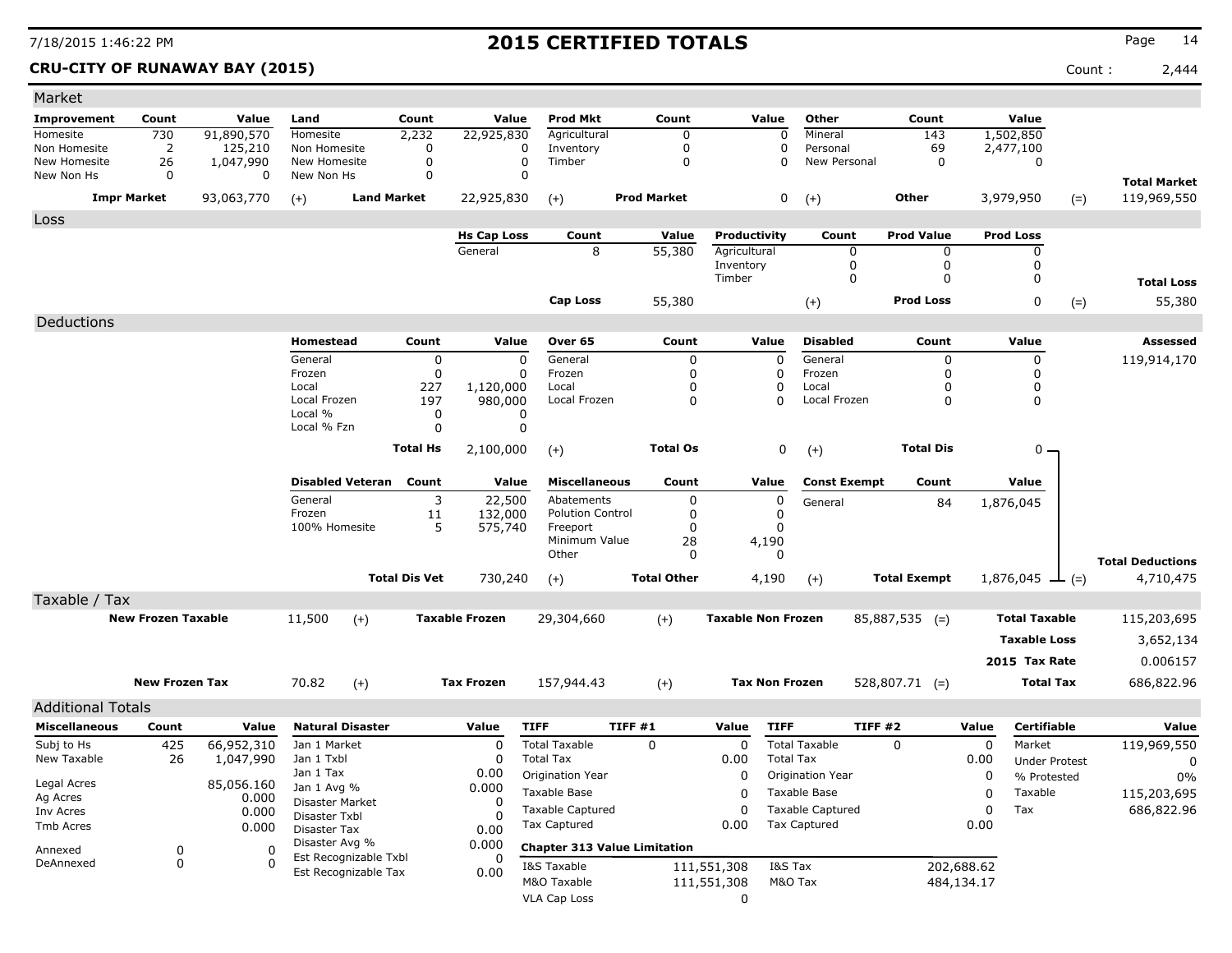### **F01-FIRE DISTRICT #1 (2015)** Count : 41,763

| Market                     |                           |                       |                                         |                      |                       |                                     |                                     |                           |                             |                              |             |                       |                         |
|----------------------------|---------------------------|-----------------------|-----------------------------------------|----------------------|-----------------------|-------------------------------------|-------------------------------------|---------------------------|-----------------------------|------------------------------|-------------|-----------------------|-------------------------|
| <b>Improvement</b>         | Count                     | Value                 | Land                                    | Count                | Value                 | <b>Prod Mkt</b>                     | Count                               | Value                     | Other                       | Count                        |             | Value                 |                         |
| Homesite                   | 3,666                     | 283,206,730           | Homesite                                | 3,549                | 89,470,630            | Agricultural                        | 1,335                               | 173,460,090               | Mineral                     | 35,932                       |             | 222,032,490           |                         |
| Non Homesite               | 263                       | 6,826,960             | Non Homesite                            | 362                  | 16,868,040            | Inventory                           | $\mathbf 0$                         |                           | $\Omega$<br>Personal        | 772                          |             | 152,029,920           |                         |
| New Homesite<br>New Non Hs | 299<br>14                 | 12,708,120<br>583,260 | New Homesite<br>New Non Hs              | $\overline{4}$<br>0  | 69,310<br>0           | Timber                              | $\mathbf 0$                         |                           | $\mathbf 0$<br>New Personal | $\Omega$                     |             | 0                     |                         |
|                            |                           |                       |                                         |                      |                       |                                     |                                     |                           |                             |                              |             |                       | <b>Total Market</b>     |
|                            | <b>Impr Market</b>        | 303,325,070           | $(+)$                                   | <b>Land Market</b>   | 106,407,980           | $(+)$                               | <b>Prod Market</b>                  | 173,460,090               | $(+)$                       | Other                        |             | 374,062,410<br>$(=)$  | 957,255,550             |
| Loss                       |                           |                       |                                         |                      |                       |                                     |                                     |                           |                             |                              |             |                       |                         |
|                            |                           |                       |                                         |                      | <b>Hs Cap Loss</b>    | Count                               | Value                               | Productivity              | Count                       | <b>Prod Value</b>            |             | <b>Prod Loss</b>      |                         |
|                            |                           |                       |                                         |                      | General               | 165                                 | 1,275,070                           | Agricultural<br>Inventory | 1,335<br>0                  | 2,435,120<br>0               |             | 171,024,970<br>0      |                         |
|                            |                           |                       |                                         |                      |                       |                                     |                                     | Timber                    | $\mathbf 0$                 | $\mathbf 0$                  |             | $\mathbf 0$           | <b>Total Loss</b>       |
|                            |                           |                       |                                         |                      |                       | <b>Cap Loss</b>                     | 1,275,070                           |                           |                             | <b>Prod Loss</b> 171,024,970 |             |                       | 172,300,040             |
|                            |                           |                       |                                         |                      |                       |                                     |                                     |                           | $(+)$                       |                              |             | $(=)$                 |                         |
| Deductions                 |                           |                       |                                         |                      |                       |                                     |                                     |                           |                             |                              |             |                       |                         |
|                            |                           |                       | Homestead                               | Count                | Value                 | Over 65                             | Count                               | Value                     | <b>Disabled</b>             | Count                        |             | Value                 | Assessed                |
|                            |                           |                       | General<br>Frozen                       | $\pmb{0}$<br>0       | $\mathbf 0$<br>0      | General<br>Frozen                   | $\mathbf 0$<br>$\mathbf 0$          | 0<br>0                    | General<br>Frozen           | 0<br>0                       |             | $\pmb{0}$<br>$\Omega$ | 784,955,510             |
|                            |                           |                       | Local                                   | $\mathbf 0$          | 0                     | Local                               | 0                                   | 0                         | Local                       | 0                            |             | 0                     |                         |
|                            |                           |                       | Local Frozen                            | $\Omega$             | $\Omega$              | Local Frozen                        | $\Omega$                            | $\Omega$                  | Local Frozen                | 0                            |             | $\mathbf{0}$          |                         |
|                            |                           |                       | Local %                                 | 0                    | 0                     |                                     |                                     |                           |                             |                              |             |                       |                         |
|                            |                           |                       | Local % Fzn                             | $\Omega$             | 0                     |                                     |                                     |                           |                             |                              |             |                       |                         |
|                            |                           |                       |                                         | <b>Total Hs</b>      | $\mathbf 0$           | $(+)$                               | <b>Total Os</b>                     |                           | 0<br>$(+)$                  | <b>Total Dis</b>             |             | 0                     |                         |
|                            |                           |                       | <b>Disabled Veteran</b>                 | Count                | Value                 | <b>Miscellaneous</b>                | Count                               | Value                     | <b>Const Exempt</b>         | Count                        |             | Value                 |                         |
|                            |                           |                       | General                                 | 71                   | 646,120               | Abatements                          | $\mathbf 0$                         | 0                         | General                     | 354                          |             | 27,204,930            |                         |
|                            |                           |                       | Frozen<br>100% Homesite                 | $\mathbf 0$<br>25    | 0<br>3,322,140        | <b>Polution Control</b><br>Freeport | 1<br>$\Omega$                       | 559,300                   |                             |                              |             |                       |                         |
|                            |                           |                       |                                         |                      |                       | Minimum Value                       | 4,171                               | 216,360                   |                             |                              |             |                       |                         |
|                            |                           |                       |                                         |                      |                       | Other                               | $\Omega$                            | $\Omega$                  |                             |                              |             |                       | <b>Total Deductions</b> |
|                            |                           |                       |                                         | <b>Total Dis Vet</b> | 3,968,260             | $(+)$                               | <b>Total Other</b>                  | 775,660                   | $(+)$                       | <b>Total Exempt</b>          |             | 27,204,930<br>$ (=)$  | 31,948,850              |
| Taxable / Tax              |                           |                       |                                         |                      |                       |                                     |                                     |                           |                             |                              |             |                       |                         |
|                            | <b>New Frozen Taxable</b> |                       | $\mathbf 0$<br>$(+)$                    |                      | <b>Taxable Frozen</b> | $\mathbf 0$                         | $(+)$                               | <b>Taxable Non Frozen</b> |                             | $753,006,660$ (=)            |             | <b>Total Taxable</b>  | 753,006,660             |
|                            |                           |                       |                                         |                      |                       |                                     |                                     |                           |                             |                              |             | <b>Taxable Loss</b>   | $-10,340$               |
|                            |                           |                       |                                         |                      |                       |                                     |                                     |                           |                             |                              |             | 2015 Tax Rate         | 0.0003                  |
|                            |                           |                       |                                         |                      |                       |                                     |                                     |                           |                             |                              |             |                       |                         |
|                            | <b>New Frozen Tax</b>     |                       | 0.00<br>$(+)$                           |                      | <b>Tax Frozen</b>     | 0.00                                | $(+)$                               | <b>Tax Non Frozen</b>     |                             | $225,905.10$ (=)             |             | <b>Total Tax</b>      | 225,905.10              |
| <b>Additional Totals</b>   |                           |                       |                                         |                      |                       |                                     |                                     |                           |                             |                              |             |                       |                         |
| <b>Miscellaneous</b>       | Count                     | Value                 | <b>Natural Disaster</b>                 |                      | Value                 | <b>TIFF</b>                         | TIFF#1                              | Value<br><b>TIFF</b>      |                             | <b>TIFF #2</b>               | Value       | <b>Certifiable</b>    | Value                   |
| Subj to Hs                 | 1,947                     | 223,163,310           | Jan 1 Market                            |                      | $\mathbf 0$           | <b>Total Taxable</b>                | 0                                   | $\mathbf 0$               | <b>Total Taxable</b>        | 0                            | $\mathbf 0$ | Market                | 957,255,550             |
| New Taxable                | 307                       | 12,970,230            | Jan 1 Txbl                              |                      | $\Omega$              | <b>Total Tax</b>                    |                                     | 0.00                      | <b>Total Tax</b>            |                              | 0.00        | <b>Under Protest</b>  | $\mathbf 0$             |
| Legal Acres                |                           | 23,449,275.           | Jan 1 Tax<br>Jan 1 Avg %                |                      | 0.00<br>0.000         | Origination Year                    |                                     | $\Omega$                  | Origination Year            |                              | 0           | % Protested           | $0\%$                   |
| Ag Acres                   |                           | 0.000                 | Disaster Market                         |                      | $\Omega$              | Taxable Base                        |                                     | $\Omega$                  | Taxable Base                |                              | $\Omega$    | Taxable               | 753,006,660             |
| Inv Acres                  |                           | 0.000                 | Disaster Txbl                           |                      | n                     | <b>Taxable Captured</b>             |                                     | $\Omega$                  | <b>Taxable Captured</b>     |                              | $\Omega$    | Tax                   | 225,905.10              |
| Tmb Acres                  |                           | 0.000                 | Disaster Tax                            |                      | 0.00                  | Tax Captured                        |                                     | 0.00                      | <b>Tax Captured</b>         |                              | 0.00        |                       |                         |
| Annexed                    | $\mathbf 0$               | $\Omega$              | Disaster Avg %<br>Est Recognizable Txbl |                      | 0.000<br>$\Omega$     |                                     | <b>Chapter 313 Value Limitation</b> |                           |                             |                              |             |                       |                         |
| DeAnnexed                  | $\Omega$                  | $\Omega$              | Est Recognizable Tax                    |                      | 0.00                  | I&S Taxable                         |                                     | 753,016,249               | I&S Tax                     |                              | 0.00        |                       |                         |
|                            |                           |                       |                                         |                      |                       | M&O Taxable                         |                                     | 753,016,249               | M&O Tax                     |                              | 225,905.10  |                       |                         |
|                            |                           |                       |                                         |                      |                       | <b>VLA Cap Loss</b>                 |                                     | 0                         |                             |                              |             |                       |                         |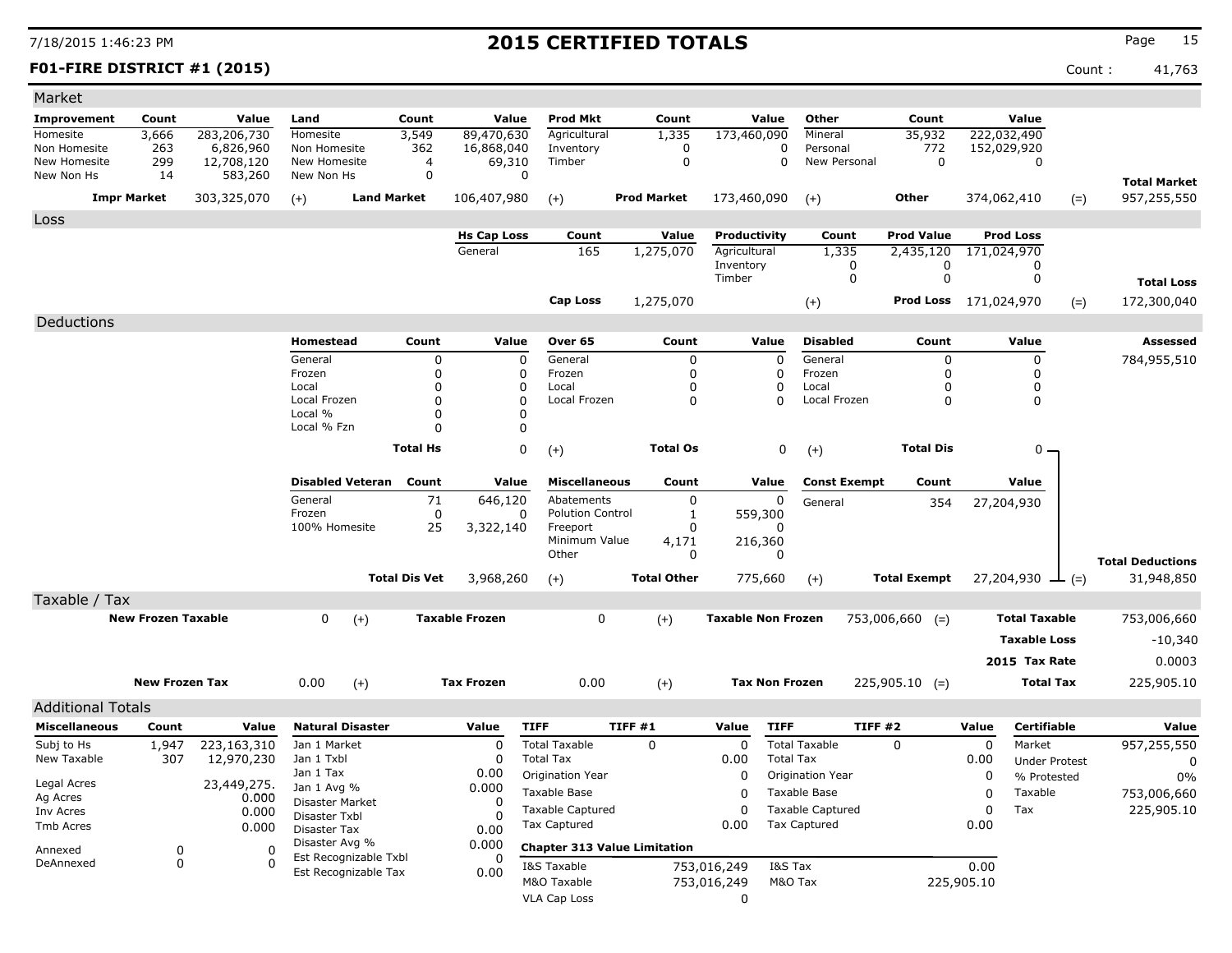### **JAC-JACK COUNTY (2015)** Count : 1

| <b>Prod Mkt</b><br>Other<br>Value<br>Improvement<br>Count<br>Value<br>Land<br>Count<br>Value<br>Count<br>Value<br>Count<br>Homesite<br>Agricultural<br>Mineral<br>4,390<br>Homesite<br>0<br>$\mathbf 0$<br>$\mathbf 0$<br>$\mathbf 0$<br>$\mathbf 0$<br>$\Omega$<br>$\mathbf{1}$<br>0<br>Non Homesite<br>$\mathbf 0$<br>Non Homesite<br>0<br>0<br>0<br>Inventory<br>Personal<br>0<br>0<br>0<br>$\mathbf 0$<br>New Homesite<br>0<br>New Homesite<br>0<br>0<br>Timber<br>New Personal<br>0<br>0<br>0<br>$\Omega$<br>$\mathbf 0$<br>New Non Hs<br>0<br>New Non Hs<br>$\Omega$<br>$\Omega$<br><b>Total Market</b><br><b>Land Market</b><br>0<br><b>Prod Market</b><br>0<br>4,390<br>4,390<br><b>Impr Market</b><br>0<br><b>Other</b><br>$(+)$<br>$(+)$<br>$(+)$<br>$(=)$<br>Loss<br><b>Prod Value</b><br><b>Prod Loss</b><br><b>Hs Cap Loss</b><br>Count<br>Value<br>Productivity<br>Count<br>General<br>0<br>0<br>$\mathbf{0}$<br>Agricultural<br>0<br>0<br>Inventory<br>0<br>0<br>0<br>0<br>Timber<br>0<br>0<br><b>Total Loss</b><br><b>Prod Loss</b><br>Cap Loss<br>0<br>0<br>0<br>$(+)$<br>$(=)$<br>Deductions |
|----------------------------------------------------------------------------------------------------------------------------------------------------------------------------------------------------------------------------------------------------------------------------------------------------------------------------------------------------------------------------------------------------------------------------------------------------------------------------------------------------------------------------------------------------------------------------------------------------------------------------------------------------------------------------------------------------------------------------------------------------------------------------------------------------------------------------------------------------------------------------------------------------------------------------------------------------------------------------------------------------------------------------------------------------------------------------------------------------------------|
|                                                                                                                                                                                                                                                                                                                                                                                                                                                                                                                                                                                                                                                                                                                                                                                                                                                                                                                                                                                                                                                                                                                |
|                                                                                                                                                                                                                                                                                                                                                                                                                                                                                                                                                                                                                                                                                                                                                                                                                                                                                                                                                                                                                                                                                                                |
|                                                                                                                                                                                                                                                                                                                                                                                                                                                                                                                                                                                                                                                                                                                                                                                                                                                                                                                                                                                                                                                                                                                |
|                                                                                                                                                                                                                                                                                                                                                                                                                                                                                                                                                                                                                                                                                                                                                                                                                                                                                                                                                                                                                                                                                                                |
|                                                                                                                                                                                                                                                                                                                                                                                                                                                                                                                                                                                                                                                                                                                                                                                                                                                                                                                                                                                                                                                                                                                |
|                                                                                                                                                                                                                                                                                                                                                                                                                                                                                                                                                                                                                                                                                                                                                                                                                                                                                                                                                                                                                                                                                                                |
|                                                                                                                                                                                                                                                                                                                                                                                                                                                                                                                                                                                                                                                                                                                                                                                                                                                                                                                                                                                                                                                                                                                |
|                                                                                                                                                                                                                                                                                                                                                                                                                                                                                                                                                                                                                                                                                                                                                                                                                                                                                                                                                                                                                                                                                                                |
|                                                                                                                                                                                                                                                                                                                                                                                                                                                                                                                                                                                                                                                                                                                                                                                                                                                                                                                                                                                                                                                                                                                |
|                                                                                                                                                                                                                                                                                                                                                                                                                                                                                                                                                                                                                                                                                                                                                                                                                                                                                                                                                                                                                                                                                                                |
|                                                                                                                                                                                                                                                                                                                                                                                                                                                                                                                                                                                                                                                                                                                                                                                                                                                                                                                                                                                                                                                                                                                |
| <b>Disabled</b><br>Homestead<br>Count<br>Value<br>Over 65<br>Count<br>Value<br>Count<br>Value<br>Assessed                                                                                                                                                                                                                                                                                                                                                                                                                                                                                                                                                                                                                                                                                                                                                                                                                                                                                                                                                                                                      |
| General<br>$\mathbf 0$<br>General<br>0<br>General<br>4,390<br>0<br>0<br>0<br>0                                                                                                                                                                                                                                                                                                                                                                                                                                                                                                                                                                                                                                                                                                                                                                                                                                                                                                                                                                                                                                 |
| 0<br>Frozen<br>Frozen<br>0<br>0<br>Frozen<br>0<br>0<br>0                                                                                                                                                                                                                                                                                                                                                                                                                                                                                                                                                                                                                                                                                                                                                                                                                                                                                                                                                                                                                                                       |
| 0<br>$\mathbf 0$<br>0<br>0<br>Local<br>0<br>Local<br>Local<br>0<br>0<br>0<br>$\Omega$<br>0<br>Local Frozen<br>0<br>Local Frozen<br>Local Frozen<br>0                                                                                                                                                                                                                                                                                                                                                                                                                                                                                                                                                                                                                                                                                                                                                                                                                                                                                                                                                           |
| Local %<br>0<br>0                                                                                                                                                                                                                                                                                                                                                                                                                                                                                                                                                                                                                                                                                                                                                                                                                                                                                                                                                                                                                                                                                              |
| Local % Fzn<br>0<br>0                                                                                                                                                                                                                                                                                                                                                                                                                                                                                                                                                                                                                                                                                                                                                                                                                                                                                                                                                                                                                                                                                          |
| 0<br>0<br><b>Total Hs</b><br><b>Total Os</b><br><b>Total Dis</b><br>0 –<br>$(+)$<br>$(+)$                                                                                                                                                                                                                                                                                                                                                                                                                                                                                                                                                                                                                                                                                                                                                                                                                                                                                                                                                                                                                      |
|                                                                                                                                                                                                                                                                                                                                                                                                                                                                                                                                                                                                                                                                                                                                                                                                                                                                                                                                                                                                                                                                                                                |
| <b>Disabled Veteran</b><br>Value<br>Count<br>Value<br><b>Miscellaneous</b><br>Count<br>Value<br><b>Const Exempt</b><br>Count<br>$\mathbf 0$                                                                                                                                                                                                                                                                                                                                                                                                                                                                                                                                                                                                                                                                                                                                                                                                                                                                                                                                                                    |
| 0<br>0<br>General<br>0<br>Abatements<br>0<br>$\mathbf{0}$<br>General<br>Frozen<br>0<br><b>Polution Control</b><br>0<br>0<br>0                                                                                                                                                                                                                                                                                                                                                                                                                                                                                                                                                                                                                                                                                                                                                                                                                                                                                                                                                                                  |
| 100% Homesite<br>0<br>0<br>0<br>Freeport<br>$\Omega$                                                                                                                                                                                                                                                                                                                                                                                                                                                                                                                                                                                                                                                                                                                                                                                                                                                                                                                                                                                                                                                           |
| $\mathbf 0$<br>Minimum Value<br>0<br>$\Omega$<br>$\mathbf 0$<br>Other                                                                                                                                                                                                                                                                                                                                                                                                                                                                                                                                                                                                                                                                                                                                                                                                                                                                                                                                                                                                                                          |
| <b>Total Deductions</b>                                                                                                                                                                                                                                                                                                                                                                                                                                                                                                                                                                                                                                                                                                                                                                                                                                                                                                                                                                                                                                                                                        |
| <b>Total Dis Vet</b><br>0<br><b>Total Other</b><br>0<br><b>Total Exempt</b><br>$0 \perp (=)$<br>0<br>$(+)$<br>$(+)$                                                                                                                                                                                                                                                                                                                                                                                                                                                                                                                                                                                                                                                                                                                                                                                                                                                                                                                                                                                            |
| Taxable / Tax                                                                                                                                                                                                                                                                                                                                                                                                                                                                                                                                                                                                                                                                                                                                                                                                                                                                                                                                                                                                                                                                                                  |
| 0<br>4,390<br><b>New Frozen Taxable</b><br>0<br><b>Taxable Frozen</b><br><b>Taxable Non Frozen</b><br>$4,390$ (=)<br><b>Total Taxable</b><br>$(+)$<br>$(+)$                                                                                                                                                                                                                                                                                                                                                                                                                                                                                                                                                                                                                                                                                                                                                                                                                                                                                                                                                    |
| <b>Taxable Loss</b><br>$-10$                                                                                                                                                                                                                                                                                                                                                                                                                                                                                                                                                                                                                                                                                                                                                                                                                                                                                                                                                                                                                                                                                   |
| 0.0001<br>2015 Tax Rate                                                                                                                                                                                                                                                                                                                                                                                                                                                                                                                                                                                                                                                                                                                                                                                                                                                                                                                                                                                                                                                                                        |
| <b>New Frozen Tax</b><br>0.00<br><b>Tax Frozen</b><br>0.00<br><b>Tax Non Frozen</b><br>$0.44$ (=)<br><b>Total Tax</b><br>0.44<br>$(+)$<br>$(+)$                                                                                                                                                                                                                                                                                                                                                                                                                                                                                                                                                                                                                                                                                                                                                                                                                                                                                                                                                                |
| <b>Additional Totals</b>                                                                                                                                                                                                                                                                                                                                                                                                                                                                                                                                                                                                                                                                                                                                                                                                                                                                                                                                                                                                                                                                                       |
| <b>Natural Disaster</b><br><b>TIFF</b><br>TIFF#1<br><b>TIFF</b><br>TIFF #2<br>Certifiable<br><b>Miscellaneous</b><br>Count<br>Value<br>Value<br>Value<br>Value<br>Value                                                                                                                                                                                                                                                                                                                                                                                                                                                                                                                                                                                                                                                                                                                                                                                                                                                                                                                                        |
| Subj to Hs<br><b>Total Taxable</b><br>0<br>Market<br>0<br>Jan 1 Market<br>0<br><b>Total Taxable</b><br>0<br>0<br>0<br>4,390<br>0                                                                                                                                                                                                                                                                                                                                                                                                                                                                                                                                                                                                                                                                                                                                                                                                                                                                                                                                                                               |
| New Taxable<br>0<br>Jan 1 Txbl<br><b>Total Tax</b><br><b>Total Tax</b><br>0<br>0<br>0.00<br>0.00<br><b>Under Protest</b><br>0                                                                                                                                                                                                                                                                                                                                                                                                                                                                                                                                                                                                                                                                                                                                                                                                                                                                                                                                                                                  |
| Jan 1 Tax<br>0.00<br>Origination Year<br>0<br>Origination Year<br>0<br>% Protested<br>0%<br>Legal Acres<br>0.000                                                                                                                                                                                                                                                                                                                                                                                                                                                                                                                                                                                                                                                                                                                                                                                                                                                                                                                                                                                               |
| Jan 1 Avg %<br>0.000<br>Taxable<br>Taxable Base<br>Taxable Base<br>0<br>4,390<br>0<br>Ag Acres<br>0.000                                                                                                                                                                                                                                                                                                                                                                                                                                                                                                                                                                                                                                                                                                                                                                                                                                                                                                                                                                                                        |
| Disaster Market<br>0<br>0.44<br><b>Taxable Captured</b><br>Taxable Captured<br>Tax<br>0<br>0<br>Inv Acres<br>0.000<br>Disaster Txbl<br>-0                                                                                                                                                                                                                                                                                                                                                                                                                                                                                                                                                                                                                                                                                                                                                                                                                                                                                                                                                                      |
| Tax Captured<br><b>Tax Captured</b><br>0.00<br>Tmb Acres<br>0.00<br>0.000<br>Disaster Tax<br>0.00                                                                                                                                                                                                                                                                                                                                                                                                                                                                                                                                                                                                                                                                                                                                                                                                                                                                                                                                                                                                              |
| Disaster Avg %<br>0.000<br><b>Chapter 313 Value Limitation</b><br>Annexed<br>0<br>0                                                                                                                                                                                                                                                                                                                                                                                                                                                                                                                                                                                                                                                                                                                                                                                                                                                                                                                                                                                                                            |
| Est Recognizable Txbl<br>0<br>$\mathbf 0$<br>DeAnnexed<br>0<br>I&S Tax<br>0.00<br>I&S Taxable<br>4,400                                                                                                                                                                                                                                                                                                                                                                                                                                                                                                                                                                                                                                                                                                                                                                                                                                                                                                                                                                                                         |
| Est Recognizable Tax<br>0.00<br>M&O Taxable<br>M&O Tax<br>0.00<br>4,400                                                                                                                                                                                                                                                                                                                                                                                                                                                                                                                                                                                                                                                                                                                                                                                                                                                                                                                                                                                                                                        |
| <b>VLA Cap Loss</b><br>0                                                                                                                                                                                                                                                                                                                                                                                                                                                                                                                                                                                                                                                                                                                                                                                                                                                                                                                                                                                                                                                                                       |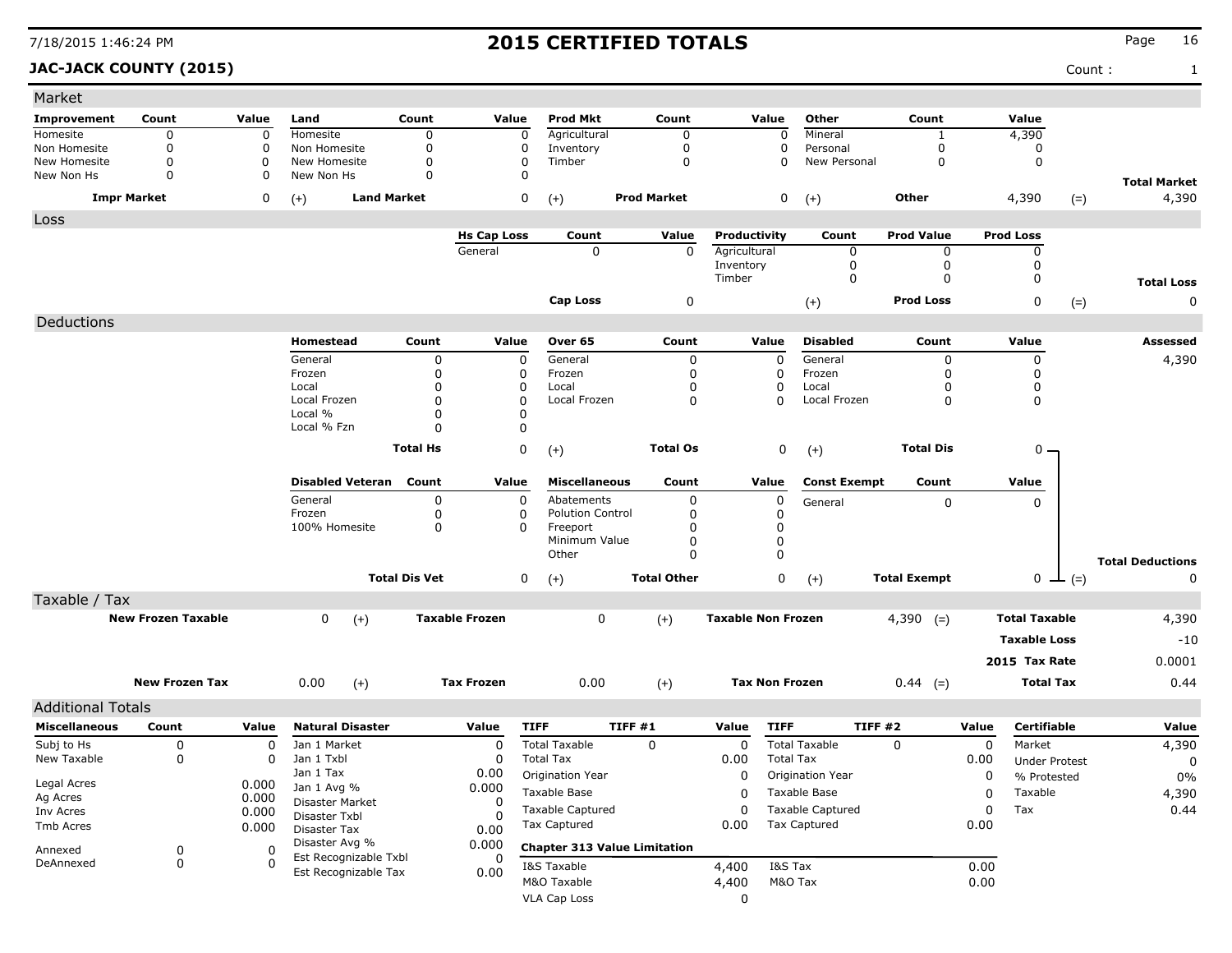### **LTR-WISE FM FLOOD-LATERA (2015)** Count : 227,758

| Market                       |                                  |                          |                                               |               |                                 |                                     |                                  |                              |                                        |                                |               |                                             |                                       |
|------------------------------|----------------------------------|--------------------------|-----------------------------------------------|---------------|---------------------------------|-------------------------------------|----------------------------------|------------------------------|----------------------------------------|--------------------------------|---------------|---------------------------------------------|---------------------------------------|
| Improvement                  | Count                            | Value                    | Land                                          | Count         | Value                           | <b>Prod Mkt</b>                     | Count                            | Value                        | Other                                  | Count                          |               | Value                                       |                                       |
| Homesite                     | 27,680                           | 2,886,706,918            | Homesite                                      | 33,560        | 1,010,593,008                   | Agricultural                        | 11,126                           | 1,872,135,300                | Mineral                                | 175,323                        | 2,584,827,520 |                                             |                                       |
| Non Homesite<br>New Homesite | 1,327<br>2,314                   | 40,736,750<br>89,956,730 | Non Homesite<br>New Homesite                  | 2,353<br>28   | 131,826,560<br>869,710          | Inventory<br>Timber                 | O<br>$\mathbf 0$                 |                              | Personal<br>0<br>0<br>New Personal     | 7,231<br>$\mathbf 0$           | 1,811,175,850 | 0                                           |                                       |
| New Non Hs                   | 65                               | 2,178,610                | New Non Hs                                    | $\Omega$      | $\Omega$                        |                                     |                                  |                              |                                        |                                |               |                                             |                                       |
|                              | <b>Impr Market</b> 3,019,579,008 |                          | $(+)$                                         |               | Land Market 1, 143, 289, 278    |                                     | <b>Prod Market</b> 1,872,135,300 |                              |                                        | <b>Other</b>                   | 4,396,003,370 |                                             | <b>Total Market</b><br>10,431,006,956 |
|                              |                                  |                          |                                               |               |                                 | $(+)$                               |                                  |                              | $(+)$                                  |                                |               | $(=)$                                       |                                       |
| Loss                         |                                  |                          |                                               |               |                                 |                                     |                                  |                              |                                        | <b>Prod Value</b>              |               | <b>Prod Loss</b>                            |                                       |
|                              |                                  |                          |                                               |               | <b>Hs Cap Loss</b><br>General   | Count<br>1,396                      | Value<br>11,983,360              | Productivity<br>Agricultural | Count<br>11,126                        | 27,718,580 1,844,416,720       |               |                                             |                                       |
|                              |                                  |                          |                                               |               |                                 |                                     |                                  | Inventory                    | 0                                      | 0                              |               | 0                                           |                                       |
|                              |                                  |                          |                                               |               |                                 |                                     |                                  | Timber                       | $\mathbf 0$                            | $\mathbf 0$                    |               | $\mathbf 0$                                 | <b>Total Loss</b>                     |
|                              |                                  |                          |                                               |               |                                 | <b>Cap Loss</b>                     | 11,983,360                       |                              | $(+)$                                  | <b>Prod Loss 1,843,433,930</b> |               | $(=)$                                       | 1,855,417,290                         |
| Deductions                   |                                  |                          |                                               |               |                                 |                                     |                                  |                              |                                        |                                |               |                                             |                                       |
|                              |                                  |                          | Homestead                                     | Count         | Value                           | Over 65                             | Count                            | Value                        | <b>Disabled</b>                        | Count                          |               | Value                                       | <b>Assessed</b>                       |
|                              |                                  |                          | General                                       | $\Omega$      | $\Omega$                        | General                             | $\Omega$                         |                              | $\Omega$<br>General                    | $\Omega$                       |               | $\Omega$                                    | 8,575,589,666                         |
|                              |                                  |                          | Frozen                                        | $\mathbf 0$   | 0                               | Frozen                              | $\mathbf 0$                      |                              | $\mathbf 0$<br>Frozen                  | 0                              |               | 0                                           |                                       |
|                              |                                  |                          | Local                                         | 9,335         | 26,802,440                      | Local                               | 306                              | 1,932,491                    | Local                                  | $\mathbf 0$                    |               | 0                                           |                                       |
|                              |                                  |                          | Local Frozen<br>Local %                       | 5,000         | 14,370,573<br>9,212 258,094,766 | Local Frozen                        | 4,568                            | 30,666,161                   | Local Frozen                           | $\Omega$                       |               | 0                                           |                                       |
|                              |                                  |                          | Local % Fzn                                   |               | 4,898 116,730,322               |                                     |                                  |                              |                                        |                                |               |                                             |                                       |
|                              |                                  |                          |                                               |               | Total Hs 415,998,101            | $(+)$                               | <b>Total Os</b>                  | 32,598,652                   | $(+)$                                  | <b>Total Dis</b>               |               | 0                                           |                                       |
|                              |                                  |                          |                                               |               |                                 |                                     |                                  |                              |                                        |                                |               |                                             |                                       |
|                              |                                  |                          | <b>Disabled Veteran</b>                       | Count         | Value                           | <b>Miscellaneous</b>                | Count                            | Value                        | <b>Const Exempt</b>                    | Count                          |               | Value                                       |                                       |
|                              |                                  |                          | General                                       | 274           | 2,070,197                       | Abatements                          | 0                                |                              | 0<br>General                           | 3,301                          | 509,508,786   |                                             |                                       |
|                              |                                  |                          | Frozen                                        | 254           | 2,794,367                       | <b>Polution Control</b>             | 42                               | 15,007,999                   |                                        |                                |               |                                             |                                       |
|                              |                                  |                          | 100% Homesite                                 | 163           | 19,911,847                      | Freeport<br>Minimum Value           | 15<br>16,614                     | 38,728,279<br>1,266,420      |                                        |                                |               |                                             |                                       |
|                              |                                  |                          |                                               |               |                                 | Other                               | 2                                | 255,240                      |                                        |                                |               |                                             | <b>Total Deductions</b>               |
|                              |                                  |                          |                                               | Total Dis Vet | 24,776,411                      | $(+)$                               | <b>Total Other</b>               | 55,257,938                   | $(+)$                                  |                                |               | <b>Total Exempt</b> 509,508,786 $\perp$ (=) | 1,038,139,888                         |
| Taxable / Tax                |                                  |                          |                                               |               |                                 |                                     |                                  |                              |                                        |                                |               |                                             |                                       |
|                              | <b>New Frozen Taxable</b>        |                          | 1,539,368                                     |               | <b>Taxable Frozen</b>           | 417,943,764                         |                                  |                              |                                        |                                |               | <b>Total Taxable</b>                        |                                       |
|                              |                                  |                          | $(+)$                                         |               |                                 |                                     | $(+)$                            |                              | Taxable Non Frozen $7,118,006,722$ (=) |                                |               |                                             | 7,537,449,778                         |
|                              |                                  |                          |                                               |               |                                 |                                     |                                  |                              |                                        |                                |               | <b>Taxable Loss</b>                         | 15,146,328                            |
|                              |                                  |                          |                                               |               |                                 |                                     |                                  |                              |                                        |                                |               | 2015 Tax Rate                               | 0.0008                                |
|                              | <b>New Frozen Tax</b>            |                          | 1,230.06<br>$(+)$                             |               | <b>Tax Frozen</b>               | 322,315.65                          | $(+)$                            |                              | <b>Tax Non Frozen</b>                  | $5,694,329.11$ (=)             |               | <b>Total Tax</b>                            | 6,017,842.76                          |
| <b>Additional Totals</b>     |                                  |                          |                                               |               |                                 |                                     |                                  |                              |                                        |                                |               |                                             |                                       |
| <b>Miscellaneous</b>         | Count                            | Value                    | <b>Natural Disaster</b>                       |               | Value                           | <b>TIFF</b>                         | TIFF #1                          | Value                        | <b>TIFF</b>                            | <b>TIFF #2</b>                 | Value         | <b>Certifiable</b>                          | Value                                 |
| Subj to Hs                   |                                  | 14,349 1,893,615,370     | Jan 1 Market                                  |               | 0                               | <b>Total Taxable</b>                | $\Omega$                         | $\Omega$                     | <b>Total Taxable</b>                   | $\Omega$                       | $\Omega$      | Market                                      | 10,431,006,956                        |
| New Taxable                  | 2,349                            | 87,313,468               | Jan 1 Txbl                                    |               | 0                               | <b>Total Tax</b>                    |                                  | 0.00                         | <b>Total Tax</b>                       |                                | 0.00          | <b>Under Protest</b>                        | $\mathbf{0}$                          |
| Legal Acres                  |                                  | 109,820,326.             | Jan 1 Tax                                     |               | 0.00                            | Origination Year                    |                                  | $\Omega$                     | Origination Year                       |                                | $\Omega$      | % Protested                                 | 0%                                    |
| Ag Acres                     |                                  | 0.000                    | Jan 1 Avg %<br>Disaster Market                |               | 0.000<br>0                      | Taxable Base                        |                                  | O                            | Taxable Base                           |                                | $\Omega$      | Taxable                                     | 7,537,449,778                         |
| Inv Acres                    |                                  | 0.000                    | Disaster Txbl                                 |               | O                               | <b>Taxable Captured</b>             |                                  | $\mathbf 0$                  | <b>Taxable Captured</b>                |                                | $\mathbf 0$   | Tax                                         | 6,017,842.76                          |
| Tmb Acres                    |                                  | 0.000                    | Disaster Tax                                  |               | 0.00                            | Tax Captured                        |                                  | 0.00                         | <b>Tax Captured</b>                    |                                | 0.00          |                                             |                                       |
| Annexed                      | 0                                | $\Omega$                 | Disaster Avg %                                |               | 0.000                           | <b>Chapter 313 Value Limitation</b> |                                  |                              |                                        |                                |               |                                             |                                       |
| DeAnnexed                    | 0                                | $\Omega$                 | Est Recognizable Txbl<br>Est Recognizable Tax |               | 0<br>0.00                       | I&S Taxable                         |                                  | 7,522,298,755                | I&S Tax                                |                                | 0.00          |                                             |                                       |
|                              |                                  |                          |                                               |               |                                 | M&O Taxable                         |                                  | 7,522,298,755                | M&O Tax                                |                                | 6,017,842.76  |                                             |                                       |
|                              |                                  |                          |                                               |               |                                 | VLA Cap Loss                        |                                  | 0                            |                                        |                                |               |                                             |                                       |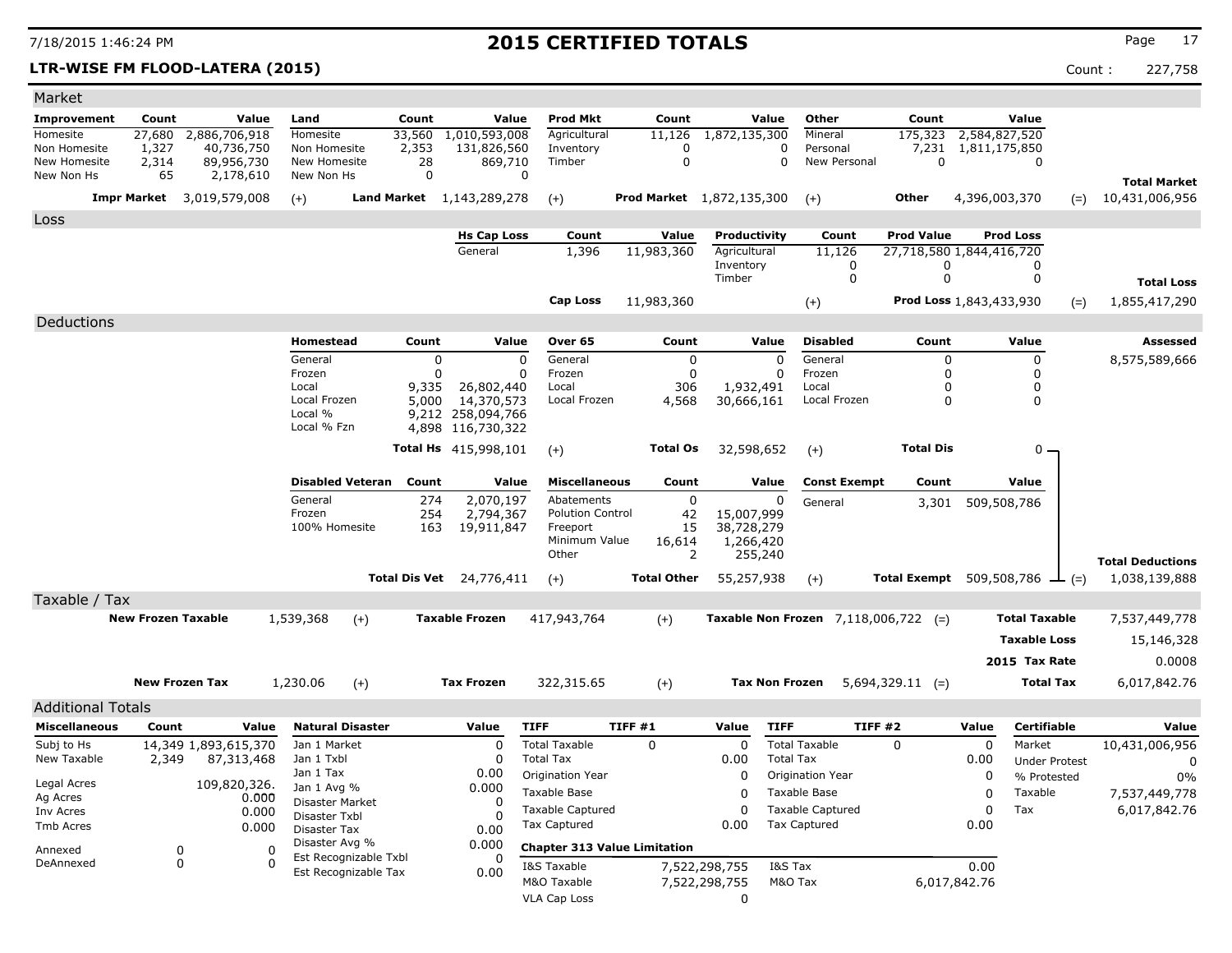**MON-MONTAGUE COUNTY (2015)** Count : 203

| Market                       |                           |                |                               |                      |                               |                         |                                     |              |                              |                          |                                |       |                       |       |                         |
|------------------------------|---------------------------|----------------|-------------------------------|----------------------|-------------------------------|-------------------------|-------------------------------------|--------------|------------------------------|--------------------------|--------------------------------|-------|-----------------------|-------|-------------------------|
| Improvement                  | Count                     | Value          | Land                          | Count                | Value                         | <b>Prod Mkt</b>         | Count                               |              | Value                        | Other                    | Count                          |       | Value                 |       |                         |
| Homesite                     | 0                         | 0              | Homesite                      | $\Omega$             | 0                             | Agricultural            | $\mathbf 0$                         |              | $\Omega$                     | Mineral                  | 203                            |       | 900,040               |       |                         |
| Non Homesite<br>New Homesite | $\Omega$<br>0             | 0<br>0         | Non Homesite<br>New Homesite  | $\Omega$<br>0        | 0<br>0                        | Inventory<br>Timber     | $\mathbf 0$<br>$\mathbf 0$          |              | 0                            | Personal<br>New Personal | 0<br>$\mathbf 0$               |       | 0<br>0                |       |                         |
| New Non Hs                   | $\Omega$                  | 0              | New Non Hs                    | $\Omega$             | O                             |                         |                                     |              |                              |                          |                                |       |                       |       | <b>Total Market</b>     |
|                              | <b>Impr Market</b>        | 0              | <b>Land Market</b><br>$(+)$   |                      | $\pmb{0}$                     | $(+)$                   | <b>Prod Market</b>                  |              | 0                            | $(+)$                    | Other                          |       | 900,040               | $(=)$ | 900,040                 |
| Loss                         |                           |                |                               |                      |                               |                         |                                     |              |                              |                          |                                |       |                       |       |                         |
|                              |                           |                |                               |                      | <b>Hs Cap Loss</b><br>General | Count<br>0              | Value                               | $\mathbf{0}$ | Productivity<br>Agricultural | Count<br>0               | <b>Prod Value</b><br>$\pmb{0}$ |       | <b>Prod Loss</b><br>0 |       |                         |
|                              |                           |                |                               |                      |                               |                         |                                     |              | Inventory                    | 0                        | $\mathbf 0$                    |       | $\mathbf 0$           |       |                         |
|                              |                           |                |                               |                      |                               |                         |                                     | Timber       |                              | 0                        | 0                              |       | 0                     |       | <b>Total Loss</b>       |
|                              |                           |                |                               |                      |                               | Cap Loss                |                                     | 0            |                              | $(+)$                    | <b>Prod Loss</b>               |       | 0                     | $(=)$ | 0                       |
| Deductions                   |                           |                |                               |                      |                               |                         |                                     |              |                              |                          |                                |       |                       |       |                         |
|                              |                           |                | Homestead                     | Count                | Value                         | Over 65                 | Count                               |              | Value                        | <b>Disabled</b>          | Count                          |       | Value                 |       | Assessed                |
|                              |                           |                | General                       | 0                    | 0                             | General                 |                                     | 0            | 0                            | General                  | 0                              |       | 0                     |       | 900,040                 |
|                              |                           |                | Frozen                        | 0                    | 0                             | Frozen                  |                                     | 0            | 0                            | Frozen                   | 0                              |       | 0                     |       |                         |
|                              |                           |                | Local                         | 0                    | 0                             | Local                   |                                     | 0            | 0                            | Local                    | O                              |       | 0                     |       |                         |
|                              |                           |                | Local Frozen<br>Local %       | 0<br>$\mathbf 0$     | 0                             | Local Frozen            |                                     | 0            | $\Omega$                     | Local Frozen             | 0                              |       | 0                     |       |                         |
|                              |                           |                | Local % Fzn                   | $\Omega$             | 0<br>0                        |                         |                                     |              |                              |                          |                                |       |                       |       |                         |
|                              |                           |                |                               | <b>Total Hs</b>      | 0                             |                         | <b>Total Os</b>                     |              | 0                            |                          | <b>Total Dis</b>               |       | $0 -$                 |       |                         |
|                              |                           |                |                               |                      |                               | $(+)$                   |                                     |              |                              | $(+)$                    |                                |       |                       |       |                         |
|                              |                           |                | <b>Disabled Veteran</b>       | Count                | Value                         | <b>Miscellaneous</b>    | Count                               |              | Value                        | <b>Const Exempt</b>      | Count                          |       | Value                 |       |                         |
|                              |                           |                | General                       | 0                    | 0                             | Abatements              |                                     | 0            | 0                            | General                  | $\overline{2}$                 |       | 29,550                |       |                         |
|                              |                           |                | Frozen                        | 0                    | 0                             | <b>Polution Control</b> |                                     | 0            | $\mathbf 0$                  |                          |                                |       |                       |       |                         |
|                              |                           |                | 100% Homesite                 | 0                    | 0                             | Freeport                |                                     | 0            | 0                            |                          |                                |       |                       |       |                         |
|                              |                           |                |                               |                      |                               | Minimum Value<br>Other  | 110                                 | $\Omega$     | 16,750<br>$\Omega$           |                          |                                |       |                       |       |                         |
|                              |                           |                |                               |                      |                               |                         |                                     |              |                              |                          |                                |       |                       |       | <b>Total Deductions</b> |
|                              |                           |                |                               | <b>Total Dis Vet</b> | 0                             | $(+)$                   | <b>Total Other</b>                  |              | 16,750                       | $(+)$                    | <b>Total Exempt</b>            |       | 29,550 $\perp$ (=)    |       | 46,300                  |
| Taxable / Tax                |                           |                |                               |                      |                               |                         |                                     |              |                              |                          |                                |       |                       |       |                         |
|                              | <b>New Frozen Taxable</b> |                | 0<br>$(+)$                    |                      | <b>Taxable Frozen</b>         | 0                       | $(+)$                               |              | <b>Taxable Non Frozen</b>    |                          | $853,740$ (=)                  |       | <b>Total Taxable</b>  |       | 853,740                 |
|                              |                           |                |                               |                      |                               |                         |                                     |              |                              |                          |                                |       | <b>Taxable Loss</b>   |       | $-60$                   |
|                              |                           |                |                               |                      |                               |                         |                                     |              |                              |                          |                                |       | 2015 Tax Rate         |       | 0.0001                  |
|                              | <b>New Frozen Tax</b>     |                | 0.00<br>$(+)$                 |                      | <b>Tax Frozen</b>             | 0.00                    | $(+)$                               |              | <b>Tax Non Frozen</b>        |                          | $85.38$ (=)                    |       | <b>Total Tax</b>      |       | 85.38                   |
| <b>Additional Totals</b>     |                           |                |                               |                      |                               |                         |                                     |              |                              |                          |                                |       |                       |       |                         |
| <b>Miscellaneous</b>         | Count                     | Value          | <b>Natural Disaster</b>       |                      | Value                         | <b>TIFF</b>             | <b>TIFF #1</b>                      | Value        | <b>TIFF</b>                  |                          | <b>TIFF #2</b>                 | Value | <b>Certifiable</b>    |       | Value                   |
| Subj to Hs                   | 0                         | 0              | Jan 1 Market                  |                      | $\mathbf 0$                   | <b>Total Taxable</b>    | 0                                   |              | $\mathbf 0$                  | <b>Total Taxable</b>     | $\Omega$                       | 0     | Market                |       | 900,040                 |
| New Taxable                  | 0                         | 0              | Jan 1 Txbl                    |                      | 0                             | <b>Total Tax</b>        |                                     | 0.00         |                              | <b>Total Tax</b>         |                                | 0.00  | <b>Under Protest</b>  |       | 0                       |
|                              |                           |                | Jan 1 Tax                     |                      | 0.00                          | Origination Year        |                                     |              | 0                            | Origination Year         |                                | 0     | % Protested           |       | 0%                      |
| Legal Acres<br>Ag Acres      |                           | 55,285.568     | Jan 1 Avg %                   |                      | 0.000                         | Taxable Base            |                                     |              | 0                            | Taxable Base             |                                | 0     | Taxable               |       | 853,740                 |
| Inv Acres                    |                           | 0.000<br>0.000 | Disaster Market               |                      | 0                             | <b>Taxable Captured</b> |                                     |              | 0                            | <b>Taxable Captured</b>  |                                | 0     | Tax                   |       | 85.38                   |
| Tmb Acres                    |                           | 0.000          | Disaster Txbl<br>Disaster Tax |                      | $\Omega$<br>0.00              | <b>Tax Captured</b>     |                                     | 0.00         |                              | <b>Tax Captured</b>      |                                | 0.00  |                       |       |                         |
|                              |                           |                | Disaster Avg %                |                      | 0.000                         |                         |                                     |              |                              |                          |                                |       |                       |       |                         |
| Annexed<br>DeAnnexed         | 0<br>0                    | 0<br>$\Omega$  | Est Recognizable Txbl         |                      | 0                             |                         | <b>Chapter 313 Value Limitation</b> |              |                              |                          |                                |       |                       |       |                         |
|                              |                           |                | Est Recognizable Tax          |                      | 0.00                          | I&S Taxable             |                                     | 853,800      | I&S Tax                      |                          |                                | 0.00  |                       |       |                         |
|                              |                           |                |                               |                      |                               | M&O Taxable             |                                     | 853,800      |                              | M&O Tax                  |                                | 0.00  |                       |       |                         |
|                              |                           |                |                               |                      |                               | VLA Cap Loss            |                                     |              | 0                            |                          |                                |       |                       |       |                         |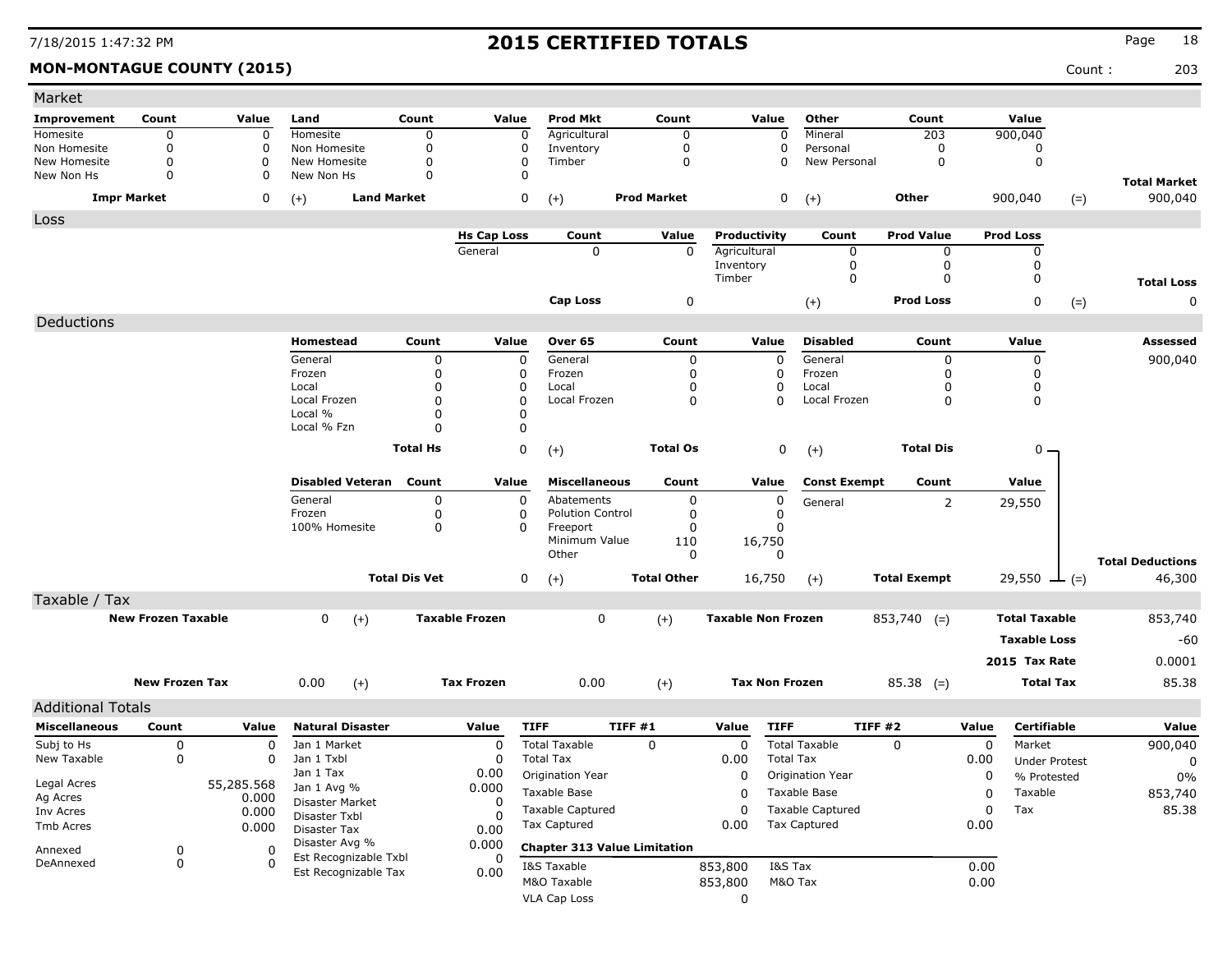**SAL-ALVORD ISD (2015)** Count : 14,841

| Market                       |                           |                        |                                |                         |                      |                         |                                     |                    |                    |                           |                       |                          |                      |             |                      |       |                         |
|------------------------------|---------------------------|------------------------|--------------------------------|-------------------------|----------------------|-------------------------|-------------------------------------|--------------------|--------------------|---------------------------|-----------------------|--------------------------|----------------------|-------------|----------------------|-------|-------------------------|
| Improvement                  | Count                     | Value                  | Land                           |                         | Count                | Value                   | <b>Prod Mkt</b>                     |                    | Count              |                           | Value                 | Other                    | Count                |             | Value                |       |                         |
| Homesite                     | 1,847                     | 154,374,600            | Homesite                       |                         | 1,915                | 74,937,850              | Agricultural                        |                    | 1,109              | 174,635,960               |                       | Mineral                  | 11,292               |             | 128,115,160          |       |                         |
| Non Homesite<br>New Homesite | 147<br>149                | 4,716,510<br>4,028,140 | Non Homesite<br>New Homesite   |                         | 218<br>1             | 9,930,000<br>26,560     | Inventory<br>Timber                 |                    | 0<br>$\mathbf 0$   |                           | 0<br>0                | Personal<br>New Personal | 655<br>$\mathbf 0$   |             | 115,702,970<br>0     |       |                         |
| New Non Hs                   | 6                         | 110,710                | New Non Hs                     |                         | 0                    |                         | 0                                   |                    |                    |                           |                       |                          |                      |             |                      |       | <b>Total Market</b>     |
| <b>Impr Market</b>           |                           | 163,229,960            | $(+)$                          |                         | <b>Land Market</b>   | 84,894,410              | $(+)$                               | <b>Prod Market</b> |                    | 174,635,960               |                       | $(+)$                    | Other                |             | 243,818,130          | $(=)$ | 666,578,460             |
| Loss                         |                           |                        |                                |                         |                      |                         |                                     |                    |                    |                           |                       |                          |                      |             |                      |       |                         |
|                              |                           |                        |                                |                         |                      | <b>Hs Cap Loss</b>      | Count                               |                    | Value              | Productivity              |                       | Count                    | <b>Prod Value</b>    |             | <b>Prod Loss</b>     |       |                         |
|                              |                           |                        |                                |                         |                      | General                 | 37                                  |                    | 344,540            | Agricultural              |                       | 1,109                    | 2,913,990            |             | 171,721,970          |       |                         |
|                              |                           |                        |                                |                         |                      |                         |                                     |                    |                    | Inventory<br>Timber       |                       | 0<br>0                   | 0<br>0               |             | 0<br>0               |       |                         |
|                              |                           |                        |                                |                         |                      |                         |                                     |                    |                    |                           |                       |                          |                      |             |                      |       | <b>Total Loss</b>       |
|                              |                           |                        |                                |                         |                      |                         | <b>Cap Loss</b>                     |                    | 344,540            |                           |                       | $(+)$                    | Prod Loss            | 171,721,970 |                      | $(=)$ | 172,066,510             |
| Deductions                   |                           |                        |                                |                         |                      |                         |                                     |                    |                    |                           |                       |                          |                      |             |                      |       |                         |
|                              |                           |                        | Homestead                      |                         | Count                | Value                   | Over 65                             |                    | Count              |                           | Value                 | <b>Disabled</b>          | Count                |             | Value                |       | Assessed                |
|                              |                           |                        | General<br>Frozen              |                         | 621<br>319           | 14,620,203<br>7,613,930 | General<br>Frozen                   |                    | 29<br>283          | 258,100<br>2,719,350      |                       | General<br>Frozen        | $\overline{4}$<br>21 |             | 40,000<br>175,770    |       | 494,511,950             |
|                              |                           |                        | Local                          |                         | 0                    |                         | Local<br>0                          |                    | 0                  |                           | 0                     | Local                    | 0                    |             | 0                    |       |                         |
|                              |                           |                        | Local Frozen                   |                         | $\mathbf 0$          |                         | 0<br>Local Frozen                   |                    | 0                  |                           | $\mathbf 0$           | Local Frozen             | 0                    |             | 0                    |       |                         |
|                              |                           |                        | Local %<br>Local % Fzn         |                         | 0<br>0               |                         | 0<br>0                              |                    |                    |                           |                       |                          |                      |             |                      |       |                         |
|                              |                           |                        |                                |                         | <b>Total Hs</b>      | 22,234,133              | $(+)$                               |                    | <b>Total Os</b>    | 2,977,450                 |                       | $(+)$                    | <b>Total Dis</b>     |             | 215,770 -            |       |                         |
|                              |                           |                        |                                |                         |                      |                         |                                     |                    |                    |                           |                       |                          |                      |             |                      |       |                         |
|                              |                           |                        |                                | <b>Disabled Veteran</b> | Count                | Value                   | <b>Miscellaneous</b>                |                    | Count              |                           | Value                 | <b>Const Exempt</b>      | Count                |             | Value                |       |                         |
|                              |                           |                        | General                        |                         | 21                   | 166,060                 | Abatements                          |                    | 0                  |                           | 0                     | General                  | 377                  |             | 59,321,926           |       |                         |
|                              |                           |                        | Frozen<br>100% Homesite        |                         | 18<br>14             | 189,950<br>1,041,310    | <b>Polution Control</b><br>Freeport |                    | 0<br>0             |                           | 0<br>0                |                          |                      |             |                      |       |                         |
|                              |                           |                        |                                |                         |                      |                         | Minimum Value                       |                    | 2,668              | 221,480                   |                       |                          |                      |             |                      |       |                         |
|                              |                           |                        |                                |                         |                      |                         | Other                               |                    | 0                  |                           | 0                     |                          |                      |             |                      |       | <b>Total Deductions</b> |
|                              |                           |                        |                                |                         | <b>Total Dis Vet</b> | 1,397,320               | $(+)$                               |                    | <b>Total Other</b> |                           | 221,480               | $(+)$                    | <b>Total Exempt</b>  |             | $59,321,926$ — (=)   |       | 86,368,079              |
| Taxable / Tax                |                           |                        |                                |                         |                      |                         |                                     |                    |                    |                           |                       |                          |                      |             |                      |       |                         |
|                              | <b>New Frozen Taxable</b> |                        | 146,220                        | $(+)$                   |                      | <b>Taxable Frozen</b>   | 24,659,220                          |                    | $(+)$              | <b>Taxable Non Frozen</b> |                       |                          | $383,338,431$ (=)    |             | <b>Total Taxable</b> |       | 408,143,871             |
|                              |                           |                        |                                |                         |                      |                         |                                     |                    |                    |                           |                       |                          |                      |             | <b>Taxable Loss</b>  |       | 5,599,590               |
|                              |                           |                        |                                |                         |                      |                         |                                     |                    |                    |                           |                       |                          |                      |             | 2015 Tax Rate        |       | 0.01354                 |
|                              | <b>New Frozen Tax</b>     |                        | 1,957.35                       | $(+)$                   |                      | <b>Tax Frozen</b>       | 258,089.09                          |                    | $(+)$              |                           | <b>Tax Non Frozen</b> |                          | $5,190,403.13$ (=)   |             | <b>Total Tax</b>     |       | 5,450,449.57            |
| <b>Additional Totals</b>     |                           |                        |                                |                         |                      |                         |                                     |                    |                    |                           |                       |                          |                      |             |                      |       |                         |
| <b>Miscellaneous</b>         | Count                     | Value                  |                                | <b>Natural Disaster</b> |                      | Value                   | <b>TIFF</b>                         | TIFF #1            |                    | Value                     | <b>TIFF</b>           | <b>TIFF #2</b>           |                      | Value       | <b>Certifiable</b>   |       | Value                   |
| Subj to Hs                   | 940                       | 111,486,860            | Jan 1 Market                   |                         |                      | 0                       | <b>Total Taxable</b>                | 0                  |                    | 0                         |                       | <b>Total Taxable</b>     | 0                    | 0           | Market               |       | 666,578,460             |
| New Taxable                  | 148                       | 3,964,926              | Jan 1 Txbl                     |                         |                      | 0                       | <b>Total Tax</b>                    |                    |                    | 0.00                      | <b>Total Tax</b>      |                          |                      | 0.00        | <b>Under Protest</b> |       | 0                       |
| Legal Acres                  |                           | 3,462,984.041          | Jan 1 Tax                      |                         |                      | 0.00                    | Origination Year                    |                    |                    | 0                         |                       | Origination Year         |                      | 0           | % Protested          |       | $0\%$                   |
| Ag Acres                     |                           | 0.000                  | Jan 1 Avg %<br>Disaster Market |                         |                      | 0.000<br>0              | Taxable Base                        |                    |                    | 0                         |                       | Taxable Base             |                      | 0           | Taxable              |       | 408,143,871             |
| Inv Acres                    |                           | 0.000                  | Disaster Txbl                  |                         |                      | O                       | <b>Taxable Captured</b>             |                    |                    | 0                         |                       | <b>Taxable Captured</b>  |                      | 0           | Tax                  |       | 5,450,449.57            |
| Tmb Acres                    |                           | 0.000                  | <b>Disaster Tax</b>            |                         |                      | 0.00                    | <b>Tax Captured</b>                 |                    |                    | 0.00                      |                       | <b>Tax Captured</b>      |                      | 0.00        |                      |       |                         |
| Annexed                      | 0                         | 0                      | Disaster Avg %                 | Est Recognizable Txbl   |                      | 0.000                   | <b>Chapter 313 Value Limitation</b> |                    |                    |                           |                       |                          |                      |             |                      |       |                         |
| DeAnnexed                    | 0                         | 0                      |                                | Est Recognizable Tax    |                      | 0.00                    | I&S Taxable                         |                    |                    | 402,544,217               | I&S Tax               |                          |                      | 740,682.92  |                      |       |                         |
|                              |                           |                        |                                |                         |                      |                         | M&O Taxable                         |                    |                    | 402,544,217               | M&O Tax               |                          | 4,709,766.47         |             |                      |       |                         |
|                              |                           |                        |                                |                         |                      |                         | VLA Cap Loss                        |                    |                    | 0                         |                       |                          |                      |             |                      |       |                         |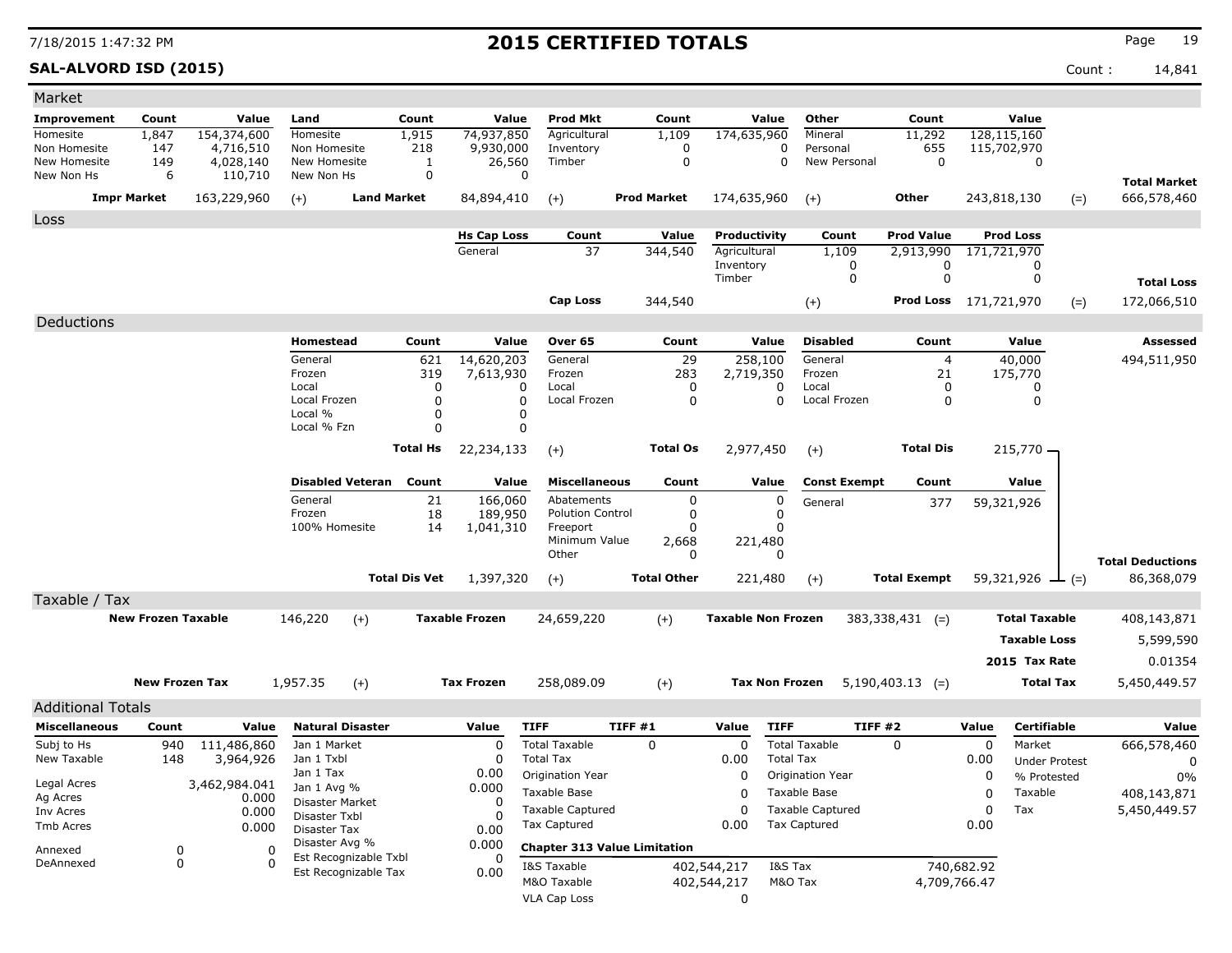### **SAZ-AZLE ISD (2015)** Count : 933

| Market                                           |                           |                      |                                |                                               |                      |                       |                                     |                    |                           |                                    |                     |                   |                  |                       |                         |
|--------------------------------------------------|---------------------------|----------------------|--------------------------------|-----------------------------------------------|----------------------|-----------------------|-------------------------------------|--------------------|---------------------------|------------------------------------|---------------------|-------------------|------------------|-----------------------|-------------------------|
| Improvement                                      | Count                     | Value                | Land                           |                                               | Count                | Value                 | <b>Prod Mkt</b>                     | Count              | Value                     | Other                              |                     | Count             |                  | Value                 |                         |
| Homesite                                         | 314                       | 17,612,820           | Homesite                       |                                               | 322                  | 9,556,930             | Agricultural                        | 23                 | 2,860,980                 | Mineral                            |                     | 533               | 7,369,710        |                       |                         |
| Non Homesite<br>New Homesite                     | 11<br>39                  | 280,570<br>368,360   | Non Homesite<br>New Homesite   |                                               | 18<br>0              | 644,550<br>0          | Inventory<br>Timber                 | 0<br>0             |                           | 0<br>Personal<br>0<br>New Personal |                     | 17<br>0           | 904,070          | 0                     |                         |
| New Non Hs                                       | 2                         | 51,200               | New Non Hs                     |                                               | $\mathbf 0$          | $\mathbf 0$           |                                     |                    |                           |                                    |                     |                   |                  |                       | <b>Total Market</b>     |
|                                                  | <b>Impr Market</b>        | 18,312,950           | $(+)$                          | <b>Land Market</b>                            |                      | 10,201,480            | $(+)$                               | <b>Prod Market</b> | 2,860,980                 | $(+)$                              | Other               |                   | 8,273,780        | $(=)$                 | 39,649,190              |
| Loss                                             |                           |                      |                                |                                               |                      |                       |                                     |                    |                           |                                    |                     |                   |                  |                       |                         |
|                                                  |                           |                      |                                |                                               |                      | <b>Hs Cap Loss</b>    | Count                               | Value              | Productivity              | Count                              |                     | <b>Prod Value</b> | <b>Prod Loss</b> |                       |                         |
|                                                  |                           |                      |                                |                                               |                      | General               | $\overline{7}$                      | 122,020            | Agricultural<br>Inventory |                                    | 23<br>0             | 33,010<br>0       | 2,827,970        | 0                     |                         |
|                                                  |                           |                      |                                |                                               |                      |                       |                                     |                    | Timber                    |                                    | 0                   | 0                 |                  | 0                     | <b>Total Loss</b>       |
|                                                  |                           |                      |                                |                                               |                      |                       | <b>Cap Loss</b>                     | 122,020            |                           | $(+)$                              |                     | <b>Prod Loss</b>  | 2,827,970        | $(=)$                 | 2,949,990               |
| Deductions                                       |                           |                      |                                |                                               |                      |                       |                                     |                    |                           |                                    |                     |                   |                  |                       |                         |
|                                                  |                           |                      | Homestead                      |                                               | Count                | Value                 | Over 65                             | Count              | Value                     | <b>Disabled</b>                    |                     | Count             |                  | Value                 | Assessed                |
|                                                  |                           |                      | General                        |                                               | 111                  | 2,618,590             | General                             | $\overline{2}$     | 20,000                    | General                            |                     | 2                 | 20,000           |                       | 36,699,200              |
|                                                  |                           |                      | Frozen                         |                                               | 65                   | 1,488,640             | Frozen                              | 54                 | 498,910                   | Frozen                             |                     | 7                 | 70,000           |                       |                         |
|                                                  |                           |                      | Local<br>Local Frozen          |                                               | $\Omega$<br>0        | 0<br>0                | Local<br>Local Frozen               | 0<br>0             | 0<br>0                    | Local<br>Local Frozen              |                     | 0<br>0            |                  | 0<br>0                |                         |
|                                                  |                           |                      | Local %                        |                                               | 0                    | 0                     |                                     |                    |                           |                                    |                     |                   |                  |                       |                         |
|                                                  |                           |                      | Local % Fzn                    |                                               | $\Omega$             | $\mathbf 0$           |                                     |                    |                           |                                    |                     |                   |                  |                       |                         |
|                                                  |                           |                      |                                |                                               | <b>Total Hs</b>      | 4,107,230             | $(+)$                               | <b>Total Os</b>    | 518,910                   | $(+)$                              |                     | <b>Total Dis</b>  |                  | $90,000 -$            |                         |
|                                                  |                           |                      |                                | <b>Disabled Veteran</b>                       | Count                | Value                 | <b>Miscellaneous</b>                | Count              | Value                     | <b>Const Exempt</b>                |                     | Count             |                  | Value                 |                         |
|                                                  |                           |                      | General                        |                                               | 6                    | 47,000                | Abatements                          | 0                  | 0                         | General                            |                     | 20                | 1,741,260        |                       |                         |
|                                                  |                           |                      | Frozen<br>100% Homesite        |                                               | 2<br>$\overline{4}$  | 24,000<br>123,370     | <b>Polution Control</b><br>Freeport | 0<br>$\Omega$      | 0                         |                                    |                     |                   |                  |                       |                         |
|                                                  |                           |                      |                                |                                               |                      |                       | Minimum Value                       | 85                 | 7,790                     |                                    |                     |                   |                  |                       |                         |
|                                                  |                           |                      |                                |                                               |                      |                       | Other                               | 0                  | $\Omega$                  |                                    |                     |                   |                  |                       | <b>Total Deductions</b> |
|                                                  |                           |                      |                                |                                               | <b>Total Dis Vet</b> | 194,370               | $(+)$                               | <b>Total Other</b> | 7,790                     | $(+)$                              | <b>Total Exempt</b> |                   |                  | $1,741,260 \perp (=)$ | 6,659,560               |
| Taxable / Tax                                    |                           |                      |                                |                                               |                      |                       |                                     |                    |                           |                                    |                     |                   |                  |                       |                         |
|                                                  | <b>New Frozen Taxable</b> |                      | 69,240                         | $(+)$                                         |                      | <b>Taxable Frozen</b> | 3,194,640                           | $(+)$              | <b>Taxable Non Frozen</b> |                                    | $26,775,760$ (=)    |                   |                  | <b>Total Taxable</b>  | 30,039,640              |
|                                                  |                           |                      |                                |                                               |                      |                       |                                     |                    |                           |                                    |                     |                   |                  | <b>Taxable Loss</b>   | 743,165                 |
|                                                  |                           |                      |                                |                                               |                      |                       |                                     |                    |                           |                                    |                     |                   |                  | 2015 Tax Rate         | 0.01203                 |
|                                                  | <b>New Frozen Tax</b>     |                      | 832.96                         | $(+)$                                         |                      | <b>Tax Frozen</b>     | 29,491.16                           | $(+)$              | <b>Tax Non Frozen</b>     |                                    | $322,112.48$ (=)    |                   |                  | <b>Total Tax</b>      | 352,436.60              |
|                                                  |                           |                      |                                |                                               |                      |                       |                                     |                    |                           |                                    |                     |                   |                  |                       |                         |
| <b>Additional Totals</b><br><b>Miscellaneous</b> | Count                     | Value                |                                | <b>Natural Disaster</b>                       |                      | Value                 | <b>TIFF</b>                         | TIFF#1             | <b>TIFF</b><br>Value      |                                    | TIFF #2             |                   | Value            | <b>Certifiable</b>    | Value                   |
| Subj to Hs                                       | 176                       | 15,830,510           | Jan 1 Market                   |                                               |                      | 0                     | <b>Total Taxable</b>                | 0                  | 0                         | <b>Total Taxable</b>               | 0                   |                   | 0                | Market                | 39,649,190              |
| New Taxable                                      | 41                        | 419,560              | Jan 1 Txbl                     |                                               |                      | $\Omega$              | <b>Total Tax</b>                    |                    | 0.00                      | <b>Total Tax</b>                   |                     |                   | 0.00             | <b>Under Protest</b>  | 0                       |
|                                                  |                           |                      | Jan 1 Tax                      |                                               |                      | 0.00                  | Origination Year                    |                    | 0                         | Origination Year                   |                     |                   | 0                | % Protested           | $0\%$                   |
| Legal Acres<br>Ag Acres                          |                           | 130,158.671<br>0.000 | Jan 1 Avg %<br>Disaster Market |                                               |                      | 0.000                 | Taxable Base                        |                    | 0                         | Taxable Base                       |                     |                   | $\Omega$         | Taxable               | 30,039,640              |
| Inv Acres                                        |                           | 0.000                | Disaster Txbl                  |                                               |                      | 0<br>0                | <b>Taxable Captured</b>             |                    | $\mathbf 0$               | <b>Taxable Captured</b>            |                     |                   | $\Omega$         | Tax                   | 352,436.60              |
| Tmb Acres                                        |                           | 0.000                | Disaster Tax                   |                                               |                      | 0.00                  | <b>Tax Captured</b>                 |                    | 0.00                      | <b>Tax Captured</b>                |                     |                   | 0.00             |                       |                         |
| Annexed                                          | 0                         | 0                    | Disaster Avg %                 |                                               |                      | 0.000                 | <b>Chapter 313 Value Limitation</b> |                    |                           |                                    |                     |                   |                  |                       |                         |
| DeAnnexed                                        | 0                         | $\Omega$             |                                | Est Recognizable Txbl<br>Est Recognizable Tax |                      | 0<br>0.00             | I&S Taxable                         |                    | 29,296,469                | I&S Tax                            |                     |                   | 46,962.35        |                       |                         |
|                                                  |                           |                      |                                |                                               |                      |                       | M&O Taxable                         |                    | 29,296,469                | M&O Tax                            |                     | 304,683.26        |                  |                       |                         |
|                                                  |                           |                      |                                |                                               |                      |                       | <b>VLA Cap Loss</b>                 |                    | 0                         |                                    |                     |                   |                  |                       |                         |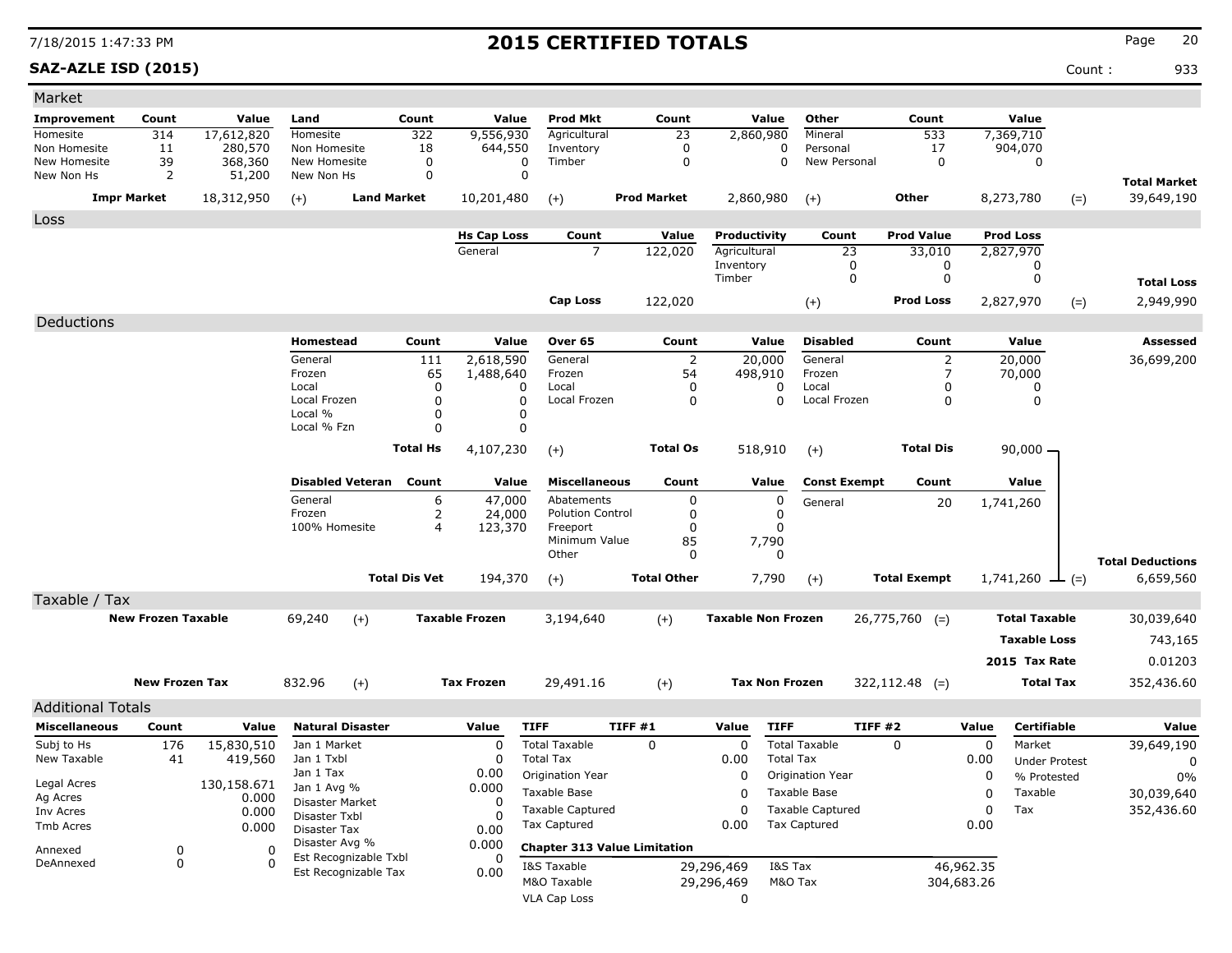**SBO-BOYD ISD (2015)** Count : 48,697

| Market                       |                           |                         |                              |                         |                      |                               |                                         |                                     |                              |                                         |                                |                                 |                        |                         |
|------------------------------|---------------------------|-------------------------|------------------------------|-------------------------|----------------------|-------------------------------|-----------------------------------------|-------------------------------------|------------------------------|-----------------------------------------|--------------------------------|---------------------------------|------------------------|-------------------------|
| <b>Improvement</b>           | Count                     | Value                   | Land                         |                         | Count                | Value                         | Prod Mkt                                | Count                               | Value                        | Other                                   | Count                          |                                 | Value                  |                         |
| Homesite                     | 2,880                     | 227,920,070             | Homesite                     |                         | 2,798                | 70,092,790                    | Agricultural                            | 1,068                               | 154,081,460                  | Mineral                                 | 44,021                         | 390,034,110                     |                        |                         |
| Non Homesite<br>New Homesite | 219<br>237                | 5,267,050<br>11,151,170 | Non Homesite<br>New Homesite |                         | 291<br>3             | 13,476,380<br>33,310          | Inventory<br>Timber                     | 0<br>0                              |                              | 0<br>Personal<br>0<br>New Personal      | 676<br>0                       | 145,841,840                     | 0                      |                         |
| New Non Hs                   | 11                        | 520,820                 | New Non Hs                   |                         | 0                    | 0                             |                                         |                                     |                              |                                         |                                |                                 |                        |                         |
|                              |                           | 244,859,110             |                              | <b>Land Market</b>      |                      |                               |                                         | <b>Prod Market</b>                  |                              |                                         | Other                          |                                 |                        | <b>Total Market</b>     |
|                              | <b>Impr Market</b>        |                         | $(+)$                        |                         |                      | 83,602,480                    | $(+)$                                   |                                     | 154,081,460                  | $(+)$                                   |                                | 535,875,950                     | $(=)$                  | 1,018,419,000           |
| Loss                         |                           |                         |                              |                         |                      |                               |                                         |                                     |                              |                                         |                                |                                 |                        |                         |
|                              |                           |                         |                              |                         |                      | <b>Hs Cap Loss</b><br>General | Count<br>126                            | Value<br>981,810                    | Productivity<br>Agricultural | Count<br>1,068                          | <b>Prod Value</b><br>2,219,420 | <b>Prod Loss</b><br>151,862,040 |                        |                         |
|                              |                           |                         |                              |                         |                      |                               |                                         |                                     | Inventory                    | 0                                       | 0                              |                                 | 0                      |                         |
|                              |                           |                         |                              |                         |                      |                               |                                         |                                     | Timber                       | 0                                       | 0                              |                                 | 0                      | <b>Total Loss</b>       |
|                              |                           |                         |                              |                         |                      |                               | Cap Loss                                | 981,810                             |                              | $(+)$                                   |                                | <b>Prod Loss</b> 151,862,040    | $(=)$                  | 152,843,850             |
| Deductions                   |                           |                         |                              |                         |                      |                               |                                         |                                     |                              |                                         |                                |                                 |                        |                         |
|                              |                           |                         | Homestead                    |                         | Count                | Value                         | Over 65                                 | Count                               | Value                        | <b>Disabled</b>                         | Count                          |                                 | Value                  | Assessed                |
|                              |                           |                         | General                      |                         | 937                  | 21,802,403                    | General                                 | 40                                  | 383,333                      | General                                 | 6                              |                                 | 50,000                 | 865,575,150             |
|                              |                           |                         | Frozen                       |                         | 570                  | 13,315,310                    | Frozen                                  | 479                                 | 4,555,478                    | Frozen                                  | 44                             |                                 | 389,620                |                         |
|                              |                           |                         | Local                        |                         | 0                    | $\Omega$                      | Local                                   | 40                                  | 114,830                      | Local                                   | 0                              |                                 | 0                      |                         |
|                              |                           |                         | Local Frozen<br>Local %      |                         | 0<br>0               | $\Omega$<br>$\Omega$          | Local Frozen                            | 459                                 | 1,334,872                    | Local Frozen                            | 0                              |                                 | 0                      |                         |
|                              |                           |                         | Local % Fzn                  |                         | 0                    | 0                             |                                         |                                     |                              |                                         |                                |                                 |                        |                         |
|                              |                           |                         |                              |                         | <b>Total Hs</b>      | 35,117,713                    | $(+)$                                   | <b>Total Os</b>                     | 6,388,513                    | $(+)$                                   | <b>Total Dis</b>               |                                 | 439,620 -              |                         |
|                              |                           |                         |                              |                         |                      |                               |                                         |                                     |                              |                                         |                                |                                 |                        |                         |
|                              |                           |                         |                              | <b>Disabled Veteran</b> | Count                | Value                         | <b>Miscellaneous</b>                    | Count                               | Value                        | <b>Const Exempt</b>                     | Count                          |                                 | Value                  |                         |
|                              |                           |                         | General                      |                         | 28                   | 194,170                       | Abatements                              | 0                                   | 0                            | General                                 | 413                            | 28,031,050                      |                        |                         |
|                              |                           |                         | Frozen                       |                         | 24                   | 276,320                       | <b>Polution Control</b>                 | 1                                   | 559,300                      |                                         |                                |                                 |                        |                         |
|                              |                           |                         | 100% Homesite                |                         | 13                   | 1,631,690                     | Freeport<br>Minimum Value               | 0<br>3,929                          | 0<br>226,480                 |                                         |                                |                                 |                        |                         |
|                              |                           |                         |                              |                         |                      |                               | Other                                   | 0                                   | 0                            |                                         |                                |                                 |                        | <b>Total Deductions</b> |
|                              |                           |                         |                              |                         | <b>Total Dis Vet</b> | 2,102,180                     | $(+)$                                   | <b>Total Other</b>                  | 785,780                      | $(+)$                                   | <b>Total Exempt</b>            |                                 | 28,031,050 $\perp$ (=) | 72,864,856              |
| Taxable / Tax                |                           |                         |                              |                         |                      |                               |                                         |                                     |                              |                                         |                                |                                 |                        |                         |
|                              | <b>New Frozen Taxable</b> |                         | 175,690                      | $(+)$                   |                      | <b>Taxable Frozen</b>         | 38,135,820                              | $(+)$                               | <b>Taxable Non Frozen</b>    |                                         | $754,398,784$ (=)              |                                 | <b>Total Taxable</b>   | 792,710,294             |
|                              |                           |                         |                              |                         |                      |                               |                                         |                                     |                              |                                         |                                |                                 | <b>Taxable Loss</b>    | 11,305,151              |
|                              |                           |                         |                              |                         |                      |                               |                                         |                                     |                              |                                         |                                |                                 |                        |                         |
|                              |                           |                         |                              |                         |                      |                               |                                         |                                     |                              |                                         |                                |                                 | 2015 Tax Rate          | 0.0122                  |
|                              | <b>New Frozen Tax</b>     |                         | 2,143.43                     | $(+)$                   |                      | <b>Tax Frozen</b>             | 332,372.14                              | $(+)$                               | <b>Tax Non Frozen</b>        |                                         | $9,198,627.17$ (=)             |                                 | <b>Total Tax</b>       | 9,533,142.74            |
| <b>Additional Totals</b>     |                           |                         |                              |                         |                      |                               |                                         |                                     |                              |                                         |                                |                                 |                        |                         |
| <b>Miscellaneous</b>         | Count                     | Value                   |                              | <b>Natural Disaster</b> |                      | Value                         | <b>TIFF</b>                             | TIFF#1                              | Value                        | <b>TIFF</b>                             | TIFF #2                        | Value                           | <b>Certifiable</b>     | Value                   |
| Subj to Hs                   | 1,508                     | 174,719,270             | Jan 1 Market                 |                         |                      | 0                             | <b>Total Taxable</b>                    | 0                                   | 0                            | <b>Total Taxable</b>                    | 0                              | 0                               | Market                 | 1,018,419,000           |
| New Taxable                  | 232                       | 11,160,700              | Jan 1 Txbl                   |                         |                      | 0                             | <b>Total Tax</b>                        |                                     | 0.00                         | <b>Total Tax</b>                        |                                | 0.00                            | <b>Under Protest</b>   | 0                       |
| Legal Acres                  |                           | 31,339,149.             | Jan 1 Tax<br>Jan 1 Avg %     |                         |                      | 0.00<br>0.000                 | Origination Year                        |                                     | 0                            | Origination Year                        |                                | 0                               | % Protested            | $0\%$                   |
| Ag Acres                     |                           | 0.000                   | Disaster Market              |                         |                      | $\Omega$                      | Taxable Base                            |                                     | 0                            | Taxable Base                            |                                | $\pmb{0}$                       | Taxable                | 792,710,294             |
| Inv Acres                    |                           | 0.000                   | Disaster Txbl                |                         |                      |                               | <b>Taxable Captured</b><br>Tax Captured |                                     | 0                            | <b>Taxable Captured</b><br>Tax Captured |                                | 0                               | Tax                    | 9,533,142.74            |
| Tmb Acres                    |                           | 0.000                   | Disaster Tax                 |                         |                      | 0.00                          |                                         |                                     | 0.00                         |                                         |                                | 0.00                            |                        |                         |
| Annexed                      | 0                         | 0                       | Disaster Avg %               | Est Recognizable Txbl   |                      | 0.000<br>0                    |                                         | <b>Chapter 313 Value Limitation</b> |                              |                                         |                                |                                 |                        |                         |
| DeAnnexed                    | 0                         | $\Omega$                |                              | Est Recognizable Tax    |                      | 0.00                          | I&S Taxable                             |                                     | 781,405,853                  | I&S Tax                                 |                                | 1,406,539.26                    |                        |                         |
|                              |                           |                         |                              |                         |                      |                               | M&O Taxable                             |                                     | 781,405,853                  | M&O Tax                                 |                                | 8,126,614.60                    |                        |                         |
|                              |                           |                         |                              |                         |                      |                               | <b>VLA Cap Loss</b>                     |                                     | 0                            |                                         |                                |                                 |                        |                         |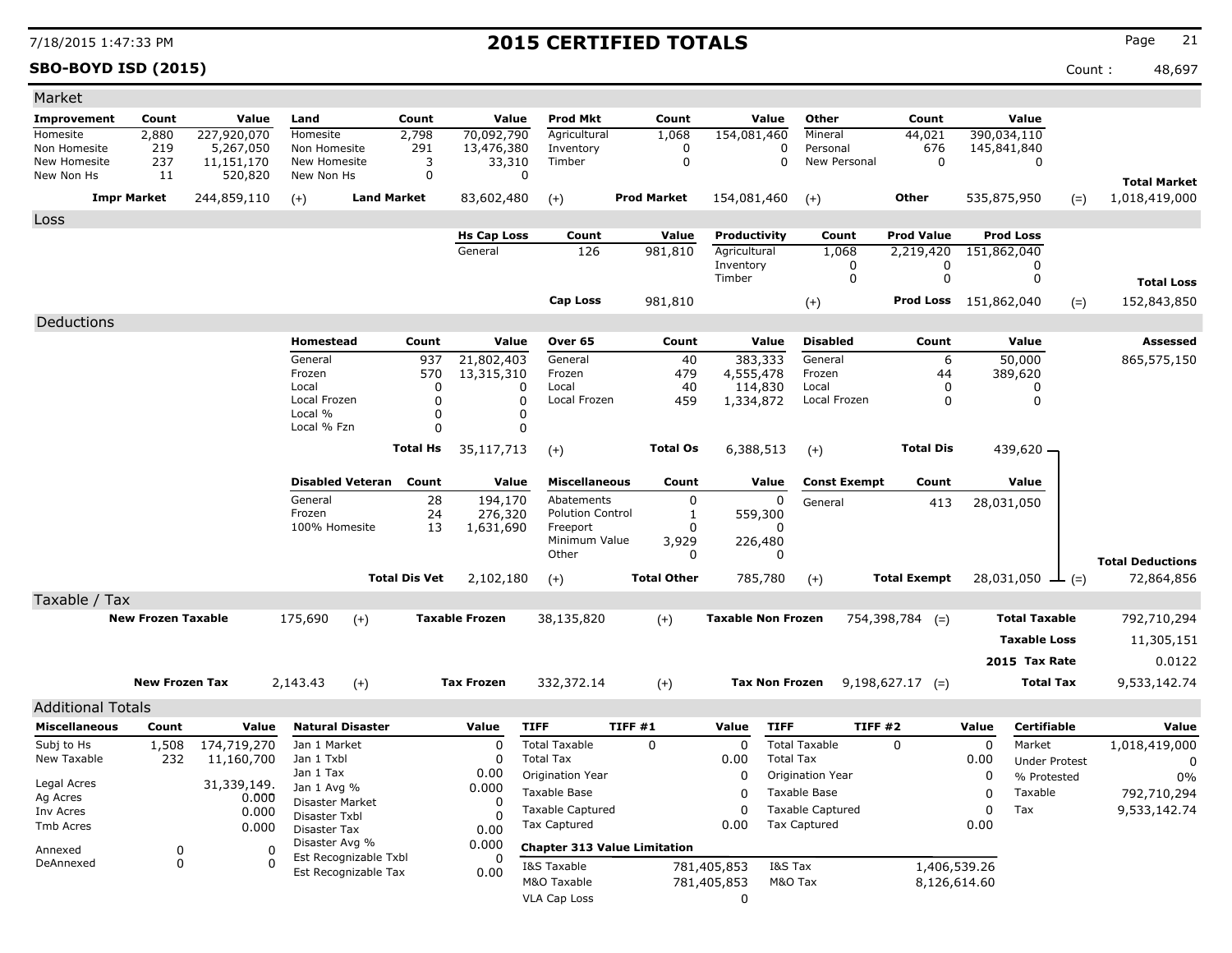**SBR-BRIDGEPORT ISD (2015)** Count : 34,567

| Market                       |                           |                         |                               |                      |                        |                                     |                         |                      |                                    |                              |             |                                               |                                      |
|------------------------------|---------------------------|-------------------------|-------------------------------|----------------------|------------------------|-------------------------------------|-------------------------|----------------------|------------------------------------|------------------------------|-------------|-----------------------------------------------|--------------------------------------|
| <b>Improvement</b>           | Count                     | Value                   | Land                          | Count                | Value                  | <b>Prod Mkt</b>                     | Count                   | Value                | Other                              | Count                        |             | Value                                         |                                      |
| Homesite                     | 5,426                     | 576,726,540             | Homesite                      | 8,557                | 195,114,220            | Agricultural                        | 1,402                   | 252,165,790          | Mineral                            | 23,076                       |             | 473,045,680                                   |                                      |
| Non Homesite<br>New Homesite | 157<br>257                | 5,106,940<br>12,370,320 | Non Homesite<br>New Homesite  | 325<br>2             | 21,097,800<br>62,080   | Inventory<br>Timber                 | $\Omega$<br>$\mathbf 0$ | 0<br>0               | Personal<br>New Personal           | 1,287<br>$\mathbf 0$         |             | 333,022,810                                   |                                      |
| New Non Hs                   | 2                         | 96,940                  | New Non Hs                    | 0                    | 0                      |                                     |                         |                      |                                    |                              |             | 0                                             |                                      |
|                              | <b>Impr Market</b>        | 594,300,740             |                               | <b>Land Market</b>   | 216,274,100            |                                     | <b>Prod Market</b>      | 252,165,790          |                                    | <b>Other</b>                 |             | 806,068,490                                   | <b>Total Market</b><br>1,868,809,120 |
|                              |                           |                         | $(+)$                         |                      |                        | $(+)$                               |                         |                      | $(+)$                              |                              |             | $(=)$                                         |                                      |
| Loss                         |                           |                         |                               |                      | <b>Hs Cap Loss</b>     | Count                               | Value                   | Productivity         | Count                              | <b>Prod Value</b>            |             | <b>Prod Loss</b>                              |                                      |
|                              |                           |                         |                               |                      | General                | 164                                 | 1,724,610               | Agricultural         | 1,402                              | 4,034,910                    |             | 248,130,880                                   |                                      |
|                              |                           |                         |                               |                      |                        |                                     |                         | Inventory            | 0                                  | 0                            |             | 0                                             |                                      |
|                              |                           |                         |                               |                      |                        |                                     |                         | Timber               | 0                                  | $\mathbf 0$                  |             | $\mathbf 0$                                   | <b>Total Loss</b>                    |
|                              |                           |                         |                               |                      |                        | <b>Cap Loss</b>                     | 1,724,610               |                      | $(+)$                              | <b>Prod Loss</b> 247,193,650 |             | $(=)$                                         | 248,918,260                          |
| Deductions                   |                           |                         |                               |                      |                        |                                     |                         |                      |                                    |                              |             |                                               |                                      |
|                              |                           |                         | Homestead                     | Count                | Value                  | Over 65                             | Count                   | Value                | <b>Disabled</b>                    | Count                        |             | Value                                         | <b>Assessed</b>                      |
|                              |                           |                         | General                       | 1,630                | 38,674,366             | General                             | 62                      | 575,000              | General                            | 3                            |             | 30,000                                        | 1,619,890,860                        |
|                              |                           |                         | Frozen                        | 970                  | 22,992,713             | Frozen                              | 846                     | 8,124,943            | Frozen                             | 68                           |             | 623,430                                       |                                      |
|                              |                           |                         | Local                         | 0                    | 0                      | Local                               | $\mathbf 0$             | 0                    | Local                              | 0                            |             | $\mathbf 0$                                   |                                      |
|                              |                           |                         | Local Frozen<br>Local %       | 0                    | 0                      | Local Frozen                        | 0                       | 0                    | Local Frozen                       | 0                            |             | 0                                             |                                      |
|                              |                           |                         | Local % Fzn                   | 1,524<br>872         | 7,393,760<br>4,238,869 |                                     |                         |                      |                                    |                              |             |                                               |                                      |
|                              |                           |                         |                               | <b>Total Hs</b>      | 73,299,708             |                                     | <b>Total Os</b>         | 8,699,943            |                                    | <b>Total Dis</b>             |             | 653,430 –                                     |                                      |
|                              |                           |                         |                               |                      |                        | $(+)$                               |                         |                      | $(+)$                              |                              |             |                                               |                                      |
|                              |                           |                         | <b>Disabled Veteran</b>       | Count                | Value                  | <b>Miscellaneous</b>                | Count                   | Value                | <b>Const Exempt</b>                | Count                        |             | Value                                         |                                      |
|                              |                           |                         | General                       | 39                   | 315,770                | Abatements                          | $\mathbf 0$             | 0                    | General                            | 828                          | 105,686,394 |                                               |                                      |
|                              |                           |                         | Frozen                        | 38                   | 441,760                | <b>Polution Control</b>             | 5                       | 168,704              |                                    |                              |             |                                               |                                      |
|                              |                           |                         | 100% Homesite                 | 32                   | 2,981,540              | Freeport<br>Minimum Value           | 5                       | 472,577              |                                    |                              |             |                                               |                                      |
|                              |                           |                         |                               |                      |                        | Other                               | 4,913<br>0              | 373,280<br>0         |                                    |                              |             |                                               |                                      |
|                              |                           |                         |                               |                      |                        |                                     |                         |                      |                                    |                              |             |                                               | <b>Total Deductions</b>              |
|                              |                           |                         |                               | <b>Total Dis Vet</b> | 3,739,070              | $(+)$                               | <b>Total Other</b>      | 1,014,561            | $(+)$                              |                              |             | <b>Total Exempt</b> $105,686,394$ $\perp$ (=) | 193,093,106                          |
| Taxable / Tax                |                           |                         |                               |                      |                        |                                     |                         |                      |                                    |                              |             |                                               |                                      |
|                              | <b>New Frozen Taxable</b> |                         | 139,370<br>$(+)$              |                      | <b>Taxable Frozen</b>  | 79,644,885                          | $(+)$                   |                      | Taxable Non Frozen 1,347,013,499   | $(=)$                        |             | <b>Total Taxable</b>                          | 1,426,797,754                        |
|                              |                           |                         |                               |                      |                        |                                     |                         |                      |                                    |                              |             | <b>Taxable Loss</b>                           | 21,833,360                           |
|                              |                           |                         |                               |                      |                        |                                     |                         |                      |                                    |                              |             | 2015 Tax Rate                                 | 0.012328                             |
|                              | <b>New Frozen Tax</b>     |                         | 1,718.15<br>$(+)$             |                      | <b>Tax Frozen</b>      | 715,251.74                          | $(+)$                   |                      | Tax Non Frozen $16,603,431.16$ (=) |                              |             | <b>Total Tax</b>                              | 17,320,401.05                        |
| <b>Additional Totals</b>     |                           |                         |                               |                      |                        |                                     |                         |                      |                                    |                              |             |                                               |                                      |
| <b>Miscellaneous</b>         | Count                     | Value                   | <b>Natural Disaster</b>       |                      | Value                  | <b>TIFF</b>                         | TIFF #1                 | Value<br><b>TIFF</b> |                                    | TIFF#2                       | Value       | <b>Certifiable</b>                            | Value                                |
| Subj to Hs                   | 2,602                     | 326,796,010             | Jan 1 Market                  |                      | $\Omega$               | <b>Total Taxable</b>                | $\Omega$                | $\Omega$             | <b>Total Taxable</b>               | $\Omega$                     | 0           | Market                                        | 1,868,809,120                        |
| New Taxable                  | 250                       | 12,182,255              | Jan 1 Txbl                    |                      | $\Omega$               | <b>Total Tax</b>                    |                         | 0.00                 | <b>Total Tax</b>                   |                              | 0.00        | <b>Under Protest</b>                          | 0                                    |
|                              |                           |                         | Jan 1 Tax                     |                      | 0.00                   | Origination Year                    |                         | $\mathbf 0$          | Origination Year                   |                              | 0           | % Protested                                   | 0%                                   |
| Legal Acres                  |                           | 8,392,660.404           | Jan 1 Avg %                   |                      | 0.000                  | <b>Taxable Base</b>                 |                         | $\Omega$             | Taxable Base                       |                              | 0           | Taxable                                       | 1,426,797,754                        |
| Ag Acres<br>Inv Acres        |                           | 0.000<br>0.000          | <b>Disaster Market</b>        |                      | $\Omega$               | <b>Taxable Captured</b>             |                         | $\Omega$             | <b>Taxable Captured</b>            |                              | 0           | Tax                                           | 17,320,401.05                        |
| Tmb Acres                    |                           | 0.000                   | Disaster Txbl<br>Disaster Tax |                      | $\Omega$<br>0.00       | <b>Tax Captured</b>                 |                         | 0.00                 | <b>Tax Captured</b>                |                              | 0.00        |                                               |                                      |
|                              |                           |                         | Disaster Avg %                |                      | 0.000                  | <b>Chapter 313 Value Limitation</b> |                         |                      |                                    |                              |             |                                               |                                      |
| Annexed<br>DeAnnexed         | 0<br>$\Omega$             | $\Omega$<br>$\Omega$    | Est Recognizable Txbl         |                      | 0                      | I&S Taxable                         |                         | 1,404,964,371        | I&S Tax                            | 2,708,776,29                 |             |                                               |                                      |
|                              |                           |                         | Est Recognizable Tax          |                      | 0.00                   | M&O Taxable                         |                         | 1,404,964,371        | M&O Tax                            | 14,611,626.46                |             |                                               |                                      |
|                              |                           |                         |                               |                      |                        | <b>VLA Cap Loss</b>                 |                         | 0                    |                                    |                              |             |                                               |                                      |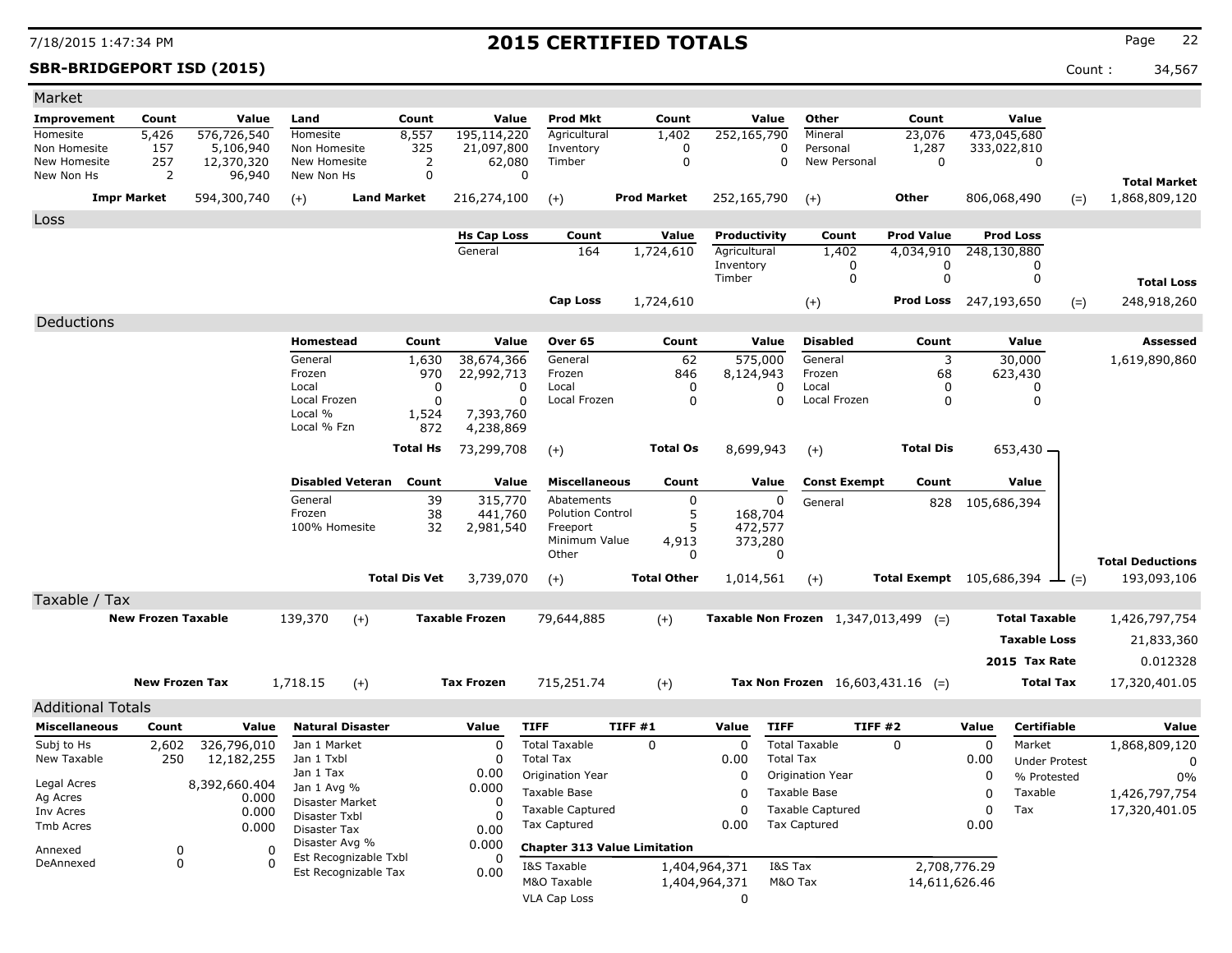**SCH-CHICO ISD (2015)** Count : 18,582

| Market                     |                           |                          |                                |                         |                      |                         |                                          |                                     |                           |                       |                          |                     |             |                                |       |                         |
|----------------------------|---------------------------|--------------------------|--------------------------------|-------------------------|----------------------|-------------------------|------------------------------------------|-------------------------------------|---------------------------|-----------------------|--------------------------|---------------------|-------------|--------------------------------|-------|-------------------------|
| <b>Improvement</b>         | Count                     | Value                    | Land                           |                         | Count                | Value                   | <b>Prod Mkt</b>                          | Count                               |                           | Value                 | Other                    | Count               |             | Value                          |       |                         |
| Homesite                   | 2,156                     | 183,570,540              | Homesite                       |                         | 2,774                | 87,201,100              | Agricultural                             | 1,171                               | 163,496,810               |                       | Mineral                  | 13,937              |             | 134,437,550                    |       |                         |
| Non Homesite               | 120                       | 3,125,630                | Non Homesite                   |                         | 265<br>2             | 12,376,100              | Inventory<br>Timber                      | 0<br>0                              |                           | 0<br>0                | Personal<br>New Personal | 651<br>$\mathbf 0$  |             | 228,032,250<br>0               |       |                         |
| New Homesite<br>New Non Hs | 218<br>3                  | 2,906,110<br>80,210      | New Homesite<br>New Non Hs     |                         | 0                    | 7,490<br>$\Omega$       |                                          |                                     |                           |                       |                          |                     |             |                                |       |                         |
|                            |                           |                          |                                |                         |                      |                         |                                          | <b>Prod Market</b>                  |                           |                       |                          |                     |             |                                |       | <b>Total Market</b>     |
|                            | <b>Impr Market</b>        | 189,682,490              | $(+)$                          | <b>Land Market</b>      |                      | 99,584,690              | $(+)$                                    |                                     | 163,496,810               |                       | $(+)$                    | Other               | 362,469,800 |                                | $(=)$ | 815,233,790             |
| Loss                       |                           |                          |                                |                         |                      |                         |                                          |                                     |                           |                       |                          |                     |             |                                |       |                         |
|                            |                           |                          |                                |                         |                      | <b>Hs Cap Loss</b>      | Count                                    | Value                               | Productivity              |                       | Count                    | <b>Prod Value</b>   |             | <b>Prod Loss</b>               |       |                         |
|                            |                           |                          |                                |                         |                      | General                 | 27                                       | 346,230                             | Agricultural<br>Inventory |                       | 1,171<br>0               | 3,345,050<br>0      | 160,151,760 | 0                              |       |                         |
|                            |                           |                          |                                |                         |                      |                         |                                          |                                     | Timber                    |                       | 0                        | 0                   |             | 0                              |       | <b>Total Loss</b>       |
|                            |                           |                          |                                |                         |                      |                         | Cap Loss                                 | 346,230                             |                           |                       | $(+)$                    | Prod Loss           | 160,151,760 |                                | $(=)$ | 160,497,990             |
|                            |                           |                          |                                |                         |                      |                         |                                          |                                     |                           |                       |                          |                     |             |                                |       |                         |
| Deductions                 |                           |                          |                                |                         |                      |                         |                                          |                                     |                           |                       |                          |                     |             |                                |       |                         |
|                            |                           |                          | Homestead                      |                         | Count                | Value                   | Over 65                                  | Count                               |                           | Value                 | <b>Disabled</b>          | Count               |             | Value                          |       | Assessed                |
|                            |                           |                          | General<br>Frozen              |                         | 555<br>360           | 12,739,224<br>8,298,634 | General<br>Frozen                        | 11<br>309                           | 2,885,970                 | 90,000                | General<br>Frozen        | $\mathbf 0$<br>24   |             | $\mathbf{0}$<br>195,160        |       | 654,735,800             |
|                            |                           |                          | Local                          |                         | 0                    | 0                       | Local                                    | 0                                   |                           | 0                     | Local                    | 0                   |             | 0                              |       |                         |
|                            |                           |                          | Local Frozen                   |                         | 0                    | 0                       | Local Frozen                             | 0                                   |                           | 0                     | Local Frozen             | 0                   |             | 0                              |       |                         |
|                            |                           |                          | Local %                        |                         | 0                    | 0                       |                                          |                                     |                           |                       |                          |                     |             |                                |       |                         |
|                            |                           |                          | Local % Fzn                    |                         | 0                    | 0                       |                                          |                                     |                           |                       |                          |                     |             |                                |       |                         |
|                            |                           |                          |                                |                         | <b>Total Hs</b>      | 21,037,858              | $(+)$                                    | <b>Total Os</b>                     | 2,975,970                 |                       | $(+)$                    | <b>Total Dis</b>    |             | 195,160 -                      |       |                         |
|                            |                           |                          |                                | <b>Disabled Veteran</b> | Count                | Value                   | <b>Miscellaneous</b>                     | Count                               |                           | Value                 | <b>Const Exempt</b>      | Count               |             | Value                          |       |                         |
|                            |                           |                          | General                        |                         | 13                   | 104,280                 | Abatements                               | 0                                   |                           | 0                     | General                  | 293                 |             | 29,746,240                     |       |                         |
|                            |                           |                          | Frozen                         |                         | 14                   | 147,470                 | <b>Polution Control</b>                  | 18                                  | 7,007,850                 |                       |                          |                     |             |                                |       |                         |
|                            |                           |                          | 100% Homesite                  |                         | 10                   | 1,169,010               | Freeport<br>Minimum Value                | 1                                   |                           | 59,392                |                          |                     |             |                                |       |                         |
|                            |                           |                          |                                |                         |                      |                         | Other                                    | 3,380<br>0                          |                           | 283,440<br>0          |                          |                     |             |                                |       |                         |
|                            |                           |                          |                                |                         |                      |                         |                                          | <b>Total Other</b>                  |                           |                       |                          |                     |             |                                |       | <b>Total Deductions</b> |
|                            |                           |                          |                                |                         | <b>Total Dis Vet</b> | 1,420,760               | $(+)$                                    |                                     | 7,350,682                 |                       | $(+)$                    | <b>Total Exempt</b> |             | 29,746,240 $\perp$ (=)         |       | 62,726,670              |
| Taxable / Tax              |                           |                          |                                |                         |                      |                         |                                          |                                     |                           |                       |                          |                     |             |                                |       |                         |
|                            | <b>New Frozen Taxable</b> |                          | 58,160                         | $(+)$                   |                      | <b>Taxable Frozen</b>   | 25,659,036                               | $(+)$                               | <b>Taxable Non Frozen</b> |                       |                          | $566, 291, 934$ (=) |             | <b>Total Taxable</b>           |       | 592,009,130             |
|                            |                           |                          |                                |                         |                      |                         |                                          |                                     |                           |                       |                          |                     |             | <b>Taxable Loss</b>            |       | 8,001,678               |
|                            |                           |                          |                                |                         |                      |                         |                                          |                                     |                           |                       |                          |                     |             | 2015 Tax Rate                  |       | 0.0122359               |
|                            | <b>New Frozen Tax</b>     |                          | 711.66                         | $(+)$                   |                      | <b>Tax Frozen</b>       | 216,185.65                               | $(+)$                               |                           | <b>Tax Non Frozen</b> |                          | $6,928,959.47$ (=)  |             | <b>Total Tax</b>               |       | 7,145,856.78            |
|                            |                           |                          |                                |                         |                      |                         |                                          |                                     |                           |                       |                          |                     |             |                                |       |                         |
| <b>Additional Totals</b>   |                           |                          |                                |                         |                      |                         |                                          | TIFF#1                              |                           |                       | <b>TIFF #2</b>           |                     |             | <b>Certifiable</b>             |       |                         |
| <b>Miscellaneous</b>       | Count                     | Value                    |                                | <b>Natural Disaster</b> |                      | Value                   | <b>TIFF</b>                              |                                     | Value                     | <b>TIFF</b>           | <b>Total Taxable</b>     |                     | Value       |                                |       | Value                   |
| Subj to Hs<br>New Taxable  | 916<br>218                | 102,242,890<br>2,931,910 | Jan 1 Market<br>Jan 1 Txbl     |                         |                      | 0<br>0                  | <b>Total Taxable</b><br><b>Total Tax</b> | 0                                   | 0<br>0.00                 | <b>Total Tax</b>      |                          | 0                   | 0<br>0.00   | Market<br><b>Under Protest</b> |       | 815,233,790             |
|                            |                           |                          | Jan 1 Tax                      |                         |                      | 0.00                    | Origination Year                         |                                     | 0                         |                       | <b>Origination Year</b>  |                     | 0           | % Protested                    |       | 0<br>0%                 |
| Legal Acres                |                           | 3,225,059.550            | Jan 1 Avg %                    |                         |                      | 0.000                   | Taxable Base                             |                                     | 0                         |                       | Taxable Base             |                     | 0           | Taxable                        |       | 592,009,130             |
| Ag Acres<br>Inv Acres      |                           | 0.000                    | Disaster Market                |                         |                      | 0                       | <b>Taxable Captured</b>                  |                                     | 0                         |                       | <b>Taxable Captured</b>  |                     | 0           | Tax                            |       | 7,145,856.78            |
| Tmb Acres                  |                           | 0.000<br>0.000           | Disaster Txbl                  |                         |                      | O                       | <b>Tax Captured</b>                      |                                     | 0.00                      |                       | <b>Tax Captured</b>      |                     | 0.00        |                                |       |                         |
|                            |                           |                          | Disaster Tax<br>Disaster Avg % |                         |                      | 0.00<br>0.000           |                                          |                                     |                           |                       |                          |                     |             |                                |       |                         |
| Annexed<br>DeAnnexed       | 0                         | 0<br>$\Omega$            |                                | Est Recognizable Txbl   |                      |                         |                                          | <b>Chapter 313 Value Limitation</b> |                           |                       |                          |                     |             |                                |       |                         |
|                            | 0                         |                          |                                | Est Recognizable Tax    |                      | 0.00                    | I&S Taxable                              |                                     | 584,007,687               | I&S Tax               |                          | 1,072,184.80        |             |                                |       |                         |
|                            |                           |                          |                                |                         |                      |                         | M&O Taxable                              |                                     | 584,007,687               | M&O Tax               |                          | 6,073,677.04        |             |                                |       |                         |
|                            |                           |                          |                                |                         |                      |                         | VLA Cap Loss                             |                                     | 0                         |                       |                          |                     |             |                                |       |                         |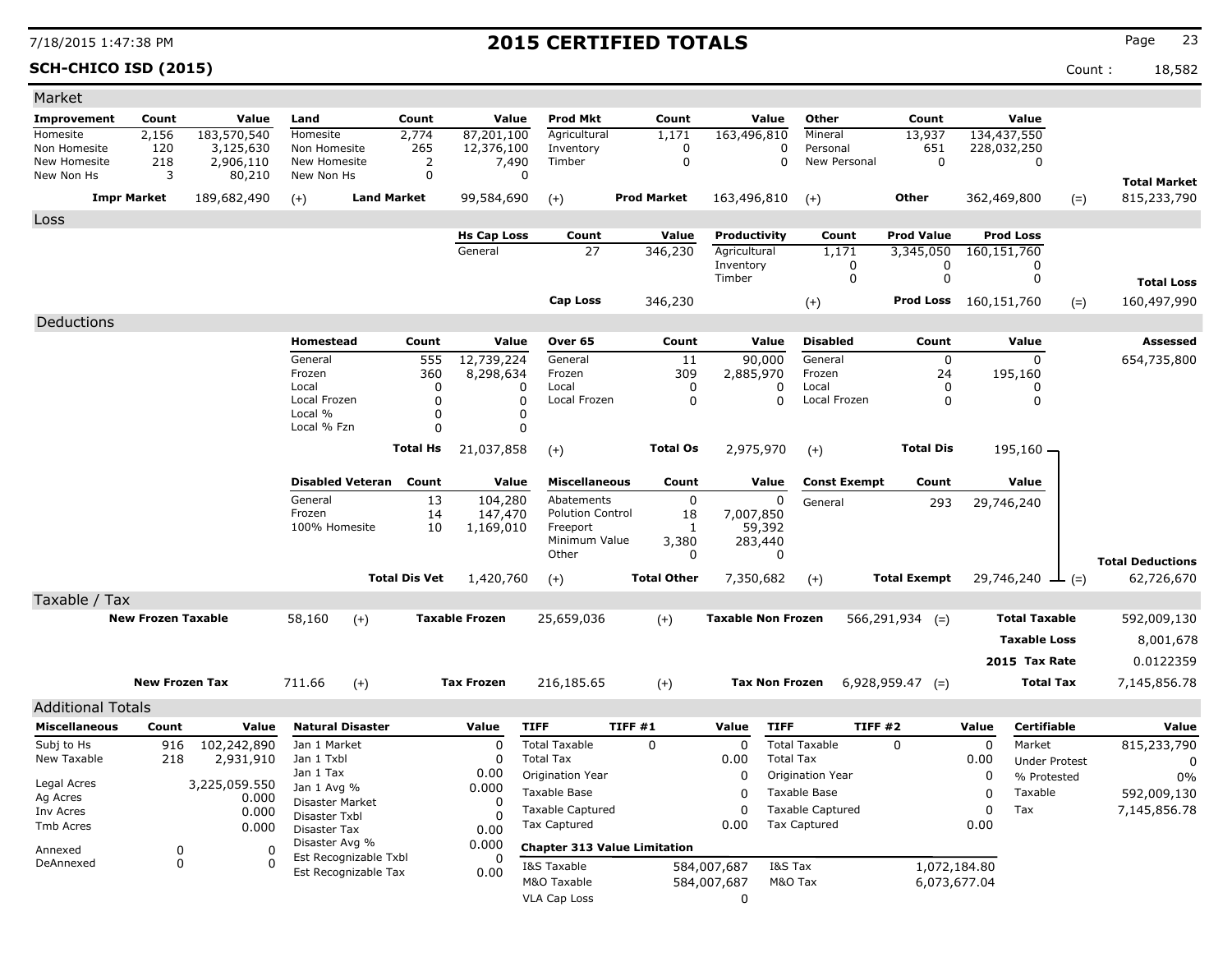### **SDE-DECATUR ISD (2015)** Count : 54,070

| Market                     |                           |                           |                                |                       |                              |                  |                                     |                    |                    |                                |                  |                                         |                                      |               |                                     |       |                                      |
|----------------------------|---------------------------|---------------------------|--------------------------------|-----------------------|------------------------------|------------------|-------------------------------------|--------------------|--------------------|--------------------------------|------------------|-----------------------------------------|--------------------------------------|---------------|-------------------------------------|-------|--------------------------------------|
| Improvement                | Count                     | Value                     | Land                           | Count                 |                              | Value            | <b>Prod Mkt</b>                     |                    | Count              |                                | Value            | Other                                   | Count                                |               | Value                               |       |                                      |
| Homesite                   | 6,675                     | 927,500,848               | Homesite                       | 7,717                 | 300,579,908                  |                  | Agricultural                        |                    | 2,792              | 537,557,710                    |                  | Mineral                                 | 41,494                               |               | 751,716,200                         |       |                                      |
| Non Homesite               | 273                       | 10,582,560                | Non Homesite                   | 500                   | 30,723,480                   |                  | Inventory                           |                    | 0                  |                                | 0<br>$\Omega$    | Personal                                | 2,046                                |               | 544,212,440                         |       |                                      |
| New Homesite<br>New Non Hs | 628<br>22                 | 32,556,560<br>979,350     | New Homesite<br>New Non Hs     |                       | 542,920<br>15<br>$\mathbf 0$ | $\mathbf 0$      | Timber                              |                    | 0                  |                                |                  | New Personal                            | 0                                    |               | 0                                   |       |                                      |
|                            | <b>Impr Market</b>        | 971,619,318               | $(+)$                          | <b>Land Market</b>    | 331,846,308                  |                  | $(+)$                               | <b>Prod Market</b> |                    | 537,557,710                    |                  | $(+)$                                   | Other                                | 1,295,928,640 |                                     | $(=)$ | <b>Total Market</b><br>3,136,951,976 |
| Loss                       |                           |                           |                                |                       |                              |                  |                                     |                    |                    |                                |                  |                                         |                                      |               |                                     |       |                                      |
|                            |                           |                           |                                |                       | <b>Hs Cap Loss</b>           |                  | Count                               |                    | Value              | Productivity                   |                  | Count                                   | <b>Prod Value</b>                    |               | <b>Prod Loss</b>                    |       |                                      |
|                            |                           |                           |                                |                       | General                      |                  | 501                                 |                    | 4,296,720          | Agricultural<br>Inventory      |                  | 2,792                                   | 6,731,470<br>0                       |               | 530,826,240                         |       |                                      |
|                            |                           |                           |                                |                       |                              |                  |                                     |                    |                    | Timber                         |                  | 0<br>0                                  | $\mathbf 0$                          |               | 0<br>0                              |       | <b>Total Loss</b>                    |
|                            |                           |                           |                                |                       |                              |                  | <b>Cap Loss</b>                     |                    |                    |                                |                  |                                         | <b>Prod Loss</b> 530,780,680         |               |                                     |       | 535,077,400                          |
|                            |                           |                           |                                |                       |                              |                  |                                     |                    | 4,296,720          |                                |                  | $(+)$                                   |                                      |               |                                     | $(=)$ |                                      |
| Deductions                 |                           |                           |                                |                       |                              |                  |                                     |                    |                    |                                |                  |                                         |                                      |               |                                     |       |                                      |
|                            |                           |                           | Homestead                      | Count                 |                              | Value            | Over 65                             |                    | Count              |                                | Value            | <b>Disabled</b>                         | Count                                |               | Value                               |       | Assessed                             |
|                            |                           |                           | General<br>Frozen              | 2,333<br>1,154        | 55,313,194<br>27,600,997     |                  | General<br>Frozen                   |                    | 72<br>1,052        | 651,740<br>10,091,826          |                  | General<br>Frozen                       | $\overline{7}$<br>73                 |               | 46,666<br>695,610                   |       | 2,601,874,576                        |
|                            |                           |                           | Local                          |                       | $\Omega$                     | 0                | Local                               |                    | 0                  |                                | 0                | Local                                   | 0                                    |               | 0                                   |       |                                      |
|                            |                           |                           | Local Frozen                   |                       | $\Omega$                     | 0                | Local Frozen                        |                    | 0                  |                                | 0                | Local Frozen                            | 0                                    |               | 0                                   |       |                                      |
|                            |                           |                           | Local %<br>Local % Fzn         |                       | O<br>$\Omega$                | 0<br>$\mathbf 0$ |                                     |                    |                    |                                |                  |                                         |                                      |               |                                     |       |                                      |
|                            |                           |                           |                                |                       |                              |                  |                                     |                    |                    |                                |                  |                                         |                                      |               |                                     |       |                                      |
|                            |                           |                           |                                | Total Hs              | 82,914,191                   |                  | $(+)$                               |                    | <b>Total Os</b>    | 10,743,566                     |                  | $(+)$                                   | <b>Total Dis</b>                     |               | 742,276 -                           |       |                                      |
|                            |                           |                           | <b>Disabled Veteran</b>        | Count                 |                              | Value            | <b>Miscellaneous</b>                |                    | Count              |                                | Value            | <b>Const Exempt</b>                     | Count                                |               | Value                               |       |                                      |
|                            |                           |                           | General                        |                       | 56<br>432,710                |                  | Abatements                          |                    | 0                  |                                | 0                | General                                 | 733                                  |               | 181,471,240                         |       |                                      |
|                            |                           |                           | Frozen                         |                       | 65<br>689,137                |                  | <b>Polution Control</b>             |                    | 8                  | 3,655,620                      |                  |                                         |                                      |               |                                     |       |                                      |
|                            |                           |                           | 100% Homesite                  |                       | 27<br>3,199,704              |                  | Freeport                            |                    | 4                  | 28,446,799                     |                  |                                         |                                      |               |                                     |       |                                      |
|                            |                           |                           |                                |                       |                              |                  | Minimum Value<br>Other              |                    | 3,529<br>1         | 246,990<br>176,310             |                  |                                         |                                      |               |                                     |       |                                      |
|                            |                           |                           |                                |                       |                              |                  |                                     |                    |                    |                                |                  |                                         |                                      |               |                                     |       | <b>Total Deductions</b>              |
|                            |                           |                           |                                | <b>Total Dis Vet</b>  | 4,321,551                    |                  | $(+)$                               |                    | <b>Total Other</b> | 32,525,719                     |                  | $(+)$                                   | Total Exempt $181,471,240 \perp (=)$ |               |                                     |       | 312,718,543                          |
| Taxable / Tax              |                           |                           |                                |                       |                              |                  |                                     |                    |                    |                                |                  |                                         |                                      |               |                                     |       |                                      |
|                            | <b>New Frozen Taxable</b> |                           | 595,608                        | $(+)$                 | <b>Taxable Frozen</b>        |                  | 117,743,663                         |                    | $(+)$              |                                |                  | Taxable Non Frozen $2,170,817,968$ (=)  |                                      |               | <b>Total Taxable</b>                |       | 2,289,156,033                        |
|                            |                           |                           |                                |                       |                              |                  |                                     |                    |                    |                                |                  |                                         |                                      |               | <b>Taxable Loss</b>                 |       | 31,087,324                           |
|                            |                           |                           |                                |                       |                              |                  |                                     |                    |                    |                                |                  |                                         |                                      |               | 2015 Tax Rate                       |       | 0.0129                               |
|                            | <b>New Frozen Tax</b>     |                           | 7,683.35                       | $(+)$                 | Tax Frozen                   |                  | 1,119,413.94                        |                    | $(+)$              |                                |                  | <b>Tax Non Frozen</b> 28,002,004.62 (=) |                                      |               | <b>Total Tax</b>                    |       | 29,129,086.35                        |
|                            |                           |                           |                                |                       |                              |                  |                                     |                    |                    |                                |                  |                                         |                                      |               |                                     |       |                                      |
| <b>Additional Totals</b>   |                           |                           |                                |                       |                              |                  |                                     |                    |                    |                                |                  |                                         |                                      |               |                                     |       |                                      |
| <b>Miscellaneous</b>       | Count                     | Value                     | <b>Natural Disaster</b>        |                       | Value                        | <b>TIFF</b>      |                                     | <b>TIFF #1</b>     |                    | Value                          | <b>TIFF</b>      | <b>TIFF #2</b>                          |                                      | Value         | <b>Certifiable</b>                  |       | Value                                |
| Subj to Hs<br>New Taxable  | 3,495<br>645              | 535,952,340<br>31,824,862 | Jan 1 Market<br>Jan 1 Txbl     |                       | 0<br>0                       | <b>Total Tax</b> | <b>Total Taxable</b>                | $\mathbf{0}$       |                    | $\mathbf 0$<br>0.00            | <b>Total Tax</b> | <b>Total Taxable</b>                    | $\Omega$                             | 0<br>0.00     | Market                              |       | 3,136,951,976                        |
|                            |                           |                           | Jan 1 Tax                      |                       | 0.00                         |                  | Origination Year                    |                    |                    | 0                              |                  | Origination Year                        |                                      | 0             | <b>Under Protest</b><br>% Protested |       | 0<br>$0\%$                           |
| Legal Acres                |                           | 26,331,411.               | Jan 1 Avg %                    |                       | 0.000                        |                  | Taxable Base                        |                    |                    | 0                              |                  | Taxable Base                            |                                      | 0             | Taxable                             |       | 2,289,156,033                        |
| Ag Acres                   |                           | 0.000<br>0.000            | Disaster Market                |                       | 0                            |                  | <b>Taxable Captured</b>             |                    |                    | 0                              |                  | <b>Taxable Captured</b>                 |                                      | 0             | Tax                                 |       | 29,129,086.35                        |
| Inv Acres<br>Tmb Acres     |                           | 0.000                     | Disaster Txbl                  |                       | 0                            |                  | <b>Tax Captured</b>                 |                    |                    | 0.00                           |                  | Tax Captured                            |                                      | 0.00          |                                     |       |                                      |
|                            |                           |                           | Disaster Tax<br>Disaster Avg % |                       | 0.00<br>0.000                |                  | <b>Chapter 313 Value Limitation</b> |                    |                    |                                |                  |                                         |                                      |               |                                     |       |                                      |
| Annexed<br>DeAnnexed       | 0<br>0                    | 0<br>$\Omega$             |                                | Est Recognizable Txbl | 0                            |                  | I&S Taxable                         |                    |                    |                                | I&S Tax          |                                         |                                      | 5,645,160.68  |                                     |       |                                      |
|                            |                           |                           |                                | Est Recognizable Tax  | 0.00                         |                  | M&O Taxable                         |                    |                    | 2,258,068,186<br>2,258,068,186 | M&O Tax          |                                         | 23,483,901.80                        |               |                                     |       |                                      |
|                            |                           |                           |                                |                       |                              |                  | <b>VLA Cap Loss</b>                 |                    |                    | 0                              |                  |                                         |                                      |               |                                     |       |                                      |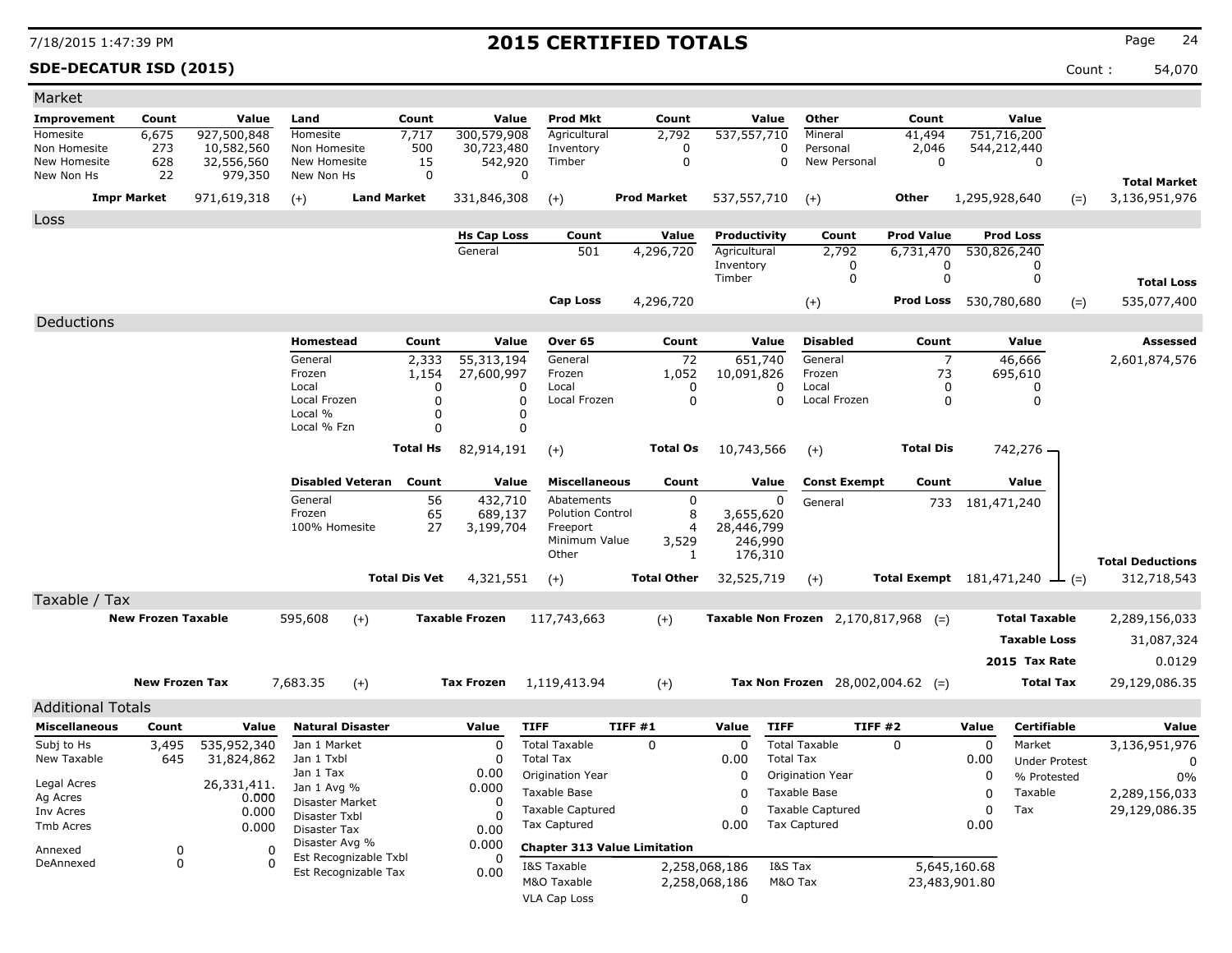**SJA-JACKSBORO ISD (2015)** Count : 1,280

| Market                     |                           |                    |                                |                      |                       |                                          |                                     |                           |                                          |                     |            |                        |                         |
|----------------------------|---------------------------|--------------------|--------------------------------|----------------------|-----------------------|------------------------------------------|-------------------------------------|---------------------------|------------------------------------------|---------------------|------------|------------------------|-------------------------|
| <b>Improvement</b>         | Count                     | Value              | Land                           | Count                | Value                 | <b>Prod Mkt</b>                          | Count                               | Value                     | Other                                    | Count               |            | Value                  |                         |
| Homesite                   | 124                       | 7,140,930          | Homesite                       | 733                  | 36,041,420            | Agricultural                             | 13                                  | 8,200,730                 | Mineral                                  | 471                 |            | 5,686,180              |                         |
| Non Homesite               | 1                         | 10,560             | Non Homesite                   | 0                    | 0                     | Inventory                                | 0                                   | 0                         | Personal                                 | 49                  |            | 1,323,190              |                         |
| New Homesite<br>New Non Hs | 5<br>0                    | 27,520<br>$\Omega$ | New Homesite<br>New Non Hs     | 0<br>0               | 0<br>0                | Timber                                   | 0                                   | 0                         | New Personal                             | $\mathbf 0$         |            | 0                      |                         |
|                            |                           |                    |                                |                      |                       |                                          |                                     |                           |                                          |                     |            |                        | <b>Total Market</b>     |
|                            | <b>Impr Market</b>        | 7,179,010          | <b>Land Market</b><br>$(+)$    |                      | 36,041,420            | $(+)$                                    | <b>Prod Market</b>                  | 8,200,730                 | $(+)$                                    | Other               |            | 7,009,370              | 58,430,530<br>$(=)$     |
| Loss                       |                           |                    |                                |                      |                       |                                          |                                     |                           |                                          |                     |            |                        |                         |
|                            |                           |                    |                                |                      | <b>Hs Cap Loss</b>    | Count                                    | Value                               | Productivity              | Count                                    | <b>Prod Value</b>   |            | <b>Prod Loss</b>       |                         |
|                            |                           |                    |                                |                      | General               | $\overline{2}$                           | 23,560                              | Agricultural              | 13                                       | 150,350             |            | 8,050,380              |                         |
|                            |                           |                    |                                |                      |                       |                                          |                                     | Inventory<br>Timber       | 0<br>0                                   | 0<br>0              |            | 0<br>0                 |                         |
|                            |                           |                    |                                |                      |                       |                                          |                                     |                           |                                          |                     |            |                        | <b>Total Loss</b>       |
|                            |                           |                    |                                |                      |                       | <b>Cap Loss</b>                          | 23,560                              |                           | $(+)$                                    | <b>Prod Loss</b>    |            | 8,050,380              | 8,073,940<br>$(=)$      |
| Deductions                 |                           |                    |                                |                      |                       |                                          |                                     |                           |                                          |                     |            |                        |                         |
|                            |                           |                    | Homestead                      | Count                | Value                 | Over 65                                  | Count                               | Value                     | <b>Disabled</b>                          | Count               |            | Value                  | <b>Assessed</b>         |
|                            |                           |                    | General                        | 15                   | 300,000               | General                                  | 1                                   | 10,000                    | General                                  | 0                   |            | 0                      | 50,356,590              |
|                            |                           |                    | Frozen                         | 15                   | 325,000               | Frozen                                   | 13                                  | 120,000                   | Frozen                                   | 2                   |            | 10,000                 |                         |
|                            |                           |                    | Local<br>Local Frozen          | 0<br>0               | 0<br>0                | Local<br>Local Frozen                    | 0<br>$\mathbf 0$                    | 0<br>0                    | Local<br>Local Frozen                    | 0<br>0              |            | 0<br>0                 |                         |
|                            |                           |                    | Local %                        | 0                    | 0                     |                                          |                                     |                           |                                          |                     |            |                        |                         |
|                            |                           |                    | Local % Fzn                    | $\Omega$             | 0                     |                                          |                                     |                           |                                          |                     |            |                        |                         |
|                            |                           |                    |                                | <b>Total Hs</b>      | 625,000               | $(+)$                                    | <b>Total Os</b>                     | 130,000                   | $(+)$                                    | <b>Total Dis</b>    |            | $10,000 -$             |                         |
|                            |                           |                    |                                |                      |                       |                                          |                                     |                           |                                          |                     |            |                        |                         |
|                            |                           |                    | <b>Disabled Veteran</b>        | Count                | Value                 | <b>Miscellaneous</b>                     | Count                               | Value                     | <b>Const Exempt</b>                      | Count               |            | Value                  |                         |
|                            |                           |                    | General                        | 1                    | 7,500                 | Abatements                               | 0                                   | 0                         | General                                  | 119                 |            | 33,699,984             |                         |
|                            |                           |                    | Frozen                         | 0                    | 0                     | <b>Polution Control</b>                  | 0                                   | 0                         |                                          |                     |            |                        |                         |
|                            |                           |                    | 100% Homesite                  | 2                    | 170,700               | Freeport<br>Minimum Value                | 0<br>59                             | 0<br>8,170                |                                          |                     |            |                        |                         |
|                            |                           |                    |                                |                      |                       | Other                                    | 0                                   | 0                         |                                          |                     |            |                        |                         |
|                            |                           |                    |                                | <b>Total Dis Vet</b> | 178,200               |                                          | <b>Total Other</b>                  | 8,170                     |                                          | <b>Total Exempt</b> |            | 33,699,984             | <b>Total Deductions</b> |
|                            |                           |                    |                                |                      |                       | $(+)$                                    |                                     |                           | $(+)$                                    |                     |            | $ (=)$                 | 34,651,354              |
| Taxable / Tax              |                           |                    |                                |                      |                       |                                          |                                     |                           |                                          |                     |            |                        |                         |
|                            | <b>New Frozen Taxable</b> |                    | 0<br>$(+)$                     |                      | <b>Taxable Frozen</b> | 1,150,910                                | $(+)$                               | <b>Taxable Non Frozen</b> |                                          | $14,554,326$ (=)    |            | <b>Total Taxable</b>   | 15,705,236              |
|                            |                           |                    |                                |                      |                       |                                          |                                     |                           |                                          |                     |            | <b>Taxable Loss</b>    | 558,733                 |
|                            |                           |                    |                                |                      |                       |                                          |                                     |                           |                                          |                     |            | 2015 Tax Rate          | 0.015                   |
|                            | <b>New Frozen Tax</b>     |                    | 0.00<br>$(+)$                  |                      | <b>Tax Frozen</b>     | 8,882.67                                 | $(+)$                               | <b>Tax Non Frozen</b>     |                                          | $218,314.88$ (=)    |            | <b>Total Tax</b>       | 227,197.55              |
|                            |                           |                    |                                |                      |                       |                                          |                                     |                           |                                          |                     |            |                        |                         |
| <b>Additional Totals</b>   |                           |                    |                                |                      |                       |                                          |                                     |                           |                                          |                     |            |                        |                         |
| <b>Miscellaneous</b>       | Count                     | Value              | <b>Natural Disaster</b>        |                      | Value                 | <b>TIFF</b>                              | TIFF #1                             | Value<br><b>TIFF</b>      |                                          | <b>TIFF #2</b>      | Value      | <b>Certifiable</b>     | Value                   |
| Subj to Hs<br>New Taxable  | 31<br>5                   | 2,785,090          | Jan 1 Market<br>Jan 1 Txbl     |                      | $\Omega$<br>$\Omega$  | <b>Total Taxable</b><br><b>Total Tax</b> | 0                                   | 0                         | <b>Total Taxable</b><br><b>Total Tax</b> | $\Omega$            | 0          | Market                 | 58,430,530              |
|                            |                           | 27,520             | Jan 1 Tax                      |                      | 0.00                  | Origination Year                         |                                     | 0.00<br>0                 | Origination Year                         |                     | 0.00<br>0  | <b>Under Protest</b>   | 0                       |
| Legal Acres                |                           | 288,003.634        | Jan 1 Avg %                    |                      | 0.000                 | Taxable Base                             |                                     | 0                         | Taxable Base                             |                     | 0          | % Protested<br>Taxable | $0\%$<br>15,705,236     |
| Ag Acres                   |                           | 0.000<br>0.000     | Disaster Market                |                      | 0                     | <b>Taxable Captured</b>                  |                                     | 0                         | <b>Taxable Captured</b>                  |                     | 0          | Tax                    | 227,197.55              |
| Inv Acres<br>Tmb Acres     |                           | 0.000              | Disaster Txbl                  |                      |                       | Tax Captured                             |                                     | 0.00                      | <b>Tax Captured</b>                      |                     | 0.00       |                        |                         |
|                            |                           |                    | Disaster Tax<br>Disaster Avg % |                      | 0.00<br>0.000         |                                          |                                     |                           |                                          |                     |            |                        |                         |
| Annexed<br>DeAnnexed       | 0                         | 0<br>$\Omega$      | Est Recognizable Txbl          |                      | 0                     |                                          | <b>Chapter 313 Value Limitation</b> |                           |                                          |                     |            |                        |                         |
|                            | 0                         |                    | Est Recognizable Tax           |                      | 0.00                  | I&S Taxable                              |                                     | 15,146,504                | I&S Tax                                  |                     | 69,673.87  |                        |                         |
|                            |                           |                    |                                |                      |                       | M&O Taxable<br><b>VLA Cap Loss</b>       |                                     | 15,146,504                | M&O Tax                                  |                     | 157,523.68 |                        |                         |
|                            |                           |                    |                                |                      |                       |                                          |                                     | $\mathbf 0$               |                                          |                     |            |                        |                         |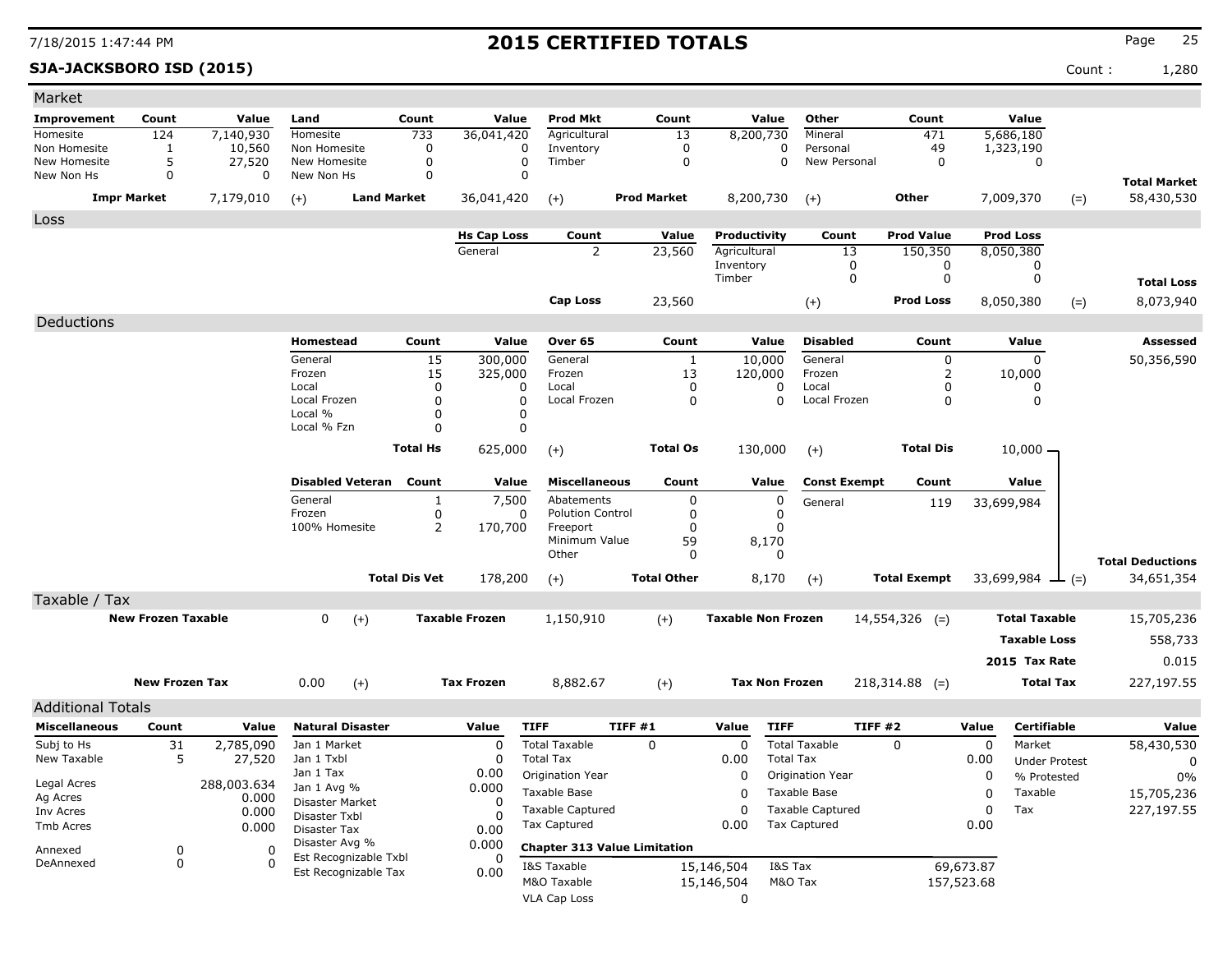### **SKR-KRUM ISD (2015)** Count : 68

| Market                       |                           |                  |                                |                      |                       |                                     |                    |                           |                          |                     |             |                      |        |                                   |
|------------------------------|---------------------------|------------------|--------------------------------|----------------------|-----------------------|-------------------------------------|--------------------|---------------------------|--------------------------|---------------------|-------------|----------------------|--------|-----------------------------------|
| Improvement                  | Count                     | Value            | Land                           | Count                | Value                 | Prod Mkt                            | Count              | Value                     | Other                    | Count               |             | Value                |        |                                   |
| Homesite                     | 3                         | 42,670           | Homesite                       | 3                    | 10,770                | Agricultural                        | 9                  | 1,574,920                 | Mineral                  | 45                  |             | 458,370              |        |                                   |
| Non Homesite<br>New Homesite | 1<br>0                    | 72,720           | Non Homesite<br>New Homesite   | 0<br>0               | 0<br>0                | Inventory<br>Timber                 | 0<br>0             | 0<br>0                    | Personal<br>New Personal | 12<br>0             |             | 125,810              |        |                                   |
| New Non Hs                   | 0                         | 0<br>$\mathbf 0$ | New Non Hs                     | 0                    | $\Omega$              |                                     |                    |                           |                          |                     |             | 0                    |        |                                   |
|                              | <b>Impr Market</b>        | 115,390          | $(+)$                          | <b>Land Market</b>   | 10,770                | $(+)$                               | <b>Prod Market</b> | 1,574,920                 | $(+)$                    | Other               |             | 584,180              | $(=)$  | <b>Total Market</b><br>2,285,260  |
| Loss                         |                           |                  |                                |                      |                       |                                     |                    |                           |                          |                     |             |                      |        |                                   |
|                              |                           |                  |                                |                      | <b>Hs Cap Loss</b>    | Count                               | Value              | Productivity              | Count                    | <b>Prod Value</b>   |             | <b>Prod Loss</b>     |        |                                   |
|                              |                           |                  |                                |                      | General               | 0                                   | $\mathbf 0$        | Agricultural              | 9                        | 22,550              |             | 1,552,370            |        |                                   |
|                              |                           |                  |                                |                      |                       |                                     |                    | Inventory<br>Timber       | 0<br>$\mathbf 0$         | 0<br>$\mathbf 0$    |             | 0<br>0               |        | <b>Total Loss</b>                 |
|                              |                           |                  |                                |                      |                       | Cap Loss                            |                    |                           |                          | <b>Prod Loss</b>    |             |                      |        |                                   |
|                              |                           |                  |                                |                      |                       |                                     | 0                  |                           | $(+)$                    |                     |             | 1,552,370            | $(=)$  | 1,552,370                         |
| Deductions                   |                           |                  |                                |                      |                       |                                     |                    |                           |                          |                     |             |                      |        |                                   |
|                              |                           |                  | Homestead                      | Count                | Value                 | Over 65                             | Count              | Value                     | <b>Disabled</b>          | Count               |             | Value                |        | Assessed                          |
|                              |                           |                  | General<br>Frozen              | 0<br>1               | 0                     | General<br>Frozen                   | 0                  | 0                         | General<br>Frozen        | 0<br>$\Omega$       |             | 0                    |        | 732,890                           |
|                              |                           |                  | Local                          | 0                    | 25,000<br>0           | Local                               | 1<br>0             | 10,000<br>0               | Local                    | 0                   |             | 0<br>0               |        |                                   |
|                              |                           |                  | Local Frozen                   | $\Omega$             | 0                     | Local Frozen                        | 0                  | 0                         | Local Frozen             | 0                   |             | $\mathbf 0$          |        |                                   |
|                              |                           |                  | Local %                        | $\Omega$             | 0                     |                                     |                    |                           |                          |                     |             |                      |        |                                   |
|                              |                           |                  | Local % Fzn                    | $\Omega$             | $\mathbf 0$           |                                     |                    |                           |                          |                     |             |                      |        |                                   |
|                              |                           |                  |                                | <b>Total Hs</b>      | 25,000                | $(+)$                               | <b>Total Os</b>    | 10,000                    | $(+)$                    | <b>Total Dis</b>    |             | $0 -$                |        |                                   |
|                              |                           |                  | <b>Disabled Veteran</b>        | Count                | Value                 | <b>Miscellaneous</b>                | Count              | Value                     | <b>Const Exempt</b>      | Count               |             | Value                |        |                                   |
|                              |                           |                  | General                        | 0                    | 0                     | Abatements                          | 0                  | 0                         | General                  | $\mathbf 0$         |             | 0                    |        |                                   |
|                              |                           |                  | Frozen                         | 0                    | 0                     | <b>Polution Control</b>             | 0                  | 0                         |                          |                     |             |                      |        |                                   |
|                              |                           |                  | 100% Homesite                  | 0                    | $\Omega$              | Freeport<br>Minimum Value           | 0                  | 0<br>400                  |                          |                     |             |                      |        |                                   |
|                              |                           |                  |                                |                      |                       | Other                               | 10<br>0            | 0                         |                          |                     |             |                      |        |                                   |
|                              |                           |                  |                                | <b>Total Dis Vet</b> | 0                     | $(+)$                               | <b>Total Other</b> | 400                       | $(+)$                    | <b>Total Exempt</b> |             | 0                    | $-(-)$ | <b>Total Deductions</b><br>35,400 |
| Taxable / Tax                |                           |                  |                                |                      |                       |                                     |                    |                           |                          |                     |             |                      |        |                                   |
|                              | <b>New Frozen Taxable</b> |                  | 0<br>$(+)$                     |                      | <b>Taxable Frozen</b> | 7,810                               | $(+)$              | <b>Taxable Non Frozen</b> |                          | $689,680$ (=)       |             | <b>Total Taxable</b> |        | 697,490                           |
|                              |                           |                  |                                |                      |                       |                                     |                    |                           |                          |                     |             | <b>Taxable Loss</b>  |        | $-2$                              |
|                              |                           |                  |                                |                      |                       |                                     |                    |                           |                          |                     |             | 2015 Tax Rate        |        | 0.0154                            |
|                              |                           |                  |                                |                      |                       |                                     |                    |                           |                          |                     |             |                      |        |                                   |
|                              | <b>New Frozen Tax</b>     |                  | 0.00<br>$(+)$                  |                      | <b>Tax Frozen</b>     | 120.27                              | $(+)$              | <b>Tax Non Frozen</b>     |                          | $10,621.10$ (=)     |             | <b>Total Tax</b>     |        | 10,741.37                         |
| <b>Additional Totals</b>     |                           |                  |                                |                      |                       |                                     |                    |                           |                          |                     |             |                      |        |                                   |
| <b>Miscellaneous</b>         | Count                     | Value            | <b>Natural Disaster</b>        |                      | Value                 | <b>TIFF</b>                         | <b>TIFF #1</b>     | Value<br><b>TIFF</b>      |                          | <b>TIFF #2</b>      | Value       | <b>Certifiable</b>   |        | Value                             |
| Subj to Hs                   | $\mathbf{1}$              | 42,810           | Jan 1 Market                   |                      | 0                     | <b>Total Taxable</b>                | $\Omega$           | $\mathbf 0$               | <b>Total Taxable</b>     | $\Omega$            | 0           | Market               |        | 2,285,260                         |
| New Taxable                  | 0                         | $\Omega$         | Jan 1 Txbl                     |                      | 0                     | <b>Total Tax</b>                    |                    | 0.00                      | <b>Total Tax</b>         |                     | 0.00        | <b>Under Protest</b> |        | 0                                 |
| Legal Acres                  |                           | 381.789          | Jan 1 Tax                      |                      | 0.00                  | Origination Year                    |                    | 0                         | Origination Year         |                     | 0           | % Protested          |        | 0%                                |
| Ag Acres                     |                           | 0.000            | Jan 1 Avg %<br>Disaster Market |                      | 0.000<br>0            | Taxable Base                        |                    | 0                         | Taxable Base             |                     | 0           | Taxable              |        | 697,490                           |
| Inv Acres                    |                           | 0.000            | Disaster Txbl                  |                      | 0                     | <b>Taxable Captured</b>             |                    | 0                         | <b>Taxable Captured</b>  |                     | $\mathbf 0$ | Tax                  |        | 10,741.37                         |
| Tmb Acres                    |                           | 0.000            | Disaster Tax                   |                      | 0.00                  | <b>Tax Captured</b>                 |                    | 0.00                      | Tax Captured             |                     | 0.00        |                      |        |                                   |
| Annexed                      |                           | 0                | Disaster Avg %                 |                      | 0.000                 | <b>Chapter 313 Value Limitation</b> |                    |                           |                          |                     |             |                      |        |                                   |
| DeAnnexed                    | 0<br>0                    | $\Omega$         | Est Recognizable Txbl          |                      | 0                     | I&S Taxable                         |                    | 697,490                   | I&S Tax                  |                     | 2,580.71    |                      |        |                                   |
|                              |                           |                  | Est Recognizable Tax           |                      | 0.00                  | M&O Taxable                         |                    |                           | M&O Tax                  |                     | 8,160.63    |                      |        |                                   |
|                              |                           |                  |                                |                      |                       | <b>VLA Cap Loss</b>                 |                    | 697,490                   |                          |                     |             |                      |        |                                   |
|                              |                           |                  |                                |                      |                       |                                     |                    | 0                         |                          |                     |             |                      |        |                                   |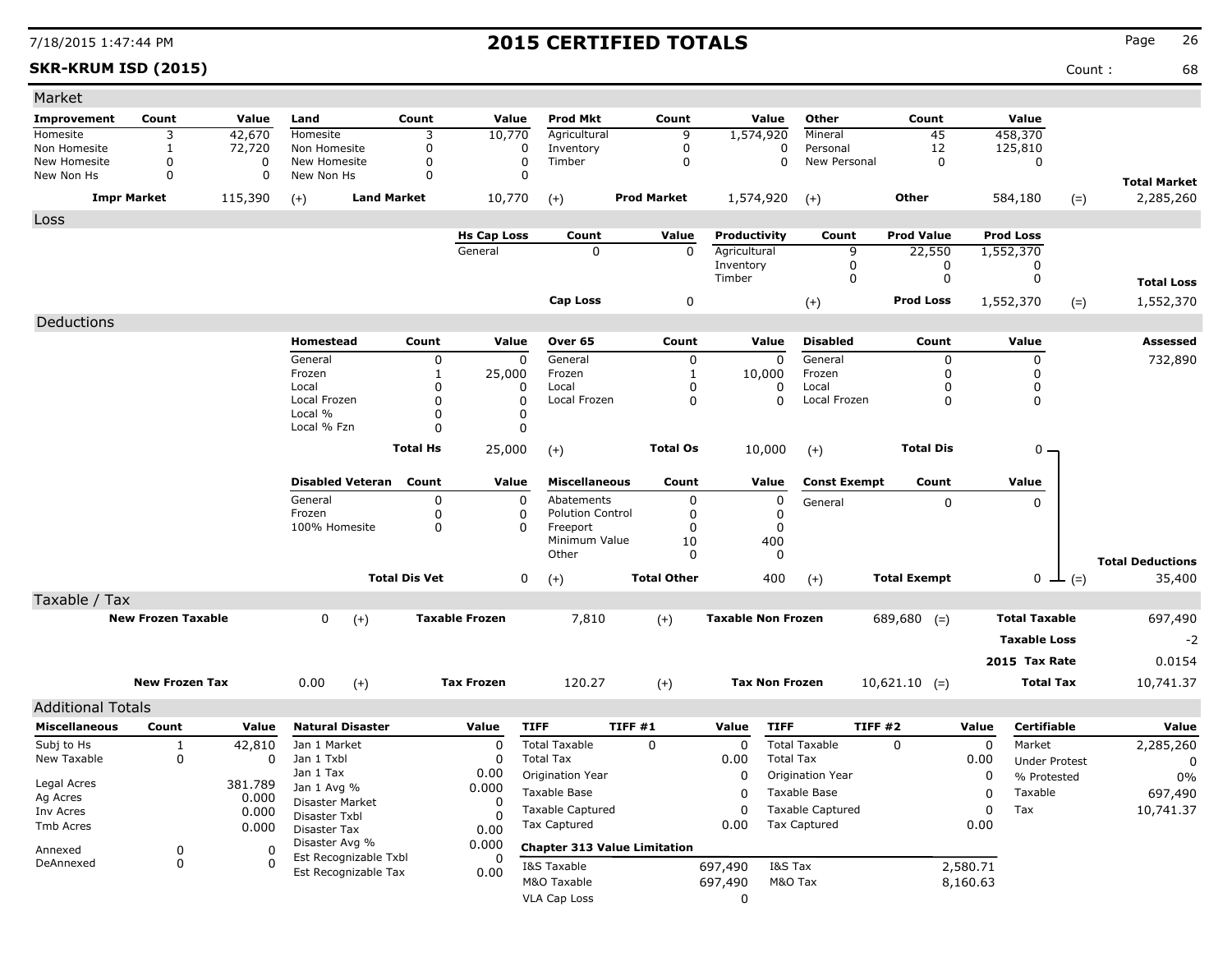**SNW-NORTHWEST ISD (2015)** Count : 44,520

| Market                       |                           |                         |                                               |                      |                       |                                     |                    |                      |                                             |                              |       |                      |                         |
|------------------------------|---------------------------|-------------------------|-----------------------------------------------|----------------------|-----------------------|-------------------------------------|--------------------|----------------------|---------------------------------------------|------------------------------|-------|----------------------|-------------------------|
| <b>Improvement</b>           | Count                     | Value                   | Land                                          | Count                | Value                 | <b>Prod Mkt</b>                     | Count              | Value                | Other                                       | Count                        |       | Value                |                         |
| Homesite                     | 3,729                     | 411,216,530             | <b>Homesite</b>                               | 4,314                | 129,432,150           | Agricultural                        | 766                | 173,707,240          | Mineral                                     | 38,372                       |       | 413,580,480          |                         |
| Non Homesite<br>New Homesite | 133<br>375                | 4,004,580<br>14,622,210 | Non Homesite<br>New Homesite                  | 222<br>1             | 15,406,020<br>27,490  | Inventory<br>Timber                 | 0<br>$\mathbf 0$   | 0<br>0               | Personal<br>New Personal                    | 835<br>$\mathbf 0$           |       | 215,558,210<br>0     |                         |
| New Non Hs                   | 7                         | 155,690                 | New Non Hs                                    | 0                    | 0                     |                                     |                    |                      |                                             |                              |       |                      | <b>Total Market</b>     |
|                              | <b>Impr Market</b>        | 429,999,010             | $(+)$                                         | <b>Land Market</b>   | 144,865,660           | $(+)$                               | <b>Prod Market</b> | 173,707,240          | $(+)$                                       | Other                        |       | 629,138,690<br>$(=)$ | 1,377,710,600           |
| Loss                         |                           |                         |                                               |                      |                       |                                     |                    |                      |                                             |                              |       |                      |                         |
|                              |                           |                         |                                               |                      | <b>Hs Cap Loss</b>    | Count                               | Value              | Productivity         | Count                                       | <b>Prod Value</b>            |       | <b>Prod Loss</b>     |                         |
|                              |                           |                         |                                               |                      | General               | 368                                 | 3,128,990          | Agricultural         | 766                                         | 1,875,660                    |       | 171,831,580          |                         |
|                              |                           |                         |                                               |                      |                       |                                     |                    | Inventory            | 0                                           | 0                            |       | 0                    |                         |
|                              |                           |                         |                                               |                      |                       |                                     |                    | Timber               | 0                                           | 0                            |       | 0                    | <b>Total Loss</b>       |
|                              |                           |                         |                                               |                      |                       | <b>Cap Loss</b>                     | 3,128,990          |                      | $(+)$                                       | <b>Prod Loss</b> 171,831,580 |       | $(=)$                | 174,960,570             |
| Deductions                   |                           |                         |                                               |                      |                       |                                     |                    |                      |                                             |                              |       |                      |                         |
|                              |                           |                         | Homestead                                     | Count                | Value                 | Over 65                             | Count              | Value                | <b>Disabled</b>                             | Count                        |       | Value                | <b>Assessed</b>         |
|                              |                           |                         | General                                       | 1,550                | 36,747,968            | General                             | 23                 | 210,000              | General                                     | 3                            |       | 30,000               | 1,202,750,030           |
|                              |                           |                         | Frozen                                        | 612                  | 14,200,411            | Frozen                              | 508                | 4,784,159            | Frozen                                      | 64                           |       | 562,028              |                         |
|                              |                           |                         | Local<br>Local Frozen                         | 0<br>$\Omega$        | 0<br>$\Omega$         | Local<br>Local Frozen               | 0<br>0             | 0<br>$\Omega$        | Local<br>Local Frozen                       | 0<br>0                       |       | 0<br>0               |                         |
|                              |                           |                         | Local %                                       | $\Omega$             | 0                     |                                     |                    |                      |                                             |                              |       |                      |                         |
|                              |                           |                         | Local % Fzn                                   | $\Omega$             | 0                     |                                     |                    |                      |                                             |                              |       |                      |                         |
|                              |                           |                         |                                               | <b>Total Hs</b>      | 50,948,379            | $(+)$                               | <b>Total Os</b>    | 4,994,159            | $(+)$                                       | <b>Total Dis</b>             |       | 592,028 -            |                         |
|                              |                           |                         |                                               |                      |                       |                                     |                    |                      |                                             |                              |       |                      |                         |
|                              |                           |                         | <b>Disabled Veteran</b>                       | Count                | Value                 | <b>Miscellaneous</b>                | Count              | Value                | <b>Const Exempt</b>                         | Count                        |       | Value                |                         |
|                              |                           |                         | General                                       | 47                   | 337,666               | Abatements                          | 0                  | 0                    | General                                     | 273                          |       | 28,453,378           |                         |
|                              |                           |                         | Frozen<br>100% Homesite                       | 31<br>22             | 308,830               | <b>Polution Control</b><br>Freeport | 5<br>5             | 2,102,095            |                                             |                              |       |                      |                         |
|                              |                           |                         |                                               |                      | 3,177,538             | Minimum Value                       | 1,594              | 9,749,511<br>93,450  |                                             |                              |       |                      |                         |
|                              |                           |                         |                                               |                      |                       | Other                               | 0                  | 0                    |                                             |                              |       |                      | <b>Total Deductions</b> |
|                              |                           |                         |                                               | <b>Total Dis Vet</b> | 3,824,034             | $(+)$                               | <b>Total Other</b> | 11,945,056           | $(+)$                                       | <b>Total Exempt</b>          |       | 28,453,378<br>$ (=)$ | 100,757,034             |
| Taxable / Tax                |                           |                         |                                               |                      |                       |                                     |                    |                      |                                             |                              |       |                      |                         |
|                              | <b>New Frozen Taxable</b> |                         | 103,340<br>$(+)$                              |                      | <b>Taxable Frozen</b> | 53,538,182                          |                    |                      | <b>Taxable Non Frozen</b> 1,048,351,474 (=) |                              |       | <b>Total Taxable</b> | 1,101,992,996           |
|                              |                           |                         |                                               |                      |                       |                                     | $(+)$              |                      |                                             |                              |       |                      |                         |
|                              |                           |                         |                                               |                      |                       |                                     |                    |                      |                                             |                              |       | <b>Taxable Loss</b>  | 14,980,632              |
|                              |                           |                         |                                               |                      |                       |                                     |                    |                      |                                             |                              |       | 2015 Tax Rate        | 0.014525                |
|                              | <b>New Frozen Tax</b>     |                         | 1,501.01<br>$(+)$                             |                      | <b>Tax Frozen</b>     | 560,023.16                          | $(+)$              |                      | Tax Non Frozen $15,227,330.42$ (=)          |                              |       | <b>Total Tax</b>     | 15,788,854.59           |
| <b>Additional Totals</b>     |                           |                         |                                               |                      |                       |                                     |                    |                      |                                             |                              |       |                      |                         |
| <b>Miscellaneous</b>         | Count                     | Value                   | <b>Natural Disaster</b>                       |                      | Value                 | <b>TIFF</b>                         | TIFF #1            | <b>TIFF</b><br>Value |                                             | <b>TIFF #2</b>               | Value | <b>Certifiable</b>   | Value                   |
| Subj to Hs                   | 2,162                     | 313,939,040             | Jan 1 Market                                  |                      | $\Omega$              | <b>Total Taxable</b>                | $\Omega$           | 0                    | <b>Total Taxable</b>                        | $\mathbf{0}$                 | 0     | Market               | 1,377,710,600           |
| New Taxable                  | 371                       | 14,742,655              | Jan 1 Txbl                                    |                      | 0                     | <b>Total Tax</b>                    |                    | 0.00                 | <b>Total Tax</b>                            |                              | 0.00  | <b>Under Protest</b> | 0                       |
| Legal Acres                  |                           |                         | Jan 1 Tax                                     |                      | 0.00                  | Origination Year                    |                    | 0                    | Origination Year                            |                              | 0     | % Protested          | $0\%$                   |
| Ag Acres                     |                           | 44,589,638.<br>0.000    | Jan 1 Avg %<br>Disaster Market                |                      | 0.000                 | Taxable Base                        |                    | 0                    | Taxable Base                                |                              | 0     | Taxable              | 1,101,992,996           |
| Inv Acres                    |                           | 0.000                   | Disaster Txbl                                 |                      | 0<br>O                | <b>Taxable Captured</b>             |                    | 0                    | <b>Taxable Captured</b>                     |                              | 0     | Tax                  | 15,788,854.59           |
| Tmb Acres                    |                           | 0.000                   | Disaster Tax                                  |                      | 0.00                  | Tax Captured                        |                    | 0.00                 | Tax Captured                                |                              | 0.00  |                      |                         |
| Annexed                      | 0                         | 0                       | Disaster Avg %                                |                      | 0.000                 | <b>Chapter 313 Value Limitation</b> |                    |                      |                                             |                              |       |                      |                         |
| DeAnnexed                    | 0                         | 0                       | Est Recognizable Txbl<br>Est Recognizable Tax |                      | 0<br>0.00             | I&S Taxable                         |                    | 1,087,010,625        | I&S Tax                                     | 4,483,902.93                 |       |                      |                         |
|                              |                           |                         |                                               |                      |                       | M&O Taxable                         |                    | 1,087,010,625        | M&O Tax                                     | 11,304,898.71                |       |                      |                         |
|                              |                           |                         |                                               |                      |                       | VLA Cap Loss                        |                    | 0                    |                                             |                              |       |                      |                         |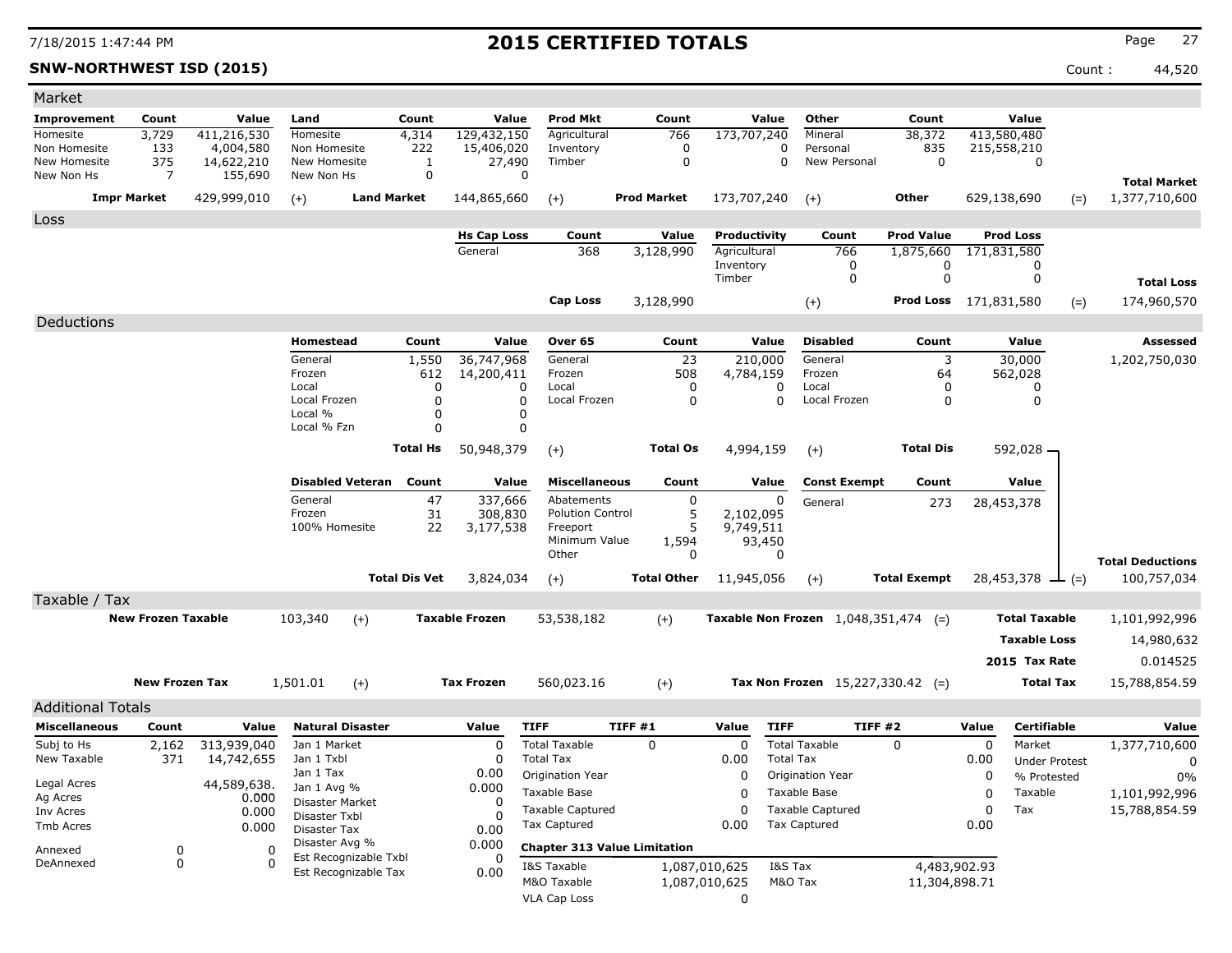**SPA-PARADISE ISD (2015)** Count : 24,216

| <b>Prod Mkt</b><br>Other<br>Value<br><b>Improvement</b><br>Count<br>Value<br>Land<br>Count<br>Value<br>Count<br>Value<br>Count<br>Homesite<br>Homesite<br>2,270<br>206,311,570<br>2,153<br>54,628,380<br>Agricultural<br>157,005,400<br>Mineral<br>20,515<br>126,466,560<br>1,083<br>Non Homesite<br>136<br>3,541,540<br>Non Homesite<br>260<br>14,934,170<br>Inventory<br>$\mathbf 0$<br>$\mathbf 0$<br>Personal<br>458<br>67,415,190<br>260<br>2<br>$\mathbf 0$<br>$\mathbf 0$<br>$\mathbf 0$<br>New Homesite<br>6,810,800<br>New Homesite<br>105,860<br>Timber<br>New Personal<br>$\mathbf 0$<br>New Non Hs<br>New Non Hs<br>$\mathbf 0$<br>7<br>118,420<br>0<br><b>Total Market</b><br><b>Impr Market</b><br>216,782,330<br><b>Land Market</b><br>69,668,410<br><b>Prod Market</b><br>157,005,400<br><b>Other</b><br>193,881,750<br>637,337,890<br>$(+)$<br>$(+)$<br>$(+)$<br>$(=)$<br>Loss<br>Value<br><b>Prod Value</b><br><b>Prod Loss</b><br><b>Hs Cap Loss</b><br>Count<br>Productivity<br>Count<br>60<br>340,910<br>Agricultural<br>1,083<br>2,236,280<br>General<br>154,769,120<br>Inventory<br>0<br>0<br>0<br>$\mathbf 0$<br>$\mathbf 0$<br>$\mathbf 0$<br>Timber<br><b>Total Loss</b><br><b>Cap Loss</b><br>340,910<br>Prod Loss 154,769,120<br>155,110,030<br>$(+)$<br>$(=)$<br>Deductions<br><b>Homestead</b><br>Value<br>Value<br><b>Disabled</b><br>Count<br>Value<br><b>Assessed</b><br>Count<br>Over <sub>65</sub><br>Count<br>General<br>20,159,653<br>23<br>224,340<br>General<br>30,000<br>855<br>General<br>$\overline{4}$<br>482,227,860<br>Frozen<br>360<br>38<br>Frozen<br>428<br>9,978,131<br>3,416,677<br>Frozen<br>330,280<br>0<br>$\mathbf 0$<br>$\Omega$<br>Local<br>0<br>Local<br>Local<br>0<br>0<br>0<br>$\mathbf 0$<br>$\mathbf 0$<br>$\mathbf 0$<br>Local Frozen<br>0<br>0<br>Local Frozen<br>Local Frozen<br>Local %<br>$\mathbf 0$<br>0<br>Local % Fzn<br>0<br>0<br><b>Total Hs</b><br>30,137,784<br><b>Total Os</b><br>3,641,017<br><b>Total Dis</b><br>360,280 -<br>$(+)$<br>$(+)$<br><b>Disabled Veteran</b><br>Count<br>Value<br><b>Miscellaneous</b><br>Count<br>Value<br><b>Const Exempt</b><br>Count<br>Value<br>General<br>30<br>214,000<br>$\mathbf 0$<br>$\mathbf 0$<br>Abatements<br>29,362,170<br>General<br>334<br>Frozen<br>19<br><b>Polution Control</b><br>$\mathbf 0$<br>$\Omega$<br>202,640<br>$\overline{7}$<br>100% Homesite<br>Freeport<br>$\mathbf 0$<br>498,230<br>$\Omega$<br>Minimum Value<br>3,061<br>218,270<br>Other<br>$\Omega$<br>$\Omega$<br><b>Total Deductions</b><br><b>Total Dis Vet</b><br><b>Total Other</b><br><b>Total Exempt</b><br>914,870<br>218,270<br>29,362,170<br>64,634,391<br>$(+)$<br>$(+)$<br>$ (=)$<br>Taxable / Tax<br><b>New Frozen Taxable</b><br>66,480<br><b>Taxable Frozen</b><br>33,721,202<br><b>Taxable Non Frozen</b><br><b>Total Taxable</b><br>417,593,469<br>$(+)$<br>$383,805,787$ (=)<br>$(+)$<br><b>Taxable Loss</b><br>9,045,586<br>2015 Tax Rate<br>0.0134<br><b>New Frozen Tax</b><br><b>Tax Frozen</b><br><b>Total Tax</b><br>5,474,541.63<br>890.80<br>$(+)$<br>331,223.84<br>$(+)$<br><b>Tax Non Frozen</b><br>$5,142,426.99$ (=)<br><b>Additional Totals</b><br><b>TIFF</b><br>TIFF #1<br><b>TIFF</b><br><b>TIFF #2</b><br><b>Miscellaneous</b><br>Count<br>Value<br><b>Natural Disaster</b><br>Value<br>Value<br>Value<br>Certifiable<br>Value<br><b>Total Taxable</b><br><b>Total Taxable</b><br>$\mathbf 0$<br>Market<br>Subj to Hs<br>168,223,830<br>$\Omega$<br>$\Omega$<br>$\mathbf 0$<br>$\Omega$<br>637,337,890<br>1,283<br>Jan 1 Market<br>New Taxable<br><b>Total Tax</b><br>259<br>5,816,069<br>Jan 1 Txbl<br>$\Omega$<br>0.00<br><b>Total Tax</b><br>0.00<br><b>Under Protest</b><br>0<br>Jan 1 Tax<br>0.00<br>Origination Year<br>0<br>$\Omega$<br>Origination Year<br>% Protested<br>0%<br>Legal Acres<br>12,300,493.<br>0.000<br>Jan 1 Avg %<br>Taxable Base<br>$\Omega$<br>$\Omega$<br>417,593,469<br>Taxable Base<br>Taxable<br>Ag Acres<br>0.000<br>Disaster Market<br>0<br>$\mathbf 0$<br>$\mathbf 0$<br><b>Taxable Captured</b><br><b>Taxable Captured</b><br>Tax<br>5,474,541.63<br>0.000<br>Inv Acres<br>Disaster Txbl<br>$\Omega$<br><b>Tax Captured</b><br><b>Tax Captured</b><br>0.00<br>0.00<br>Tmb Acres<br>0.000<br>0.00<br><b>Disaster Tax</b><br>Disaster Avg %<br>0.000<br><b>Chapter 313 Value Limitation</b><br>0<br>$\Omega$<br>Annexed<br>Est Recognizable Txbl<br>$\Omega$<br>DeAnnexed<br>$\mathbf 0$<br>0<br>1,225,644.42<br>I&S Taxable<br>408,548,138<br>I&S Tax<br>Est Recognizable Tax<br>0.00<br>M&O Taxable<br>M&O Tax<br>4,248,897.31<br>408,548,138 | Market |  |  |  |                     |  |             |  |  |  |  |
|------------------------------------------------------------------------------------------------------------------------------------------------------------------------------------------------------------------------------------------------------------------------------------------------------------------------------------------------------------------------------------------------------------------------------------------------------------------------------------------------------------------------------------------------------------------------------------------------------------------------------------------------------------------------------------------------------------------------------------------------------------------------------------------------------------------------------------------------------------------------------------------------------------------------------------------------------------------------------------------------------------------------------------------------------------------------------------------------------------------------------------------------------------------------------------------------------------------------------------------------------------------------------------------------------------------------------------------------------------------------------------------------------------------------------------------------------------------------------------------------------------------------------------------------------------------------------------------------------------------------------------------------------------------------------------------------------------------------------------------------------------------------------------------------------------------------------------------------------------------------------------------------------------------------------------------------------------------------------------------------------------------------------------------------------------------------------------------------------------------------------------------------------------------------------------------------------------------------------------------------------------------------------------------------------------------------------------------------------------------------------------------------------------------------------------------------------------------------------------------------------------------------------------------------------------------------------------------------------------------------------------------------------------------------------------------------------------------------------------------------------------------------------------------------------------------------------------------------------------------------------------------------------------------------------------------------------------------------------------------------------------------------------------------------------------------------------------------------------------------------------------------------------------------------------------------------------------------------------------------------------------------------------------------------------------------------------------------------------------------------------------------------------------------------------------------------------------------------------------------------------------------------------------------------------------------------------------------------------------------------------------------------------------------------------------------------------------------------------------------------------------------------------------------------------------------------------------------------------------------------------------------------------------------------------------------------------------------------------------------------------------------------------------------------------------------------------------------------------------------------------------------------------------------------------------------------------------------------------------------------------------------------------------------------------------------------------------------------------------------------------------------------------------------------------------------------------------------------------------------------------------------------------------------------------------------------------------------------------------------|--------|--|--|--|---------------------|--|-------------|--|--|--|--|
|                                                                                                                                                                                                                                                                                                                                                                                                                                                                                                                                                                                                                                                                                                                                                                                                                                                                                                                                                                                                                                                                                                                                                                                                                                                                                                                                                                                                                                                                                                                                                                                                                                                                                                                                                                                                                                                                                                                                                                                                                                                                                                                                                                                                                                                                                                                                                                                                                                                                                                                                                                                                                                                                                                                                                                                                                                                                                                                                                                                                                                                                                                                                                                                                                                                                                                                                                                                                                                                                                                                                                                                                                                                                                                                                                                                                                                                                                                                                                                                                                                                                                                                                                                                                                                                                                                                                                                                                                                                                                                                                                                                                                  |        |  |  |  |                     |  |             |  |  |  |  |
|                                                                                                                                                                                                                                                                                                                                                                                                                                                                                                                                                                                                                                                                                                                                                                                                                                                                                                                                                                                                                                                                                                                                                                                                                                                                                                                                                                                                                                                                                                                                                                                                                                                                                                                                                                                                                                                                                                                                                                                                                                                                                                                                                                                                                                                                                                                                                                                                                                                                                                                                                                                                                                                                                                                                                                                                                                                                                                                                                                                                                                                                                                                                                                                                                                                                                                                                                                                                                                                                                                                                                                                                                                                                                                                                                                                                                                                                                                                                                                                                                                                                                                                                                                                                                                                                                                                                                                                                                                                                                                                                                                                                                  |        |  |  |  |                     |  |             |  |  |  |  |
|                                                                                                                                                                                                                                                                                                                                                                                                                                                                                                                                                                                                                                                                                                                                                                                                                                                                                                                                                                                                                                                                                                                                                                                                                                                                                                                                                                                                                                                                                                                                                                                                                                                                                                                                                                                                                                                                                                                                                                                                                                                                                                                                                                                                                                                                                                                                                                                                                                                                                                                                                                                                                                                                                                                                                                                                                                                                                                                                                                                                                                                                                                                                                                                                                                                                                                                                                                                                                                                                                                                                                                                                                                                                                                                                                                                                                                                                                                                                                                                                                                                                                                                                                                                                                                                                                                                                                                                                                                                                                                                                                                                                                  |        |  |  |  |                     |  |             |  |  |  |  |
|                                                                                                                                                                                                                                                                                                                                                                                                                                                                                                                                                                                                                                                                                                                                                                                                                                                                                                                                                                                                                                                                                                                                                                                                                                                                                                                                                                                                                                                                                                                                                                                                                                                                                                                                                                                                                                                                                                                                                                                                                                                                                                                                                                                                                                                                                                                                                                                                                                                                                                                                                                                                                                                                                                                                                                                                                                                                                                                                                                                                                                                                                                                                                                                                                                                                                                                                                                                                                                                                                                                                                                                                                                                                                                                                                                                                                                                                                                                                                                                                                                                                                                                                                                                                                                                                                                                                                                                                                                                                                                                                                                                                                  |        |  |  |  |                     |  |             |  |  |  |  |
|                                                                                                                                                                                                                                                                                                                                                                                                                                                                                                                                                                                                                                                                                                                                                                                                                                                                                                                                                                                                                                                                                                                                                                                                                                                                                                                                                                                                                                                                                                                                                                                                                                                                                                                                                                                                                                                                                                                                                                                                                                                                                                                                                                                                                                                                                                                                                                                                                                                                                                                                                                                                                                                                                                                                                                                                                                                                                                                                                                                                                                                                                                                                                                                                                                                                                                                                                                                                                                                                                                                                                                                                                                                                                                                                                                                                                                                                                                                                                                                                                                                                                                                                                                                                                                                                                                                                                                                                                                                                                                                                                                                                                  |        |  |  |  |                     |  |             |  |  |  |  |
|                                                                                                                                                                                                                                                                                                                                                                                                                                                                                                                                                                                                                                                                                                                                                                                                                                                                                                                                                                                                                                                                                                                                                                                                                                                                                                                                                                                                                                                                                                                                                                                                                                                                                                                                                                                                                                                                                                                                                                                                                                                                                                                                                                                                                                                                                                                                                                                                                                                                                                                                                                                                                                                                                                                                                                                                                                                                                                                                                                                                                                                                                                                                                                                                                                                                                                                                                                                                                                                                                                                                                                                                                                                                                                                                                                                                                                                                                                                                                                                                                                                                                                                                                                                                                                                                                                                                                                                                                                                                                                                                                                                                                  |        |  |  |  |                     |  |             |  |  |  |  |
|                                                                                                                                                                                                                                                                                                                                                                                                                                                                                                                                                                                                                                                                                                                                                                                                                                                                                                                                                                                                                                                                                                                                                                                                                                                                                                                                                                                                                                                                                                                                                                                                                                                                                                                                                                                                                                                                                                                                                                                                                                                                                                                                                                                                                                                                                                                                                                                                                                                                                                                                                                                                                                                                                                                                                                                                                                                                                                                                                                                                                                                                                                                                                                                                                                                                                                                                                                                                                                                                                                                                                                                                                                                                                                                                                                                                                                                                                                                                                                                                                                                                                                                                                                                                                                                                                                                                                                                                                                                                                                                                                                                                                  |        |  |  |  |                     |  |             |  |  |  |  |
|                                                                                                                                                                                                                                                                                                                                                                                                                                                                                                                                                                                                                                                                                                                                                                                                                                                                                                                                                                                                                                                                                                                                                                                                                                                                                                                                                                                                                                                                                                                                                                                                                                                                                                                                                                                                                                                                                                                                                                                                                                                                                                                                                                                                                                                                                                                                                                                                                                                                                                                                                                                                                                                                                                                                                                                                                                                                                                                                                                                                                                                                                                                                                                                                                                                                                                                                                                                                                                                                                                                                                                                                                                                                                                                                                                                                                                                                                                                                                                                                                                                                                                                                                                                                                                                                                                                                                                                                                                                                                                                                                                                                                  |        |  |  |  |                     |  |             |  |  |  |  |
|                                                                                                                                                                                                                                                                                                                                                                                                                                                                                                                                                                                                                                                                                                                                                                                                                                                                                                                                                                                                                                                                                                                                                                                                                                                                                                                                                                                                                                                                                                                                                                                                                                                                                                                                                                                                                                                                                                                                                                                                                                                                                                                                                                                                                                                                                                                                                                                                                                                                                                                                                                                                                                                                                                                                                                                                                                                                                                                                                                                                                                                                                                                                                                                                                                                                                                                                                                                                                                                                                                                                                                                                                                                                                                                                                                                                                                                                                                                                                                                                                                                                                                                                                                                                                                                                                                                                                                                                                                                                                                                                                                                                                  |        |  |  |  |                     |  |             |  |  |  |  |
|                                                                                                                                                                                                                                                                                                                                                                                                                                                                                                                                                                                                                                                                                                                                                                                                                                                                                                                                                                                                                                                                                                                                                                                                                                                                                                                                                                                                                                                                                                                                                                                                                                                                                                                                                                                                                                                                                                                                                                                                                                                                                                                                                                                                                                                                                                                                                                                                                                                                                                                                                                                                                                                                                                                                                                                                                                                                                                                                                                                                                                                                                                                                                                                                                                                                                                                                                                                                                                                                                                                                                                                                                                                                                                                                                                                                                                                                                                                                                                                                                                                                                                                                                                                                                                                                                                                                                                                                                                                                                                                                                                                                                  |        |  |  |  |                     |  |             |  |  |  |  |
|                                                                                                                                                                                                                                                                                                                                                                                                                                                                                                                                                                                                                                                                                                                                                                                                                                                                                                                                                                                                                                                                                                                                                                                                                                                                                                                                                                                                                                                                                                                                                                                                                                                                                                                                                                                                                                                                                                                                                                                                                                                                                                                                                                                                                                                                                                                                                                                                                                                                                                                                                                                                                                                                                                                                                                                                                                                                                                                                                                                                                                                                                                                                                                                                                                                                                                                                                                                                                                                                                                                                                                                                                                                                                                                                                                                                                                                                                                                                                                                                                                                                                                                                                                                                                                                                                                                                                                                                                                                                                                                                                                                                                  |        |  |  |  |                     |  |             |  |  |  |  |
|                                                                                                                                                                                                                                                                                                                                                                                                                                                                                                                                                                                                                                                                                                                                                                                                                                                                                                                                                                                                                                                                                                                                                                                                                                                                                                                                                                                                                                                                                                                                                                                                                                                                                                                                                                                                                                                                                                                                                                                                                                                                                                                                                                                                                                                                                                                                                                                                                                                                                                                                                                                                                                                                                                                                                                                                                                                                                                                                                                                                                                                                                                                                                                                                                                                                                                                                                                                                                                                                                                                                                                                                                                                                                                                                                                                                                                                                                                                                                                                                                                                                                                                                                                                                                                                                                                                                                                                                                                                                                                                                                                                                                  |        |  |  |  |                     |  |             |  |  |  |  |
|                                                                                                                                                                                                                                                                                                                                                                                                                                                                                                                                                                                                                                                                                                                                                                                                                                                                                                                                                                                                                                                                                                                                                                                                                                                                                                                                                                                                                                                                                                                                                                                                                                                                                                                                                                                                                                                                                                                                                                                                                                                                                                                                                                                                                                                                                                                                                                                                                                                                                                                                                                                                                                                                                                                                                                                                                                                                                                                                                                                                                                                                                                                                                                                                                                                                                                                                                                                                                                                                                                                                                                                                                                                                                                                                                                                                                                                                                                                                                                                                                                                                                                                                                                                                                                                                                                                                                                                                                                                                                                                                                                                                                  |        |  |  |  |                     |  |             |  |  |  |  |
|                                                                                                                                                                                                                                                                                                                                                                                                                                                                                                                                                                                                                                                                                                                                                                                                                                                                                                                                                                                                                                                                                                                                                                                                                                                                                                                                                                                                                                                                                                                                                                                                                                                                                                                                                                                                                                                                                                                                                                                                                                                                                                                                                                                                                                                                                                                                                                                                                                                                                                                                                                                                                                                                                                                                                                                                                                                                                                                                                                                                                                                                                                                                                                                                                                                                                                                                                                                                                                                                                                                                                                                                                                                                                                                                                                                                                                                                                                                                                                                                                                                                                                                                                                                                                                                                                                                                                                                                                                                                                                                                                                                                                  |        |  |  |  |                     |  |             |  |  |  |  |
|                                                                                                                                                                                                                                                                                                                                                                                                                                                                                                                                                                                                                                                                                                                                                                                                                                                                                                                                                                                                                                                                                                                                                                                                                                                                                                                                                                                                                                                                                                                                                                                                                                                                                                                                                                                                                                                                                                                                                                                                                                                                                                                                                                                                                                                                                                                                                                                                                                                                                                                                                                                                                                                                                                                                                                                                                                                                                                                                                                                                                                                                                                                                                                                                                                                                                                                                                                                                                                                                                                                                                                                                                                                                                                                                                                                                                                                                                                                                                                                                                                                                                                                                                                                                                                                                                                                                                                                                                                                                                                                                                                                                                  |        |  |  |  |                     |  |             |  |  |  |  |
|                                                                                                                                                                                                                                                                                                                                                                                                                                                                                                                                                                                                                                                                                                                                                                                                                                                                                                                                                                                                                                                                                                                                                                                                                                                                                                                                                                                                                                                                                                                                                                                                                                                                                                                                                                                                                                                                                                                                                                                                                                                                                                                                                                                                                                                                                                                                                                                                                                                                                                                                                                                                                                                                                                                                                                                                                                                                                                                                                                                                                                                                                                                                                                                                                                                                                                                                                                                                                                                                                                                                                                                                                                                                                                                                                                                                                                                                                                                                                                                                                                                                                                                                                                                                                                                                                                                                                                                                                                                                                                                                                                                                                  |        |  |  |  |                     |  |             |  |  |  |  |
|                                                                                                                                                                                                                                                                                                                                                                                                                                                                                                                                                                                                                                                                                                                                                                                                                                                                                                                                                                                                                                                                                                                                                                                                                                                                                                                                                                                                                                                                                                                                                                                                                                                                                                                                                                                                                                                                                                                                                                                                                                                                                                                                                                                                                                                                                                                                                                                                                                                                                                                                                                                                                                                                                                                                                                                                                                                                                                                                                                                                                                                                                                                                                                                                                                                                                                                                                                                                                                                                                                                                                                                                                                                                                                                                                                                                                                                                                                                                                                                                                                                                                                                                                                                                                                                                                                                                                                                                                                                                                                                                                                                                                  |        |  |  |  |                     |  |             |  |  |  |  |
|                                                                                                                                                                                                                                                                                                                                                                                                                                                                                                                                                                                                                                                                                                                                                                                                                                                                                                                                                                                                                                                                                                                                                                                                                                                                                                                                                                                                                                                                                                                                                                                                                                                                                                                                                                                                                                                                                                                                                                                                                                                                                                                                                                                                                                                                                                                                                                                                                                                                                                                                                                                                                                                                                                                                                                                                                                                                                                                                                                                                                                                                                                                                                                                                                                                                                                                                                                                                                                                                                                                                                                                                                                                                                                                                                                                                                                                                                                                                                                                                                                                                                                                                                                                                                                                                                                                                                                                                                                                                                                                                                                                                                  |        |  |  |  |                     |  |             |  |  |  |  |
|                                                                                                                                                                                                                                                                                                                                                                                                                                                                                                                                                                                                                                                                                                                                                                                                                                                                                                                                                                                                                                                                                                                                                                                                                                                                                                                                                                                                                                                                                                                                                                                                                                                                                                                                                                                                                                                                                                                                                                                                                                                                                                                                                                                                                                                                                                                                                                                                                                                                                                                                                                                                                                                                                                                                                                                                                                                                                                                                                                                                                                                                                                                                                                                                                                                                                                                                                                                                                                                                                                                                                                                                                                                                                                                                                                                                                                                                                                                                                                                                                                                                                                                                                                                                                                                                                                                                                                                                                                                                                                                                                                                                                  |        |  |  |  |                     |  |             |  |  |  |  |
|                                                                                                                                                                                                                                                                                                                                                                                                                                                                                                                                                                                                                                                                                                                                                                                                                                                                                                                                                                                                                                                                                                                                                                                                                                                                                                                                                                                                                                                                                                                                                                                                                                                                                                                                                                                                                                                                                                                                                                                                                                                                                                                                                                                                                                                                                                                                                                                                                                                                                                                                                                                                                                                                                                                                                                                                                                                                                                                                                                                                                                                                                                                                                                                                                                                                                                                                                                                                                                                                                                                                                                                                                                                                                                                                                                                                                                                                                                                                                                                                                                                                                                                                                                                                                                                                                                                                                                                                                                                                                                                                                                                                                  |        |  |  |  |                     |  |             |  |  |  |  |
|                                                                                                                                                                                                                                                                                                                                                                                                                                                                                                                                                                                                                                                                                                                                                                                                                                                                                                                                                                                                                                                                                                                                                                                                                                                                                                                                                                                                                                                                                                                                                                                                                                                                                                                                                                                                                                                                                                                                                                                                                                                                                                                                                                                                                                                                                                                                                                                                                                                                                                                                                                                                                                                                                                                                                                                                                                                                                                                                                                                                                                                                                                                                                                                                                                                                                                                                                                                                                                                                                                                                                                                                                                                                                                                                                                                                                                                                                                                                                                                                                                                                                                                                                                                                                                                                                                                                                                                                                                                                                                                                                                                                                  |        |  |  |  |                     |  |             |  |  |  |  |
|                                                                                                                                                                                                                                                                                                                                                                                                                                                                                                                                                                                                                                                                                                                                                                                                                                                                                                                                                                                                                                                                                                                                                                                                                                                                                                                                                                                                                                                                                                                                                                                                                                                                                                                                                                                                                                                                                                                                                                                                                                                                                                                                                                                                                                                                                                                                                                                                                                                                                                                                                                                                                                                                                                                                                                                                                                                                                                                                                                                                                                                                                                                                                                                                                                                                                                                                                                                                                                                                                                                                                                                                                                                                                                                                                                                                                                                                                                                                                                                                                                                                                                                                                                                                                                                                                                                                                                                                                                                                                                                                                                                                                  |        |  |  |  |                     |  |             |  |  |  |  |
|                                                                                                                                                                                                                                                                                                                                                                                                                                                                                                                                                                                                                                                                                                                                                                                                                                                                                                                                                                                                                                                                                                                                                                                                                                                                                                                                                                                                                                                                                                                                                                                                                                                                                                                                                                                                                                                                                                                                                                                                                                                                                                                                                                                                                                                                                                                                                                                                                                                                                                                                                                                                                                                                                                                                                                                                                                                                                                                                                                                                                                                                                                                                                                                                                                                                                                                                                                                                                                                                                                                                                                                                                                                                                                                                                                                                                                                                                                                                                                                                                                                                                                                                                                                                                                                                                                                                                                                                                                                                                                                                                                                                                  |        |  |  |  |                     |  |             |  |  |  |  |
|                                                                                                                                                                                                                                                                                                                                                                                                                                                                                                                                                                                                                                                                                                                                                                                                                                                                                                                                                                                                                                                                                                                                                                                                                                                                                                                                                                                                                                                                                                                                                                                                                                                                                                                                                                                                                                                                                                                                                                                                                                                                                                                                                                                                                                                                                                                                                                                                                                                                                                                                                                                                                                                                                                                                                                                                                                                                                                                                                                                                                                                                                                                                                                                                                                                                                                                                                                                                                                                                                                                                                                                                                                                                                                                                                                                                                                                                                                                                                                                                                                                                                                                                                                                                                                                                                                                                                                                                                                                                                                                                                                                                                  |        |  |  |  |                     |  |             |  |  |  |  |
|                                                                                                                                                                                                                                                                                                                                                                                                                                                                                                                                                                                                                                                                                                                                                                                                                                                                                                                                                                                                                                                                                                                                                                                                                                                                                                                                                                                                                                                                                                                                                                                                                                                                                                                                                                                                                                                                                                                                                                                                                                                                                                                                                                                                                                                                                                                                                                                                                                                                                                                                                                                                                                                                                                                                                                                                                                                                                                                                                                                                                                                                                                                                                                                                                                                                                                                                                                                                                                                                                                                                                                                                                                                                                                                                                                                                                                                                                                                                                                                                                                                                                                                                                                                                                                                                                                                                                                                                                                                                                                                                                                                                                  |        |  |  |  |                     |  |             |  |  |  |  |
|                                                                                                                                                                                                                                                                                                                                                                                                                                                                                                                                                                                                                                                                                                                                                                                                                                                                                                                                                                                                                                                                                                                                                                                                                                                                                                                                                                                                                                                                                                                                                                                                                                                                                                                                                                                                                                                                                                                                                                                                                                                                                                                                                                                                                                                                                                                                                                                                                                                                                                                                                                                                                                                                                                                                                                                                                                                                                                                                                                                                                                                                                                                                                                                                                                                                                                                                                                                                                                                                                                                                                                                                                                                                                                                                                                                                                                                                                                                                                                                                                                                                                                                                                                                                                                                                                                                                                                                                                                                                                                                                                                                                                  |        |  |  |  |                     |  |             |  |  |  |  |
|                                                                                                                                                                                                                                                                                                                                                                                                                                                                                                                                                                                                                                                                                                                                                                                                                                                                                                                                                                                                                                                                                                                                                                                                                                                                                                                                                                                                                                                                                                                                                                                                                                                                                                                                                                                                                                                                                                                                                                                                                                                                                                                                                                                                                                                                                                                                                                                                                                                                                                                                                                                                                                                                                                                                                                                                                                                                                                                                                                                                                                                                                                                                                                                                                                                                                                                                                                                                                                                                                                                                                                                                                                                                                                                                                                                                                                                                                                                                                                                                                                                                                                                                                                                                                                                                                                                                                                                                                                                                                                                                                                                                                  |        |  |  |  |                     |  |             |  |  |  |  |
|                                                                                                                                                                                                                                                                                                                                                                                                                                                                                                                                                                                                                                                                                                                                                                                                                                                                                                                                                                                                                                                                                                                                                                                                                                                                                                                                                                                                                                                                                                                                                                                                                                                                                                                                                                                                                                                                                                                                                                                                                                                                                                                                                                                                                                                                                                                                                                                                                                                                                                                                                                                                                                                                                                                                                                                                                                                                                                                                                                                                                                                                                                                                                                                                                                                                                                                                                                                                                                                                                                                                                                                                                                                                                                                                                                                                                                                                                                                                                                                                                                                                                                                                                                                                                                                                                                                                                                                                                                                                                                                                                                                                                  |        |  |  |  |                     |  |             |  |  |  |  |
|                                                                                                                                                                                                                                                                                                                                                                                                                                                                                                                                                                                                                                                                                                                                                                                                                                                                                                                                                                                                                                                                                                                                                                                                                                                                                                                                                                                                                                                                                                                                                                                                                                                                                                                                                                                                                                                                                                                                                                                                                                                                                                                                                                                                                                                                                                                                                                                                                                                                                                                                                                                                                                                                                                                                                                                                                                                                                                                                                                                                                                                                                                                                                                                                                                                                                                                                                                                                                                                                                                                                                                                                                                                                                                                                                                                                                                                                                                                                                                                                                                                                                                                                                                                                                                                                                                                                                                                                                                                                                                                                                                                                                  |        |  |  |  |                     |  |             |  |  |  |  |
|                                                                                                                                                                                                                                                                                                                                                                                                                                                                                                                                                                                                                                                                                                                                                                                                                                                                                                                                                                                                                                                                                                                                                                                                                                                                                                                                                                                                                                                                                                                                                                                                                                                                                                                                                                                                                                                                                                                                                                                                                                                                                                                                                                                                                                                                                                                                                                                                                                                                                                                                                                                                                                                                                                                                                                                                                                                                                                                                                                                                                                                                                                                                                                                                                                                                                                                                                                                                                                                                                                                                                                                                                                                                                                                                                                                                                                                                                                                                                                                                                                                                                                                                                                                                                                                                                                                                                                                                                                                                                                                                                                                                                  |        |  |  |  |                     |  |             |  |  |  |  |
|                                                                                                                                                                                                                                                                                                                                                                                                                                                                                                                                                                                                                                                                                                                                                                                                                                                                                                                                                                                                                                                                                                                                                                                                                                                                                                                                                                                                                                                                                                                                                                                                                                                                                                                                                                                                                                                                                                                                                                                                                                                                                                                                                                                                                                                                                                                                                                                                                                                                                                                                                                                                                                                                                                                                                                                                                                                                                                                                                                                                                                                                                                                                                                                                                                                                                                                                                                                                                                                                                                                                                                                                                                                                                                                                                                                                                                                                                                                                                                                                                                                                                                                                                                                                                                                                                                                                                                                                                                                                                                                                                                                                                  |        |  |  |  |                     |  |             |  |  |  |  |
|                                                                                                                                                                                                                                                                                                                                                                                                                                                                                                                                                                                                                                                                                                                                                                                                                                                                                                                                                                                                                                                                                                                                                                                                                                                                                                                                                                                                                                                                                                                                                                                                                                                                                                                                                                                                                                                                                                                                                                                                                                                                                                                                                                                                                                                                                                                                                                                                                                                                                                                                                                                                                                                                                                                                                                                                                                                                                                                                                                                                                                                                                                                                                                                                                                                                                                                                                                                                                                                                                                                                                                                                                                                                                                                                                                                                                                                                                                                                                                                                                                                                                                                                                                                                                                                                                                                                                                                                                                                                                                                                                                                                                  |        |  |  |  |                     |  |             |  |  |  |  |
|                                                                                                                                                                                                                                                                                                                                                                                                                                                                                                                                                                                                                                                                                                                                                                                                                                                                                                                                                                                                                                                                                                                                                                                                                                                                                                                                                                                                                                                                                                                                                                                                                                                                                                                                                                                                                                                                                                                                                                                                                                                                                                                                                                                                                                                                                                                                                                                                                                                                                                                                                                                                                                                                                                                                                                                                                                                                                                                                                                                                                                                                                                                                                                                                                                                                                                                                                                                                                                                                                                                                                                                                                                                                                                                                                                                                                                                                                                                                                                                                                                                                                                                                                                                                                                                                                                                                                                                                                                                                                                                                                                                                                  |        |  |  |  |                     |  |             |  |  |  |  |
|                                                                                                                                                                                                                                                                                                                                                                                                                                                                                                                                                                                                                                                                                                                                                                                                                                                                                                                                                                                                                                                                                                                                                                                                                                                                                                                                                                                                                                                                                                                                                                                                                                                                                                                                                                                                                                                                                                                                                                                                                                                                                                                                                                                                                                                                                                                                                                                                                                                                                                                                                                                                                                                                                                                                                                                                                                                                                                                                                                                                                                                                                                                                                                                                                                                                                                                                                                                                                                                                                                                                                                                                                                                                                                                                                                                                                                                                                                                                                                                                                                                                                                                                                                                                                                                                                                                                                                                                                                                                                                                                                                                                                  |        |  |  |  |                     |  |             |  |  |  |  |
|                                                                                                                                                                                                                                                                                                                                                                                                                                                                                                                                                                                                                                                                                                                                                                                                                                                                                                                                                                                                                                                                                                                                                                                                                                                                                                                                                                                                                                                                                                                                                                                                                                                                                                                                                                                                                                                                                                                                                                                                                                                                                                                                                                                                                                                                                                                                                                                                                                                                                                                                                                                                                                                                                                                                                                                                                                                                                                                                                                                                                                                                                                                                                                                                                                                                                                                                                                                                                                                                                                                                                                                                                                                                                                                                                                                                                                                                                                                                                                                                                                                                                                                                                                                                                                                                                                                                                                                                                                                                                                                                                                                                                  |        |  |  |  |                     |  |             |  |  |  |  |
|                                                                                                                                                                                                                                                                                                                                                                                                                                                                                                                                                                                                                                                                                                                                                                                                                                                                                                                                                                                                                                                                                                                                                                                                                                                                                                                                                                                                                                                                                                                                                                                                                                                                                                                                                                                                                                                                                                                                                                                                                                                                                                                                                                                                                                                                                                                                                                                                                                                                                                                                                                                                                                                                                                                                                                                                                                                                                                                                                                                                                                                                                                                                                                                                                                                                                                                                                                                                                                                                                                                                                                                                                                                                                                                                                                                                                                                                                                                                                                                                                                                                                                                                                                                                                                                                                                                                                                                                                                                                                                                                                                                                                  |        |  |  |  |                     |  |             |  |  |  |  |
|                                                                                                                                                                                                                                                                                                                                                                                                                                                                                                                                                                                                                                                                                                                                                                                                                                                                                                                                                                                                                                                                                                                                                                                                                                                                                                                                                                                                                                                                                                                                                                                                                                                                                                                                                                                                                                                                                                                                                                                                                                                                                                                                                                                                                                                                                                                                                                                                                                                                                                                                                                                                                                                                                                                                                                                                                                                                                                                                                                                                                                                                                                                                                                                                                                                                                                                                                                                                                                                                                                                                                                                                                                                                                                                                                                                                                                                                                                                                                                                                                                                                                                                                                                                                                                                                                                                                                                                                                                                                                                                                                                                                                  |        |  |  |  |                     |  |             |  |  |  |  |
|                                                                                                                                                                                                                                                                                                                                                                                                                                                                                                                                                                                                                                                                                                                                                                                                                                                                                                                                                                                                                                                                                                                                                                                                                                                                                                                                                                                                                                                                                                                                                                                                                                                                                                                                                                                                                                                                                                                                                                                                                                                                                                                                                                                                                                                                                                                                                                                                                                                                                                                                                                                                                                                                                                                                                                                                                                                                                                                                                                                                                                                                                                                                                                                                                                                                                                                                                                                                                                                                                                                                                                                                                                                                                                                                                                                                                                                                                                                                                                                                                                                                                                                                                                                                                                                                                                                                                                                                                                                                                                                                                                                                                  |        |  |  |  |                     |  |             |  |  |  |  |
|                                                                                                                                                                                                                                                                                                                                                                                                                                                                                                                                                                                                                                                                                                                                                                                                                                                                                                                                                                                                                                                                                                                                                                                                                                                                                                                                                                                                                                                                                                                                                                                                                                                                                                                                                                                                                                                                                                                                                                                                                                                                                                                                                                                                                                                                                                                                                                                                                                                                                                                                                                                                                                                                                                                                                                                                                                                                                                                                                                                                                                                                                                                                                                                                                                                                                                                                                                                                                                                                                                                                                                                                                                                                                                                                                                                                                                                                                                                                                                                                                                                                                                                                                                                                                                                                                                                                                                                                                                                                                                                                                                                                                  |        |  |  |  |                     |  |             |  |  |  |  |
|                                                                                                                                                                                                                                                                                                                                                                                                                                                                                                                                                                                                                                                                                                                                                                                                                                                                                                                                                                                                                                                                                                                                                                                                                                                                                                                                                                                                                                                                                                                                                                                                                                                                                                                                                                                                                                                                                                                                                                                                                                                                                                                                                                                                                                                                                                                                                                                                                                                                                                                                                                                                                                                                                                                                                                                                                                                                                                                                                                                                                                                                                                                                                                                                                                                                                                                                                                                                                                                                                                                                                                                                                                                                                                                                                                                                                                                                                                                                                                                                                                                                                                                                                                                                                                                                                                                                                                                                                                                                                                                                                                                                                  |        |  |  |  |                     |  |             |  |  |  |  |
|                                                                                                                                                                                                                                                                                                                                                                                                                                                                                                                                                                                                                                                                                                                                                                                                                                                                                                                                                                                                                                                                                                                                                                                                                                                                                                                                                                                                                                                                                                                                                                                                                                                                                                                                                                                                                                                                                                                                                                                                                                                                                                                                                                                                                                                                                                                                                                                                                                                                                                                                                                                                                                                                                                                                                                                                                                                                                                                                                                                                                                                                                                                                                                                                                                                                                                                                                                                                                                                                                                                                                                                                                                                                                                                                                                                                                                                                                                                                                                                                                                                                                                                                                                                                                                                                                                                                                                                                                                                                                                                                                                                                                  |        |  |  |  |                     |  |             |  |  |  |  |
|                                                                                                                                                                                                                                                                                                                                                                                                                                                                                                                                                                                                                                                                                                                                                                                                                                                                                                                                                                                                                                                                                                                                                                                                                                                                                                                                                                                                                                                                                                                                                                                                                                                                                                                                                                                                                                                                                                                                                                                                                                                                                                                                                                                                                                                                                                                                                                                                                                                                                                                                                                                                                                                                                                                                                                                                                                                                                                                                                                                                                                                                                                                                                                                                                                                                                                                                                                                                                                                                                                                                                                                                                                                                                                                                                                                                                                                                                                                                                                                                                                                                                                                                                                                                                                                                                                                                                                                                                                                                                                                                                                                                                  |        |  |  |  | <b>VLA Cap Loss</b> |  | $\mathbf 0$ |  |  |  |  |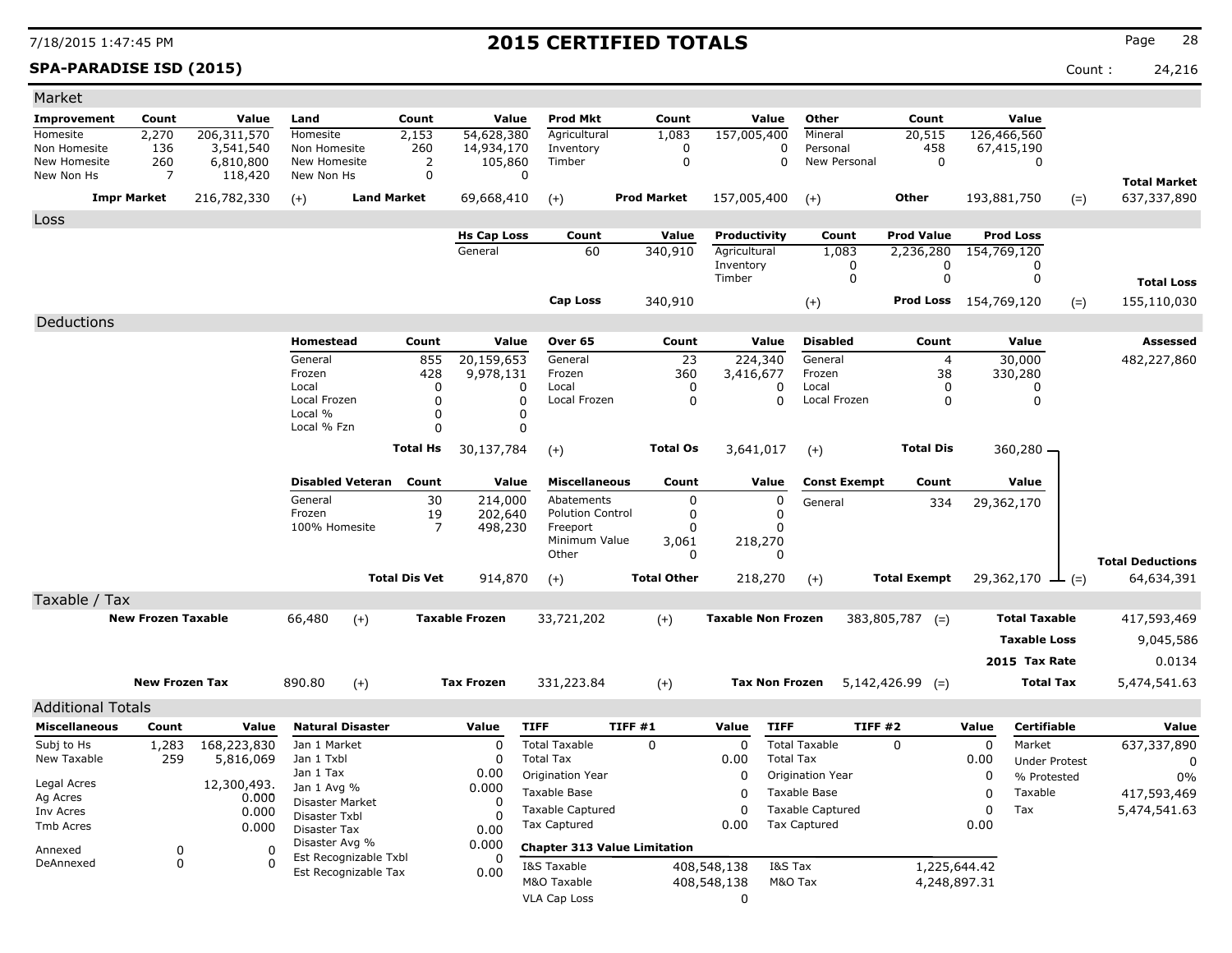### **SPN-PONDER ISD (2015)** Count : 5

| Market                       |                           |                |                                |                      |                       |                                     |                    |                           |                                                  |                            |        |                      |                         |
|------------------------------|---------------------------|----------------|--------------------------------|----------------------|-----------------------|-------------------------------------|--------------------|---------------------------|--------------------------------------------------|----------------------------|--------|----------------------|-------------------------|
| Improvement                  | Count                     | Value          | Land                           | Count                | Value                 | <b>Prod Mkt</b>                     | Count              | Value                     | Other                                            | Count                      |        | Value                |                         |
| Homesite                     | 0                         | 0              | Homesite                       | $\Omega$             | 0                     | Agricultural                        | $\mathbf 0$        |                           | Mineral                                          | 0                          |        | 0                    |                         |
| Non Homesite<br>New Homesite | 0<br>0                    | $\Omega$<br>0  | Non Homesite<br>New Homesite   | 0<br>$\mathbf 0$     | 0<br>0                | Inventory<br>Timber                 | 0<br>$\mathbf 0$   |                           | $\Omega$<br>Personal<br>$\Omega$<br>New Personal | 5<br>0                     |        | 33,900<br>0          |                         |
| New Non Hs                   | 0                         | 0              | New Non Hs                     | 0                    | 0                     |                                     |                    |                           |                                                  |                            |        |                      | <b>Total Market</b>     |
|                              | <b>Impr Market</b>        | 0              | <b>Land Market</b><br>$(+)$    |                      | 0                     | $(+)$                               | <b>Prod Market</b> |                           | 0<br>$(+)$                                       | Other                      |        | 33,900               | 33,900<br>$(=)$         |
| Loss                         |                           |                |                                |                      |                       |                                     |                    |                           |                                                  |                            |        |                      |                         |
|                              |                           |                |                                |                      | <b>Hs Cap Loss</b>    | Count                               | Value              | Productivity              | Count                                            | <b>Prod Value</b>          |        | <b>Prod Loss</b>     |                         |
|                              |                           |                |                                |                      | General               | 0                                   | $\mathbf 0$        | Agricultural<br>Inventory |                                                  | 0<br>0<br>$\mathbf 0$<br>0 |        | 0<br>0               |                         |
|                              |                           |                |                                |                      |                       |                                     |                    | Timber                    |                                                  | 0<br>0                     |        | 0                    | <b>Total Loss</b>       |
|                              |                           |                |                                |                      |                       | <b>Cap Loss</b>                     | 0                  |                           | $(+)$                                            | <b>Prod Loss</b>           |        | 0                    | 0<br>$(=)$              |
| Deductions                   |                           |                |                                |                      |                       |                                     |                    |                           |                                                  |                            |        |                      |                         |
|                              |                           |                | Homestead                      | Count                | Value                 | Over 65                             | Count              | Value                     | <b>Disabled</b>                                  | Count                      |        | Value                | Assessed                |
|                              |                           |                | General                        | 0                    | 0                     | General                             | 0                  |                           | General<br>0                                     | 0                          |        | 0                    | 33,900                  |
|                              |                           |                | Frozen                         | 0                    | 0                     | Frozen                              | 0                  |                           | 0<br>Frozen                                      | 0                          |        | 0                    |                         |
|                              |                           |                | Local                          | 0                    | 0                     | Local                               | 0                  |                           | 0<br>Local                                       | O                          |        | 0                    |                         |
|                              |                           |                | Local Frozen                   | 0                    | 0                     | Local Frozen                        | $\mathbf 0$        |                           | 0<br>Local Frozen                                | 0                          |        | 0                    |                         |
|                              |                           |                | Local %<br>Local % Fzn         | 0<br>0               | 0<br>0                |                                     |                    |                           |                                                  |                            |        |                      |                         |
|                              |                           |                |                                |                      |                       |                                     |                    |                           |                                                  |                            |        |                      |                         |
|                              |                           |                |                                | <b>Total Hs</b>      | 0                     | $(+)$                               | <b>Total Os</b>    |                           | 0<br>$(+)$                                       | <b>Total Dis</b>           |        | $0 -$                |                         |
|                              |                           |                | <b>Disabled Veteran</b>        | Count                | Value                 | <b>Miscellaneous</b>                | Count              | Value                     | <b>Const Exempt</b>                              | Count                      |        | Value                |                         |
|                              |                           |                | General                        | 0                    | 0                     | Abatements                          | 0                  |                           | 0<br>General                                     | 0                          |        | $\Omega$             |                         |
|                              |                           |                | Frozen                         | 0                    | 0                     | <b>Polution Control</b>             | 0                  |                           | $\Omega$                                         |                            |        |                      |                         |
|                              |                           |                | 100% Homesite                  | 0                    | $\Omega$              | Freeport                            | 0                  |                           | 0                                                |                            |        |                      |                         |
|                              |                           |                |                                |                      |                       | Minimum Value<br>Other              | 0<br>$\Omega$      |                           | 0<br>$\mathbf 0$                                 |                            |        |                      |                         |
|                              |                           |                |                                |                      |                       |                                     |                    |                           |                                                  |                            |        |                      | <b>Total Deductions</b> |
|                              |                           |                |                                | <b>Total Dis Vet</b> | 0                     | $(+)$                               | <b>Total Other</b> |                           | 0<br>$(+)$                                       | <b>Total Exempt</b>        |        | $0 \perp (=)$        | 0                       |
| Taxable / Tax                |                           |                |                                |                      |                       |                                     |                    |                           |                                                  |                            |        |                      |                         |
|                              | <b>New Frozen Taxable</b> |                | 0<br>$(+)$                     |                      | <b>Taxable Frozen</b> | 0                                   | $(+)$              | <b>Taxable Non Frozen</b> |                                                  | $33,900$ (=)               |        | <b>Total Taxable</b> | 33,900                  |
|                              |                           |                |                                |                      |                       |                                     |                    |                           |                                                  |                            |        | <b>Taxable Loss</b>  | 1                       |
|                              |                           |                |                                |                      |                       |                                     |                    |                           |                                                  |                            |        | 2015 Tax Rate        | 0.013808                |
|                              | <b>New Frozen Tax</b>     |                | 0.00<br>$(+)$                  |                      | <b>Tax Frozen</b>     | 0.00                                | $(+)$              | <b>Tax Non Frozen</b>     |                                                  | $468.08$ (=)               |        | <b>Total Tax</b>     | 468.08                  |
| <b>Additional Totals</b>     |                           |                |                                |                      |                       |                                     |                    |                           |                                                  |                            |        |                      |                         |
| <b>Miscellaneous</b>         | Count                     | Value          | <b>Natural Disaster</b>        |                      | Value                 | <b>TIFF</b>                         | TIFF #1            | Value                     | <b>TIFF</b>                                      | TIFF #2                    | Value  | <b>Certifiable</b>   | Value                   |
| Subj to Hs                   | 0                         | 0              | Jan 1 Market                   |                      | 0                     | <b>Total Taxable</b>                | 0                  | 0                         | <b>Total Taxable</b>                             | 0                          | 0      | Market               | 33,900                  |
| New Taxable                  | 0                         | 0              | Jan 1 Txbl                     |                      | 0                     | <b>Total Tax</b>                    |                    | 0.00                      | <b>Total Tax</b>                                 |                            | 0.00   | <b>Under Protest</b> | 0                       |
|                              |                           |                | Jan 1 Tax                      |                      | 0.00                  | Origination Year                    |                    | 0                         | Origination Year                                 |                            | 0      | % Protested          | 0%                      |
| Legal Acres                  |                           | 0.000          | Jan 1 Avg %                    |                      | 0.000                 | Taxable Base                        |                    | 0                         | Taxable Base                                     |                            | 0      | Taxable              | 33,900                  |
| Ag Acres<br>Inv Acres        |                           | 0.000<br>0.000 | Disaster Market                |                      | 0                     | Taxable Captured                    |                    | 0                         | Taxable Captured                                 |                            | 0      | Tax                  | 468.08                  |
| Tmb Acres                    |                           | 0.000          | Disaster Txbl                  |                      | $\Omega$              | <b>Tax Captured</b>                 |                    | 0.00                      | <b>Tax Captured</b>                              |                            | 0.00   |                      |                         |
|                              |                           |                | Disaster Tax<br>Disaster Avg % |                      | 0.00<br>0.000         |                                     |                    |                           |                                                  |                            |        |                      |                         |
| Annexed<br>DeAnnexed         | 0                         | 0<br>0         | Est Recognizable Txbl          |                      | 0                     | <b>Chapter 313 Value Limitation</b> |                    |                           |                                                  |                            |        |                      |                         |
|                              | 0                         |                | Est Recognizable Tax           |                      | 0.00                  | I&S Taxable                         |                    | 33,900                    | I&S Tax                                          |                            | 115.53 |                      |                         |
|                              |                           |                |                                |                      |                       | M&O Taxable                         |                    | 33,900                    | M&O Tax                                          |                            | 352.55 |                      |                         |
|                              |                           |                |                                |                      |                       | <b>VLA Cap Loss</b>                 |                    | 0                         |                                                  |                            |        |                      |                         |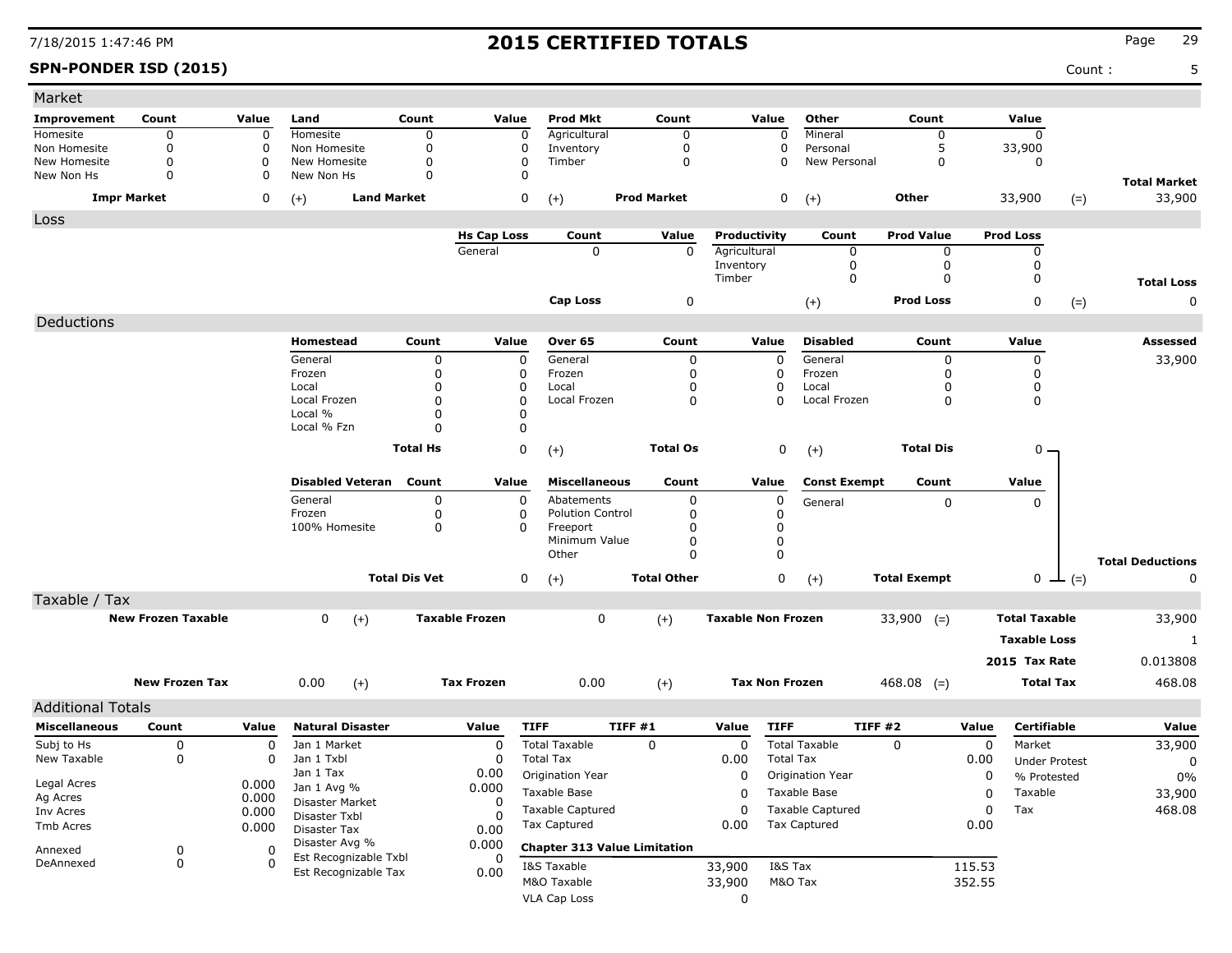**SPO-POOLVILLE ISD (2015)** Count : 2,321

| Market                                           |                           |                      |                                  |                                               |                      |                       |                                     |         |                       |                           |                       |                          |                     |            |                      |       |                         |
|--------------------------------------------------|---------------------------|----------------------|----------------------------------|-----------------------------------------------|----------------------|-----------------------|-------------------------------------|---------|-----------------------|---------------------------|-----------------------|--------------------------|---------------------|------------|----------------------|-------|-------------------------|
| Improvement                                      | Count                     | Value                | Land                             |                                               | Count                | Value                 | <b>Prod Mkt</b>                     |         | Count                 |                           | Value                 | <b>Other</b>             | Count               |            | Value                |       |                         |
| Homesite                                         | 529                       | 30,547,570           | Homesite                         |                                               | 636                  | 16,214,750            | Agricultural                        |         | 269                   | 46,751,900                |                       | Mineral                  | 1,335               |            | 4,071,100            |       |                         |
| Non Homesite<br>New Homesite                     | 40<br>48                  | 854,880<br>1,490,390 | Non Homesite<br>New Homesite     |                                               | 74<br>$\mathbf 0$    | 3,557,270<br>0        | Inventory<br>Timber                 |         | 0<br>0                |                           | 0<br>$\Omega$         | Personal<br>New Personal | 79<br>0             |            | 26,010,880<br>0      |       |                         |
| New Non Hs                                       | 3                         | 39,600               | New Non Hs                       |                                               | 0                    | 0                     |                                     |         |                       |                           |                       |                          |                     |            |                      |       | <b>Total Market</b>     |
| <b>Impr Market</b>                               |                           | 32,932,440           | $(+)$                            | <b>Land Market</b>                            |                      | 19,772,020            | $(+)$                               |         | <b>Prod Market</b>    | 46,751,900                |                       | $(+)$                    | <b>Other</b>        |            | 30,081,980           | $(=)$ | 129,538,340             |
| Loss                                             |                           |                      |                                  |                                               |                      |                       |                                     |         |                       |                           |                       |                          |                     |            |                      |       |                         |
|                                                  |                           |                      |                                  |                                               |                      | <b>Hs Cap Loss</b>    | Count                               |         | Value                 | Productivity              |                       | Count                    | <b>Prod Value</b>   |            | <b>Prod Loss</b>     |       |                         |
|                                                  |                           |                      |                                  |                                               |                      | General               | 13                                  |         | 86,310                | Agricultural              |                       | 269                      | 765,130             |            | 45,986,770           |       |                         |
|                                                  |                           |                      |                                  |                                               |                      |                       |                                     |         |                       | Inventory<br>Timber       |                       | 0<br>0                   | 0<br>0              |            | 0<br>0               |       |                         |
|                                                  |                           |                      |                                  |                                               |                      |                       |                                     |         |                       |                           |                       |                          |                     |            |                      |       | <b>Total Loss</b>       |
|                                                  |                           |                      |                                  |                                               |                      |                       | <b>Cap Loss</b>                     |         | 86,310                |                           |                       | $(+)$                    | <b>Prod Loss</b>    |            | 45,986,770           | $(=)$ | 46,073,080              |
| Deductions                                       |                           |                      |                                  |                                               |                      |                       |                                     |         |                       |                           |                       |                          |                     |            |                      |       |                         |
|                                                  |                           |                      | Homestead                        |                                               | Count                | Value                 | Over 65                             |         | Count                 |                           | Value                 | <b>Disabled</b>          | Count               |            | Value                |       | Assessed                |
|                                                  |                           |                      | General<br>Frozen                |                                               | 171<br>121           | 3,826,051             | General                             |         | $\overline{2}$<br>103 |                           | 10,000                | General<br>Frozen        | $\mathbf{1}$<br>10  |            | 10,000               |       | 83,465,260              |
|                                                  |                           |                      | Local                            |                                               | 0                    | 2,574,416<br>0        | Frozen<br>Local                     |         | 0                     |                           | 880,978<br>0          | Local                    | 0                   |            | 76,429<br>0          |       |                         |
|                                                  |                           |                      | Local Frozen                     |                                               | 0                    | 0                     | Local Frozen                        |         | 0                     |                           | 0                     | Local Frozen             | 0                   |            | 0                    |       |                         |
|                                                  |                           |                      | Local %<br>Local % Fzn           |                                               | 0<br>0               | 0<br>0                |                                     |         |                       |                           |                       |                          |                     |            |                      |       |                         |
|                                                  |                           |                      |                                  |                                               |                      |                       |                                     |         |                       |                           |                       |                          |                     |            |                      |       |                         |
|                                                  |                           |                      |                                  |                                               | <b>Total Hs</b>      | 6,400,467             | $(+)$                               |         | <b>Total Os</b>       |                           | 890,978               | $(+)$                    | <b>Total Dis</b>    |            | 86,429 -             |       |                         |
|                                                  |                           |                      |                                  | <b>Disabled Veteran</b>                       | Count                | Value                 | <b>Miscellaneous</b>                |         | Count                 |                           | Value                 | <b>Const Exempt</b>      | Count               |            | Value                |       |                         |
|                                                  |                           |                      | General                          |                                               | 6                    | 39,500                | Abatements                          |         | 0                     |                           | 0                     | General                  | 28                  |            | 895,303              |       |                         |
|                                                  |                           |                      | Frozen<br>100% Homesite          |                                               | 10<br>10             | 108,210<br>661,960    | <b>Polution Control</b><br>Freeport |         | $\Omega$<br>$\Omega$  |                           | 0<br>0                |                          |                     |            |                      |       |                         |
|                                                  |                           |                      |                                  |                                               |                      |                       | Minimum Value                       |         | 552                   |                           | 39,140                |                          |                     |            |                      |       |                         |
|                                                  |                           |                      |                                  |                                               |                      |                       | Other                               |         | 0                     |                           | 0                     |                          |                     |            |                      |       | <b>Total Deductions</b> |
|                                                  |                           |                      |                                  |                                               | <b>Total Dis Vet</b> | 809,670               | $(+)$                               |         | <b>Total Other</b>    |                           | 39,140                | $(+)$                    | <b>Total Exempt</b> |            | 895,303 $\perp$ (=)  |       | 9,121,987               |
| Taxable / Tax                                    |                           |                      |                                  |                                               |                      |                       |                                     |         |                       |                           |                       |                          |                     |            |                      |       |                         |
|                                                  | <b>New Frozen Taxable</b> |                      | 22,260                           | $(+)$                                         |                      | <b>Taxable Frozen</b> | 5,550,797                           |         | $(+)$                 | <b>Taxable Non Frozen</b> |                       |                          | $68,770,216$ (=)    |            | <b>Total Taxable</b> |       | 74,343,273              |
|                                                  |                           |                      |                                  |                                               |                      |                       |                                     |         |                       |                           |                       |                          |                     |            | <b>Taxable Loss</b>  |       | 1,829,205               |
|                                                  |                           |                      |                                  |                                               |                      |                       |                                     |         |                       |                           |                       |                          |                     |            | 2015 Tax Rate        |       | 0.013835                |
|                                                  | <b>New Frozen Tax</b>     |                      | 307.97                           | $(+)$                                         |                      | <b>Tax Frozen</b>     | 51,488.06                           |         | $(+)$                 |                           | <b>Tax Non Frozen</b> |                          | $951,436.10$ (=)    |            | <b>Total Tax</b>     |       | 1,003,232.13            |
|                                                  |                           |                      |                                  |                                               |                      |                       |                                     |         |                       |                           |                       |                          |                     |            |                      |       |                         |
| <b>Additional Totals</b><br><b>Miscellaneous</b> | Count                     | Value                |                                  | <b>Natural Disaster</b>                       |                      | Value                 | <b>TIFF</b>                         | TIFF #1 |                       | Value                     | <b>TIFF</b>           |                          | TIFF #2             | Value      | <b>Certifiable</b>   |       | Value                   |
| Subj to Hs                                       | 292                       | 26,413,110           | Jan 1 Market                     |                                               |                      | 0                     | <b>Total Taxable</b>                |         | 0                     | 0                         |                       | <b>Total Taxable</b>     | 0                   | 0          | Market               |       | 129,538,340             |
| New Taxable                                      | 46                        | 1,503,360            | Jan 1 Txbl                       |                                               |                      | O                     | <b>Total Tax</b>                    |         |                       | 0.00                      | <b>Total Tax</b>      |                          |                     | 0.00       | <b>Under Protest</b> |       | 0                       |
|                                                  |                           |                      | Jan 1 Tax                        |                                               |                      | 0.00                  | Origination Year                    |         |                       | 0                         |                       | Origination Year         |                     | 0          | % Protested          |       | $0\%$                   |
| Legal Acres<br>Ag Acres                          |                           | 328,649.250<br>0.000 | Jan 1 Avg %                      |                                               |                      | 0.000                 | Taxable Base                        |         |                       | 0                         |                       | Taxable Base             |                     | 0          | Taxable              |       | 74,343,273              |
| Inv Acres                                        |                           | 0.000                | Disaster Market<br>Disaster Txbl |                                               |                      | 0<br>$\Omega$         | <b>Taxable Captured</b>             |         |                       | 0                         |                       | <b>Taxable Captured</b>  |                     | 0          | Tax                  |       | 1,003,232.13            |
| Tmb Acres                                        |                           | 0.000                | Disaster Tax                     |                                               |                      | 0.00                  | <b>Tax Captured</b>                 |         |                       | 0.00                      |                       | <b>Tax Captured</b>      |                     | 0.00       |                      |       |                         |
| Annexed                                          | 0                         | 0                    | Disaster Avg %                   |                                               |                      | 0.000                 | <b>Chapter 313 Value Limitation</b> |         |                       |                           |                       |                          |                     |            |                      |       |                         |
| DeAnnexed                                        | 0                         | $\Omega$             |                                  | Est Recognizable Txbl<br>Est Recognizable Tax |                      | 0.00                  | I&S Taxable                         |         |                       | 72,514,055                | I&S Tax               |                          |                     | 154,817.72 |                      |       |                         |
|                                                  |                           |                      |                                  |                                               |                      |                       | M&O Taxable                         |         |                       | 72,514,055                | M&O Tax               |                          |                     | 848,414.41 |                      |       |                         |
|                                                  |                           |                      |                                  |                                               |                      |                       | <b>VLA Cap Loss</b>                 |         |                       | 0                         |                       |                          |                     |            |                      |       |                         |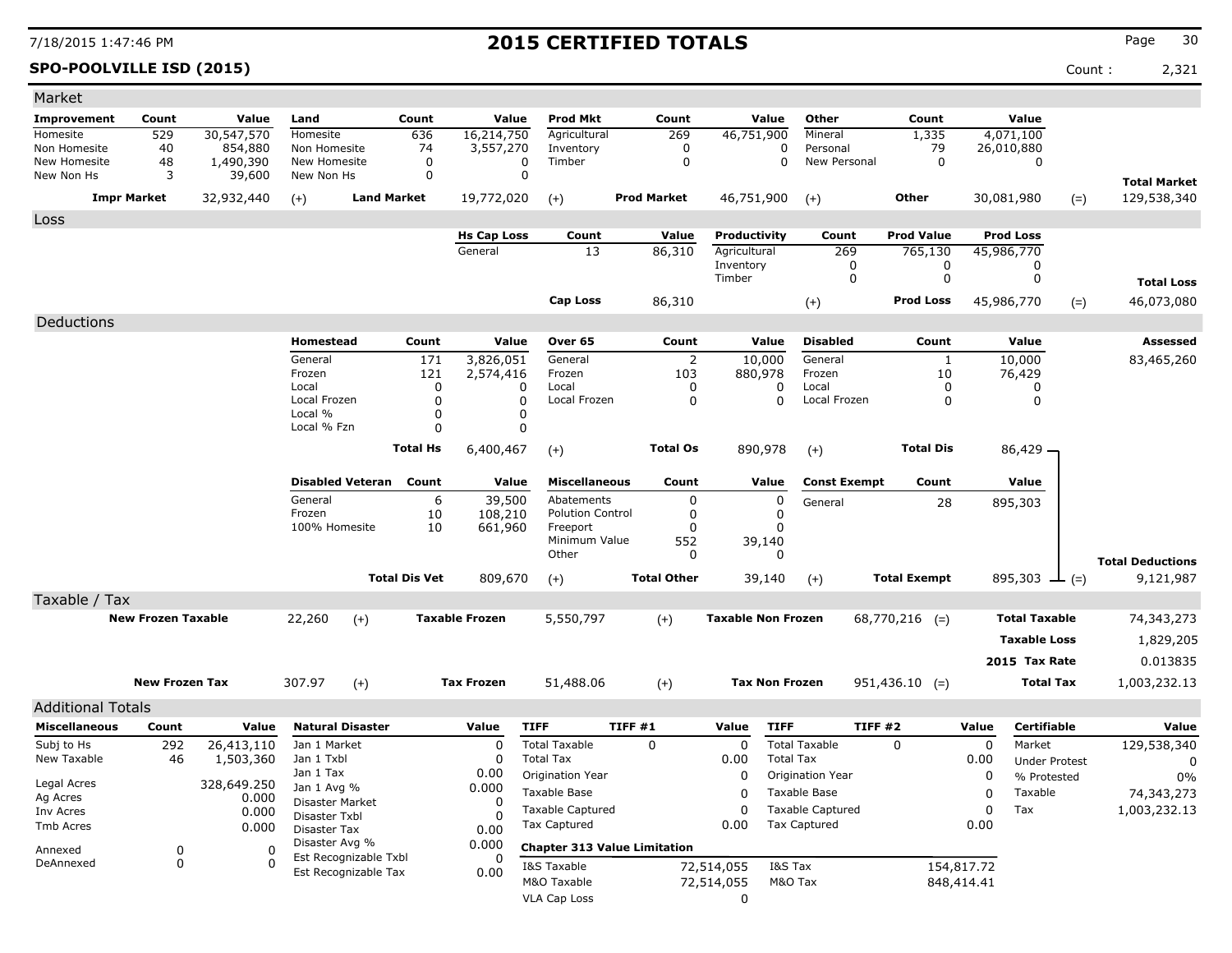**SPR-SPRINGTOWN ISD (2015)** Count : 4,499

| Market                                           |                           |                        |                                  |                                               |                      |                       |                                     |        |                      |                           |                  |                          |                     |              |                       |       |                         |
|--------------------------------------------------|---------------------------|------------------------|----------------------------------|-----------------------------------------------|----------------------|-----------------------|-------------------------------------|--------|----------------------|---------------------------|------------------|--------------------------|---------------------|--------------|-----------------------|-------|-------------------------|
| Improvement                                      | Count                     | Value                  | Land                             |                                               | Count                | Value                 | <b>Prod Mkt</b>                     |        | Count                |                           | Value            | <b>Other</b>             | Count               |              | Value                 |       |                         |
| Homesite                                         | 988                       | 84,266,720             | Homesite                         |                                               | 929                  | 21,109,720            | Agricultural                        |        | 561                  | 62,532,710                |                  | Mineral                  | 2,855               |              | 9,331,990             |       |                         |
| Non Homesite<br>New Homesite                     | 60<br>50                  | 2,205,340<br>2,073,660 | Non Homesite<br>New Homesite     |                                               | 109<br>1             | 5,782,870<br>36,000   | Inventory<br>Timber                 |        | 0<br>0               |                           | 0<br>$\Omega$    | Personal<br>New Personal | 189<br>0            |              | 24,043,990<br>0       |       |                         |
| New Non Hs                                       | 2                         | 25,670                 | New Non Hs                       |                                               | 0                    | 0                     |                                     |        |                      |                           |                  |                          |                     |              |                       |       | <b>Total Market</b>     |
|                                                  | <b>Impr Market</b>        | 88,571,390             | $(+)$                            | <b>Land Market</b>                            |                      | 26,928,590            | $(+)$                               |        | <b>Prod Market</b>   | 62,532,710                |                  | $(+)$                    | Other               |              | 33,375,980            | $(=)$ | 211,408,670             |
| Loss                                             |                           |                        |                                  |                                               |                      |                       |                                     |        |                      |                           |                  |                          |                     |              |                       |       |                         |
|                                                  |                           |                        |                                  |                                               |                      | <b>Hs Cap Loss</b>    | Count                               |        | Value                | Productivity              |                  | Count                    | <b>Prod Value</b>   |              | <b>Prod Loss</b>      |       |                         |
|                                                  |                           |                        |                                  |                                               |                      | General               | 68                                  |        | 441,070              | Agricultural              |                  | 561                      | 778,540             |              | 61,754,170            |       |                         |
|                                                  |                           |                        |                                  |                                               |                      |                       |                                     |        |                      | Inventory<br>Timber       |                  | 0<br>0                   | 0<br>0              |              | 0<br>0                |       |                         |
|                                                  |                           |                        |                                  |                                               |                      |                       |                                     |        |                      |                           |                  |                          |                     |              |                       |       | <b>Total Loss</b>       |
|                                                  |                           |                        |                                  |                                               |                      |                       | <b>Cap Loss</b>                     |        | 441,070              |                           |                  | $(+)$                    | <b>Prod Loss</b>    |              | 61,754,170            | $(=)$ | 62,195,240              |
| Deductions                                       |                           |                        |                                  |                                               |                      |                       |                                     |        |                      |                           |                  |                          |                     |              |                       |       |                         |
|                                                  |                           |                        | Homestead                        |                                               | Count                | Value                 | Over 65                             |        | Count                |                           | Value            | <b>Disabled</b>          | Count               |              | Value                 |       | Assessed                |
|                                                  |                           |                        | General<br>Frozen                |                                               | 346                  | 8,227,518             | General                             |        | 14                   | 135,000                   |                  | General                  | 3                   |              | 30,000                |       | 149,213,430             |
|                                                  |                           |                        | Local                            |                                               | 237<br>0             | 5,627,890<br>0        | Frozen<br>Local                     |        | 202<br>$\Omega$      | 1,919,140                 | 0                | Frozen<br>Local          | 23<br>0             |              | 209,480<br>0          |       |                         |
|                                                  |                           |                        | Local Frozen                     |                                               | 0                    | <sup>0</sup>          | Local Frozen                        |        | $\mathbf 0$          |                           | $\Omega$         | Local Frozen             | 0                   |              | 0                     |       |                         |
|                                                  |                           |                        | Local %<br>Local % Fzn           |                                               | 0<br>0               |                       |                                     |        |                      |                           |                  |                          |                     |              |                       |       |                         |
|                                                  |                           |                        |                                  |                                               |                      |                       |                                     |        |                      |                           |                  |                          |                     |              |                       |       |                         |
|                                                  |                           |                        |                                  |                                               | <b>Total Hs</b>      | 13,855,408            | $(+)$                               |        | <b>Total Os</b>      | 2,054,140                 |                  | $(+)$                    | <b>Total Dis</b>    |              | 239,480 -             |       |                         |
|                                                  |                           |                        |                                  | <b>Disabled Veteran</b>                       | Count                | Value                 | <b>Miscellaneous</b>                |        | Count                |                           | Value            | <b>Const Exempt</b>      | Count               |              | Value                 |       |                         |
|                                                  |                           |                        | General                          |                                               | 15                   | 106,448               | Abatements                          |        | 0                    |                           | 0                | General                  | 50                  |              | 1,056,890             |       |                         |
|                                                  |                           |                        | Frozen<br>100% Homesite          |                                               | 13<br>13             | 143,520<br>1,333,080  | <b>Polution Control</b><br>Freeport |        | $\Omega$<br>$\Omega$ |                           | 0<br>$\Omega$    |                          |                     |              |                       |       |                         |
|                                                  |                           |                        |                                  |                                               |                      |                       | Minimum Value                       |        | 1,090                | 78,620                    |                  |                          |                     |              |                       |       |                         |
|                                                  |                           |                        |                                  |                                               |                      |                       | Other                               |        | 0                    |                           | 0                |                          |                     |              |                       |       | <b>Total Deductions</b> |
|                                                  |                           |                        |                                  |                                               | <b>Total Dis Vet</b> | 1,583,048             | $(+)$                               |        | <b>Total Other</b>   | 78,620                    |                  | $(+)$                    | <b>Total Exempt</b> |              | 1,056,890 $\perp$ (=) |       | 18,867,586              |
| Taxable / Tax                                    |                           |                        |                                  |                                               |                      |                       |                                     |        |                      |                           |                  |                          |                     |              |                       |       |                         |
|                                                  | <b>New Frozen Taxable</b> |                        | 57,610                           | $(+)$                                         |                      | <b>Taxable Frozen</b> | 18,331,200                          |        | $(+)$                | <b>Taxable Non Frozen</b> |                  |                          | $111,957,034$ (=)   |              | <b>Total Taxable</b>  |       | 130,345,844             |
|                                                  |                           |                        |                                  |                                               |                      |                       |                                     |        |                      |                           |                  |                          |                     |              | <b>Taxable Loss</b>   |       | 4,813,330               |
|                                                  |                           |                        |                                  |                                               |                      |                       |                                     |        |                      |                           |                  |                          |                     |              | 2015 Tax Rate         |       | 0.01429                 |
|                                                  | <b>New Frozen Tax</b>     |                        | 823.25                           | $(+)$                                         |                      | <b>Tax Frozen</b>     | 193,170.40                          |        | $(+)$                | <b>Tax Non Frozen</b>     |                  |                          | $1,599,865.98$ (=)  |              | <b>Total Tax</b>      |       | 1,793,859.63            |
|                                                  |                           |                        |                                  |                                               |                      |                       |                                     |        |                      |                           |                  |                          |                     |              |                       |       |                         |
| <b>Additional Totals</b><br><b>Miscellaneous</b> | Count                     | Value                  |                                  | <b>Natural Disaster</b>                       |                      | Value                 | <b>TIFF</b>                         | TIFF#1 |                      | Value                     | <b>TIFF</b>      | TIFF #2                  |                     | Value        | <b>Certifiable</b>    |       | Value                   |
| Subj to Hs                                       | 584                       | 73,124,270             | Jan 1 Market                     |                                               |                      | $\Omega$              | <b>Total Taxable</b>                |        | 0                    | 0                         |                  | <b>Total Taxable</b>     | 0                   | 0            | Market                |       | 211,408,670             |
| New Taxable                                      | 53                        | 2,081,640              | Jan 1 Txbl                       |                                               |                      | O                     | <b>Total Tax</b>                    |        |                      | 0.00                      | <b>Total Tax</b> |                          |                     | 0.00         | <b>Under Protest</b>  |       | 0                       |
|                                                  |                           |                        | Jan 1 Tax                        |                                               |                      | 0.00                  | Origination Year                    |        |                      | 0                         |                  | Origination Year         |                     | 0            | % Protested           |       | 0%                      |
| Legal Acres<br>Ag Acres                          |                           | 1,504,078.877<br>0.000 | Jan 1 Avg %                      |                                               |                      | 0.000                 | Taxable Base                        |        |                      | 0                         |                  | Taxable Base             |                     | 0            | Taxable               |       | 130,345,844             |
| Inv Acres                                        |                           | 0.000                  | Disaster Market<br>Disaster Txbl |                                               |                      | $\Omega$              | <b>Taxable Captured</b>             |        |                      | 0                         |                  | <b>Taxable Captured</b>  |                     | 0            | Tax                   |       | 1,793,859.63            |
| Tmb Acres                                        |                           | 0.000                  | Disaster Tax                     |                                               |                      | 0.00                  | <b>Tax Captured</b>                 |        |                      | 0.00                      |                  | <b>Tax Captured</b>      |                     | 0.00         |                       |       |                         |
| Annexed                                          | 0                         | 0                      | Disaster Avg %                   |                                               |                      | 0.000                 | <b>Chapter 313 Value Limitation</b> |        |                      |                           |                  |                          |                     |              |                       |       |                         |
| DeAnnexed                                        | 0                         | $\Omega$               |                                  | Est Recognizable Txbl<br>Est Recognizable Tax |                      | 0.00                  | I&S Taxable                         |        |                      | 125,532,521               | I&S Tax          |                          |                     | 488,321.06   |                       |       |                         |
|                                                  |                           |                        |                                  |                                               |                      |                       | M&O Taxable                         |        |                      | 125,532,521               | M&O Tax          |                          |                     | 1,305,538.18 |                       |       |                         |
|                                                  |                           |                        |                                  |                                               |                      |                       | <b>VLA Cap Loss</b>                 |        |                      | 0                         |                  |                          |                     |              |                       |       |                         |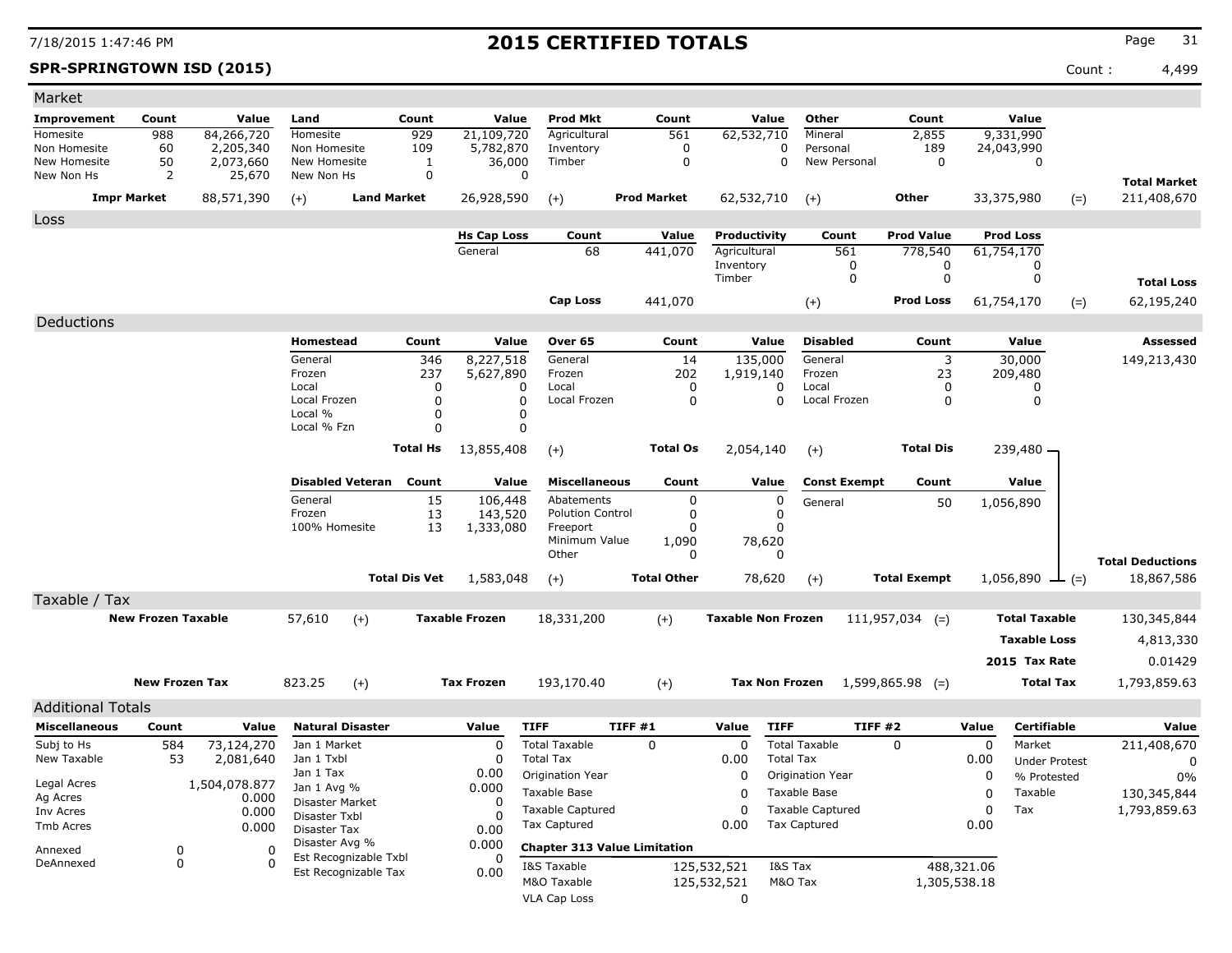**SSL-SLIDELL ISD (2015)** Count : 7,295

| Market                     |                           |                         |                                      |                               |                      |                       |                                          |                    |                    |                           |                    |                         |                     |             |                                |       |                         |
|----------------------------|---------------------------|-------------------------|--------------------------------------|-------------------------------|----------------------|-----------------------|------------------------------------------|--------------------|--------------------|---------------------------|--------------------|-------------------------|---------------------|-------------|--------------------------------|-------|-------------------------|
| <b>Improvement</b>         | Count                     | Value                   | Land                                 |                               | Count                | Value                 | <b>Prod Mkt</b>                          |                    | Count              |                           | Value              | Other                   | Count               |             | Value                          |       |                         |
| Homesite                   | 739                       | 59,475,510              | Homesite                             |                               | 709                  | 15,673,020            | Agricultural                             |                    | 860                | 137,563,690               |                    | Mineral                 | 5,513               |             | 140,699,870                    |       |                         |
| Non Homesite               | 29                        | 967,870                 | Non Homesite                         |                               | 71                   | 3,897,920             | Inventory                                |                    | 0                  |                           | 0                  | Personal                | 272                 |             | 108,948,300                    |       |                         |
| New Homesite<br>New Non Hs | 48<br>0                   | 1,551,490<br>0          | New Homesite<br>New Non Hs           |                               | 1<br>0               | 28,000<br>0           | Timber                                   |                    | $\mathbf 0$        |                           | 0                  | New Personal            | 0                   |             | 0                              |       |                         |
|                            |                           |                         |                                      |                               |                      |                       |                                          |                    |                    |                           |                    |                         |                     |             |                                |       | <b>Total Market</b>     |
|                            | <b>Impr Market</b>        | 61,994,870              | $(+)$                                | <b>Land Market</b>            |                      | 19,598,940            | $(+)$                                    | <b>Prod Market</b> |                    | 137,563,690               |                    | $(+)$                   | Other               |             | 249,648,170                    | $(=)$ | 468,805,670             |
| Loss                       |                           |                         |                                      |                               |                      |                       |                                          |                    |                    |                           |                    |                         |                     |             |                                |       |                         |
|                            |                           |                         |                                      |                               |                      | <b>Hs Cap Loss</b>    | Count                                    |                    | Value              | Productivity              |                    | Count                   | Prod Value          |             | <b>Prod Loss</b>               |       |                         |
|                            |                           |                         |                                      |                               |                      | General               | 23                                       |                    | 146,590            | Agricultural              |                    | 860                     | 2,612,220           |             | 134,951,470                    |       |                         |
|                            |                           |                         |                                      |                               |                      |                       |                                          |                    |                    | Inventory<br>Timber       |                    | 0<br>0                  | 0<br>$\mathbf 0$    |             | 0<br>0                         |       |                         |
|                            |                           |                         |                                      |                               |                      |                       |                                          |                    |                    |                           |                    |                         |                     |             |                                |       | <b>Total Loss</b>       |
|                            |                           |                         |                                      |                               |                      |                       | <b>Cap Loss</b>                          |                    | 146,590            |                           |                    | $(+)$                   | <b>Prod Loss</b>    | 134,951,470 |                                | $(=)$ | 135,098,060             |
| Deductions                 |                           |                         |                                      |                               |                      |                       |                                          |                    |                    |                           |                    |                         |                     |             |                                |       |                         |
|                            |                           |                         | Homestead                            |                               | Count                | Value                 | Over 65                                  |                    | Count              |                           | Value              | <b>Disabled</b>         | Count               |             | Value                          |       | Assessed                |
|                            |                           |                         | General                              |                               | 211                  | 4,867,464             | General                                  |                    | $\overline{4}$     | 35,000                    |                    | General                 | 0                   |             | $\mathbf 0$                    |       | 333,707,610             |
|                            |                           |                         | Frozen                               |                               | 148                  | 3,450,090             | Frozen                                   |                    | 127                | 1,188,140                 |                    | Frozen                  | 12                  |             | 106,470                        |       |                         |
|                            |                           |                         | Local<br>Local Frozen                |                               | 0<br>0               | 0<br>0                | Local<br>Local Frozen                    |                    | 0<br>$\mathbf 0$   |                           | 0<br>0             | Local<br>Local Frozen   | 0<br>0              |             | 0<br>0                         |       |                         |
|                            |                           |                         | Local %                              |                               | 193                  | 4,840,822             |                                          |                    |                    |                           |                    |                         |                     |             |                                |       |                         |
|                            |                           |                         | Local % Fzn                          |                               | 128                  | 3,297,592             |                                          |                    |                    |                           |                    |                         |                     |             |                                |       |                         |
|                            |                           |                         |                                      |                               | <b>Total Hs</b>      | 16,455,968            | $(+)$                                    |                    | <b>Total Os</b>    | 1,223,140                 |                    | $(+)$                   | <b>Total Dis</b>    |             | $106,470 -$                    |       |                         |
|                            |                           |                         |                                      |                               |                      |                       |                                          |                    |                    |                           |                    |                         |                     |             |                                |       |                         |
|                            |                           |                         |                                      | <b>Disabled Veteran</b> Count |                      | Value                 | <b>Miscellaneous</b>                     |                    | Count              |                           | Value              | <b>Const Exempt</b>     | Count               |             | Value                          |       |                         |
|                            |                           |                         | General                              |                               | 8                    | 61,460                | Abatements                               |                    | 0                  |                           | 0                  | General                 | 53                  |             | 10,063,360                     |       |                         |
|                            |                           |                         | Frozen                               |                               | 6                    | 58,730                | <b>Polution Control</b>                  |                    | 5                  | 1,514,430                 |                    |                         |                     |             |                                |       |                         |
|                            |                           |                         | 100% Homesite                        |                               | 4                    | 442,500               | Freeport<br>Minimum Value                |                    | 0<br>671           | 77,730                    | $\Omega$           |                         |                     |             |                                |       |                         |
|                            |                           |                         |                                      |                               |                      |                       | Other                                    |                    | 0                  |                           | 0                  |                         |                     |             |                                |       | <b>Total Deductions</b> |
|                            |                           |                         |                                      |                               | <b>Total Dis Vet</b> | 562,690               | $(+)$                                    |                    | <b>Total Other</b> | 1,592,160                 |                    | $(+)$                   | <b>Total Exempt</b> |             | 10,063,360 $\perp$ (=)         |       | 30,003,788              |
| Taxable / Tax              |                           |                         |                                      |                               |                      |                       |                                          |                    |                    |                           |                    |                         |                     |             |                                |       |                         |
|                            | <b>New Frozen Taxable</b> |                         | 52,610                               |                               |                      | <b>Taxable Frozen</b> |                                          |                    |                    |                           |                    |                         |                     |             | <b>Total Taxable</b>           |       |                         |
|                            |                           |                         |                                      | $(+)$                         |                      |                       | 8,814,368                                |                    | $(+)$              | <b>Taxable Non Frozen</b> |                    |                         | $294,836,844$ (=)   |             |                                |       | 303,703,822             |
|                            |                           |                         |                                      |                               |                      |                       |                                          |                    |                    |                           |                    |                         |                     |             | <b>Taxable Loss</b>            |       | 1,952,545               |
|                            |                           |                         |                                      |                               |                      |                       |                                          |                    |                    |                           |                    |                         |                     |             | 2015 Tax Rate                  |       | 0.01125                 |
|                            | <b>New Frozen Tax</b>     |                         | 276.86                               | $(+)$                         |                      | <b>Tax Frozen</b>     | 77,510.14                                |                    | $(+)$              | <b>Tax Non Frozen</b>     |                    |                         | $3,316,914.87$ (=)  |             | <b>Total Tax</b>               |       | 3,394,701.87            |
|                            |                           |                         |                                      |                               |                      |                       |                                          |                    |                    |                           |                    |                         |                     |             |                                |       |                         |
| <b>Additional Totals</b>   |                           |                         |                                      |                               |                      |                       |                                          |                    |                    |                           |                    |                         |                     |             |                                |       |                         |
| <b>Miscellaneous</b>       | Count                     | Value                   | <b>Natural Disaster</b>              |                               |                      | Value<br>$\Omega$     | <b>TIFF</b>                              | <b>TIFF #1</b>     |                    | Value                     | <b>TIFF</b>        | TIFF #2                 |                     | Value       | <b>Certifiable</b>             |       | Value                   |
| Subj to Hs<br>New Taxable  | 359<br>47                 | 42,059,340<br>1,441,408 | Jan 1 Market<br>Jan 1 Txbl           |                               |                      | $\Omega$              | <b>Total Taxable</b><br><b>Total Tax</b> | 0                  |                    | 0<br>0.00                 | <b>Total Tax</b>   | <b>Total Taxable</b>    | 0                   | 0<br>0.00   | Market<br><b>Under Protest</b> |       | 468,805,670<br>0        |
|                            |                           |                         | Jan 1 Tax                            |                               |                      | 0.00                  | Origination Year                         |                    |                    | 0                         |                    | Origination Year        |                     | 0           | % Protested                    |       | 0%                      |
| Legal Acres                |                           | 3,056,258.837           | Jan 1 Avg %                          |                               |                      | 0.000                 | Taxable Base                             |                    |                    | 0                         |                    | Taxable Base            |                     | 0           | Taxable                        |       | 303,703,822             |
| Ag Acres<br>Inv Acres      |                           | 0.000<br>0.000          | Disaster Market                      |                               |                      | $\Omega$              | <b>Taxable Captured</b>                  |                    |                    | 0                         |                    | <b>Taxable Captured</b> |                     | 0           | Tax                            |       | 3,394,701.87            |
| Tmb Acres                  |                           | 0.000                   | Disaster Txbl<br><b>Disaster Tax</b> |                               |                      | 0.00                  | Tax Captured                             |                    |                    | 0.00                      |                    | <b>Tax Captured</b>     |                     | 0.00        |                                |       |                         |
|                            |                           |                         | Disaster Avg %                       |                               |                      | 0.000                 | <b>Chapter 313 Value Limitation</b>      |                    |                    |                           |                    |                         |                     |             |                                |       |                         |
| Annexed<br>DeAnnexed       | 0<br>0                    | 0<br>0                  |                                      | Est Recognizable Txbl         |                      |                       |                                          |                    |                    |                           |                    |                         |                     |             |                                |       |                         |
|                            |                           |                         |                                      | Est Recognizable Tax          |                      | 0.00                  | I&S Taxable<br>M&O Taxable               |                    |                    | 301,751,243               | I&S Tax<br>M&O Tax |                         | 3,228,738.57        | 165,963.19  |                                |       |                         |
|                            |                           |                         |                                      |                               |                      |                       | <b>VLA Cap Loss</b>                      |                    |                    | 301,751,243<br>0          |                    |                         |                     |             |                                |       |                         |
|                            |                           |                         |                                      |                               |                      |                       |                                          |                    |                    |                           |                    |                         |                     |             |                                |       |                         |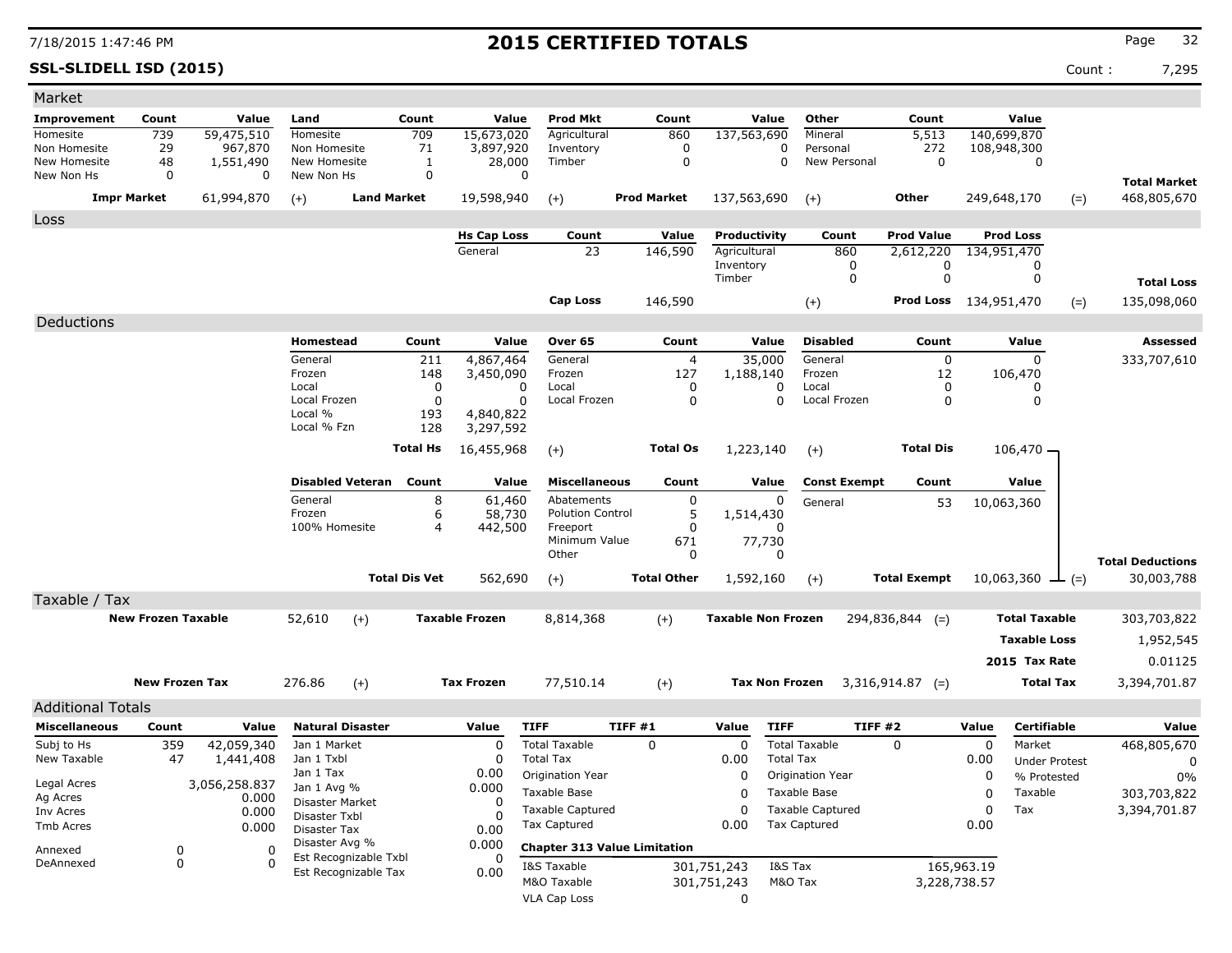### **WCM-WISE CO BRANCH MAINTENANCE (2015)** Count : 227,754

| Market                       |                           |                          |                                |                         |                 |                                  |                                         |                                     |                                |                       |                                                |                          |                      |                                             |                         |
|------------------------------|---------------------------|--------------------------|--------------------------------|-------------------------|-----------------|----------------------------------|-----------------------------------------|-------------------------------------|--------------------------------|-----------------------|------------------------------------------------|--------------------------|----------------------|---------------------------------------------|-------------------------|
| <b>Improvement</b>           | Count                     | Value                    | Land                           |                         | Count           | Value                            | Prod Mkt                                | Count                               |                                | Value                 | <b>Other</b>                                   | Count                    |                      | Value                                       |                         |
| Homesite                     | 27,680                    | 2,886,706,918            | Homesite                       |                         | 33,560          | 1,010,593,008                    | Agricultural                            | 11,126                              | 1,872,135,300                  |                       | Mineral                                        | 175,319                  | 2,584,827,510        |                                             |                         |
| Non Homesite<br>New Homesite | 1,327<br>2,314            | 40,736,750<br>89,956,730 | Non Homesite<br>New Homesite   |                         | 2,353<br>28     | 131,826,560<br>869,710           | Inventory<br>Timber                     | $\Omega$<br>$\mathbf 0$             |                                | 0<br>$\Omega$         | Personal<br>New Personal                       | 0                        | 7,231 1,811,175,850  | 0                                           |                         |
| New Non Hs                   | 65                        | 2,178,610                | New Non Hs                     |                         | $\mathbf 0$     | $\mathbf 0$                      |                                         |                                     |                                |                       |                                                |                          |                      |                                             | <b>Total Market</b>     |
|                              | <b>Impr Market</b>        | 3,019,579,008            | $(+)$                          |                         |                 | <b>Land Market</b> 1,143,289,278 | $(+)$                                   | <b>Prod Market</b> 1,872,135,300    |                                |                       | $(+)$                                          | <b>Other</b>             | 4,396,003,360        | $(=)$                                       | 10,431,006,946          |
| Loss                         |                           |                          |                                |                         |                 |                                  |                                         |                                     |                                |                       |                                                |                          |                      |                                             |                         |
|                              |                           |                          |                                |                         |                 | <b>Hs Cap Loss</b>               | Count                                   | Value                               |                                | Productivity          | Count                                          | <b>Prod Value</b>        |                      | <b>Prod Loss</b>                            |                         |
|                              |                           |                          |                                |                         |                 | General                          | 1,396                                   | 11,983,360                          | Agricultural                   |                       | 11,126                                         | 27,718,580 1,844,416,720 |                      |                                             |                         |
|                              |                           |                          |                                |                         |                 |                                  |                                         |                                     | Inventory                      |                       | 0                                              | 0                        |                      | 0                                           |                         |
|                              |                           |                          |                                |                         |                 |                                  |                                         |                                     | Timber                         |                       | 0                                              | $\Omega$                 |                      | 0                                           | <b>Total Loss</b>       |
|                              |                           |                          |                                |                         |                 |                                  | Cap Loss                                | 11,983,360                          |                                |                       | $^{(+)}$                                       | Prod Loss 1,843,433,930  |                      | $(=)$                                       | 1,855,417,290           |
| Deductions                   |                           |                          |                                |                         |                 |                                  |                                         |                                     |                                |                       |                                                |                          |                      |                                             |                         |
|                              |                           |                          | Homestead                      |                         | Count           | Value                            | Over 65                                 | Count                               |                                | Value                 | <b>Disabled</b>                                | Count                    |                      | Value                                       | Assessed                |
|                              |                           |                          | General                        |                         | 0               | $\mathbf 0$                      | General                                 |                                     | $\mathbf 0$                    | $\Omega$              | General                                        | $\mathbf 0$              |                      | $\mathbf 0$                                 | 8,575,589,656           |
|                              |                           |                          | Frozen                         |                         | 0               | 0                                | Frozen                                  |                                     | $\mathbf 0$                    | $\Omega$              | Frozen                                         | $\mathbf 0$              |                      | O                                           |                         |
|                              |                           |                          | Local<br>Local Frozen          |                         | 0<br>0          | $\Omega$<br>$\Omega$             | Local<br>Local Frozen                   | 309<br>4,574                        | 24,170,768<br>360,492,955      |                       | Local<br>Local Frozen                          | 36<br>423                |                      | 2,385,160<br>26,514,294                     |                         |
|                              |                           |                          | Local %                        |                         | $\Omega$        | $\Omega$                         |                                         |                                     |                                |                       |                                                |                          |                      |                                             |                         |
|                              |                           |                          | Local % Fzn                    |                         | $\Omega$        | $\mathbf 0$                      |                                         |                                     |                                |                       |                                                |                          |                      |                                             |                         |
|                              |                           |                          |                                |                         | <b>Total Hs</b> | 0                                | $(+)$                                   |                                     | Total Os 384,663,723           |                       | $(+)$                                          | <b>Total Dis</b>         |                      | 28,899,454 -                                |                         |
|                              |                           |                          |                                |                         |                 |                                  |                                         |                                     |                                |                       |                                                |                          |                      |                                             |                         |
|                              |                           |                          |                                | <b>Disabled Veteran</b> | Count           | Value                            | <b>Miscellaneous</b>                    | Count                               |                                | Value                 | <b>Const Exempt</b>                            | Count                    |                      | Value                                       |                         |
|                              |                           |                          | General<br>Frozen              |                         | 267<br>164      | 2,021,427                        | Abatements<br><b>Polution Control</b>   | 42                                  | 0<br>15,007,999                | 0                     | General                                        | 3,301                    |                      | 509,508,767                                 |                         |
|                              |                           |                          | 100% Homesite                  |                         | 136             | 1,674,557<br>15,692,462          | Freeport                                | 15                                  | 38,728,279                     |                       |                                                |                          |                      |                                             |                         |
|                              |                           |                          |                                |                         |                 |                                  | Minimum Value                           | 16,614                              |                                | 1,266,420             |                                                |                          |                      |                                             |                         |
|                              |                           |                          |                                |                         |                 |                                  | Other                                   |                                     | 1                              | 176,310               |                                                |                          |                      |                                             | <b>Total Deductions</b> |
|                              |                           |                          |                                | <b>Total Dis Vet</b>    |                 | 19,388,446                       | $(+)$                                   | <b>Total Other</b>                  |                                | 55,179,008            | $(+)$                                          |                          |                      | <b>Total Exempt</b> 509,508,767 $\perp$ (=) | 997,639,398             |
| Taxable / Tax                |                           |                          |                                |                         |                 |                                  |                                         |                                     |                                |                       |                                                |                          |                      |                                             |                         |
|                              | <b>New Frozen Taxable</b> |                          | 1,006,299                      | $(+)$                   |                 | <b>Taxable Frozen</b>            | 197,741,582                             | $(+)$                               |                                |                       | Taxable Non Frozen $7,379,202,377$ (=)         |                          |                      | <b>Total Taxable</b>                        | 7,577,950,258           |
|                              |                           |                          |                                |                         |                 |                                  |                                         |                                     |                                |                       |                                                |                          |                      | <b>Taxable Loss</b>                         | 18,037,521              |
|                              |                           |                          |                                |                         |                 |                                  |                                         |                                     |                                |                       |                                                |                          |                      | 2015 Tax Rate                               | 0.00046148              |
|                              | <b>New Frozen Tax</b>     |                          | 463.62                         |                         |                 | <b>Tax Frozen</b>                |                                         |                                     |                                | <b>Tax Non Frozen</b> |                                                |                          |                      | <b>Total Tax</b>                            |                         |
|                              |                           |                          |                                | $(+)$                   |                 |                                  | 83,084.67                               | $(+)$                               |                                |                       |                                                | $3,405,200.24$ (=)       |                      |                                             | 3,488,748.53            |
| <b>Additional Totals</b>     |                           |                          |                                |                         |                 |                                  |                                         |                                     |                                |                       |                                                |                          |                      |                                             |                         |
| <b>Miscellaneous</b>         | Count                     | Value                    |                                | <b>Natural Disaster</b> |                 | Value                            | <b>TIFF</b>                             | TIFF #1                             | Value                          | <b>TIFF</b>           | TIFF#2                                         |                          | Value                | <b>Certifiable</b>                          | Value                   |
| Subj to Hs                   |                           | 14,349 1,893,615,370     | Jan 1 Market                   |                         |                 | $\Omega$                         | <b>Total Taxable</b>                    | $\mathbf 0$                         | $\mathbf 0$                    |                       | <b>Total Taxable</b>                           | $\mathbf 0$              | $\mathbf 0$          | Market                                      | 10,431,006,946          |
| New Taxable                  | 2,238                     | 87,391,119               | Jan 1 Txbl<br>Jan 1 Tax        |                         |                 | $\Omega$<br>0.00                 | <b>Total Tax</b>                        |                                     | 0.00                           | <b>Total Tax</b>      |                                                |                          | 0.00                 | <b>Under Protest</b>                        | $\mathbf 0$             |
| Legal Acres                  |                           | 109,805,469.             | Jan 1 Avg %                    |                         |                 | 0.000                            | Origination Year                        |                                     | O<br>O                         |                       | Origination Year                               |                          | 0<br>$\Omega$        | % Protested                                 | $0\%$                   |
| Ag Acres                     |                           | 0.000                    | Disaster Market                |                         |                 | $\Omega$                         | <b>Taxable Base</b>                     |                                     | 0                              |                       | <b>Taxable Base</b><br><b>Taxable Captured</b> |                          | 0                    | Taxable<br>Tax                              | 7,577,950,258           |
| Inv Acres<br>Tmb Acres       |                           | 0.000<br>0.000           | Disaster Txbl                  |                         |                 | $\Omega$                         | Taxable Captured<br><b>Tax Captured</b> |                                     | 0.00                           |                       | <b>Tax Captured</b>                            |                          | 0.00                 |                                             | 3,488,748.53            |
|                              |                           |                          | Disaster Tax<br>Disaster Avg % |                         |                 | 0.00<br>0.000                    |                                         | <b>Chapter 313 Value Limitation</b> |                                |                       |                                                |                          |                      |                                             |                         |
| Annexed<br>DeAnnexed         | 0<br>$\Omega$             |                          | 0<br>$\Omega$                  | Est Recognizable Txbl   |                 | $\Omega$                         |                                         |                                     |                                |                       |                                                |                          |                      |                                             |                         |
|                              |                           |                          |                                | Est Recognizable Tax    |                 | 0.00                             | I&S Taxable<br>M&O Taxable              |                                     | 7,559,912,174<br>7,559,912,174 | I&S Tax<br>M&O Tax    |                                                |                          | 0.00<br>3,488,748.53 |                                             |                         |
|                              |                           |                          |                                |                         |                 |                                  | <b>VLA Cap Loss</b>                     |                                     | $\Omega$                       |                       |                                                |                          |                      |                                             |                         |
|                              |                           |                          |                                |                         |                 |                                  |                                         |                                     |                                |                       |                                                |                          |                      |                                             |                         |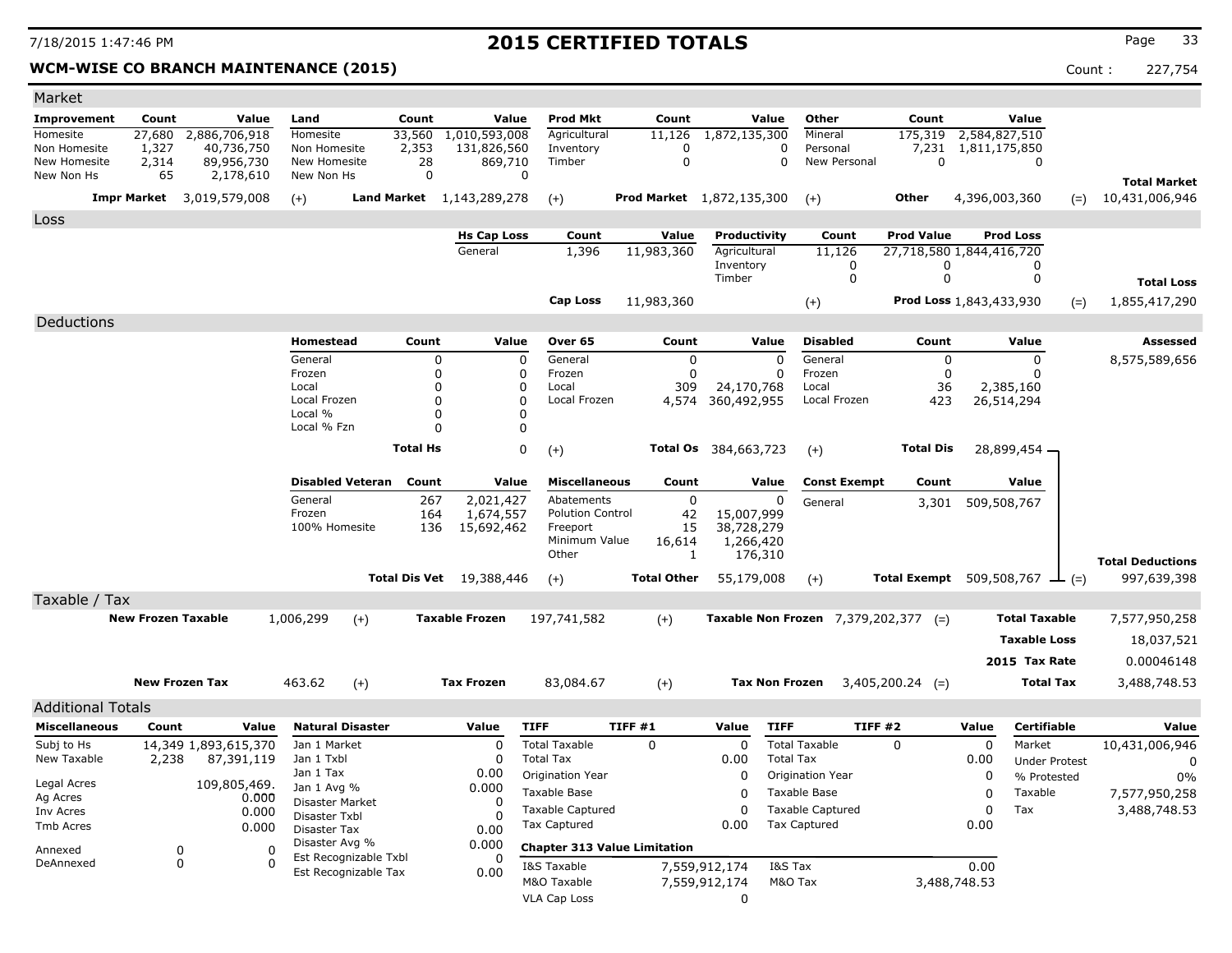### **WIS-WISE COUNTY (2015)** Count : 227,758

| Market                       |                           |                                  |                                |                       |                               |                                     |                                     |                                  |                                               |                   |                                      |                      |                         |
|------------------------------|---------------------------|----------------------------------|--------------------------------|-----------------------|-------------------------------|-------------------------------------|-------------------------------------|----------------------------------|-----------------------------------------------|-------------------|--------------------------------------|----------------------|-------------------------|
| Improvement                  | Count                     | Value                            | Land                           | Count                 | Value                         | <b>Prod Mkt</b>                     | Count                               | Value                            | Other                                         | Count             | Value                                |                      |                         |
| Homesite                     | 27,680                    | 2,886,706,918                    | Homesite                       | 33,560                | 1,010,593,008                 | Agricultural                        | 11,126                              | 1,872,135,300                    | Mineral                                       | 175,323           | 2,584,827,520                        |                      |                         |
| Non Homesite<br>New Homesite | 1,327<br>2,314            | 40,736,750<br>89,956,730         | Non Homesite<br>New Homesite   | 2,353<br>28           | 131,826,560<br>869,710        | Inventory<br>Timber                 | 0<br>$\mathbf 0$                    | 0<br>0                           | Personal<br>New Personal                      | 0                 | 7,231 1,811,175,850                  | 0                    |                         |
| New Non Hs                   | 65                        | 2,178,610                        | New Non Hs                     | 0                     |                               | 0                                   |                                     |                                  |                                               |                   |                                      |                      | <b>Total Market</b>     |
|                              |                           | <b>Impr Market</b> 3,019,579,008 | $(+)$                          |                       | Land Market 1, 143, 289, 278  | $(+)$                               |                                     | <b>Prod Market</b> 1,872,135,300 | $(+)$                                         | Other             | 4,396,003,370                        | $(=)$                | 10,431,006,956          |
| Loss                         |                           |                                  |                                |                       |                               |                                     |                                     |                                  |                                               |                   |                                      |                      |                         |
|                              |                           |                                  |                                |                       | <b>Hs Cap Loss</b>            | Count                               | Value                               | Productivity                     | Count                                         | <b>Prod Value</b> | <b>Prod Loss</b>                     |                      |                         |
|                              |                           |                                  |                                |                       | General                       | 1,396                               | 11,983,360                          | Agricultural                     | 11,126                                        |                   | 27,718,580 1,844,416,720             |                      |                         |
|                              |                           |                                  |                                |                       |                               |                                     |                                     | Inventory<br>Timber              | 0<br>0                                        | 0<br>0            |                                      | 0<br>0               |                         |
|                              |                           |                                  |                                |                       |                               |                                     |                                     |                                  |                                               |                   |                                      |                      | <b>Total Loss</b>       |
|                              |                           |                                  |                                |                       |                               | Cap Loss                            | 11,983,360                          |                                  | $(+)$                                         |                   | Prod Loss 1,843,433,930              | $(=)$                | 1,855,417,290           |
| Deductions                   |                           |                                  |                                |                       |                               |                                     |                                     |                                  |                                               |                   |                                      |                      |                         |
|                              |                           |                                  | Homestead<br>General           | Count                 | Value                         | Over 65                             | Count                               | Value<br>$\mathbf 0$             | <b>Disabled</b><br>General                    | Count             | Value                                | 0                    | Assessed                |
|                              |                           |                                  | Frozen                         |                       | 0<br>$\Omega$                 | 0<br>General<br>0<br>Frozen         |                                     | 0<br>0                           | Frozen                                        | 0<br>0            |                                      | $\mathbf 0$          | 8,575,589,666           |
|                              |                           |                                  | Local                          |                       | $\Omega$                      | 0<br>Local                          | 306                                 | 2,760,733                        | Local                                         | 0                 |                                      | 0                    |                         |
|                              |                           |                                  | Local Frozen<br>Local %        |                       | $\Omega$<br>9,224 258,202,086 | 0<br>Local Frozen                   | 4,577                               | 43,868,389                       | Local Frozen                                  | 0                 |                                      | $\mathbf 0$          |                         |
|                              |                           |                                  | Local % Fzn                    |                       | 4,898 116,738,262             |                                     |                                     |                                  |                                               |                   |                                      |                      |                         |
|                              |                           |                                  |                                |                       | <b>Total Hs</b> 374,940,348   | $(+)$                               | <b>Total Os</b>                     | 46,629,122                       | $(+)$                                         | <b>Total Dis</b>  |                                      | $0 -$                |                         |
|                              |                           |                                  |                                |                       |                               |                                     |                                     |                                  |                                               |                   |                                      |                      |                         |
|                              |                           |                                  | <b>Disabled Veteran</b>        | Count                 | Value                         | <b>Miscellaneous</b>                | Count                               | Value                            | <b>Const Exempt</b>                           | Count             | Value                                |                      |                         |
|                              |                           |                                  | General                        | 274                   | 2,070,427                     | Abatements                          |                                     | 0<br>0                           | General                                       |                   | 3,301 509,508,780                    |                      |                         |
|                              |                           |                                  | Frozen<br>100% Homesite        | 254<br>163            | 2,794,367<br>20,200,990       | <b>Polution Control</b><br>Freeport | 42<br>15                            | 15,007,999<br>38,728,279         |                                               |                   |                                      |                      |                         |
|                              |                           |                                  |                                |                       |                               | Minimum Value                       | 16,614                              | 1,266,420                        |                                               |                   |                                      |                      |                         |
|                              |                           |                                  |                                |                       |                               | Other                               |                                     | 2<br>255,240                     |                                               |                   |                                      |                      | <b>Total Deductions</b> |
|                              |                           |                                  |                                | <b>Total Dis Vet</b>  | 25,065,784                    | $(+)$                               | <b>Total Other</b>                  | 55,257,938                       | $(+)$                                         |                   | Total Exempt $509,508,780 \perp (=)$ |                      | 1,011,401,972           |
| Taxable / Tax                |                           |                                  |                                |                       |                               |                                     |                                     |                                  |                                               |                   |                                      |                      |                         |
|                              | <b>New Frozen Taxable</b> |                                  | 1,539,367                      | $(+)$                 | <b>Taxable Frozen</b>         | 419,102,197                         | $(+)$                               |                                  | <b>Taxable Non Frozen</b> $7,143,584,233$ (=) |                   |                                      | <b>Total Taxable</b> | 7,564,187,694           |
|                              |                           |                                  |                                |                       |                               |                                     |                                     |                                  |                                               |                   |                                      | <b>Taxable Loss</b>  | 44,979,775              |
|                              |                           |                                  |                                |                       |                               |                                     |                                     |                                  |                                               |                   | 2015 Tax Rate                        |                      | 0.002989                |
|                              | <b>New Frozen Tax</b>     |                                  | 4,574.46                       | $(+)$                 | <b>Tax Frozen</b>             | 1,118,651.29                        | $(+)$                               |                                  | Tax Non Frozen $21,351,800.61$ (=)            |                   |                                      | <b>Total Tax</b>     | 22,474,912.47           |
| <b>Additional Totals</b>     |                           |                                  |                                |                       |                               |                                     |                                     |                                  |                                               |                   |                                      |                      |                         |
| <b>Miscellaneous</b>         | Count                     | Value                            | <b>Natural Disaster</b>        |                       | Value                         | <b>TIFF</b>                         | TIFF #1                             | <b>TIFF</b><br>Value             |                                               | TIFF#2            | Value                                | Certifiable          | Value                   |
| Subj to Hs                   |                           | 14,349 1,893,615,370             | Jan 1 Market                   |                       | 0                             | <b>Total Taxable</b>                | 1                                   | 49,608,549                       | <b>Total Taxable</b>                          | 2                 | 3,441,050                            | Market               | 10,431,006,956          |
| New Taxable                  | 2,349                     | 87,526,159                       | Jan 1 Txbl                     |                       | 0                             | <b>Total Tax</b>                    |                                     | 148,051.03                       | <b>Total Tax</b>                              |                   | 10,285.30                            | <b>Under Protest</b> | 0                       |
| Legal Acres                  |                           | 109,820,326.                     | Jan 1 Tax                      |                       | 0.00                          | Origination Year                    |                                     | 2007                             | Origination Year                              |                   | 2010                                 | % Protested          | 0%                      |
| Ag Acres                     |                           | 0.000                            | Jan 1 Avg %<br>Disaster Market |                       | 0.000<br>0                    | Taxable Base                        |                                     | 31,352,804                       | Taxable Base                                  |                   | 2,633,286                            | Taxable              | 7,564,187,694           |
| Inv Acres                    |                           | 0.000                            | Disaster Txbl                  |                       |                               | <b>Taxable Captured</b>             |                                     | 18,255,745                       | <b>Taxable Captured</b>                       |                   | 807,764<br>Tax                       |                      | 22,474,912.47           |
| Tmb Acres                    |                           | 0.000                            | Disaster Tax                   |                       | 0.00                          | <b>Tax Captured</b>                 |                                     | 54,566.42                        | Tax Captured                                  |                   | 2,414.41                             |                      |                         |
| Annexed                      | 0                         | 0                                | Disaster Avg %                 | Est Recognizable Txbl | 0.000<br>0                    |                                     | <b>Chapter 313 Value Limitation</b> |                                  |                                               |                   |                                      |                      |                         |
| DeAnnexed                    | 0                         | $\Omega$                         |                                | Est Recognizable Tax  | 0.00                          | I&S Taxable                         |                                     | 7,519,201,191                    | I&S Tax<br>M&O Tax                            |                   | 0.00                                 |                      |                         |
|                              |                           |                                  |                                |                       |                               | M&O Taxable<br>VLA Cap Loss         |                                     | 7,519,201,191<br>0               |                                               |                   | 22,474,912.47                        |                      |                         |
|                              |                           |                                  |                                |                       |                               |                                     |                                     |                                  |                                               |                   |                                      |                      |                         |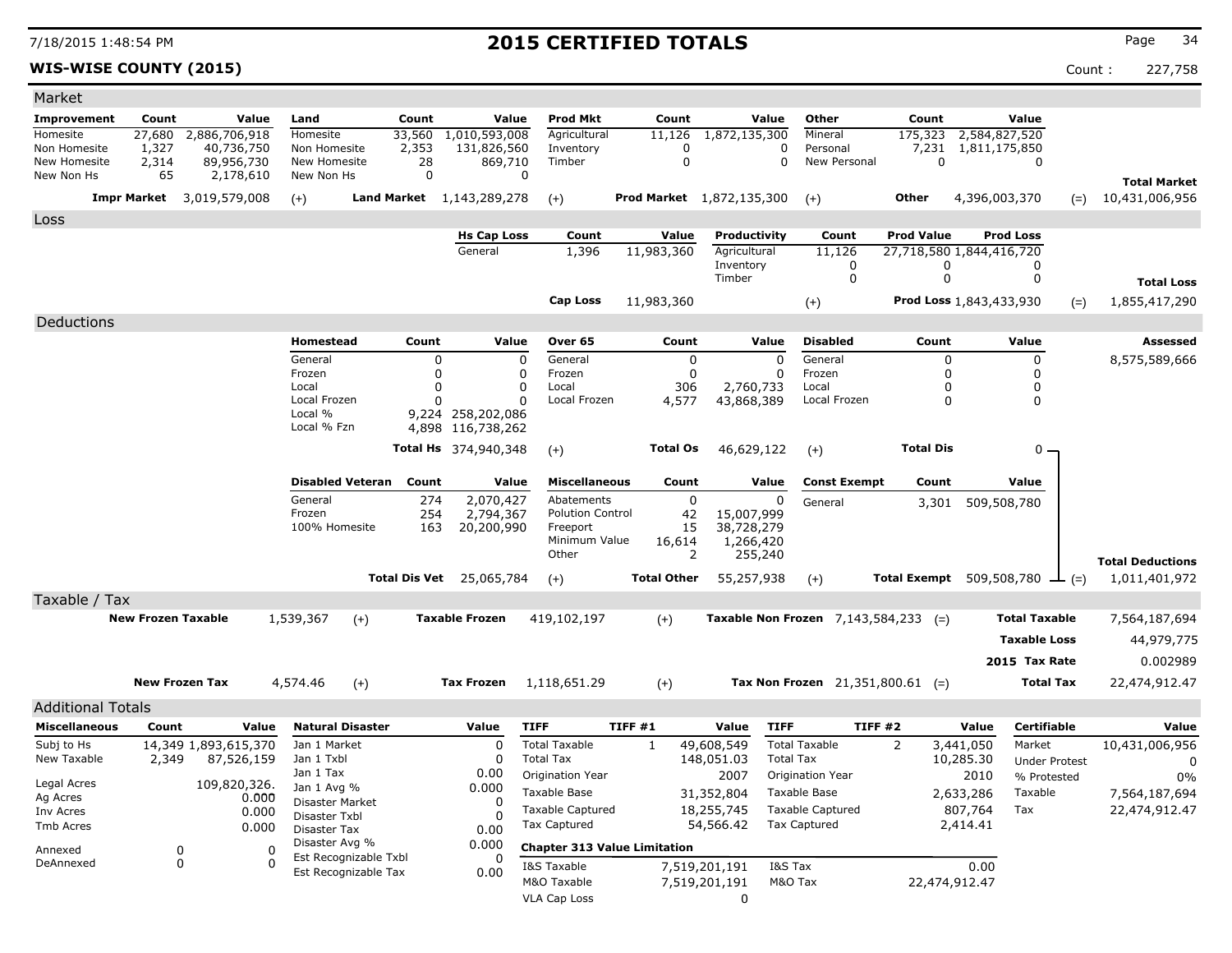**WT1-WCID #1 (2015)** Count : 152,241

| Market                                           |                           |                                  |                                |                         |                            |                          |                                     |                                  |               |                       |                                        |                                 |               |                      |        |                         |
|--------------------------------------------------|---------------------------|----------------------------------|--------------------------------|-------------------------|----------------------------|--------------------------|-------------------------------------|----------------------------------|---------------|-----------------------|----------------------------------------|---------------------------------|---------------|----------------------|--------|-------------------------|
| <b>Improvement</b>                               | Count                     | Value                            | Land                           |                         | Count                      | Value                    | <b>Prod Mkt</b>                     | Count                            |               | Value                 | Other                                  | Count                           |               | Value                |        |                         |
| Homesite                                         | 18,969                    | 1,817,464,320                    | Homesite                       |                         | 23,717                     | 618,509,230              | Agricultural                        | 7,476                            | 1,195,442,720 |                       | Mineral                                | 115,987                         | 1,462,297,580 |                      |        |                         |
| Non Homesite<br>New Homesite                     | 1,041<br>1,598            | 31,391,930<br>57,318,810         | Non Homesite<br>New Homesite   |                         | 1,841<br>23                | 98,180,540<br>726,290    | Inventory<br>Timber                 | $\Omega$<br>$\mathbf 0$          |               | 0<br>$\mathbf 0$      | Personal<br>New Personal               | 4,552<br>$\mathbf 0$            | 1,164,170,700 | 0                    |        |                         |
| New Non Hs                                       | 49                        | 1,326,610                        | New Non Hs                     |                         | $\mathbf 0$                |                          | $\Omega$                            |                                  |               |                       |                                        |                                 |               |                      |        | <b>Total Market</b>     |
|                                                  |                           | <b>Impr Market</b> 1,907,501,670 | $(+)$                          | <b>Land Market</b>      |                            | 717,416,060              | $(+)$                               | <b>Prod Market</b> 1,195,442,720 |               |                       | $(+)$                                  | <b>Other</b>                    | 2,626,468,280 |                      | $(=)$  | 6,446,828,730           |
| Loss                                             |                           |                                  |                                |                         |                            |                          |                                     |                                  |               |                       |                                        |                                 |               |                      |        |                         |
|                                                  |                           |                                  |                                |                         |                            | <b>Hs Cap Loss</b>       | Count                               | Value                            | Productivity  |                       | Count                                  | <b>Prod Value</b>               |               | <b>Prod Loss</b>     |        |                         |
|                                                  |                           |                                  |                                |                         |                            | General                  | 868                                 | 7,549,980                        | Agricultural  |                       | 7,476                                  | 18,035,550 1,177,407,170        |               |                      |        |                         |
|                                                  |                           |                                  |                                |                         |                            |                          |                                     |                                  | Inventory     |                       | 0                                      | 0                               |               | 0                    |        |                         |
|                                                  |                           |                                  |                                |                         |                            |                          |                                     |                                  | Timber        |                       | $\mathbf 0$                            | $\mathbf 0$                     |               | $\mathbf 0$          |        | <b>Total Loss</b>       |
|                                                  |                           |                                  |                                |                         |                            |                          | Cap Loss                            | 7,549,980                        |               |                       | $(+)$                                  | Prod Loss 1,176,424,380         |               |                      | $(=)$  | 1,183,974,360           |
| Deductions                                       |                           |                                  |                                |                         |                            |                          |                                     |                                  |               |                       |                                        |                                 |               |                      |        |                         |
|                                                  |                           |                                  | <b>Homestead</b>               |                         | Count                      | Value                    | Over 65                             | Count                            |               | Value                 | <b>Disabled</b>                        | Count                           |               | Value                |        | <b>Assessed</b>         |
|                                                  |                           |                                  | General                        |                         | $\mathbf 0$                |                          | $\mathbf 0$<br>General              | $\mathbf 0$                      |               | $\mathbf 0$           | General                                | $\mathbf 0$                     |               | $\mathbf 0$          |        | 5,262,854,370           |
|                                                  |                           |                                  | Frozen<br>Local                |                         | $\mathbf 0$<br>$\mathbf 0$ |                          | Frozen<br>0<br>0<br>Local           | $\mathbf 0$<br>$\mathbf 0$       |               | 0<br>0                | Frozen<br>Local                        | 0<br>$\Omega$                   |               | 0<br>0               |        |                         |
|                                                  |                           |                                  | Local Frozen                   |                         | 0                          |                          | 0<br>Local Frozen                   | 0                                |               | $\Omega$              | Local Frozen                           | 0                               |               | 0                    |        |                         |
|                                                  |                           |                                  | Local %                        |                         | $\Omega$                   |                          | 0                                   |                                  |               |                       |                                        |                                 |               |                      |        |                         |
|                                                  |                           |                                  | Local % Fzn                    |                         | $\Omega$                   |                          | $\mathbf 0$                         |                                  |               |                       |                                        |                                 |               |                      |        |                         |
|                                                  |                           |                                  |                                |                         | <b>Total Hs</b>            |                          | 0<br>$(+)$                          | <b>Total Os</b>                  |               | 0                     | $(+)$                                  | <b>Total Dis</b>                |               | 0                    |        |                         |
|                                                  |                           |                                  |                                | <b>Disabled Veteran</b> | Count                      | Value                    | <b>Miscellaneous</b>                | Count                            |               | Value                 | <b>Const Exempt</b>                    | Count                           |               | Value                |        |                         |
|                                                  |                           |                                  | General                        |                         | 366                        | 3,400,419                | Abatements                          | $\mathbf 0$                      |               | $\Omega$              | General                                | 2,365                           |               | 258,480,200          |        |                         |
|                                                  |                           |                                  | Frozen<br>100% Homesite        |                         | 0                          |                          | <b>Polution Control</b><br>0        | 29                               | 9,713,084     |                       |                                        |                                 |               |                      |        |                         |
|                                                  |                           |                                  |                                |                         | 123                        | 15,061,320               | Freeport<br>Minimum Value           | 6<br>13,672                      | 1,045,800     | 531,969               |                                        |                                 |               |                      |        |                         |
|                                                  |                           |                                  |                                |                         |                            |                          | Other                               | 1                                |               | 78,930                |                                        |                                 |               |                      |        | <b>Total Deductions</b> |
|                                                  |                           |                                  |                                |                         |                            | Total Dis Vet 18,461,739 | $(+)$                               | <b>Total Other</b>               | 11,369,783    |                       | $(+)$                                  | <b>Total Exempt</b> 258,480,200 |               |                      | $ (=)$ | 288,311,722             |
| Taxable / Tax                                    |                           |                                  |                                |                         |                            |                          |                                     |                                  |               |                       |                                        |                                 |               |                      |        |                         |
|                                                  | <b>New Frozen Taxable</b> |                                  | 0                              | $(+)$                   |                            | <b>Taxable Frozen</b>    | $\mathbf 0$                         | $(+)$                            |               |                       | Taxable Non Frozen $4,974,542,648$ (=) |                                 |               | <b>Total Taxable</b> |        | 4,974,542,648           |
|                                                  |                           |                                  |                                |                         |                            |                          |                                     |                                  |               |                       |                                        |                                 |               | <b>Taxable Loss</b>  |        | 334,548                 |
|                                                  |                           |                                  |                                |                         |                            |                          |                                     |                                  |               |                       |                                        |                                 |               | 2015 Tax Rate        |        | 0.0001                  |
|                                                  | <b>New Frozen Tax</b>     |                                  | 0.00                           | $(+)$                   |                            | <b>Tax Frozen</b>        | 0.00                                | $(+)$                            |               | <b>Tax Non Frozen</b> |                                        | $497,420.81$ (=)                |               | <b>Total Tax</b>     |        | 497,420.81              |
|                                                  |                           |                                  |                                |                         |                            |                          |                                     |                                  |               |                       |                                        |                                 |               |                      |        |                         |
| <b>Additional Totals</b><br><b>Miscellaneous</b> | Count                     | Value                            | <b>Natural Disaster</b>        |                         |                            | Value                    | <b>TIFF</b>                         | TIFF#1                           | Value         | <b>TIFF</b>           | TIFF#2                                 |                                 | Value         | Certifiable          |        | Value                   |
| Subj to Hs                                       |                           | 9,823 1,292,200,290              | Jan 1 Market                   |                         |                            | $\mathbf 0$              | <b>Total Taxable</b>                | $\Omega$                         | $\Omega$      |                       | <b>Total Taxable</b>                   | $\Omega$                        | $\mathbf 0$   | Market               |        | 6,446,828,730           |
| New Taxable                                      | 1,627                     | 57,774,139                       | Jan 1 Txbl                     |                         |                            | 0                        | <b>Total Tax</b>                    |                                  | 0.00          | <b>Total Tax</b>      |                                        |                                 | 0.00          | <b>Under Protest</b> |        | 0                       |
|                                                  |                           |                                  | Jan 1 Tax                      |                         |                            | 0.00                     | Origination Year                    |                                  | $\Omega$      |                       | Origination Year                       |                                 | $\mathbf 0$   | % Protested          |        | 0%                      |
| Legal Acres<br>Ag Acres                          |                           | 61,040,732.<br>0.000             | Jan 1 Avg %<br>Disaster Market |                         |                            | 0.000<br>0               | <b>Taxable Base</b>                 |                                  | $\Omega$      |                       | Taxable Base                           |                                 | $\Omega$      | Taxable              |        | 4,974,542,648           |
| Inv Acres                                        |                           | 0.000                            | Disaster Txbl                  |                         |                            | $\Omega$                 | <b>Taxable Captured</b>             |                                  | $\Omega$      |                       | <b>Taxable Captured</b>                |                                 | 0             | Tax                  |        | 497,420.81              |
| Tmb Acres                                        |                           | 0.000                            | Disaster Tax                   |                         |                            | 0.00                     | <b>Tax Captured</b>                 |                                  | 0.00          |                       | <b>Tax Captured</b>                    |                                 | 0.00          |                      |        |                         |
| Annexed                                          | $\mathbf 0$               | $\mathbf 0$                      | Disaster Avg %                 | Est Recognizable Txbl   |                            | 0.000<br>0               | <b>Chapter 313 Value Limitation</b> |                                  |               |                       |                                        |                                 |               |                      |        |                         |
| DeAnnexed                                        | 0                         | $\Omega$                         |                                | Est Recognizable Tax    |                            | 0.00                     | I&S Taxable                         |                                  | 4,974,208,100 | I&S Tax               |                                        |                                 | 0.00          |                      |        |                         |
|                                                  |                           |                                  |                                |                         |                            |                          | M&O Taxable                         |                                  | 4,974,208,100 | M&O Tax               |                                        |                                 | 497,420.81    |                      |        |                         |
|                                                  |                           |                                  |                                |                         |                            |                          | <b>VLA Cap Loss</b>                 |                                  | $\mathbf{0}$  |                       |                                        |                                 |               |                      |        |                         |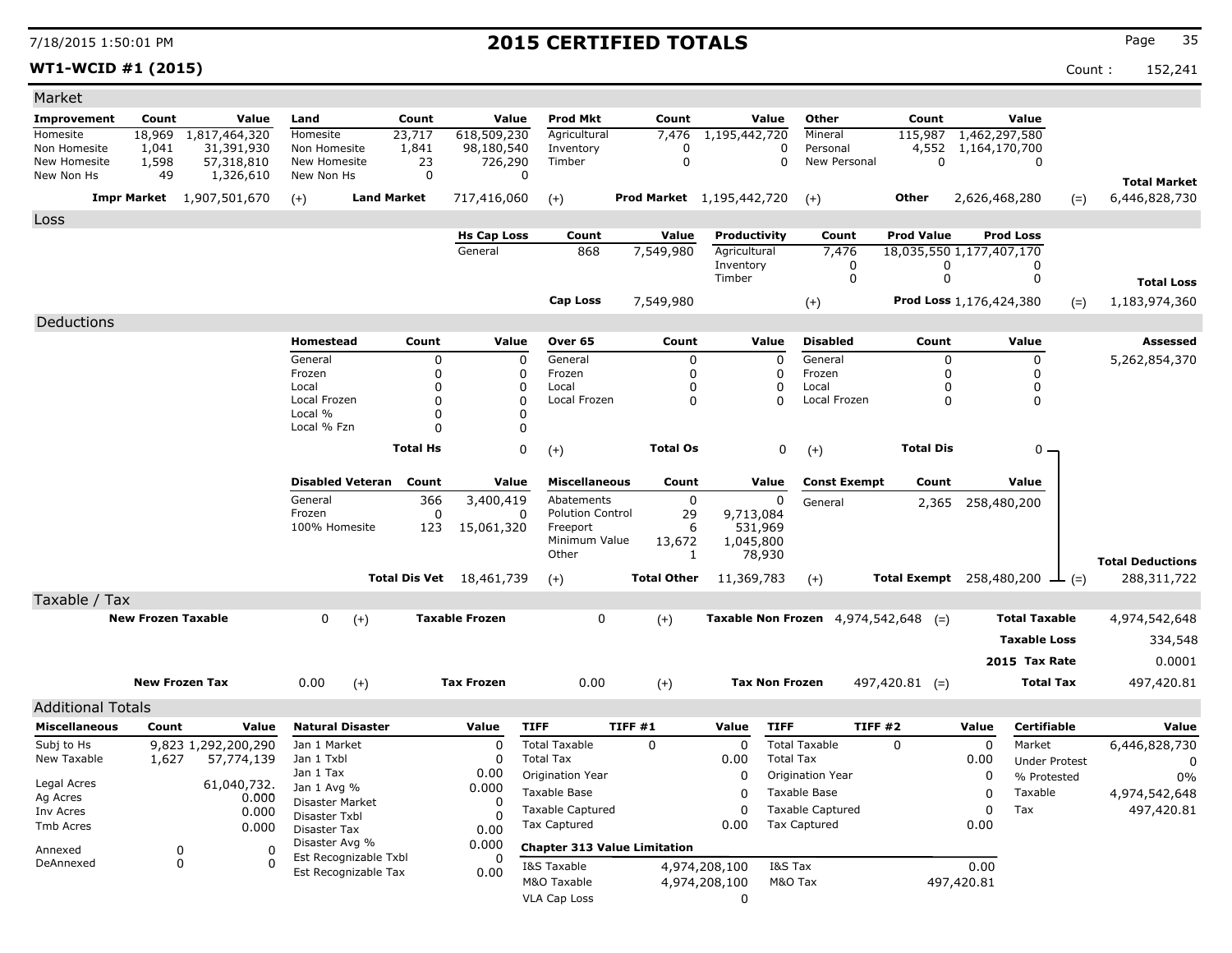Deductions

Additional Totals

**Homesite Improvement** Non Homesite

Market

New Non Hs New Homesite

Loss

### 7/18/2015 1:50:39 PM **2015 CERTIFIED TOTALS** Page <sup>36</sup>

### **WT2-WISE CO WATER SUP**

|              |                       | <b>ISE CO WATER SUPPLY (2015)</b> |                         |                      |                        |                         |                    |                        |                          |                        |                                               | Count: | 5,389                   |
|--------------|-----------------------|-----------------------------------|-------------------------|----------------------|------------------------|-------------------------|--------------------|------------------------|--------------------------|------------------------|-----------------------------------------------|--------|-------------------------|
|              |                       | Value                             |                         | Count                | Value                  | <b>Prod Mkt</b>         | Count              | Value                  | Other                    | Count                  | Value                                         |        |                         |
| ıent         | Count                 |                                   | Land<br>Homesite        |                      |                        | Agricultural            |                    |                        | Mineral                  |                        |                                               |        |                         |
|              | 2,397                 | 418,265,978                       | Non Homesite            | 2,797                | 150,847,298            |                         | 101                | 23,279,520<br>$\Omega$ |                          | 1,631                  | 25,241,090                                    |        |                         |
| site<br>site | 10                    | 348,290                           | New Homesite            | 33<br>0              | 4,605,560<br>0         | Inventory<br>Timber     | 0<br>$\Omega$      | $\mathbf 0$            | Personal<br>New Personal | 784<br>0               | 142,359,320<br>0                              |        |                         |
| s            | 80<br>$\mathbf 0$     | 9,398,840<br>$\mathbf 0$          | New Non Hs              | 0                    | $\mathbf 0$            |                         |                    |                        |                          |                        |                                               |        |                         |
|              |                       |                                   |                         |                      |                        |                         |                    |                        |                          |                        |                                               |        | <b>Total Market</b>     |
|              | Impr Market           | 428,013,108                       | $(+)$                   | <b>Land Market</b>   | 155,452,858            | $(+)$                   | <b>Prod Market</b> | 23,279,520             | $(+)$                    | Other                  | 167,600,410                                   | $(=)$  | 774,345,896             |
|              |                       |                                   |                         |                      |                        |                         |                    |                        |                          |                        |                                               |        |                         |
|              |                       |                                   |                         |                      | <b>Hs Cap Loss</b>     | Count                   | Value              | Productivity           | Count                    | <b>Prod Value</b>      | <b>Prod Loss</b>                              |        |                         |
|              |                       |                                   |                         |                      | General                | 125                     | 862,400            | Agricultural           | 101                      | 102,920                | 23,176,600                                    |        |                         |
|              |                       |                                   |                         |                      |                        |                         |                    | Inventory              | 0                        | 0                      | 0                                             |        |                         |
|              |                       |                                   |                         |                      |                        |                         |                    | Timber                 | $\mathbf 0$              | 0                      | 0                                             |        | <b>Total Loss</b>       |
|              |                       |                                   |                         |                      |                        | <b>Cap Loss</b>         | 862,400            |                        | $(+)$                    | <b>Prod Loss</b>       | 23,176,600                                    | $(=)$  | 24,039,000              |
|              |                       |                                   |                         |                      |                        |                         |                    |                        |                          |                        |                                               |        |                         |
| ons          |                       |                                   |                         |                      |                        |                         |                    |                        |                          |                        |                                               |        |                         |
|              |                       |                                   | Homestead               | Count                | Value                  | Over 65                 | Count              | Value                  | <b>Disabled</b>          | Count                  | Value                                         |        | <b>Assessed</b>         |
|              |                       |                                   | General                 | 0                    | $\Omega$               | General                 | 0                  | $\Omega$               | General                  | <sup>0</sup>           | $\mathbf{0}$                                  |        | 750,306,896             |
|              |                       |                                   | Frozen                  |                      | 0                      | Frozen                  | 0                  | $\Omega$               | Frozen                   |                        |                                               |        |                         |
|              |                       |                                   | Local                   |                      | 0                      | Local                   | 446                | 2,609,640              | Local                    | 0                      | 0                                             |        |                         |
|              |                       |                                   | Local Frozen            |                      | 0                      | Local Frozen            | 0                  | 0                      | Local Frozen             | 0                      | 0                                             |        |                         |
|              |                       |                                   | Local %                 |                      | 0                      |                         |                    |                        |                          |                        |                                               |        |                         |
|              |                       |                                   | Local % Fzn             | $\Omega$             | $\Omega$               |                         |                    |                        |                          |                        |                                               |        |                         |
|              |                       |                                   |                         | <b>Total Hs</b>      | 0                      | $(+)$                   | <b>Total Os</b>    | 2,609,640              | $(+)$                    | <b>Total Dis</b>       | $0 -$                                         |        |                         |
|              |                       |                                   | <b>Disabled Veteran</b> | Count                | Value                  | <b>Miscellaneous</b>    | Count              | Value                  | <b>Const Exempt</b>      | Count                  | Value                                         |        |                         |
|              |                       |                                   | General                 | 32                   | 350,000                | Abatements              | 0                  | 0                      | General                  | 220                    | 103,362,592                                   |        |                         |
|              |                       |                                   | Frozen                  | 0                    | $\Omega$               | <b>Polution Control</b> |                    | 554,540                |                          |                        |                                               |        |                         |
|              |                       |                                   | 100% Homesite           | $\overline{7}$       | 908,000                | Freeport                | 2                  | 26,987,153             |                          |                        |                                               |        |                         |
|              |                       |                                   |                         |                      |                        | Minimum Value           | 494                | 40,270                 |                          |                        |                                               |        |                         |
|              |                       |                                   |                         |                      |                        | Other                   | -1                 | 176,310                |                          |                        |                                               |        | <b>Total Deductions</b> |
|              |                       |                                   |                         | <b>Total Dis Vet</b> | 1,258,000              | $(+)$                   | <b>Total Other</b> | 27,758,273             | $(+)$                    |                        | <b>Total Exempt</b> $103,362,592$ $\perp$ (=) |        | 134,988,505             |
| / Tax        |                       |                                   |                         |                      |                        |                         |                    |                        |                          |                        |                                               |        |                         |
|              | Marie Foxesa Tarochia |                                   | $\sim$<br>$\lambda$     |                      | <b>Terrable France</b> |                         | $\lambda$          | Taxable New Freeze     |                          | $C15.210.201 \t\t\t N$ | <b>Tatal Tawahia</b>                          |        | C15.210.201             |

| Taxable / Tax             |      |       |                       |      |          |                           |                      |                      |             |
|---------------------------|------|-------|-----------------------|------|----------|---------------------------|----------------------|----------------------|-------------|
| <b>New Frozen Taxable</b> |      | $(+)$ | <b>Taxable Frozen</b> |      | $(+)$    | <b>Taxable Non Frozen</b> | 615,318,391<br>$(=)$ | <b>Total Taxable</b> | 615,318,391 |
|                           |      |       |                       |      |          |                           |                      | <b>Taxable Loss</b>  | $-142$      |
|                           |      |       |                       |      |          |                           |                      | 2015 Tax Rate        | 0.001275    |
| New Frozen Tax            | 0.00 | $(+)$ | <b>Tax Frozen</b>     | 0.00 | $^{(+)}$ | <b>Tax Non Frozen</b>     | $784,531.13$ (=)     | <b>Total Tax</b>     | 784,531.13  |

| <b>Miscellaneous</b>      | Count                          | Value                    | <b>Natural Disaster</b>                       | Value | <b>TIFF</b>                                       | TIFF #1                             | Value                      | <b>TIFF</b>                             | TIFF <sub>#2</sub> | Value              | Certifiable                         | Value       |
|---------------------------|--------------------------------|--------------------------|-----------------------------------------------|-------|---------------------------------------------------|-------------------------------------|----------------------------|-----------------------------------------|--------------------|--------------------|-------------------------------------|-------------|
| Subj to Hs<br>New Taxable | 1,106<br>78                    | 142,480,460<br>7,370,920 | Jan 1 Market<br>Jan 1 Txbl                    |       | Total Taxable<br>Total Tax                        |                                     | 0.00                       | <b>Total Taxable</b><br>Total Tax       | 0                  | 0.00               | Market                              | 774,345,896 |
| Legal Acres               |                                |                          | Jan 1 Tax                                     | 0.00  | Origination Year                                  |                                     | 0                          | Origination Year                        |                    |                    | <b>Under Protest</b><br>% Protested | $0\%$       |
| Ag Acres                  |                                | 339,318.063<br>0.000     | Jan $1$ Avg $\%$<br><b>Disaster Market</b>    | 0.000 | Taxable Base                                      |                                     | 0                          | Taxable Base                            |                    | 0                  | Taxable                             | 615,318,391 |
| Inv Acres<br>Tmb Acres    |                                | 0.000<br>0.000           | Disaster Txbl                                 |       | Taxable Captured<br>Tax Captured                  |                                     | 0.00                       | <b>Taxable Captured</b><br>Tax Captured |                    | 0<br>0.00          | Tax                                 | 784,531.13  |
| Annexed                   | Disaster Tax<br>Disaster Avg % |                          | 0.00<br>0.000                                 |       |                                                   | <b>Chapter 313 Value Limitation</b> |                            |                                         |                    |                    |                                     |             |
| DeAnnexed                 | 0                              |                          | Est Recognizable Txbl<br>Est Recognizable Tax | 0.00  | I&S Taxable<br>M&O Taxable<br><b>VLA Cap Loss</b> |                                     | 615,318,511<br>615,318,511 | I&S Tax<br>M&O Tax                      |                    | 784,531.13<br>0.00 |                                     |             |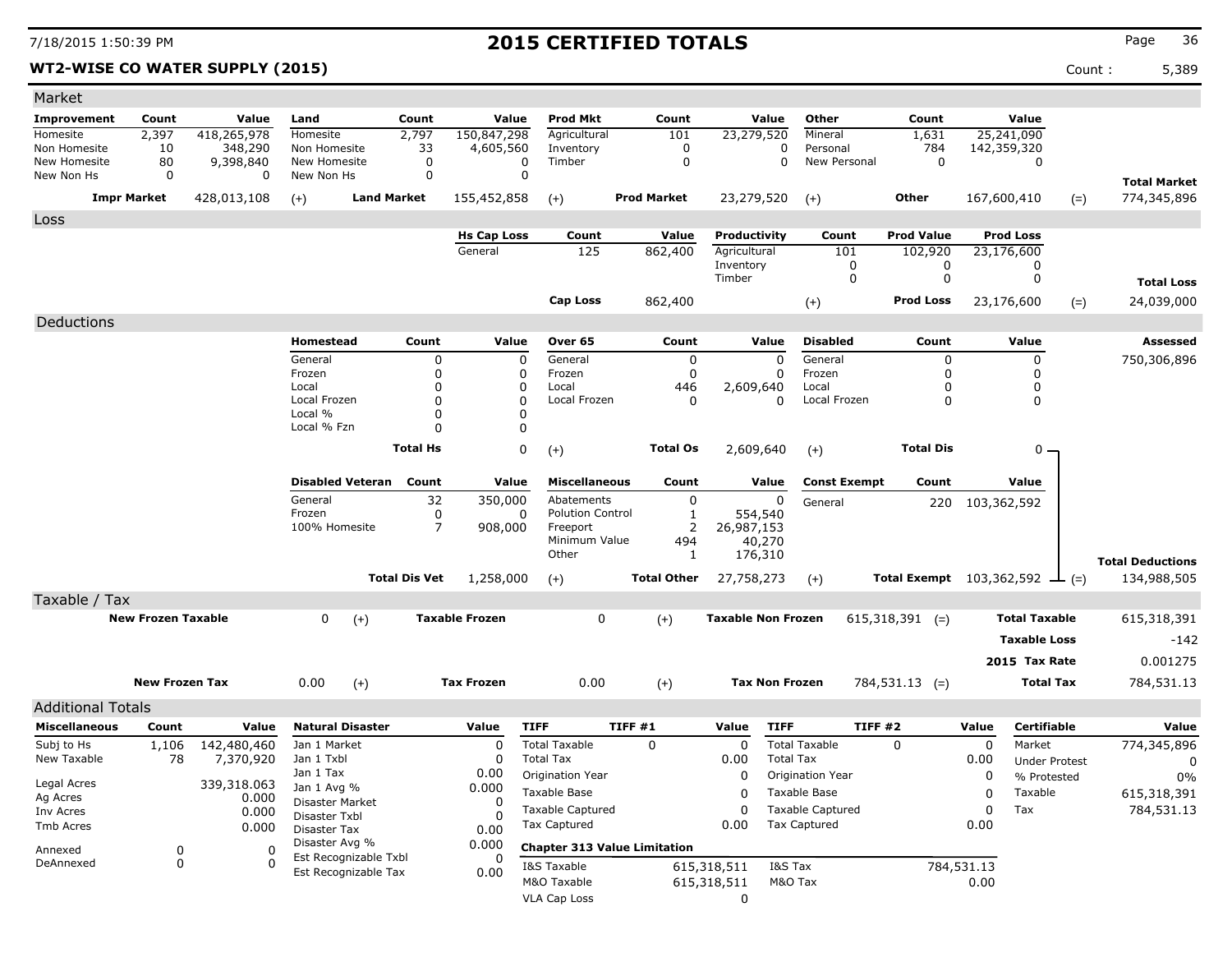**WT3-CLEAR CREEK WATER (2015)** Count : 1,046

| Market                   |                           |                      |                               |                      |                       |                                     |                    |                           |                             |                     |           |                      |       |                         |
|--------------------------|---------------------------|----------------------|-------------------------------|----------------------|-----------------------|-------------------------------------|--------------------|---------------------------|-----------------------------|---------------------|-----------|----------------------|-------|-------------------------|
| Improvement              | Count                     | Value                | Land                          | Count                | Value                 | <b>Prod Mkt</b>                     | Count              | Value                     | Other                       | Count               |           | Value                |       |                         |
| Homesite                 | 44                        | 2,497,160            | Homesite                      | 38                   | 601,230               | Agricultural                        | 109                | 18,639,690                | Mineral                     | 798                 |           | 22,040,840           |       |                         |
| Non Homesite             | 3                         | 46,910               | Non Homesite                  | 8                    | 445,380               | Inventory                           | 0                  |                           | 0<br>Personal               | 109                 |           | 52,045,040           |       |                         |
| New Homesite             | 5                         | 65,720               | New Homesite                  | 0                    | 0                     | Timber                              | 0                  |                           | $\mathbf 0$<br>New Personal | 0                   |           | 0                    |       |                         |
| New Non Hs               | 0                         | 0                    | New Non Hs                    | $\mathbf 0$          | $\mathbf 0$           |                                     |                    |                           |                             |                     |           |                      |       | <b>Total Market</b>     |
|                          | <b>Impr Market</b>        | 2,609,790            | $(+)$                         | <b>Land Market</b>   | 1,046,610             | $(+)$                               | <b>Prod Market</b> | 18,639,690                | $(+)$                       | Other               |           | 74,085,880           | $(=)$ | 96,381,970              |
| Loss                     |                           |                      |                               |                      |                       |                                     |                    |                           |                             |                     |           |                      |       |                         |
|                          |                           |                      |                               |                      | <b>Hs Cap Loss</b>    | Count                               | Value              | Productivity              | Count                       | <b>Prod Value</b>   |           | <b>Prod Loss</b>     |       |                         |
|                          |                           |                      |                               |                      | General               | 1                                   | 1,330              | Agricultural              | 109                         | 363,480             |           | 18,276,210           |       |                         |
|                          |                           |                      |                               |                      |                       |                                     |                    | Inventory<br>Timber       | 0<br>0                      | 0<br>0              |           | 0<br>0               |       |                         |
|                          |                           |                      |                               |                      |                       |                                     |                    |                           |                             |                     |           |                      |       | <b>Total Loss</b>       |
|                          |                           |                      |                               |                      |                       | Cap Loss                            | 1,330              |                           | $(+)$                       | <b>Prod Loss</b>    |           | 18,276,210           | $(=)$ | 18,277,540              |
| Deductions               |                           |                      |                               |                      |                       |                                     |                    |                           |                             |                     |           |                      |       |                         |
|                          |                           |                      | Homestead                     | Count                | Value                 | Over 65                             | Count              | Value                     | <b>Disabled</b>             | Count               |           | Value                |       | Assessed                |
|                          |                           |                      | General                       | 0                    | 0                     | General                             | 0                  |                           | General<br>$\mathbf 0$      | 0                   |           | 0                    |       | 78,104,430              |
|                          |                           |                      | Frozen                        | 0                    | 0                     | Frozen                              | 0                  |                           | Frozen<br>0                 | O                   |           | 0                    |       |                         |
|                          |                           |                      | Local                         | 0                    | 0                     | Local                               | 0                  |                           | 0<br>Local                  | 0                   |           | 0                    |       |                         |
|                          |                           |                      | Local Frozen<br>Local %       | O<br>0               | $\mathbf 0$<br>0      | Local Frozen                        | 0                  |                           | $\Omega$<br>Local Frozen    | 0                   |           | 0                    |       |                         |
|                          |                           |                      | Local % Fzn                   | O                    | 0                     |                                     |                    |                           |                             |                     |           |                      |       |                         |
|                          |                           |                      |                               |                      | $\mathbf 0$           |                                     |                    |                           |                             |                     |           |                      |       |                         |
|                          |                           |                      |                               | <b>Total Hs</b>      |                       | $(+)$                               | <b>Total Os</b>    |                           | 0<br>$(+)$                  | <b>Total Dis</b>    |           | 0                    |       |                         |
|                          |                           |                      | <b>Disabled Veteran</b>       | Count                | Value                 | <b>Miscellaneous</b>                | Count              | Value                     | <b>Const Exempt</b>         | Count               |           | Value                |       |                         |
|                          |                           |                      | General                       | 1                    | 1,460                 | Abatements                          | 0                  |                           | 0                           |                     |           |                      |       |                         |
|                          |                           |                      | Frozen                        | 0                    | 0                     | <b>Polution Control</b>             | 5                  | 1,514,430                 | General                     |                     | 3         | 60,000               |       |                         |
|                          |                           |                      | 100% Homesite                 | $\mathbf{1}$         | 188,280               | Freeport                            | 0                  |                           |                             |                     |           |                      |       |                         |
|                          |                           |                      |                               |                      |                       | Minimum Value                       | 90                 | 11,560                    |                             |                     |           |                      |       |                         |
|                          |                           |                      |                               |                      |                       | Other                               | 0                  |                           | $\Omega$                    |                     |           |                      |       | <b>Total Deductions</b> |
|                          |                           |                      |                               | <b>Total Dis Vet</b> | 189,740               | $(+)$                               | <b>Total Other</b> | 1,525,990                 | $(+)$                       | <b>Total Exempt</b> |           | 60,000 $\perp$ (=)   |       | 1,775,730               |
| Taxable / Tax            |                           |                      |                               |                      |                       |                                     |                    |                           |                             |                     |           |                      |       |                         |
|                          | <b>New Frozen Taxable</b> |                      | 0<br>$(+)$                    |                      | <b>Taxable Frozen</b> | 0                                   | $(+)$              | <b>Taxable Non Frozen</b> |                             | $76,328,700$ (=)    |           | <b>Total Taxable</b> |       | 76,328,700              |
|                          |                           |                      |                               |                      |                       |                                     |                    |                           |                             |                     |           | <b>Taxable Loss</b>  |       | $-550$                  |
|                          |                           |                      |                               |                      |                       |                                     |                    |                           |                             |                     |           |                      |       |                         |
|                          |                           |                      |                               |                      |                       |                                     |                    |                           |                             |                     |           | 2015 Tax Rate        |       | 0.0004                  |
|                          | <b>New Frozen Tax</b>     |                      | 0.00<br>$(+)$                 |                      | <b>Tax Frozen</b>     | 0.00                                | $(+)$              |                           | <b>Tax Non Frozen</b>       | $30,531.70$ (=)     |           | <b>Total Tax</b>     |       | 30,531.70               |
| <b>Additional Totals</b> |                           |                      |                               |                      |                       |                                     |                    |                           |                             |                     |           |                      |       |                         |
| <b>Miscellaneous</b>     | Count                     | Value                | <b>Natural Disaster</b>       |                      | Value                 | <b>TIFF</b>                         | TIFF#1             | Value                     | <b>TIFF</b>                 | TIFF#2              | Value     | <b>Certifiable</b>   |       | Value                   |
| Subj to Hs               | 22                        | 2,161,830            | Jan 1 Market                  |                      | 0                     | <b>Total Taxable</b>                | $\mathbf 0$        | 0                         | <b>Total Taxable</b>        | $\Omega$            | 0         | Market               |       | 96,381,970              |
| New Taxable              | 5                         | 65,720               | Jan 1 Txbl                    |                      | 0                     | <b>Total Tax</b>                    |                    | 0.00                      | <b>Total Tax</b>            |                     | 0.00      | <b>Under Protest</b> |       | $\mathbf 0$             |
|                          |                           |                      | Jan 1 Tax                     |                      | 0.00                  | Origination Year                    |                    | 0                         | Origination Year            |                     | 0         | % Protested          |       | 0%                      |
| Legal Acres<br>Ag Acres  |                           | 263,605.277<br>0.000 | Jan 1 Avg %                   |                      | 0.000                 | Taxable Base                        |                    | 0                         | Taxable Base                |                     | 0         | Taxable              |       | 76,328,700              |
| Inv Acres                |                           | 0.000                | Disaster Market               |                      | 0                     | <b>Taxable Captured</b>             |                    | 0                         | <b>Taxable Captured</b>     |                     | 0         | Tax                  |       | 30,531.70               |
| Tmb Acres                |                           | 0.000                | Disaster Txbl<br>Disaster Tax |                      | 0<br>0.00             | <b>Tax Captured</b>                 |                    | 0.00                      | <b>Tax Captured</b>         |                     | 0.00      |                      |       |                         |
|                          |                           |                      | Disaster Avg %                |                      | 0.000                 | <b>Chapter 313 Value Limitation</b> |                    |                           |                             |                     |           |                      |       |                         |
| Annexed<br>DeAnnexed     | 0<br>0                    | 0<br>$\Omega$        | Est Recognizable Txbl         |                      | 0                     |                                     |                    |                           | I&S Tax                     |                     |           |                      |       |                         |
|                          |                           |                      | Est Recognizable Tax          |                      | 0.00                  | I&S Taxable<br>M&O Taxable          |                    | 76,329,250                | M&O Tax                     |                     | 0.00      |                      |       |                         |
|                          |                           |                      |                               |                      |                       | <b>VLA Cap Loss</b>                 |                    | 76,329,250                |                             |                     | 30,531.70 |                      |       |                         |
|                          |                           |                      |                               |                      |                       |                                     |                    | 0                         |                             |                     |           |                      |       |                         |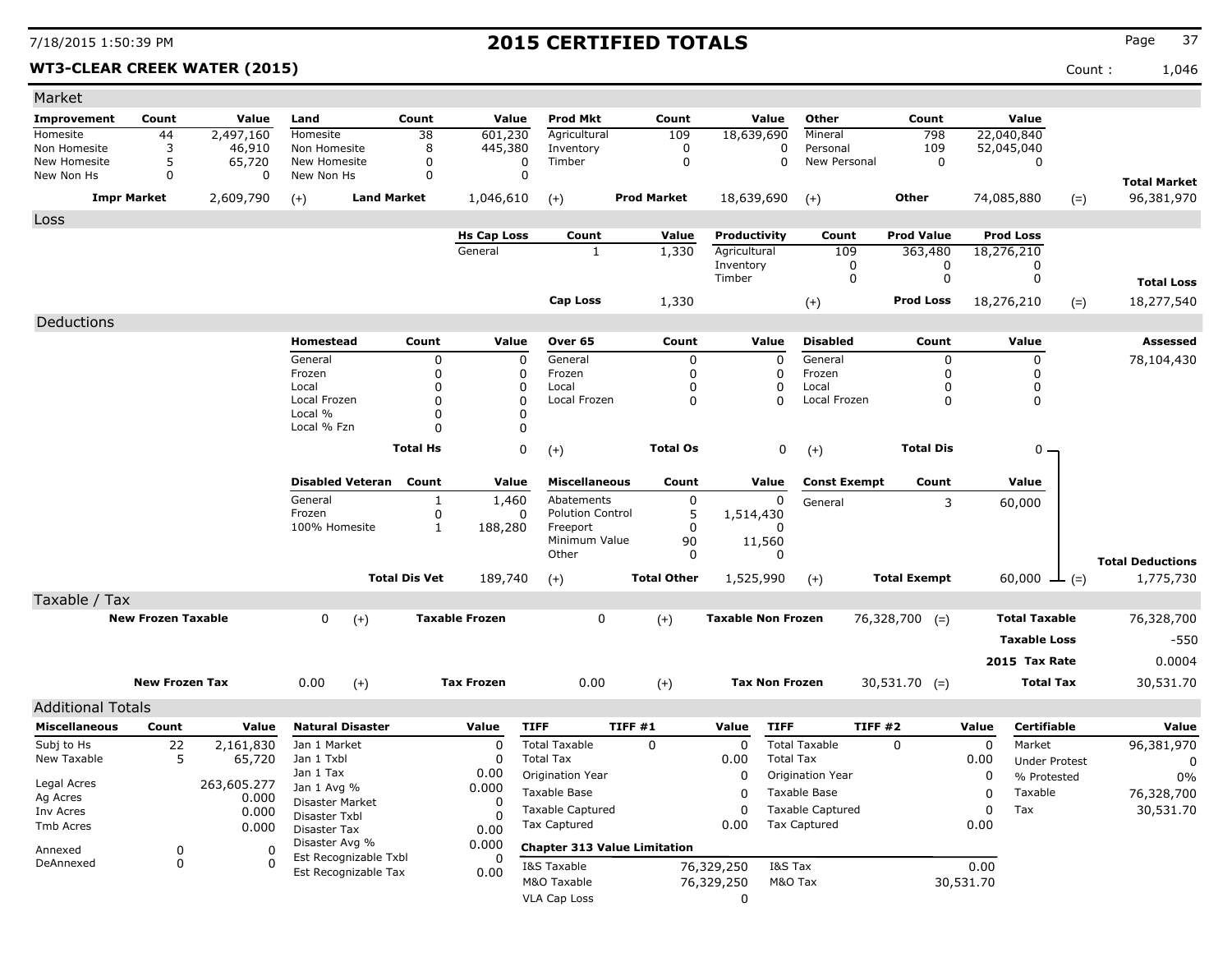### **WT4-NORTH FT WORTH WCID 1 (2015)** 520

| Market                       |                           |              |                                               |                      |                       |                           |                                     |                           |                  |                          |                     |            |                      |                                      |
|------------------------------|---------------------------|--------------|-----------------------------------------------|----------------------|-----------------------|---------------------------|-------------------------------------|---------------------------|------------------|--------------------------|---------------------|------------|----------------------|--------------------------------------|
| Improvement                  | Count                     | Value        | Land                                          | Count                | Value                 | <b>Prod Mkt</b>           | Count                               |                           | Value            | Other                    | Count               |            | Value                |                                      |
| Homesite                     | 162                       | 20,203,730   | Homesite                                      | 170                  | 5,186,780             | Agricultural              | $\overline{4}$                      | 1,403,230                 |                  | Mineral                  | 342                 |            | 1,897,960            |                                      |
| Non Homesite<br>New Homesite | 0<br>4                    | 0<br>502,490 | Non Homesite<br>New Homesite                  | 0<br>0               | 0<br>0                | Inventory<br>Timber       | 0<br>$\mathbf 0$                    |                           | 0<br>$\Omega$    | Personal<br>New Personal | 4<br>0              |            | 29,550<br>0          |                                      |
| New Non Hs                   | 0                         | 0            | New Non Hs                                    | $\Omega$             | 0                     |                           |                                     |                           |                  |                          |                     |            |                      | <b>Total Market</b>                  |
|                              | <b>Impr Market</b>        | 20,706,220   | <b>Land Market</b><br>$(+)$                   |                      | 5,186,780             | $(+)$                     | <b>Prod Market</b>                  | 1,403,230                 |                  | $(+)$                    | Other               |            | 1,927,510<br>$(=)$   | 29,223,740                           |
| Loss                         |                           |              |                                               |                      |                       |                           |                                     |                           |                  |                          |                     |            |                      |                                      |
|                              |                           |              |                                               |                      | <b>Hs Cap Loss</b>    | Count                     | Value                               | Productivity              |                  | Count                    | <b>Prod Value</b>   |            | <b>Prod Loss</b>     |                                      |
|                              |                           |              |                                               |                      | General               | 54                        | 574,940                             | Agricultural<br>Inventory |                  | 4<br>0                   | 5,030<br>0          |            | 1,398,200<br>0       |                                      |
|                              |                           |              |                                               |                      |                       |                           |                                     | Timber                    |                  | 0                        | 0                   |            | 0                    | <b>Total Loss</b>                    |
|                              |                           |              |                                               |                      |                       | Cap Loss                  | 574,940                             |                           |                  | $(+)$                    | <b>Prod Loss</b>    |            | 1,398,200<br>$(=)$   | 1,973,140                            |
|                              |                           |              |                                               |                      |                       |                           |                                     |                           |                  |                          |                     |            |                      |                                      |
| Deductions                   |                           |              |                                               |                      |                       |                           |                                     |                           |                  |                          |                     |            |                      |                                      |
|                              |                           |              | Homestead                                     | Count                | Value                 | Over 65                   | Count                               |                           | Value            | <b>Disabled</b>          | Count               |            | Value                | Assessed                             |
|                              |                           |              | General<br>Frozen                             | 0<br>0               | 0<br>0                | General<br>Frozen         | 0<br>$\mathbf 0$                    |                           | 0<br>0           | General<br>Frozen        | 0<br>0              |            | 0<br>0               | 27,250,600                           |
|                              |                           |              | Local                                         | 0                    | 0                     | Local                     | 0                                   |                           | $\Omega$         | Local                    | O                   |            | 0                    |                                      |
|                              |                           |              | Local Frozen                                  | 0                    | $\Omega$              | Local Frozen              | 0                                   |                           | $\Omega$         | Local Frozen             | 0                   |            | 0                    |                                      |
|                              |                           |              | Local %<br>Local % Fzn                        | 0<br>0               | O<br>$\Omega$         |                           |                                     |                           |                  |                          |                     |            |                      |                                      |
|                              |                           |              |                                               |                      |                       |                           |                                     |                           |                  |                          |                     |            |                      |                                      |
|                              |                           |              |                                               | <b>Total Hs</b>      | 0                     | $(+)$                     | <b>Total Os</b>                     |                           | 0                | $(+)$                    | <b>Total Dis</b>    |            | 0 -                  |                                      |
|                              |                           |              | <b>Disabled Veteran</b>                       | Count                | Value                 | <b>Miscellaneous</b>      | Count                               |                           | Value            | <b>Const Exempt</b>      | Count               |            | Value                |                                      |
|                              |                           |              | General                                       | 3                    | 32,000                | Abatements                | 0                                   |                           | 0                | General                  | 1                   |            | 1,703,410            |                                      |
|                              |                           |              | Frozen                                        | 0                    | 0                     | <b>Polution Control</b>   | 0                                   |                           | $\Omega$         |                          |                     |            |                      |                                      |
|                              |                           |              | 100% Homesite                                 | 3                    | 494,060               | Freeport<br>Minimum Value | 0<br>10                             |                           | $\Omega$<br>570  |                          |                     |            |                      |                                      |
|                              |                           |              |                                               |                      |                       | Other                     | $\Omega$                            |                           | 0                |                          |                     |            |                      |                                      |
|                              |                           |              |                                               | <b>Total Dis Vet</b> | 526,060               | $(+)$                     | <b>Total Other</b>                  |                           | 570              | $(+)$                    | <b>Total Exempt</b> |            | 1,703,410<br>$ (=)$  | <b>Total Deductions</b><br>2,230,040 |
| Taxable / Tax                |                           |              |                                               |                      |                       |                           |                                     |                           |                  |                          |                     |            |                      |                                      |
|                              | <b>New Frozen Taxable</b> |              | 0<br>$(+)$                                    |                      | <b>Taxable Frozen</b> | 0                         | $(+)$                               | <b>Taxable Non Frozen</b> |                  |                          | $25,020,560$ (=)    |            | <b>Total Taxable</b> | 25,020,560                           |
|                              |                           |              |                                               |                      |                       |                           |                                     |                           |                  |                          |                     |            | <b>Taxable Loss</b>  | 0                                    |
|                              |                           |              |                                               |                      |                       |                           |                                     |                           |                  |                          |                     |            | 2015 Tax Rate        | 0.006                                |
|                              | <b>New Frozen Tax</b>     |              | 0.00                                          |                      | <b>Tax Frozen</b>     | 0.00                      |                                     | <b>Tax Non Frozen</b>     |                  |                          | $150, 123.36$ (=)   |            | <b>Total Tax</b>     |                                      |
|                              |                           |              | $(+)$                                         |                      |                       |                           | $(+)$                               |                           |                  |                          |                     |            |                      | 150,123.36                           |
| <b>Additional Totals</b>     |                           |              |                                               |                      |                       |                           |                                     |                           |                  |                          |                     |            |                      |                                      |
| <b>Miscellaneous</b>         | Count                     | Value        | <b>Natural Disaster</b>                       |                      | Value                 | <b>TIFF</b>               | TIFF#1                              | Value                     | <b>TIFF</b>      | TIFF#2                   |                     | Value      | <b>Certifiable</b>   | Value                                |
| Subj to Hs                   | 98                        | 13,641,690   | Jan 1 Market                                  |                      | 0                     | <b>Total Taxable</b>      | $\Omega$                            | 0                         |                  | <b>Total Taxable</b>     | 0                   | 0          | Market               | 29,223,740                           |
| New Taxable                  | 4                         | 502,490      | Jan 1 Txbl                                    |                      | $\Omega$              | <b>Total Tax</b>          |                                     | 0.00                      | <b>Total Tax</b> |                          |                     | 0.00       | <b>Under Protest</b> | 0                                    |
| Legal Acres                  |                           | 60,349.486   | Jan 1 Tax<br>Jan 1 Avg %                      |                      | 0.00<br>0.000         | Origination Year          |                                     | 0                         |                  | Origination Year         |                     | 0          | % Protested          | 0%                                   |
| Ag Acres                     |                           | 0.000        | Disaster Market                               |                      | 0                     | Taxable Base              |                                     | 0                         |                  | Taxable Base             |                     | 0          | Taxable              | 25,020,560                           |
| Inv Acres                    |                           | 0.000        | Disaster Txbl                                 |                      |                       | <b>Taxable Captured</b>   |                                     | 0                         |                  | <b>Taxable Captured</b>  |                     | 0          | Tax                  | 150,123.36                           |
| Tmb Acres                    |                           | 0.000        | Disaster Tax                                  |                      | 0.00                  | Tax Captured              |                                     | 0.00                      |                  | <b>Tax Captured</b>      |                     | 0.00       |                      |                                      |
| Annexed                      | 0                         | 0            | Disaster Avg %                                |                      | 0.000                 |                           | <b>Chapter 313 Value Limitation</b> |                           |                  |                          |                     |            |                      |                                      |
| DeAnnexed                    | 0                         | $\Omega$     | Est Recognizable Txbl<br>Est Recognizable Tax |                      | 0<br>0.00             | I&S Taxable               |                                     | 25,020,560                | I&S Tax          |                          |                     | 0.00       |                      |                                      |
|                              |                           |              |                                               |                      |                       | M&O Taxable               |                                     | 25,020,560                | M&O Tax          |                          |                     | 150,123.36 |                      |                                      |
|                              |                           |              |                                               |                      |                       | <b>VLA Cap Loss</b>       |                                     | 0                         |                  |                          |                     |            |                      |                                      |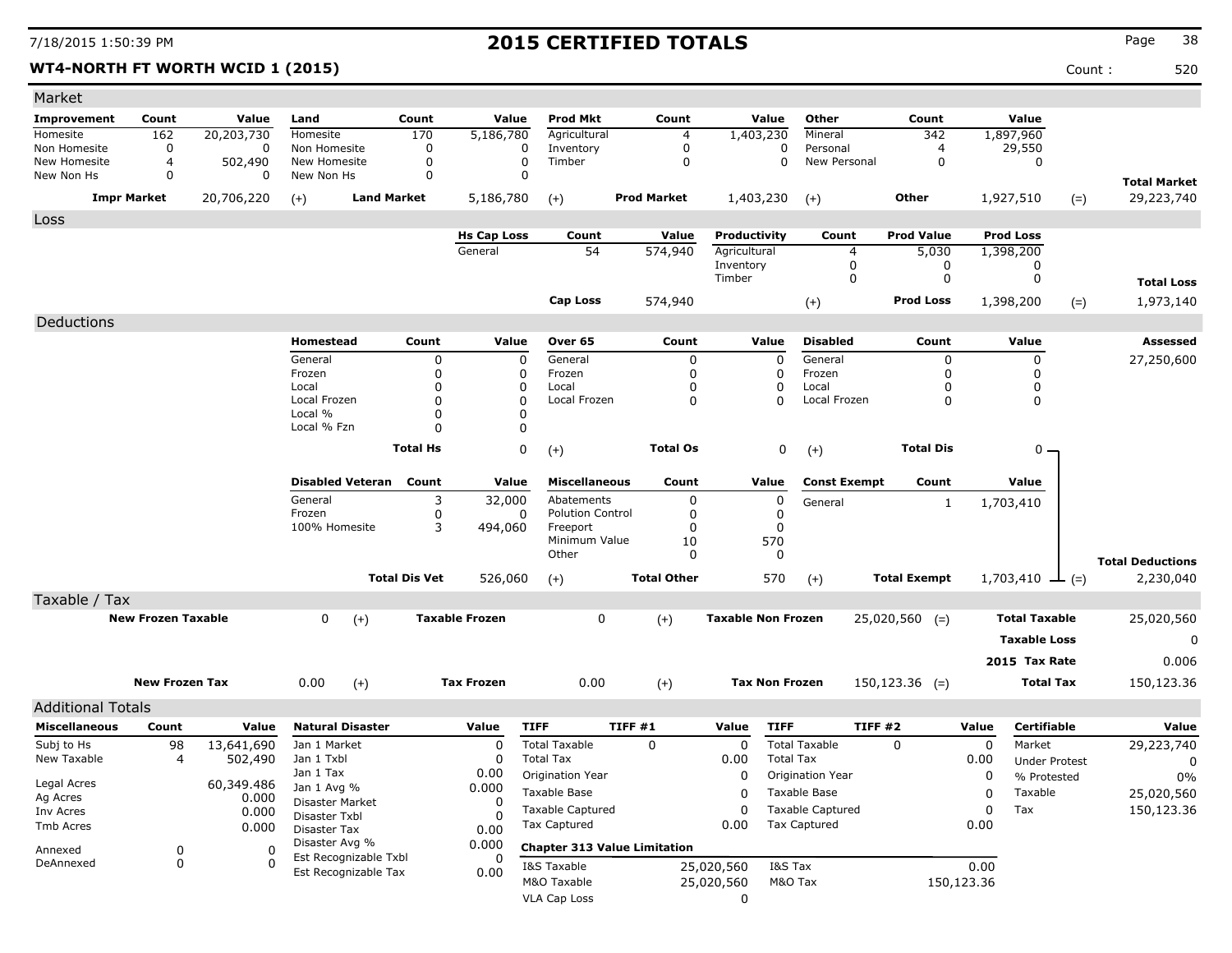WT5-ALPHA RANCH WCID (2015) **Count :** 481

| Market                       |                           |                  |                               |                      |                       |                                          |                    |                           |                                          |                     |           |                                |                                   |
|------------------------------|---------------------------|------------------|-------------------------------|----------------------|-----------------------|------------------------------------------|--------------------|---------------------------|------------------------------------------|---------------------|-----------|--------------------------------|-----------------------------------|
| <b>Improvement</b>           | Count                     | Value            | Land                          | Count                | Value                 | <b>Prod Mkt</b>                          | Count              | Value                     | Other                                    | Count               |           | Value                          |                                   |
| Homesite                     | 1                         | 6,400            | Homesite                      | 0                    | 0                     | Agricultural                             | 5                  | 4,462,980                 | Mineral                                  | 476                 |           | 9,375,800                      |                                   |
| Non Homesite<br>New Homesite | 0<br>0                    | 0<br>$\mathbf 0$ | Non Homesite<br>New Homesite  | 0<br>0               | 0<br>0                | Inventory<br>Timber                      | 0<br>0             |                           | 0<br>Personal<br>0<br>New Personal       | 0<br>0              |           | 0<br>$\mathbf 0$               |                                   |
| New Non Hs                   | 0                         | 0                | New Non Hs                    | 0                    | $\mathbf 0$           |                                          |                    |                           |                                          |                     |           |                                |                                   |
|                              | <b>Impr Market</b>        | 6,400            | <b>Land Market</b><br>$(+)$   |                      | 0                     | $(+)$                                    | <b>Prod Market</b> | 4,462,980                 | $(+)$                                    | <b>Other</b>        |           | 9,375,800<br>$(=)$             | <b>Total Market</b><br>13,845,180 |
| Loss                         |                           |                  |                               |                      |                       |                                          |                    |                           |                                          |                     |           |                                |                                   |
|                              |                           |                  |                               |                      | <b>Hs Cap Loss</b>    | Count                                    | Value              | Productivity              | Count                                    | <b>Prod Value</b>   |           | <b>Prod Loss</b>               |                                   |
|                              |                           |                  |                               |                      | General               | 0                                        | $\mathbf 0$        | Agricultural              |                                          | 5<br>44,330         |           | 4,418,650                      |                                   |
|                              |                           |                  |                               |                      |                       |                                          |                    | Inventory<br>Timber       |                                          | 0<br>0<br>0<br>0    |           | 0<br>0                         |                                   |
|                              |                           |                  |                               |                      |                       |                                          |                    |                           |                                          |                     |           |                                | <b>Total Loss</b>                 |
|                              |                           |                  |                               |                      |                       | <b>Cap Loss</b>                          | 0                  |                           | $(+)$                                    | <b>Prod Loss</b>    |           | 4,418,650<br>$(=)$             | 4,418,650                         |
| Deductions                   |                           |                  |                               |                      |                       |                                          |                    |                           |                                          |                     |           |                                |                                   |
|                              |                           |                  | Homestead                     | Count                | Value                 | Over 65                                  | Count              | Value                     | <b>Disabled</b>                          | Count               |           | Value                          | Assessed                          |
|                              |                           |                  | General                       | 0                    | $\mathbf 0$           | General                                  | 0                  |                           | General<br>0                             | 0                   |           | $\pmb{0}$                      | 9,426,530                         |
|                              |                           |                  | Frozen<br>Local               | 0<br>0               | 0<br>0                | Frozen<br>Local                          | 0<br>0             |                           | 0<br>Frozen<br>0<br>Local                | 0<br>0              |           | 0<br>0                         |                                   |
|                              |                           |                  | Local Frozen                  | $\Omega$             | 0                     | Local Frozen                             | 0                  |                           | 0<br>Local Frozen                        | 0                   |           | 0                              |                                   |
|                              |                           |                  | Local %                       | 0                    | 0                     |                                          |                    |                           |                                          |                     |           |                                |                                   |
|                              |                           |                  | Local % Fzn                   | 0                    | 0                     |                                          |                    |                           |                                          |                     |           |                                |                                   |
|                              |                           |                  |                               | <b>Total Hs</b>      | 0                     | $(+)$                                    | <b>Total Os</b>    |                           | 0<br>$(+)$                               | <b>Total Dis</b>    |           | $0 -$                          |                                   |
|                              |                           |                  | <b>Disabled Veteran</b>       | Count                | Value                 | <b>Miscellaneous</b>                     | Count              | Value                     | <b>Const Exempt</b>                      | Count               |           | Value                          |                                   |
|                              |                           |                  | General                       | 0                    | 0                     | Abatements                               | 0                  |                           | 0<br>General                             | $\overline{4}$      |           | 170                            |                                   |
|                              |                           |                  | Frozen                        | 0                    | 0                     | <b>Polution Control</b>                  | 0                  |                           | 0                                        |                     |           |                                |                                   |
|                              |                           |                  | 100% Homesite                 | $\mathbf 0$          | $\Omega$              | Freeport<br>Minimum Value                | 0                  |                           | 0                                        |                     |           |                                |                                   |
|                              |                           |                  |                               |                      |                       | Other                                    | 44<br>0            | 1,930                     | 0                                        |                     |           |                                |                                   |
|                              |                           |                  |                               |                      |                       |                                          |                    |                           |                                          |                     |           |                                | <b>Total Deductions</b>           |
|                              |                           |                  |                               | <b>Total Dis Vet</b> | 0                     | $(+)$                                    | <b>Total Other</b> | 1,930                     | $(+)$                                    | <b>Total Exempt</b> |           | 170 $\perp$ (=)                | 2,100                             |
| Taxable / Tax                |                           |                  |                               |                      |                       |                                          |                    |                           |                                          |                     |           |                                |                                   |
|                              | <b>New Frozen Taxable</b> |                  | 0<br>$(+)$                    |                      | <b>Taxable Frozen</b> | 0                                        | $(+)$              | <b>Taxable Non Frozen</b> |                                          | $9,424,430$ (=)     |           | <b>Total Taxable</b>           | 9,424,430                         |
|                              |                           |                  |                               |                      |                       |                                          |                    |                           |                                          |                     |           | <b>Taxable Loss</b>            | 0                                 |
|                              |                           |                  |                               |                      |                       |                                          |                    |                           |                                          |                     |           | 2015 Tax Rate                  | 0.00                              |
|                              | <b>New Frozen Tax</b>     |                  | 0.00<br>$(+)$                 |                      | <b>Tax Frozen</b>     | 0.00                                     | $(+)$              |                           | <b>Tax Non Frozen</b>                    | $0.00 (=)$          |           | <b>Total Tax</b>               | 0.00                              |
|                              |                           |                  |                               |                      |                       |                                          |                    |                           |                                          |                     |           |                                |                                   |
| <b>Additional Totals</b>     |                           |                  |                               |                      |                       |                                          |                    |                           |                                          |                     |           |                                |                                   |
| <b>Miscellaneous</b>         | Count                     | Value            | <b>Natural Disaster</b>       |                      | Value                 | <b>TIFF</b>                              | TIFF#1             | Value                     | <b>TIFF</b>                              | TIFF#2              | Value     | Certifiable                    | Value                             |
| Subj to Hs<br>New Taxable    | 0<br>0                    | 0<br>0           | Jan 1 Market<br>Jan 1 Txbl    |                      | 0<br>0                | <b>Total Taxable</b><br><b>Total Tax</b> | 0                  | 0<br>0.00                 | <b>Total Taxable</b><br><b>Total Tax</b> | $\mathbf 0$         | 0<br>0.00 | Market<br><b>Under Protest</b> | 13,845,180<br>0                   |
|                              |                           |                  | Jan 1 Tax                     |                      | 0.00                  | Origination Year                         |                    | 0                         | Origination Year                         |                     | 0         | % Protested                    | $0\%$                             |
| Legal Acres                  |                           | 174,091.414      | Jan 1 Avg %                   |                      | 0.000                 | Taxable Base                             |                    | 0                         | Taxable Base                             |                     | 0         | Taxable                        | 9,424,430                         |
| Ag Acres<br>Inv Acres        |                           | 0.000<br>0.000   | Disaster Market               |                      | 0                     | <b>Taxable Captured</b>                  |                    | 0                         | <b>Taxable Captured</b>                  |                     | 0         | Tax                            | 0.00                              |
| Tmb Acres                    |                           | 0.000            | Disaster Txbl<br>Disaster Tax |                      | <sup>0</sup><br>0.00  | Tax Captured                             |                    | 0.00                      | Tax Captured                             |                     | 0.00      |                                |                                   |
| Annexed                      |                           | 0                | Disaster Avg %                |                      | 0.000                 | <b>Chapter 313 Value Limitation</b>      |                    |                           |                                          |                     |           |                                |                                   |
| DeAnnexed                    | 0<br>0                    | 0                | Est Recognizable Txbl         |                      | 0                     | I&S Taxable                              |                    | 0                         | I&S Tax                                  |                     | 0.00      |                                |                                   |
|                              |                           |                  | Est Recognizable Tax          |                      | 0.00                  | M&O Taxable                              |                    | 0                         | M&O Tax                                  |                     | 0.00      |                                |                                   |
|                              |                           |                  |                               |                      |                       | VLA Cap Loss                             |                    | 0                         |                                          |                     |           |                                |                                   |